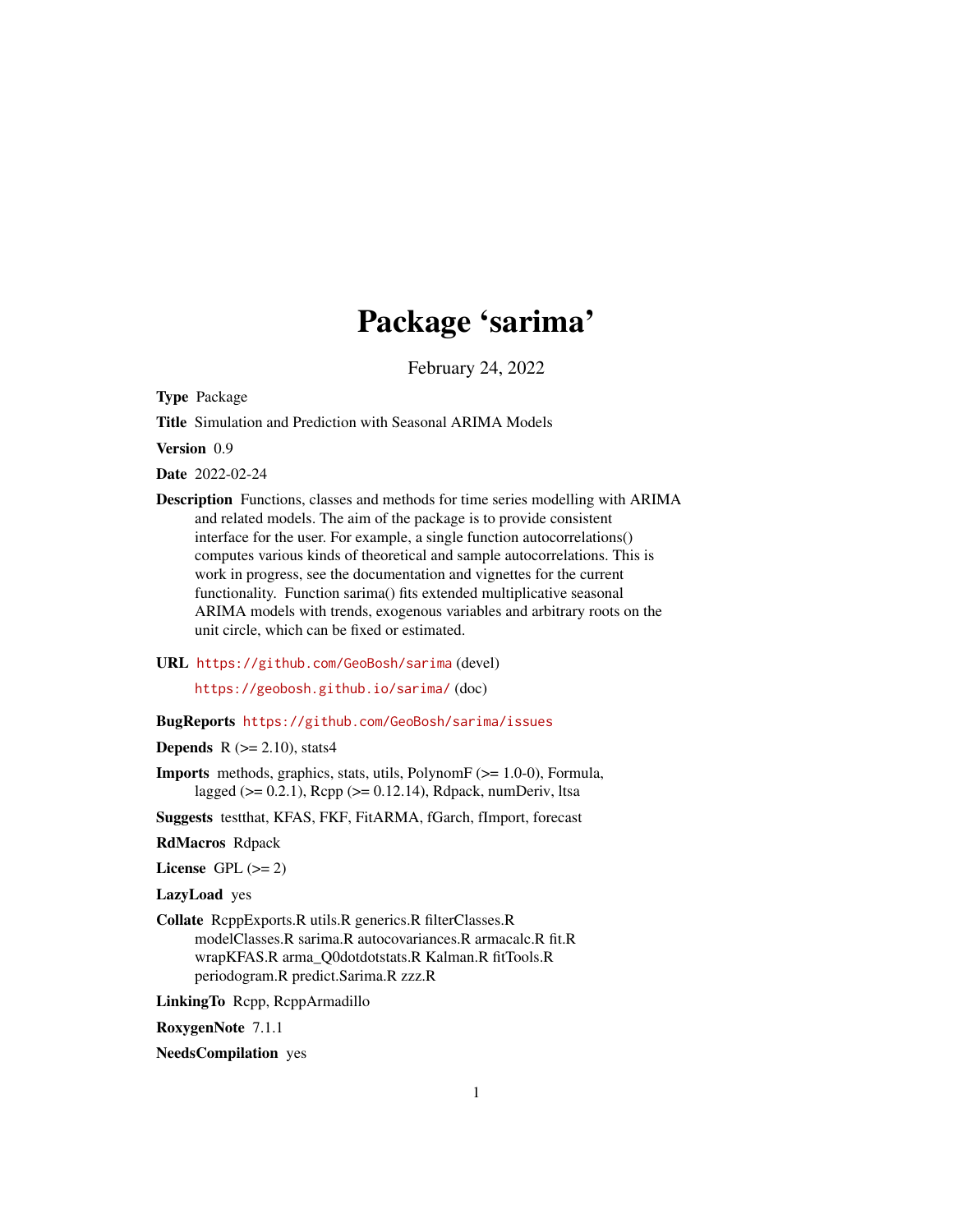Author Georgi N. Boshnakov [aut, cre], Jamie Halliday [aut] Maintainer Georgi N. Boshnakov <georgi.boshnakov@manchester.ac.uk>

Repository CRAN

Date/Publication 2022-02-24 11:00:05 UTC

# R topics documented:

| 3                           |
|-----------------------------|
| 5                           |
| 7                           |
| 8                           |
| 9                           |
| 11                          |
| 13                          |
| 14                          |
| 16                          |
| 17                          |
| 18                          |
| 19                          |
| 21                          |
| 22                          |
| 23                          |
| 25                          |
| 26                          |
| 28                          |
| 30                          |
| 31                          |
| 32                          |
| 33                          |
| 34                          |
| 36                          |
| 37                          |
| 38                          |
| 39                          |
| 41                          |
| 42                          |
| 43                          |
| 44                          |
| 45                          |
| modelPolyCoef-methods<br>45 |
| 46                          |
| 46                          |
| 47                          |
| 48                          |
| 50                          |
| 50                          |
|                             |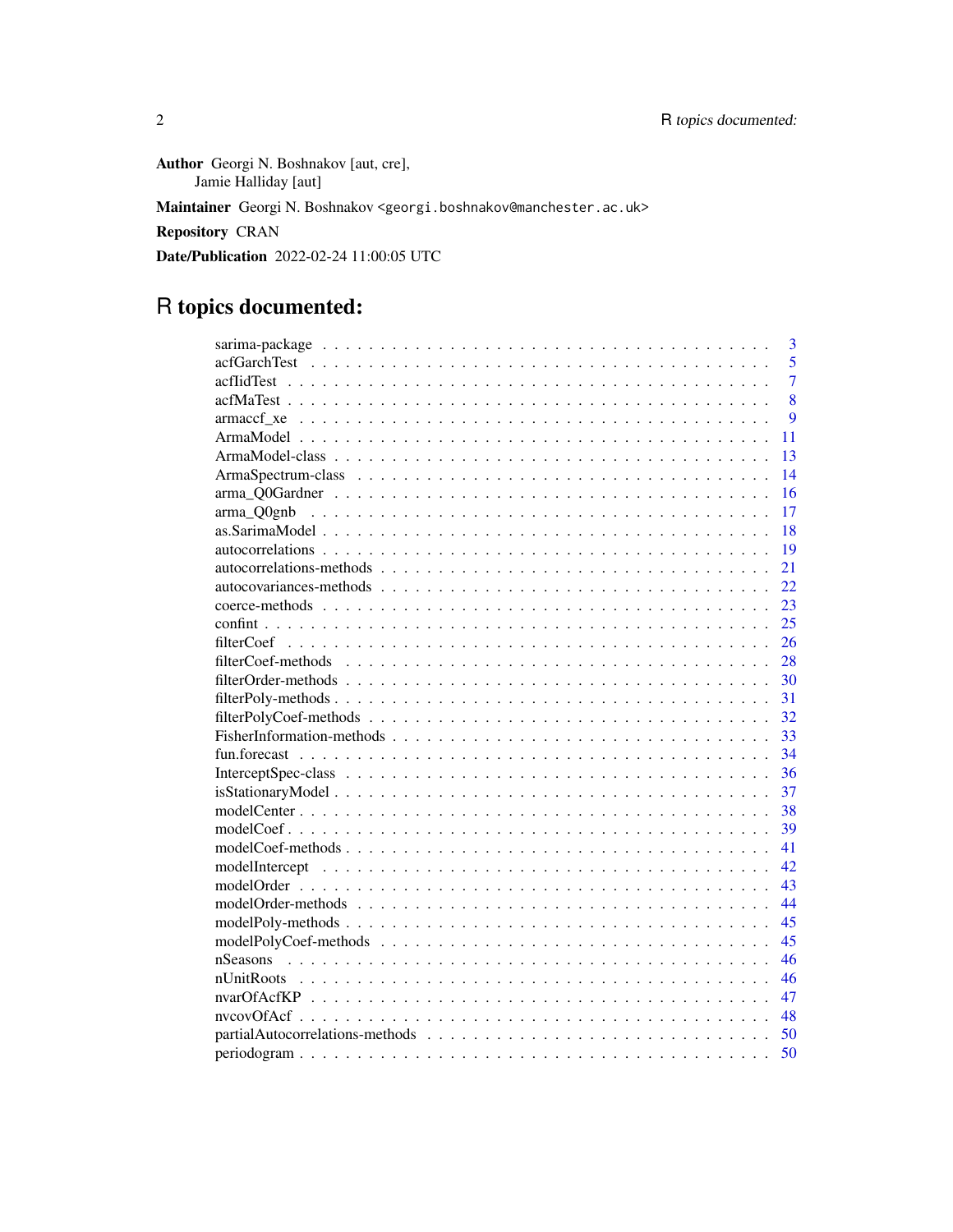# <span id="page-2-0"></span>sarima-package 3

| Index |                                                                                                               | 79 |
|-------|---------------------------------------------------------------------------------------------------------------|----|
|       |                                                                                                               |    |
|       | white Noise Test $\ldots \ldots \ldots \ldots \ldots \ldots \ldots \ldots \ldots \ldots \ldots \ldots \ldots$ |    |
|       |                                                                                                               |    |
|       |                                                                                                               |    |
|       |                                                                                                               |    |
|       |                                                                                                               |    |
|       |                                                                                                               |    |
|       |                                                                                                               |    |
|       |                                                                                                               |    |
|       |                                                                                                               |    |
|       |                                                                                                               |    |
|       |                                                                                                               |    |
|       |                                                                                                               |    |

sarima-package *Package sarima Simulation and Prediction with Seasonal ARIMA Models*

#### Description

Functions, classes and methods for time series modelling with ARIMA and related models. The aim of the package is to provide consistent interface for the user. For example, a single function autocorrelations() computes various kinds of theoretical and sample autocorrelations. This is work in progress, see the documentation and vignettes for the current functionality. Function sarima() fits extended multiplicative seasonal ARIMA models with trends, exogenous variables and arbitrary roots on the unit circle, which can be fixed or estimated.

#### Details

There is a large number of packages for time series modelling. They provide a huge number of functions, often with similar or overlapping functionality and different argument conventions. One of the aims of package sarima is to provide consistent interface to some frequently used functionality.

In package sarima a consistent naming scheme is used as much as possible. Names of functions start with a lowercase letter and consist of whole words, acronyms or commonly used abbreviations. In multiword names, the second and subsequent words start with capital letters (camelCase). Only the first letter in acronyms is capitalised, e.g. Arma stands for ARMA. Formal (S4) classes follow the same rules but the first letter of the first word is capitalised, as well.

For example, the functions that compute autocorrelations, autocovariances, partial autocorrelations are called autocorrelations, autocovariances, and partialAutocorrelations, respectively. Moreover, they recognise from their argument(s) what exactly is needed. If they are given times series, they compute sample autocorrelations, etc; if they are given model specifications, they compute the corresponding theoretical properties.

This is work in progress, see also the vignette(s).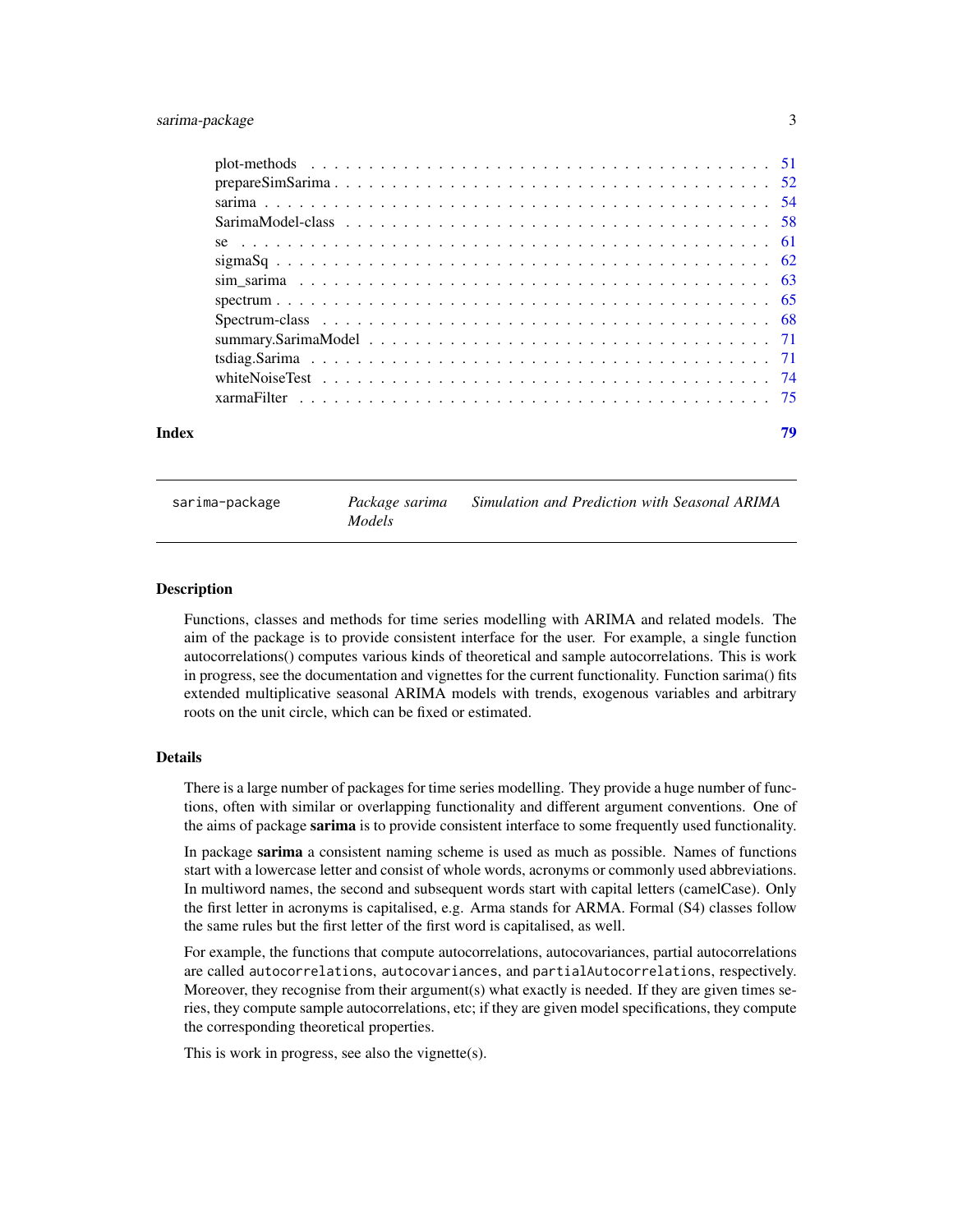#### Author(s)

Georgi N. Boshnakov [aut, cre], Jamie Halliday [aut]

Maintainer: Georgi N. Boshnakov <georgi.boshnakov@manchester.ac.uk>

#### References

Boshnakov GN (1996). "Bartlett's formulae—closed forms and recurrent equations." *Ann. Inst. Statist. Math.*, 48(1), 49–59. ISSN 0020-3157, doi: [10.1007/BF00049288.](https://doi.org/10.1007/BF00049288)

Brockwell PJ, Davis RA (1991). *Time series: theory and methods. 2nd ed.*. Springer Series in Statistics. Berlin etc.: Springer-Verlag..

Francq C, Zakoian J (2010). *GARCH models: structure, statistical inference and financial applications*. John Wiley & Sons. ISBN 978-0-470-68391-0.

Li WK (2004). *Diagnostic checks in time series*. Chapman & Hall/CRC Press.

McLeod AI, Yu H, Krougly Z (2007). "Algorithms for Linear Time Series Analysis: With R Package." *Journal of Statistical Software*, 23(5). doi: [10.18637/jss.v023.i05.](https://doi.org/10.18637/jss.v023.i05)

# See Also

[ArmaModel](#page-10-1) [autocorrelations](#page-18-1)

```
## simulate a white noise ts (model from Francq & Zakoian)
n < -5000x \le - sarima:::rgarch1p1(n, alpha = 0.3, beta = 0.55, omega = 1, n.skip = 100)
## acf and pacf
( x.acf <- autocorrelations(x) )
( x.pacf <- partialAutocorrelations(x) )
## portmanteau test for iid, by default gives also ci's for the acf under H0
x.iid <- whiteNoiseTest(x.acf, h0 = "iid", nlags = c(5,10,20), x = x, method = "LiMcLeod")
x.iid
x.iid2 <- whiteNoiseTest(x.acf, h0 = "iid", nlags = c(5,10,20), x = x, method = "LjungBox")
x.iid2
## portmanteau test for garch H0
x.garch <- whiteNoiseTest(x.acf, h0 = "garch", nlags = c(5, 10, 20), x = x)
x.garch
## plot methods give the CI's under H0
plot(x.acf)
## if the data are given, the CI's under garch H0 are also given.
plot(x.act, data = x)## Tests based on partial autocorrelations are also available:
plot(x.pacf)
```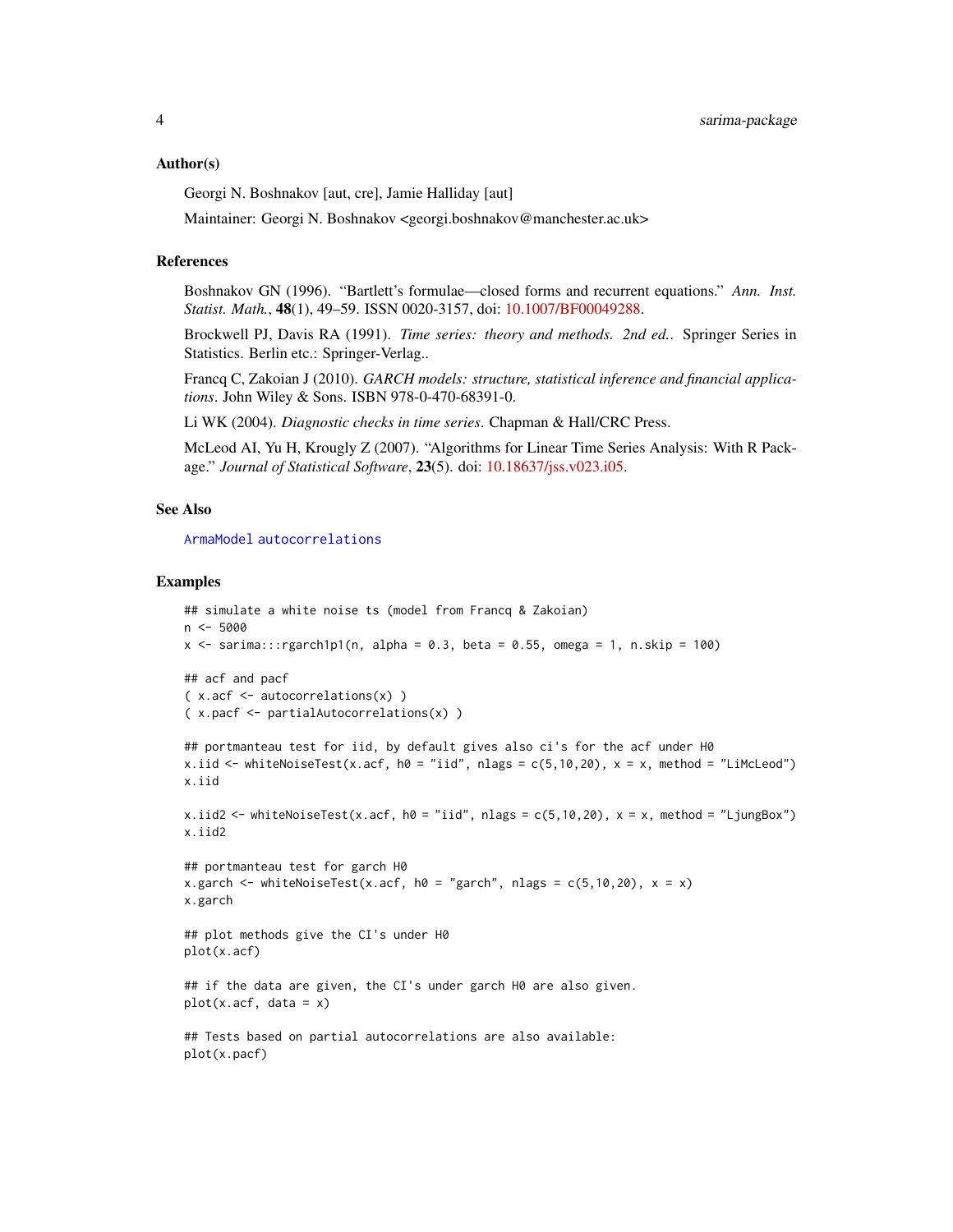#### <span id="page-4-0"></span>acfGarchTest 5

```
plot(x.pack, data = x)## Models
## AR
( ar2a1 <- ArModel(ar = c(-0.3, -0.7), sigma2 = 1) )
autocorrelations(ar2a1, maxlag = 6)
partialAutocorrelations(ar2a1, maxlag = 6)
autocovariances(ar2a1, maxlag = 6)
partialVariances(ar2a1, maxlag = 6)
## see examples for ArmaModel()
```
<span id="page-4-1"></span>acfGarchTest *Tests for weak white noise*

#### Description

Carry out tests for weak white noise under GARCH, GARCH-type, and stochastic volatility null hypotheses.

# Usage

```
acffarchTest(acr, x, nlags, interval = 0.95)
```

```
acfWnTest(acr, x, nlags, interval = 0.95, ...)
```
#### **Arguments**

| acr      | autocorrelations.                                                                                                       |
|----------|-------------------------------------------------------------------------------------------------------------------------|
| X        | time series.                                                                                                            |
| nlags    | how many lags to use.                                                                                                   |
| interval | If not NULL, compute also confidence intervals with the specified coverage<br>probability.                              |
| $\cdot$  | additional arguments for the computation of the variance matrix under the null<br>hypothesis, passed on to nvar0fAcfKP. |

#### Details

Unlike the autocorrelation IID test, the time series is needed here to estimate the covariance matrix of the autocorrelations under the null hypothesis.

acfGarchTest performs a test for uncorrelatedness of a time series. The null hypothesis is that the time series is GARCH, see Francq and Zakoian (2010).

acfWnTest performs a test for uncorrelatedness of a time series under a weaker null hypothesis. The null hypothesis is that the time series is GARCH-type or from a stochasitc volatily model, see Kokoszka and Politis (2011).

See the references for details and precise specification of the hypotheses.

The format of the return value is the same as for acfIidTest.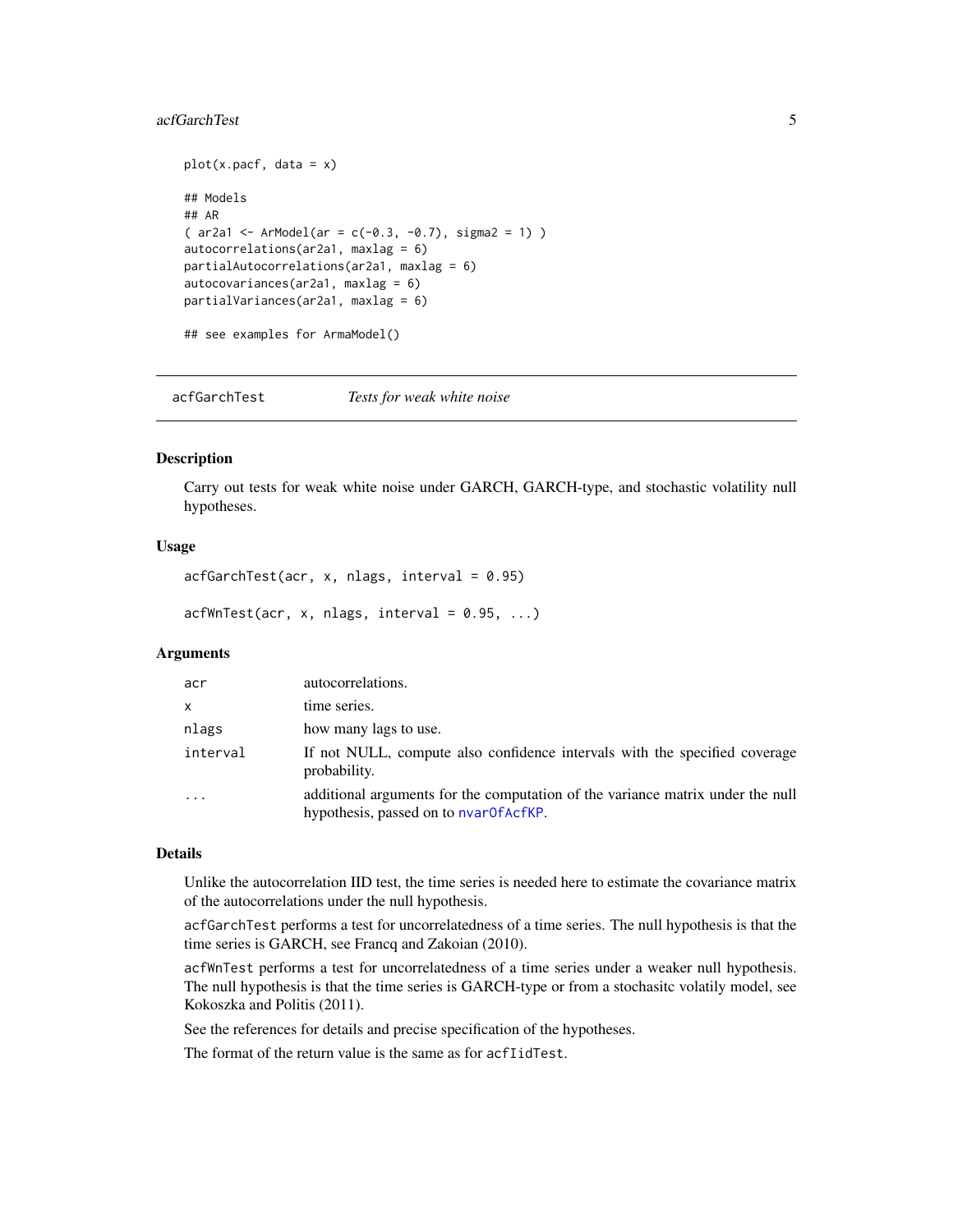#### Value

a list with components "test" and "ci"

# Author(s)

Georgi N. Boshnakov

#### References

Francq C, Zakoian J (2010). *GARCH models: structure, statistical inference and financial applications*. John Wiley & Sons. ISBN 978-0-470-68391-0.

Kokoszka PS, Politis DN (2011). "Nonlinearity of ARCH and stochastic volatility models and Bartlett's formula." *Probability and Mathematical Statistics*, 31(1), 47–59.

# See Also

[whiteNoiseTest](#page-73-1), [acfIidTest](#page-6-1);

[plot-methods](#page-50-1) for graphical representations of results

```
## see also the examples for \code{\link{whiteNoiseTest}}
set.seed(1234)
n <- 5000
x <- sarima:::rgarch1p1(n, alpha = 0.3, beta = 0.55, omega = 1, n.skip = 100)
x.acf <- autocorrelations(x)
x.pacf <- partialAutocorrelations(x)
acfGarchTest(x.acf, x = x, nlags = c(5, 10, 20))acfGarchTest(x.pack, x = x, \text{ nlags} = c(5, 10, 20))# do not compute CI's:
\text{a}cfGarchTest(x.pacf, x = x, nlags = c(5,10,20), interval = NULL)
## plot methods call acfGarchTest() suitably if 'x' is given:
plot(x.act, data = x)plot(x.pack, data = x)## use 90% limits:
plot(x.act, data = x, interval = 0.90)acfWnTest(x.acf, x = x, nlags = c(5, 10, 20))nvarOfAcfKP(x, maxlag = 20)
whiteNoiseTest(x.acf, h0 = "arch-type", x = x, nlags = c(5, 10, 20))
```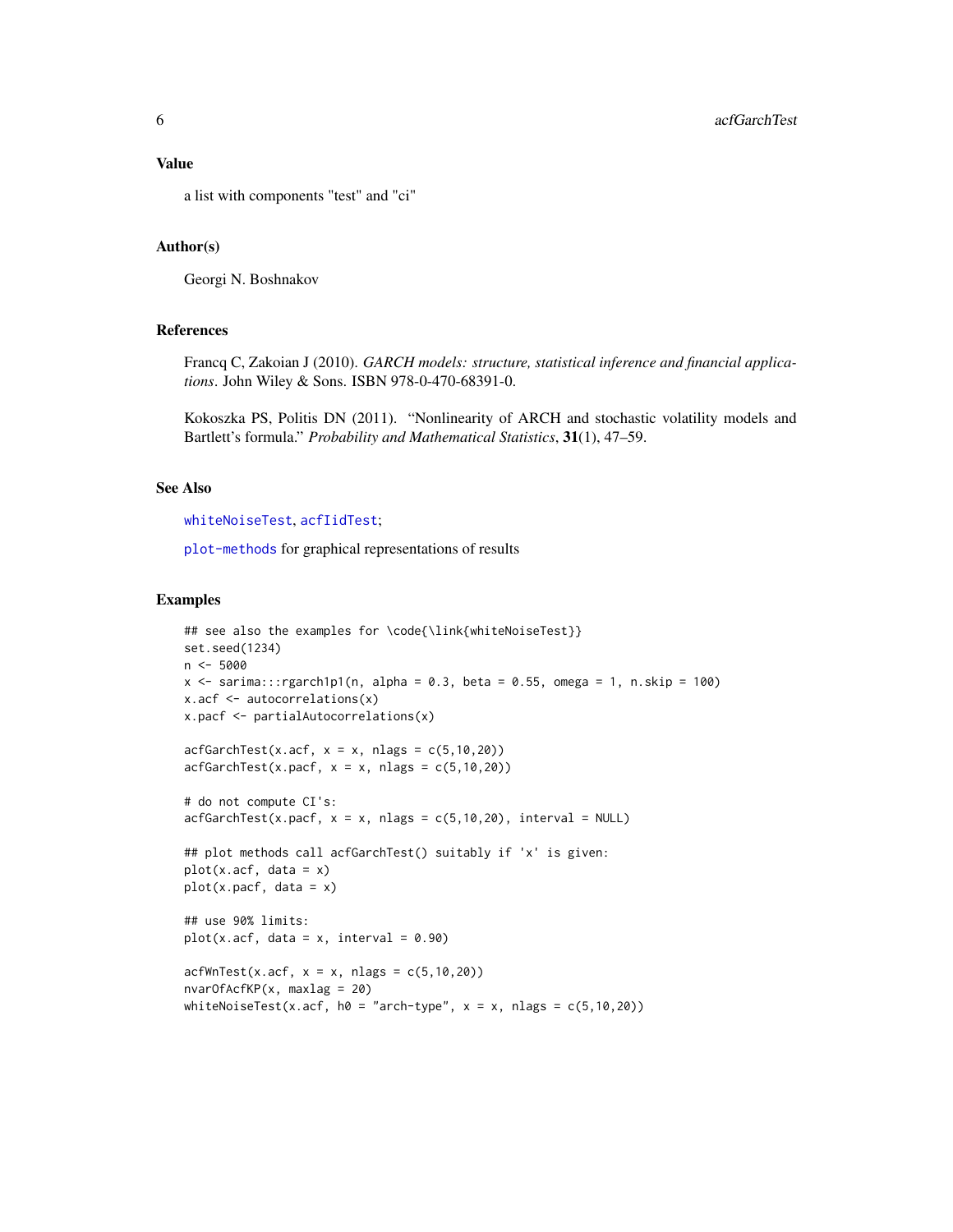<span id="page-6-1"></span><span id="page-6-0"></span>

#### **Description**

Carry out tests for IID from sample autocorrelations.

#### Usage

```
\text{acflidTest}(\text{acf}, n, \text{npar} = 0, \text{nlags} = \text{npar} + 1,method = c("LiMcLeod", "LjungBox", "BoxPierce"),
             interval = 0.95, expandCI = TRUE, ...)
```
# Arguments

| acf      | autocorrelations.                                                                                                       |
|----------|-------------------------------------------------------------------------------------------------------------------------|
| n        | length of the corresponding time series.                                                                                |
| npar     | number of df to subtract.                                                                                               |
| nlags    | number of autocorrelations to use for the portmonteau statistic, can be a vector<br>to request several such statistics. |
| method   | a character string, one of "LiMcLeod", "LjungBox" or "BoxPierce".                                                       |
| interval | a number or NULL.                                                                                                       |
| expandCI | logical flag, if TRUE return a CI for each lag up to max (nlags). Used only if<br>CI's are requested.                   |
| $\ddots$ | additional arguments passed on to methods. In particular, some methods have<br>argument x for the time series.          |

# Details

Performs one of several tests for IID based on sample autocorrelations. A correction of the degrees of freedom for residuals from fitted models can be specified with argument npar. nlags specifies the number of autocorrelations to use in the test, it can be a vector to request several tests.

The results of the test are gathered in a matrix with one row for each element of nlags. The test statistic is in column "ChiSq", degrees of freedom in "DF" and the p-value in "pvalue". The method is in attribute "method".

If interval is not NULL confidence intervals for the autocorrelations are computed, under the null hypothesis of independence. The coverage probability (or probabilities) is speciified by interval.

If argument expandCI is TRUE, there is one row for each lag, up to max(nlags). It is best to use this feature with a single coverage probability.

If expandCI to FALSE the confidence intervals are put in a matrix with one row for each coverage probability.

#### Value

a list with components "test" and (if requested) "ci", as described in Details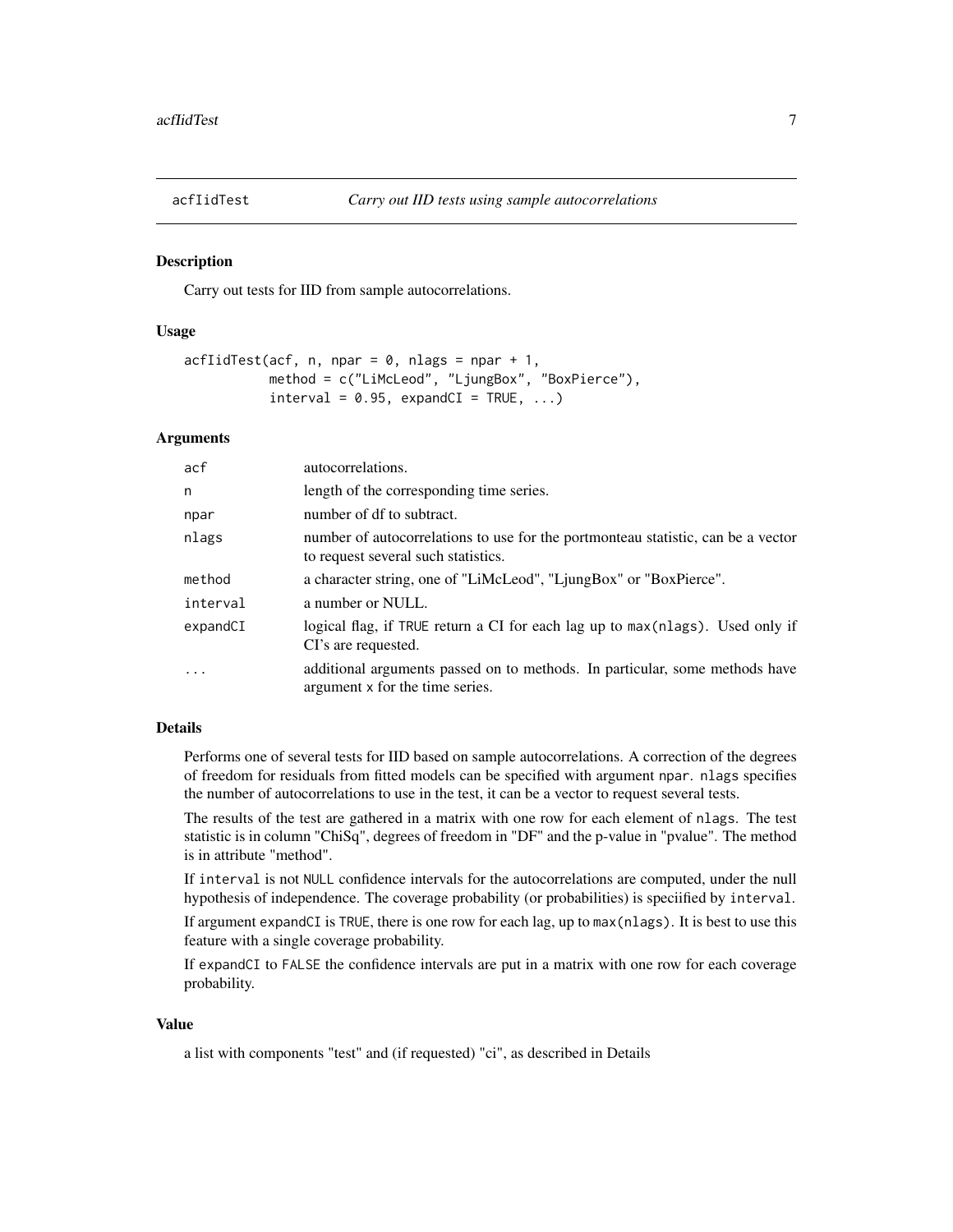# <span id="page-7-0"></span>Methods

signature(acf = "ANY") In this method acf contains the autocorrelations.

- signature(acf = "missing") The autocorrelations are computed from argument x (the time series).
- signature(acf = "SampleAutocorrelations") This is a convenience method in which argument n is taken from acf and thus does not need to be specified by the user.

# Author(s)

Georgi N. Boshnakov

# References

Li WK (2004). *Diagnostic checks in time series*. Chapman & Hall/CRC Press.

#### See Also

[whiteNoiseTest](#page-73-1), [acfGarchTest](#page-4-1), [acfMaTest](#page-7-1);

[plot-methods](#page-50-1) for graphical representations of results

# Examples

```
set.seed(1234)
ts1 <- rnorm(100)
a1 <- drop(acf(ts1)$acf)
acfIidTest(a1, n = 100, nlags = c(5, 10, 20))
\text{afflidTest}(a1, n = 100, nlags = c(5, 10, 20), method = "LjungBox")\text{acflidTest}(a1, n = 100, nlags = c(5, 10, 20), interval = NULL)acfIidTest(a1, n = 100, method = "LjungBox", interval = <math>c(0.95, 0.90)</math>, expandCI = FALSE)## acfIidTest() is called behind the scenes by methods for autocorrelation objects
ts1_acrf <- autocorrelations(ts1)
class(ts1_acrf) # "SampleAutocorrelations"
whiteNoiseTest(ts1_acrf, h0 = "iid", nlags = c(5,10,20), method = "LiMcLeod")
plot(ts1_acrf)
## use 10% level of significance in the plot:
plot(ts1_acrf, interval = 0.9)
```
<span id="page-7-1"></span>acfMaTest *Autocorrelation test for MA(q)*

#### Description

Carry out autocorrelation test for MA(q).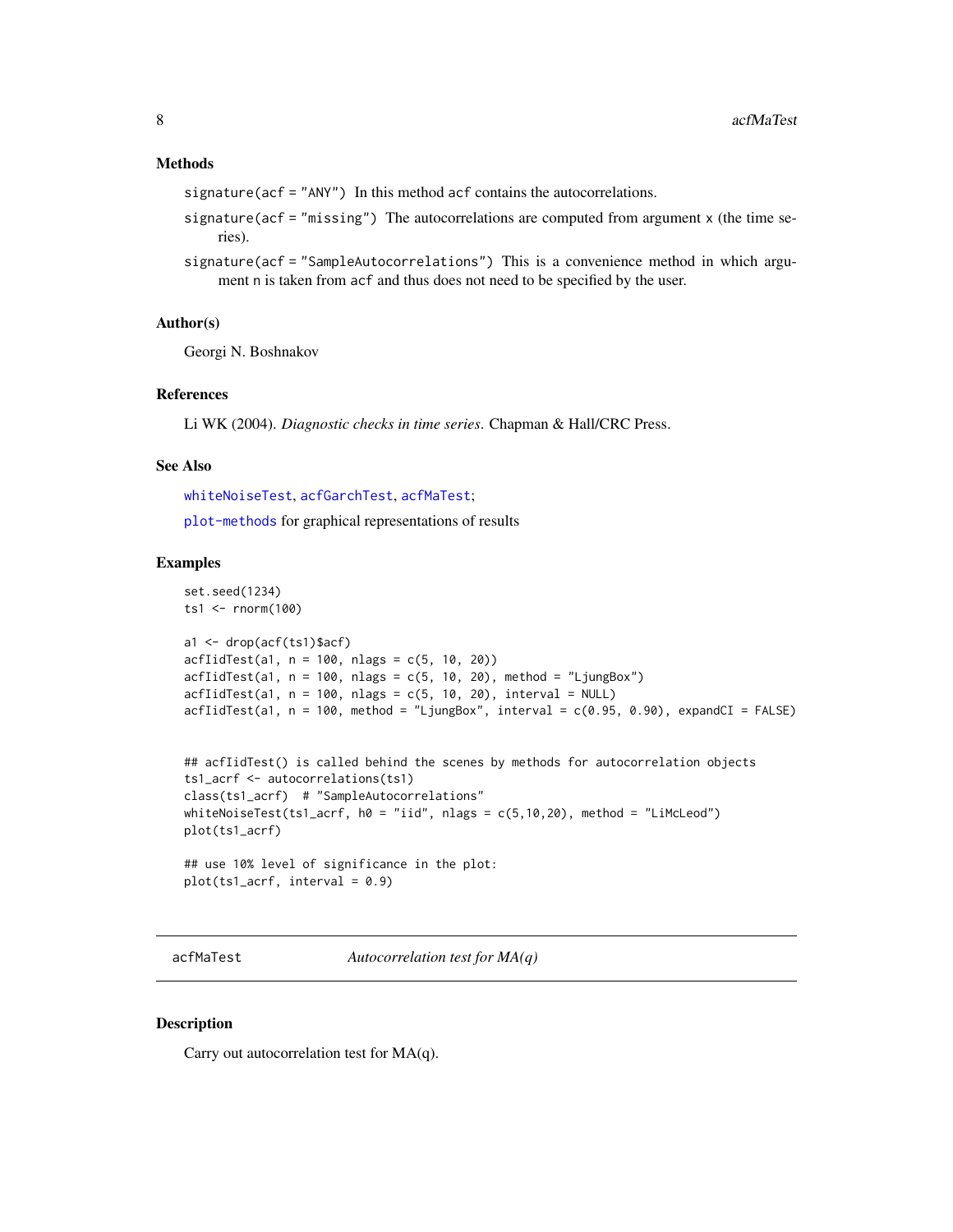# <span id="page-8-0"></span>armaccf\_xe 9

# Usage

 $acfMaTest(acf, ma, n, nlags, interval =  $0.95$ )$ 

#### **Arguments**

| acf      | autocorrelations.                                                                                                       |
|----------|-------------------------------------------------------------------------------------------------------------------------|
| ma       | a positive integer, the moving average order.                                                                           |
| n        | length of the corresponding time series.                                                                                |
| nlags    | number of autocorrelations to use for the portmonteau statistic, can be a vector<br>to request several such statistics. |
| interval | a number or NULL.                                                                                                       |

#### Details

acfMaTest performs a test that the time series is MA(ma), under the classical assumptions of Bartlett's formulas.

When intervals are requested, they are confidence intervals for lags from 1 to ma. For lags greater than the moving average order, ma, autocorrelations outside them suggest to reject the null hypothesis that the process is MA(ma).

#### Value

a list with components "test" and (if requested) "ci"

# Author(s)

Georgi N. Boshnakov

# See Also

[whiteNoiseTest](#page-73-1), [acfIidTest](#page-6-1) [acfGarchTest](#page-4-1)

<span id="page-8-1"></span>armaccf\_xe *Crosscovariances between an ARMA process and its innovations*

#### <span id="page-8-2"></span>Description

Compute autocovariances of ARMA models and crosscovariances between an ARMA process and its innovations.

#### Usage

armaccf\_xe(model, lag.max = 1) armaacf(model, lag.max, compare)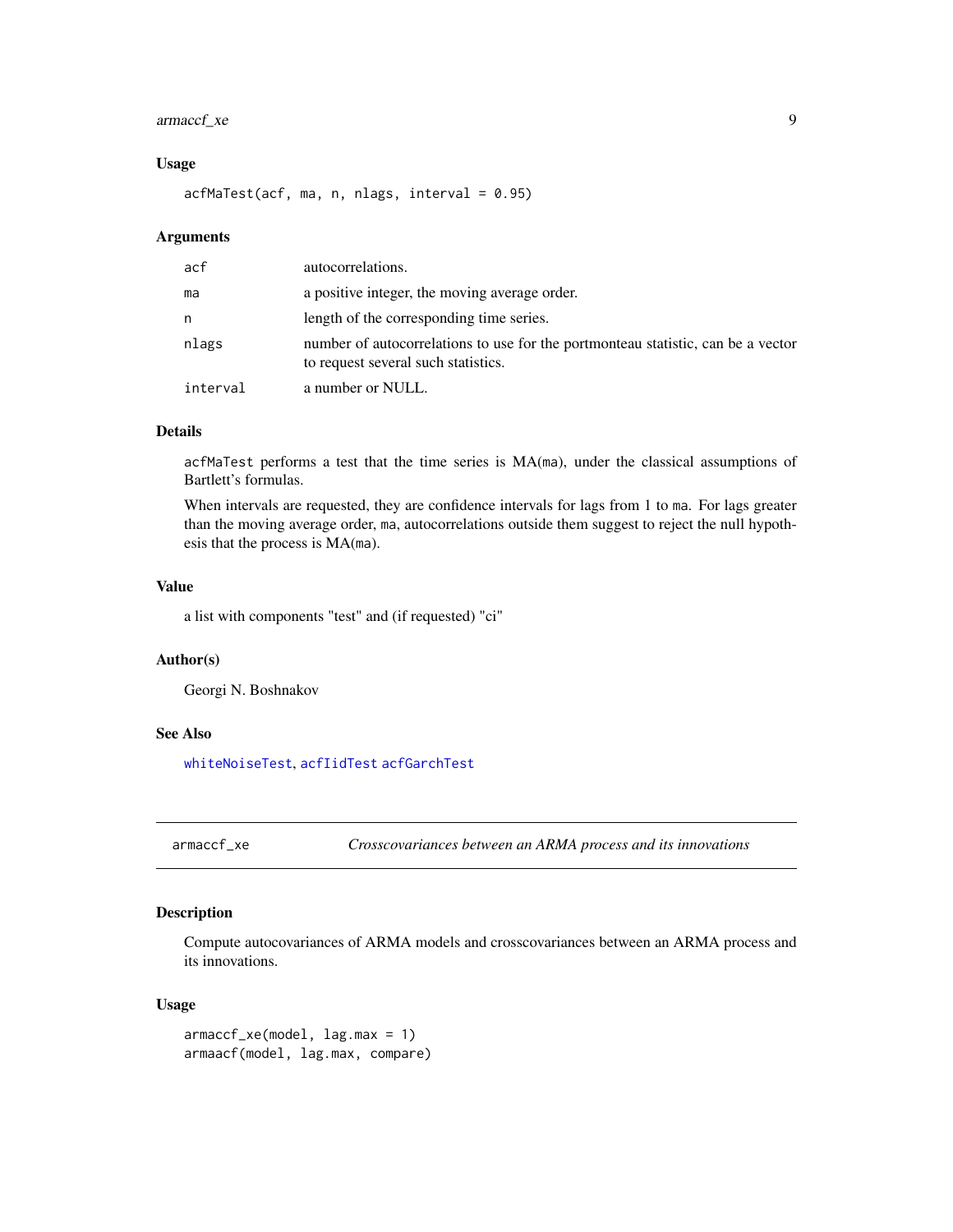#### Arguments

| model   | the model, a list with components ar, ma and sigma2 (for the time being, sigmasq<br>is also accepted, if model \$sigma2 is NULL). |
|---------|-----------------------------------------------------------------------------------------------------------------------------------|
| lag.max | maximal lag for the result.                                                                                                       |
| compare | if TRUE compute the autocovariances also using tacyfARMA() and return both<br>results for comparison.                             |

# Details

Given a causal ARMA model, armaccf\_xe computes theoretical crosscovariances  $R_{xe}(0)$ ,  $R_{xe}(1)$ ,  $R_{xe}(lag.max)$ , where  $R_{xe}(k) = E(X_t e_{t-k})$ , between an ARMA process and its innovations. Negative lags are not considered since  $R_{xe}(k) = 0$  for  $k < 0$ . The moving average polynomial may have roots on the unit circle.

This is a simple illustration of the equations I give in my time series courses.

armaacf computes ARMA autocovariances. The default method computes computes the zero lag autocovariance using armaccf\_xe() and multiplies the autocorrelations obtained from ARMAacf (which computes autocorrelations, not autocovariances). If compare = TRUE it also uses tacvfARMA from package ltsa and returns both results in a matrix for comparison. The matrix has columns "native", "tacvfARMA" and "difference", where the last column contains the (zapped) differences between the autocorrelations obtained by the two methods.

The ARMA parameters in argument model follow the Brockwell-Davis convention for the signs. Since tacvfARMA() uses the Box-Jenkins convention for the signs, the moving average parameters are negated for calls to tacvfARMA().

#### Value

for armaccf\_xe, the crosscovariances for lags 0, ..., maxlag.

for armaacf, the autocovariances, see Details.

#### Note

armaacf is useful for exploratory computations but [autocovariances](#page-18-2) is more convenient and eliminates the need to know function names for particular cases.

# Author(s)

Georgi N. Boshnakov

#### References

McLeod AI, Yu H, Krougly Z (2007). "Algorithms for Linear Time Series Analysis: With R Package." *Journal of Statistical Software*, 23(5). doi: [10.18637/jss.v023.i05.](https://doi.org/10.18637/jss.v023.i05)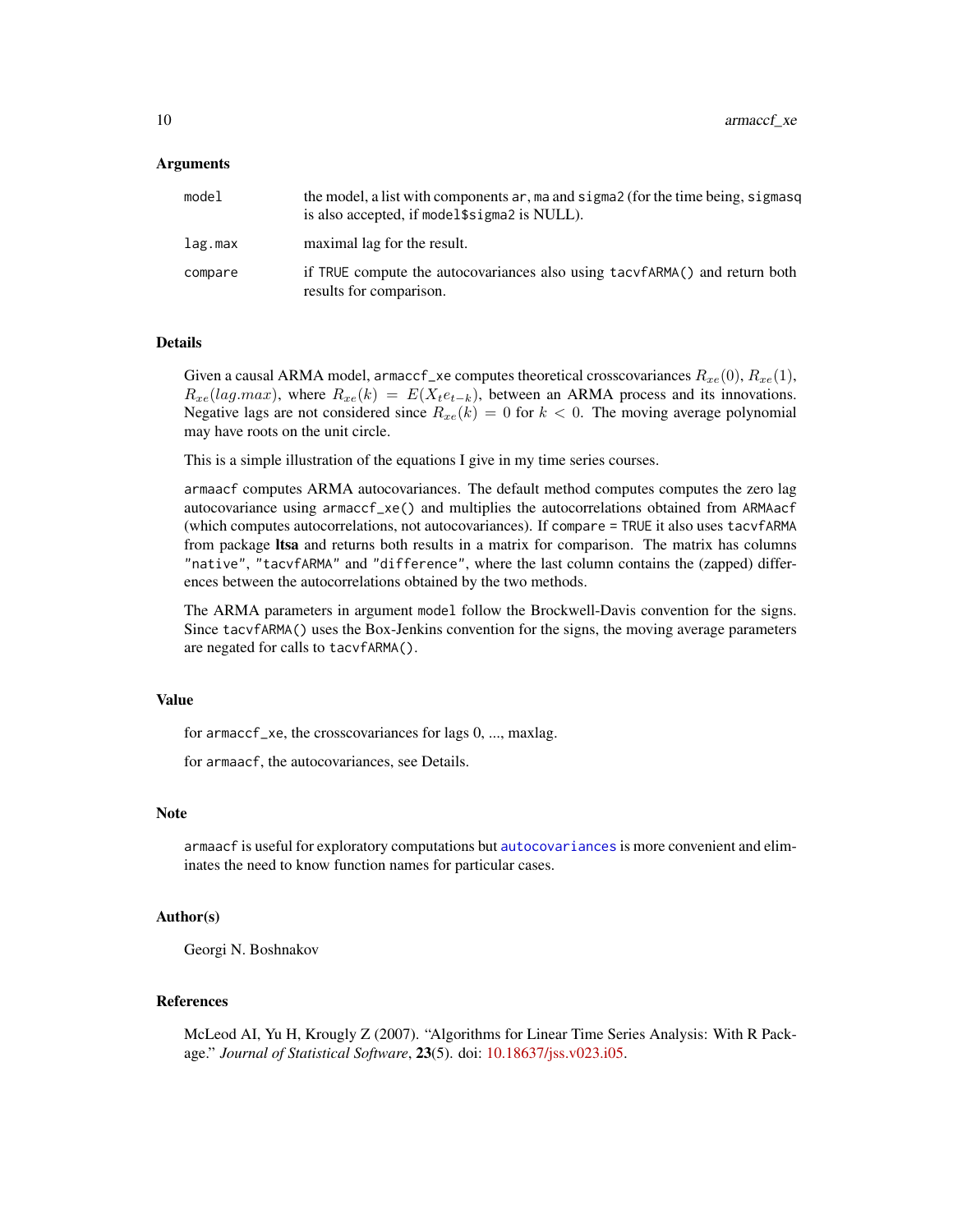#### <span id="page-10-0"></span>ArmaModel 2008 and 2008 and 2008 and 2008 and 2008 and 2008 and 2008 and 2008 and 2008 and 2008 and 2008 and 2008 and 2008 and 2008 and 2008 and 2008 and 2008 and 2008 and 2008 and 2008 and 2008 and 2008 and 2008 and 2008

### Examples

```
## Example 1 from ?ltsa::tacvfARMA
z <- sqrt(sunspot.year)
n \leftarrow length(z)
p \le -9q \leq -\thetaML < -5out \leq arima(z, order = c(p, 0, q))
phi \leq theta \leq numeric(0)
if (p > 0) phi \leq coef(out)[1:p]
if (q > 0) theta <- coef(out)[(p+1):(p+q)]
zm <- coef(out)[p+q+1]
sigma2 <- out$sigma2
armaacf(list(ar = phi, ma = theta, sigma2 = sigma2), lag.max = 20)
## this illustrates that the methods
## based on ARMAacf and tacvARMA are equivalent:
armaacf(list(ar = phi, ma = theta, sigma2 = sigma2), lag.max = 20, compare = TRUE)
## In the original example in ?ltsa::tacvfARMA
## the comparison is with var(z), not with the theoretical variance:
rA <- ltsa::tacvfARMA(phi, - theta, maxLag=n+ML-1, sigma2=sigma2)
rB <- var(z) * ARMAacf(ar=phi, ma=theta, lag.max=n+ML-1)
## so rA and rB are different.
## but the difference is due to the variance:
rB2 <- rA[1] * ARMAacf(ar=phi, ma=theta, lag.max=n+ML-1)
cbind(rA[1:5], rB[1:5], rB2[1:5])
## There is no need to use specific functions,
## autocovariances() is most convenient for routine use:
armalist \le list(ar = phi, ma = theta, sigma2 = sigma2)
autocovariances(armalist, maxlag = 10)
## even better, set up an ARMA model:
mo <- new("ArmaModel", ar = phi, ma = theta, sigma2 = sigma2)
autocovariances(mo, maxlag = 10)
```
<span id="page-10-1"></span>ArmaModel *Create ARMA objects*

#### <span id="page-10-2"></span>Description

Create ARMA objects.

#### Usage

```
ArmaModel(...)
ArModel(...)
MaModel(...)
```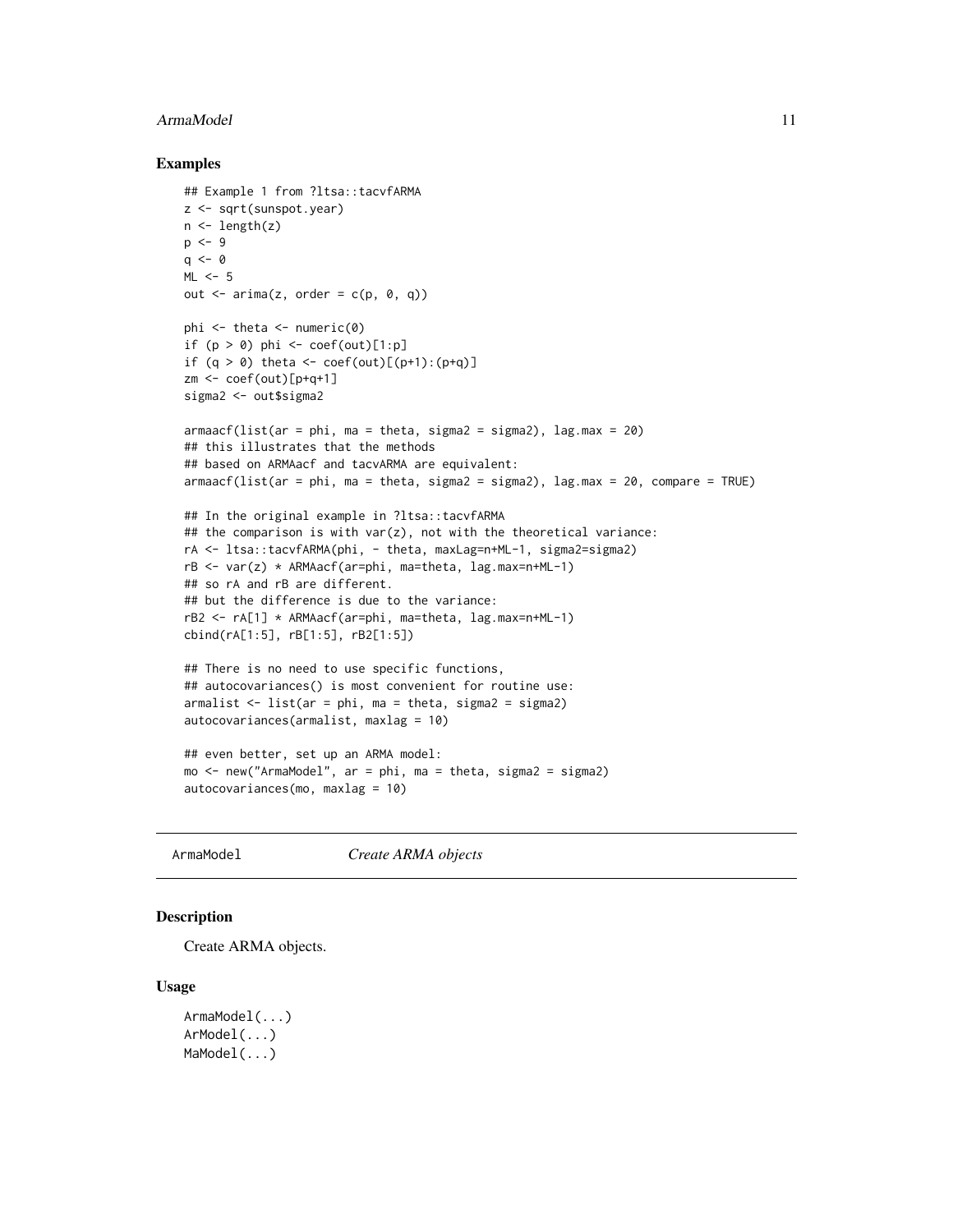#### Arguments

... the arguments are passed to new(). Typical arguments are ar, ma and mean.

#### Value

an object representing an ARMA, AR or MA model

# Author(s)

Georgi N. Boshnakov

# See Also

[ArmaModel](#page-12-1), [ArModel](#page-12-2), [MaModel](#page-12-2)

```
## MA
(ma2a1 < -Mamed0de1(ma = c(0.3, 0.7), sigma2 = 1))autocorrelations(ma2a1, maxlag = 6)
partialAutocorrelations(ma2a1, maxlag = 6)
autocovariances(ma2a1, maxlag = 6)
partialVariances(ma2a1, maxlag = 6)
## sigma2 is set to NA if not specified
## but things that don't depend on it are computed:
(ma2a2 \leq MaModel(ma = c(0.3, 0.7)))autocorrelations(ma2a2, maxlag = 6)
partialAutocorrelations(ma2a2, maxlag = 6)
## AR
( ar2a1 <- ArModel(ar = c(-0.3, -0.7), sigma2 = 1) )
autocorrelations(ar2a1, maxlag = 6)partialAutocorrelations(ar2a1, maxlag = 6)
autocovariances(ar2a1, maxlag = 6)
partialVariances(ar2a1, maxlag = 6)
## ARMA
( arma2a1 <- ArmaModel(ar = 0.5, ma = c(0.3, 0.7), sigma2 = 1) )
autocorrelations(arma2a1, maxlag = 6)
partialAutocorrelations(arma2a1, maxlag = 6)
## modelCoef() returns a list with components 'ar' and 'ma'
modelCoef(arma2a1)
modelCoef(ma2a1)
modelCoef(ar2a1)
## modelOrder() returns a list with components 'ar' and 'ma'
modelOrder(arma2a1)
```

```
modelOrder(ma2a1)
modelOrder(ar2a1)
```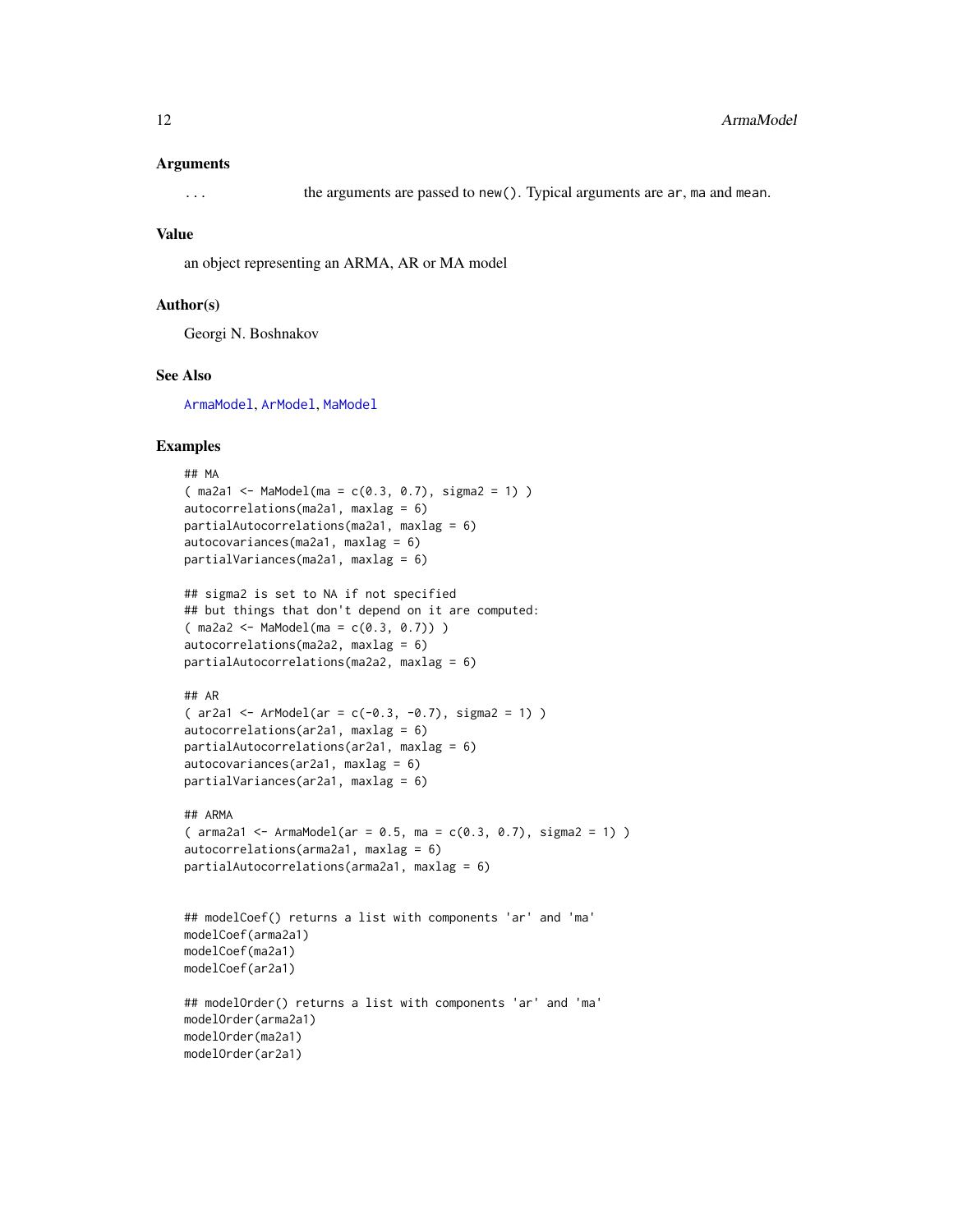# <span id="page-12-0"></span>ArmaModel-class 13

```
as(ma2a1, "ArmaModel") # success, as expected
as(ar2a1, "ArModel") # success, as expected
as(ArmaModel(ar = c(-0.3, -0.7)), 'ArModel")## But these fail:
## as(ma2a1, "ArModel") # fails
## as(arma2a1, "ArModel") # fails
## as(arma2a1, "MaModel") # fails
```
<span id="page-12-1"></span>ArmaModel-class *Classes ArmaModel, ArModel and MaModel in package sarima*

#### <span id="page-12-2"></span>**Description**

Classes ArmaModel, ArModel and MaModel in package sarima.

#### Objects from the Class

Classes "ArModel" and "MaModel" are subclasses of "ArmaModel" with the corresponding order always zero.

The recommended way to create objects from these classes is with the functions [ArmaModel](#page-10-1), [ArModel](#page-10-2) and [MaModel](#page-10-2). Objects can also be created by calls of the form new ("ArmaModel", ..., ar, ma, mean, check). See also [coerce-methods](#page-22-1) for further ways to create objects from these classes.

#### **Slots**

center: Object of class "numeric" ~~

intercept: Object of class "numeric" ~~

sigma2: Object of class "numeric" ~~

ar: Object of class "BJFilter" ~~

ma: Object of class "SPFilter" ~~

#### Extends

Class ["ArmaSpec"](#page-0-0), directly. Class ["VirtualArmaModel"](#page-0-0), directly. Class ["ArmaFilter"](#page-0-0), by class "ArmaSpec", distance 2. Class ["VirtualFilterModel"](#page-0-0), by class "VirtualArmaModel", distance 2. Class ["VirtualStationaryModel"](#page-0-0), by class "VirtualArmaModel", distance 2. Class ["VirtualArmaFilter"](#page-0-0), by class "ArmaSpec", distance 3. Class ["VirtualAutocovarianceModel"](#page-0-0), by class "VirtualAr-maModel", distance 3. Class ["VirtualMeanModel"](#page-0-0), by class "VirtualArmaModel", distance 3. Class ["VirtualMonicFilter"](#page-0-0), by class "ArmaSpec", distance 4.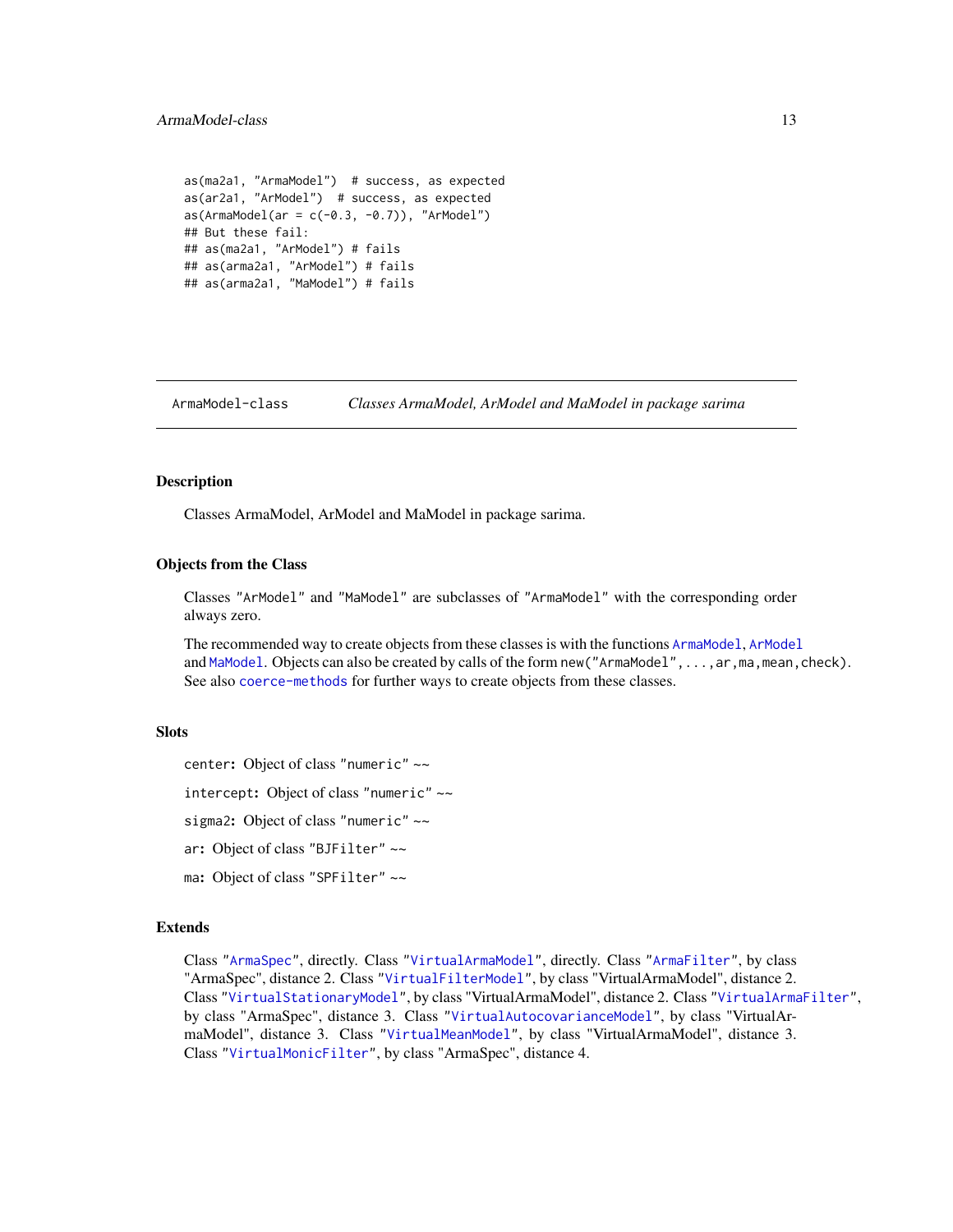# Methods

```
modelOrder signature(object = "ArmaModel",convention = "ArFilter"): ...
modelOrder signature(object = "ArmaModel",convention = "MaFilter"): ...
modelOrder signature(object = "ArmaModel",convention = "missing"): ...
modelOrder signature(object = "SarimaModel", convention = "ArmaModel"): ...
sigmaSq signature(object = "ArmaModel"): ...
```
#### Author(s)

Georgi N. Boshnakov

#### See Also

[ArmaModel](#page-10-1), [ArModel](#page-10-2), [MaModel](#page-10-2), [coerce-methods](#page-22-1)

### Examples

```
armalpl < - new("ArmaModel", ar = 0.5, ma = 0.9, sigma2 = 1)autocovariances(arma1p1, maxlag = 10)
autocorrelations(arma1p1, maxlag = 10)
partialAutocorrelations(arma1p1, maxlag = 10)
partialAutocovariances(arma1p1, maxlag = 10)
new("ArmaModel", ar = 0.5, ma = 0.9, intercept = 4)
new("ArmaModel", ar = 0.5, ma = 0.9, center = 1.23)new("ArModel", ar = 0.5, center = 1.23)
new("Mahode1", ma = 0.9, center = 1.23)# argument 'mean' is an alias for 'center':
new("ArmaModel", ar = 0.5, ma = 0.9, mean = 1.23)
## both center and intercept may be given
## (the mean is not equal to the intercept in this case)
new("ArmaModel", ar = 0.5, ma = 0.9, center = 1.23, intercept = 2)
## Don't use 'mean' together with 'center' and/or 'intercept'.
## new("ArmaModel", ar = 0.5, ma = 0.9, center = 1.23, mean = 4)## new("ArmaModel", ar = 0.5, ma = 0.9, intercept = 2, mean = 4)## Both give error message:
## Use argument 'mean' only when 'center' and 'intercept' are missing or zero
```
ArmaSpectrum-class *Class* "ArmaSpectrum"

# **Description**

Objects from class "ArmaSpectrum" spectra computed by [spectrum](#page-64-1).

<span id="page-13-0"></span>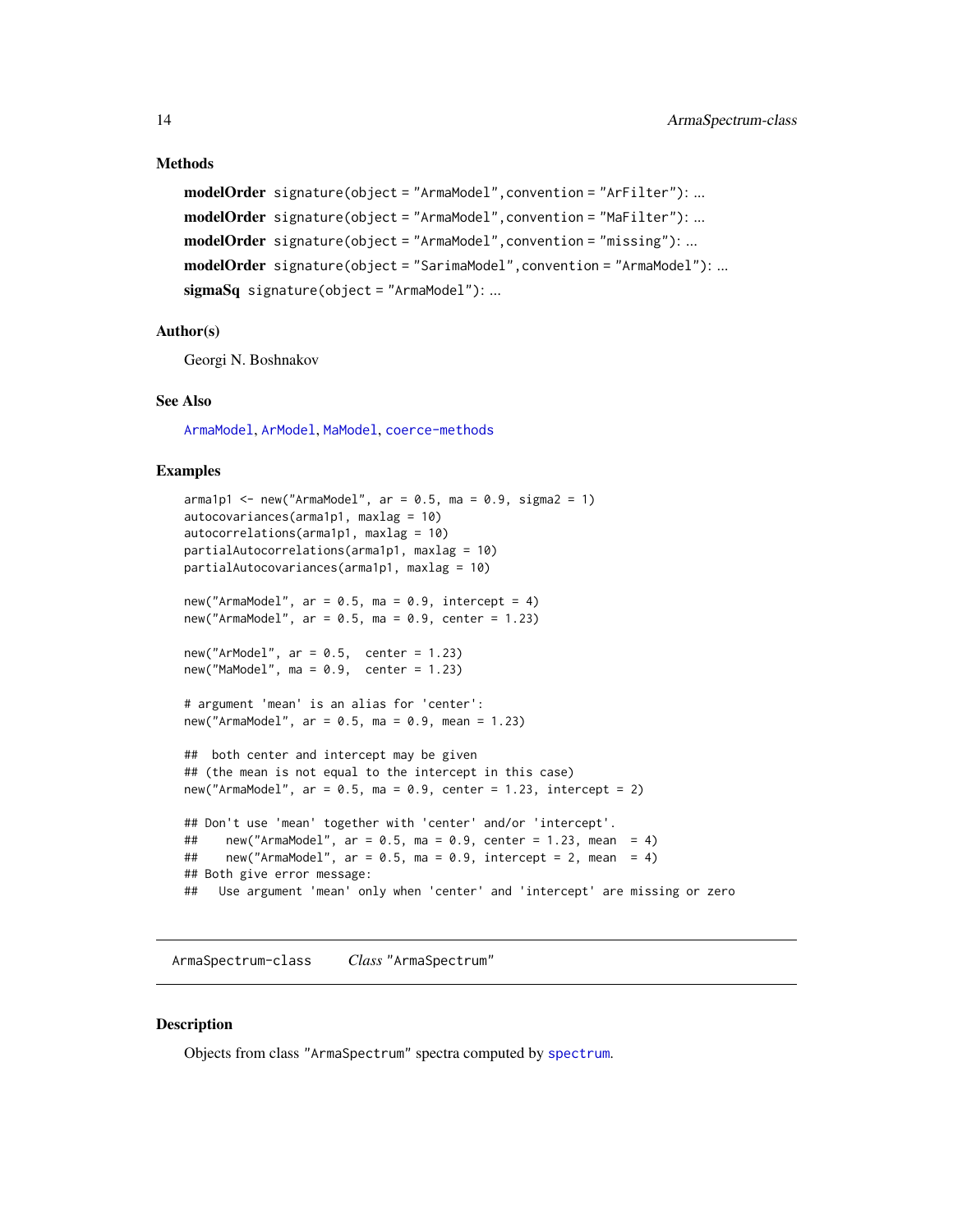# Details

The methods for show, print and plot work analogously to those for class ["Spectrum"](#page-67-1) (which is a super class of "ArmaSpectrum"). In addition, print and show print also the parameters of the ARMA model.

# Objects from the Class

Objects contain spectra produced by sarima::spectrum (recommended), see [spectrum](#page-64-1) for details.

Objects can also be created by calls of the form new ("ArmaSpectrum",  $ar =$ ,  $ma =$ ,  $sigma =$ , ...), where ar and ma are numeric vectors and sigma2 is a number. sigma2 may be omitted but then only normalized spectra can be computed. There further possibilities for the arguments but they should be considered internal and subject to change.

#### **Slots**

All slots are inherited from class "Spectrum".

.Data: Object of class "function".

call: Object of class "call".

model: Object of class "ANY".

#### Methods

initialize signature(.Object = "ArmaSpectrum"): ...

# Author(s)

Georgi N. Boshnakov

# See Also

class ["Spectrum"](#page-67-1) for further details,

[spectrum](#page-64-1) for further examples

```
## spectral density of the stationary part of a fitted 'airline model'
fit0 \le - arima(AirPassengers, order = c(0,1,1),
              seasonal = list(order = c(\emptyset,1,1), period = 12))
sd.air <- spectrum(fit0)
show(sd.air)
plot(sd-air, log = "y") # plot log of the spectral density
## use the "ArmaSpectrum" object as a function to evaluate the sp. density:
sd.air(seq(0, 0.5, length.out = 13))sd.air(seq(0, 0.5, length.out = 13), standardize = FALSE)## white noise (constant spectral density)
sp.wn <- spectrum(ArmaModel(sigma2 = 2))
```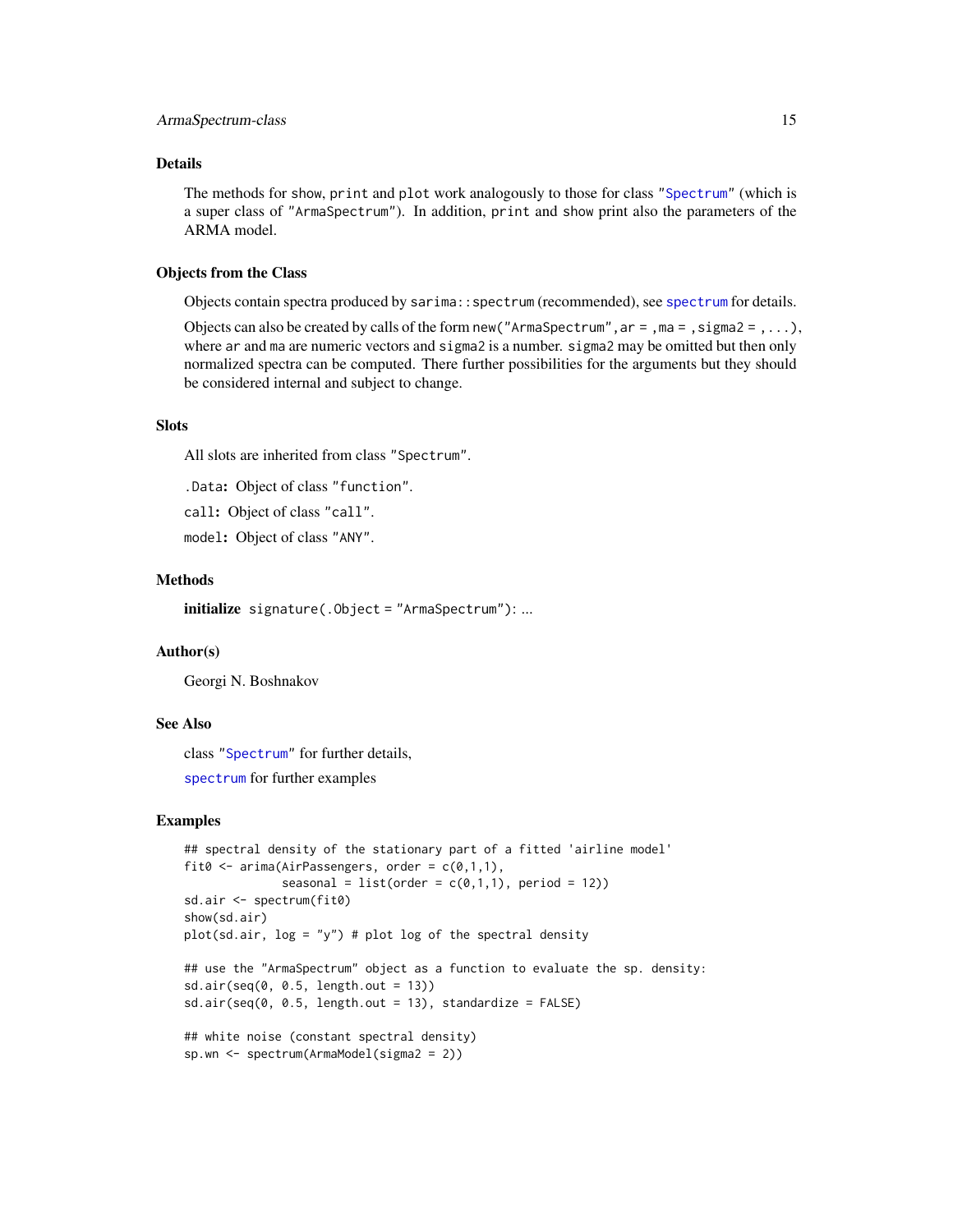```
sp.wn
print(sp.wn)
print(sp.wn, standardize=FALSE)
show(sp.wn)
```
arma\_Q0Gardner *Computing the initial state covariance matrix of ARMA*

#### Description

Wrappers for the internals 'stats' functions used by arima() to compute the initial state covariance matrix of ARMA models.

#### Usage

```
arma_Q0naive(phi, theta, tol = .Machine$double.eps)
```
arma\_Q0gnbR(phi, theta, tol = .Machine\$double.eps)

# Arguments

| phi   | autoregressive coefficients. |
|-------|------------------------------|
| theta | moving average coefficients. |
| tol   | tollerance.                  |

#### Details

arima() uses one of two methods to compute the initial state covariance matrix of a stationary ARMA model. Both methods are implemented by internal non-exported C functions. arma\_Q0Gardner() and arma\_Q0bis are simple R wrappers for those functions. They are defined in the tests (TODO: put in the examples?) bit are not defined in the namespace of the package since they use unexported functions.

arma\_Q0Gardner() implements the original method from Gardner et al (1980). arma\_Q0bis() is a more recent method that deals better with roots very close to the unit circle.

These functions can be useful for comparative testing. They cannot be put in package 'sarima' since they use `:::` operator and are hence inadmissible to CRAN.

#### Value

a matrix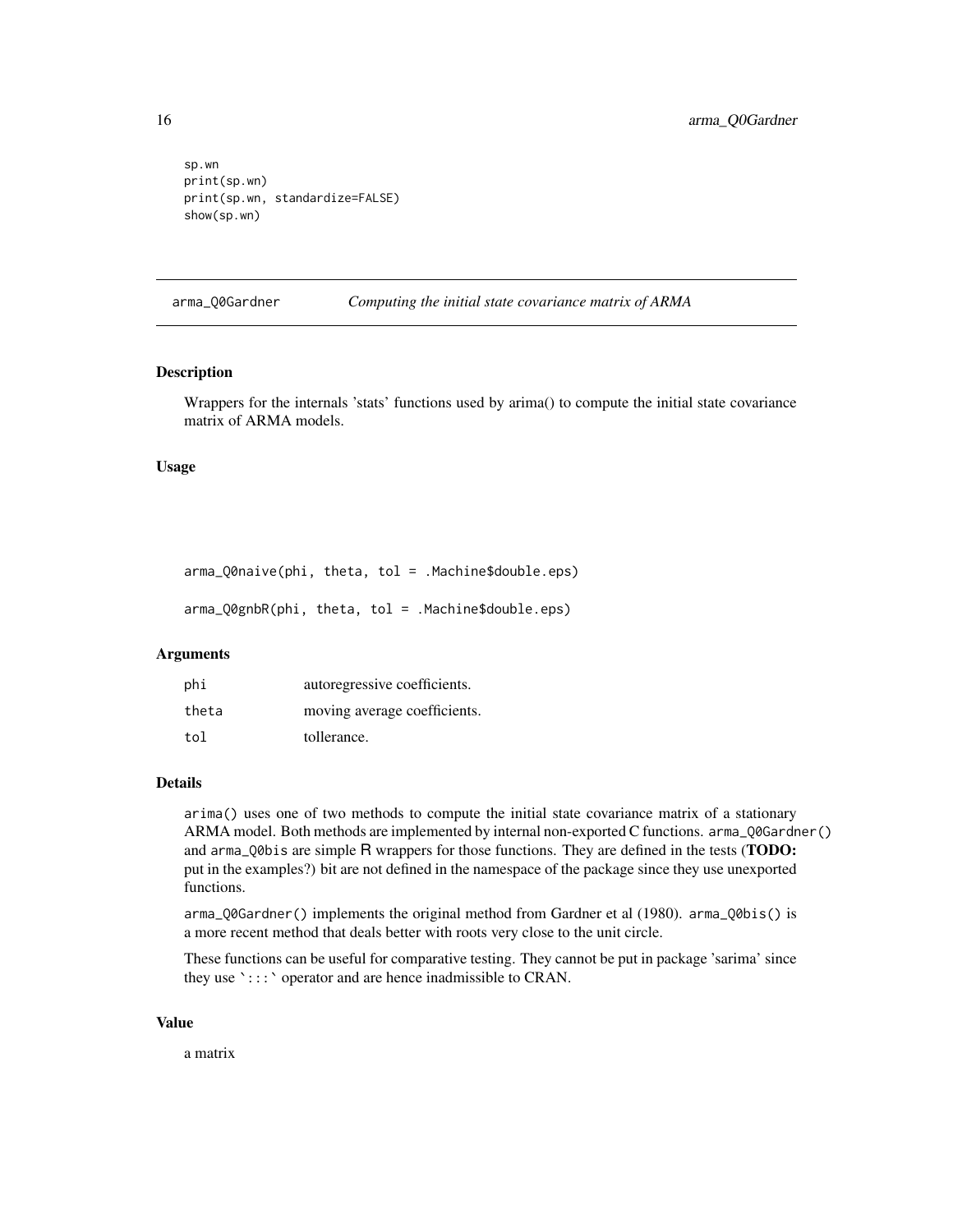# <span id="page-16-0"></span>arma\_Q0gnb 17

# References

Gardner G, Harvey AC, Phillips GDA (1980). "Algorithm AS154. An algorithm for exact maximum likelihood estimation of autoregressive-moving average models by means of Kalman filtering." *Applied Statistics*, 311–322.

#### Examples

## arma\_Q0Gardner(phi, theta, tol = .Machine\$double.eps) ## arma\_Q0bis(phi, theta, tol = .Machine\$double.eps)

arma\_Q0gnb *Compute the initial state covariance of ARMA model*

#### Description

Compute the initial state covariance of ARMA model

#### Usage

 $arma_QQgnb(phi, theta, tol = 2.220446e-16)$ 

# Arguments

| phi   | autoregression parameters.  |
|-------|-----------------------------|
| theta | moving average parameters.  |
| tol   | tollerance. (TODO: explain) |

# Details

Experimental computation of the initial state covariance matrix of ARMA models.

The numerical results are comparable to SSinit = "Rossignol2011" method in [arima](#page-0-0) and related functions. The method seems about twice faster than "Rossignol2011" on the models I tried but I haven't done systematic tests.

See section 'examples' below and, for more tests based on the tests from stats, the tests in test/testthat/testarma-q0.R.

#### Value

a matrix

#### Author(s)

Georgi N. Boshnakov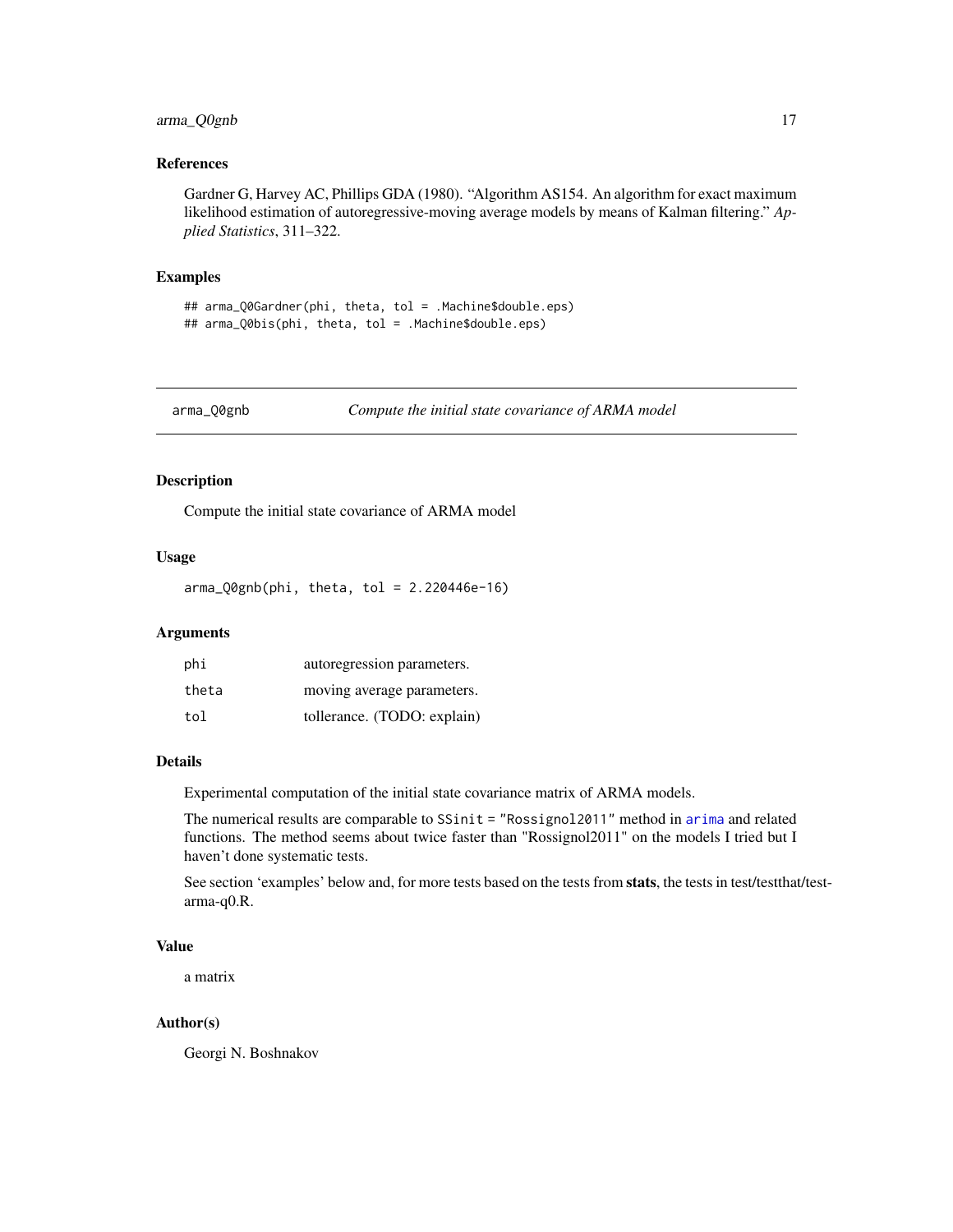# References

Gardner G, Harvey AC, Phillips GDA (1980). "Algorithm AS154. An algorithm for exact maximum likelihood estimation of autoregressive-moving average models by means of Kalman filtering." *Applied Statistics*, 311–322.

R bug report PR#14682 (2011-2013) <URL: https://bugs.r-project.org/bugzilla3/show\_bug.cgi?id=14682>.

# See Also

[makeARIMA](#page-0-0), [arima](#page-0-0)

# Examples

```
Q0a <- arma_Q0gnb(c(0.2, 0.5), c(0.3))
Q0b <- makeARIMA(c(0.2, 0.5), c(0.3), Delta = numeric(0))$Pn
all.equal(Q0a, Q0b) ## TRUE
## see test/testthat/test-arma-q0.R for more;
## these functions cannot be defined in the package due to their use of
## \code{:::} on exported base R functions.
##
## "Gardner1980"
arma_Q0Gardner <- function(phi, theta, tol = .Machine$double.eps){
    ## tol is not used here
    .Call(stats:::C_getQ0, phi, theta)
}
## "Rossignol2011"
arma_Q0bis <- function(phi, theta, tol = .Machine$double.eps){
    .Call(stats:::C_getQ0bis, phi, theta, tol)
}
arma_Q0Gardner(c(0.2, 0.5), c(0.3))
arma_Q0bis(c(0.2, 0.5), c(0.3))
Q0a
Q0b
```
as.SarimaModel *Convert S3 model objects to class SarimaModel*

# Description

Convert S3 model objects to class SarimaModel.

#### Usage

```
as.SarimaModel(x, ...)
## S3 method for class 'Arima'
as.SarimaModel(x, ...)
```
<span id="page-17-0"></span>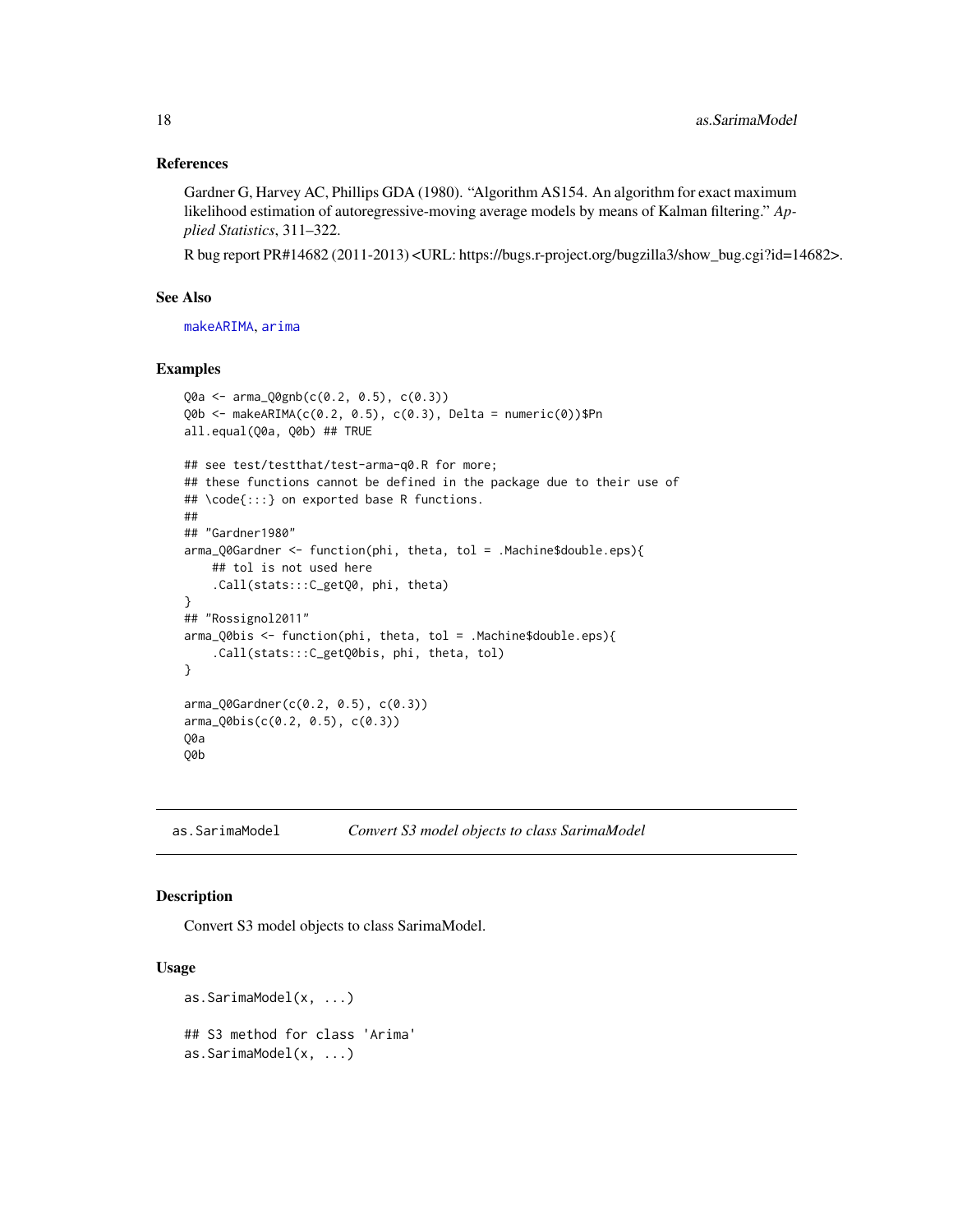# <span id="page-18-0"></span>autocorrelations 19

#### **Arguments**

|         | an objects from a class representing Seasonal ARIMA models. |
|---------|-------------------------------------------------------------|
| $\cdot$ | further arguments for methods.                              |

# Details

This function can be useful when one needs to manipulate the components of SARIMA models. The method for class Arima (objects generated by stats::arima()) extracts the model information and convert it to "SarimaModel".

For S4 classes, there are methods for as(), where suitable. [modelCoef](#page-38-1) provides a more powerful conversion mechanism.

# Value

an object from class "SarimaModel"

### See Also

[SarimaModel](#page-57-1)

<span id="page-18-1"></span>autocorrelations *Compute autocorrelations and related quantities*

# <span id="page-18-2"></span>Description

Generic functions for computation of autocorrelations, autocovariances and related quantities. The idea is to free the user from the need to look for specific functions that compute the desired property for their object.

# Usage

```
autocovariances(x, maxlag, ...)
autocorrelations(x, maxlag, lag_0, ...)
partialAutocorrelations(x, maxlag, lag_0 = TRUE, ...)partialAutocovariances(x, maxlag, ...)
partialVariances(x, ...)
```
# Arguments

| X       | an object for which the requested property makes sense. |
|---------|---------------------------------------------------------|
| maxlag  | the maximal lag to include in the result.               |
| $lag_0$ | if TRUE include lag zero.                               |
| $\cdot$ | further arguments for methods.                          |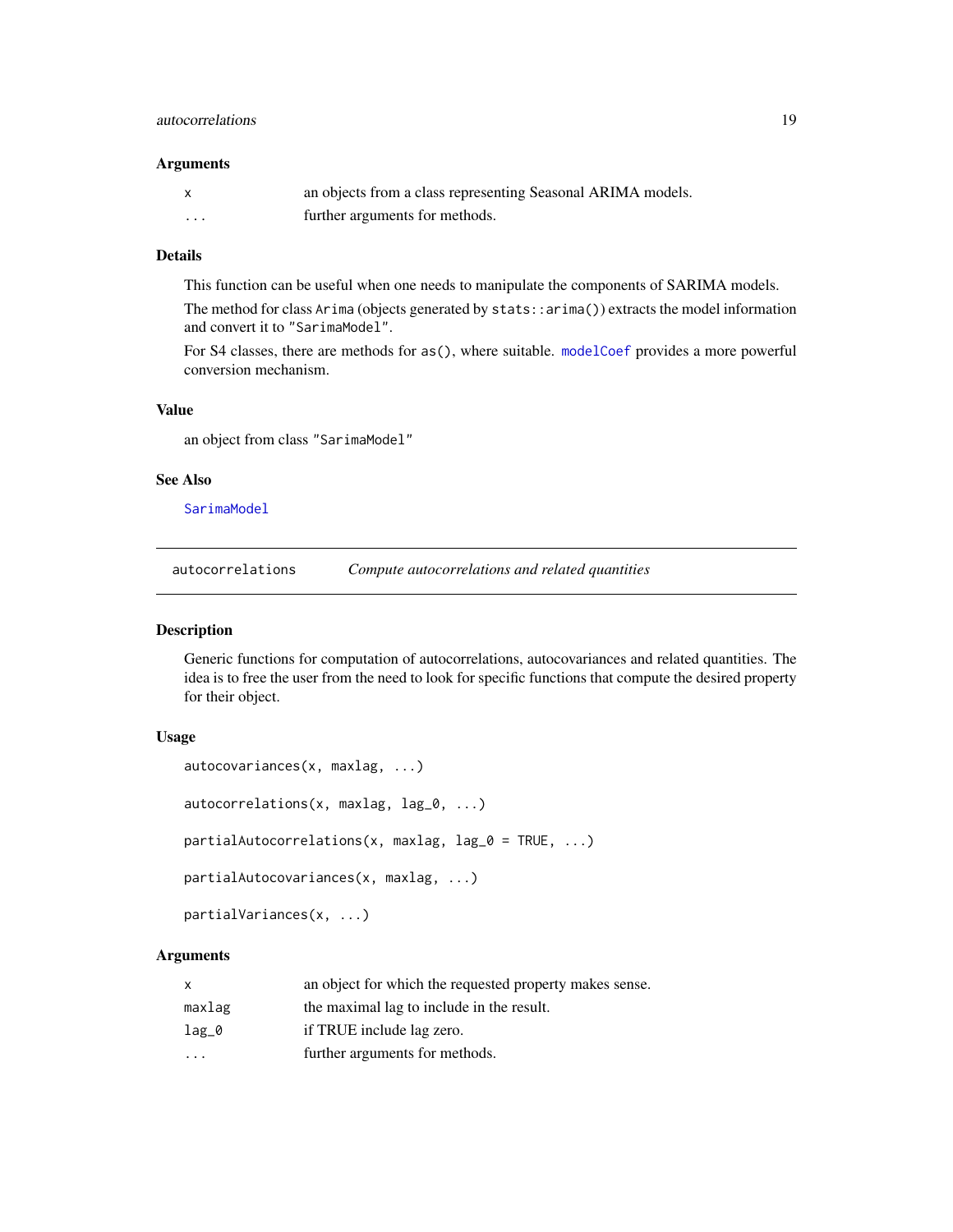#### Details

autocorrelations is a generic function for computation of autocorrelations. It deduces the appropriate type of autocorrelation from the class of the object. For example, for models it computes theoretical autocorrelations, while for time series it computes sample autocorrelations.

The other functions described are similar for other second order properties of x.

These functions return objects from suitable classes, all inheriting from "Lagged". The latter means that indexing starts from zero, so the value for lag zero is accessed by  $r[0]$ ). Subscripting always returns the underlying data unclassed (i.e. ordinary vectors or arrays). In particular, "[]" extracts the underlying data.

Functions computing autocorrelations and partial autocorrelations have argument  $\text{lag}_0$  — if it is set to FALSE, the value for lag zero is dropped from the result and the returned object is an ordinary vector or array, as appropriate.

See the individual methods for the format of the result and further details.

There are plot methods for sample autocorrelations and sample partial autocorrelations with overlaid significance limits under null hypotheses for independence or weak white noise, see [plot-methods](#page-50-1) and the examples there. More details can be found in the vignettes, see section 'See also' below.

#### Value

an object from a class suitable for the requested property and x

#### Author(s)

Georgi N. Boshnakov

#### See Also

[plot-methods](#page-50-1) for plotting with significance limits computed under strong white noise and weak white noise hypotheses;

[autocorrelations-methods](#page-20-1), [partialAutocorrelations-methods](#page-49-1) for details on individual methods;

```
vignette("white_noise_tests",package = "sarima") and
vignette("garch_tests_example",package = "sarima") for extensive worked examples.
```
[armaccf\\_xe](#page-8-1), [armaacf](#page-8-2)

```
set.seed(1234)
v1 <- rnorm(100)
autocorrelations(v1)
v1.acf <- autocorrelations(v1, maxlag = 10)
v1.acf[1:10] # drop lag zero value (and the class)
autocorrelations(v1, maxlag = 10, lag_0 = FALSE)# same
partialAutocorrelations(v1)
partialAutocorrelations(v1, maxlag = 10)
```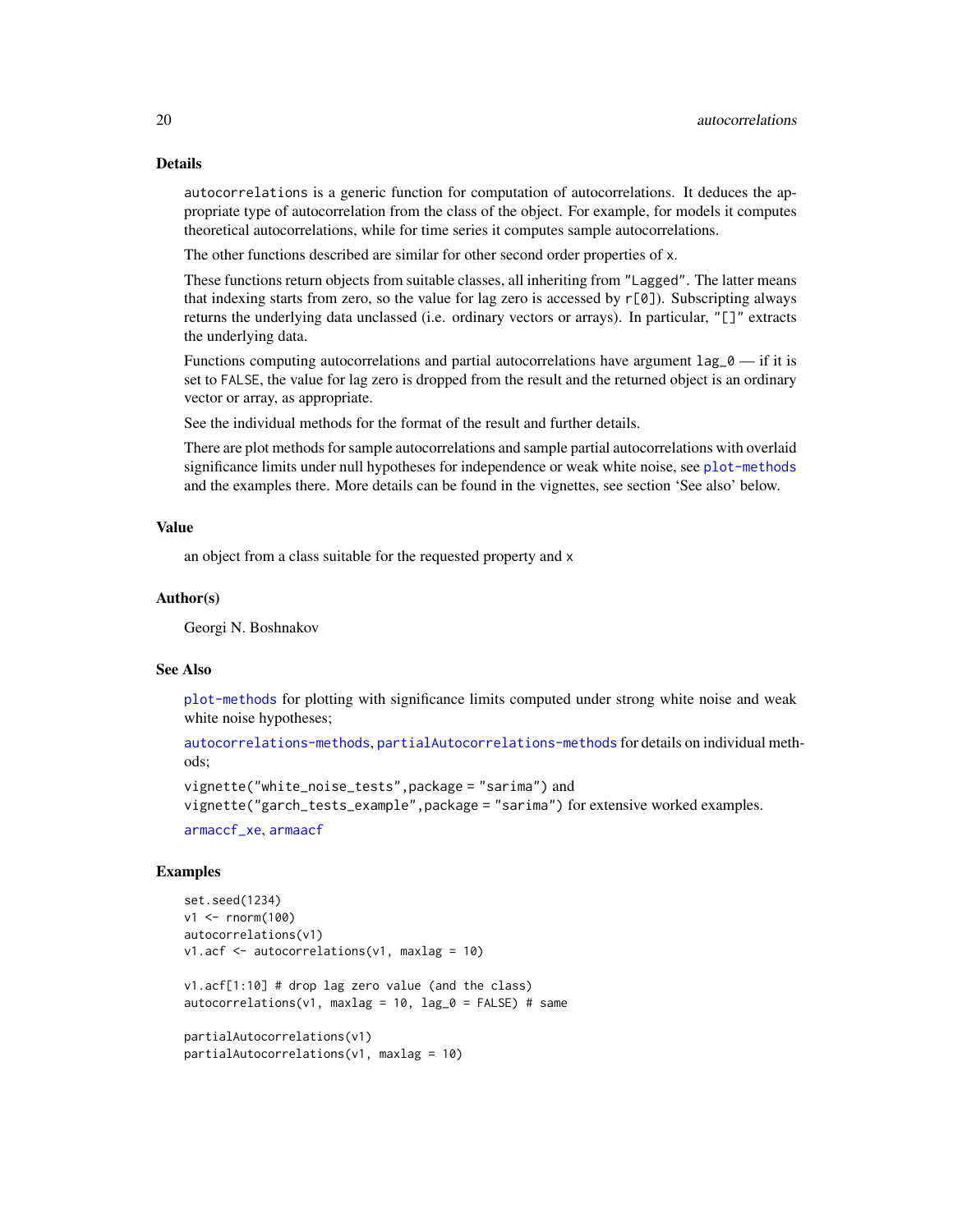```
## compute 2nd order properties from raw data
autocovariances(v1)
autocovariances(v1, maxlag = 10)partialAutocovariances(v1, maxlag = 6)partialAutocovariances(v1)
partialVariances(v1, maxlag = 6)pv1 <- partialVariances(v1)
## compute 2nd order properties from raw data
autocovariances(AirPassengers, maxlag = 6)
autocorrelations(AirPassengers, maxlag = 6)
partialAutocorrelations(AirPassengers, maxlag = 6)
partialAutocovariances(AirPassengers, maxlag = 6)
```

```
partialVariances(AirPassengers, maxlag = 6)
```

```
acv <- autocovariances(AirPassengers, maxlag = 6)
autocovariances(acv) # no-op
autocovariances(acv, maxlag = 4) # trim the available lags
```

```
## compute 2nd order properties from sample autocovariances
acr <- autocorrelations(acv)
acr
partialAutocorrelations(acv)
partialAutocovariances(acv)
```

```
partialVariances(acv)
```

```
## compute 2nd order properties from sample autocorrelations
acr
partialAutocorrelations(acr)
```

```
## These cannot be computed, since the variance is needed but unknown:
## autocovariances(acr)
## partialAutocovariances(acr)
## partialVariances(acr)
```

```
## to treat autocorrelations as autocovariances,
## convert them to autocovariances explicitly:
as(acr, "Autocovariances")
as(acr, "SampleAutocovariances")
```

```
partialVariances(as(acr, "Autocovariances"))
partialVariances(as(acr, "SampleAutocovariances"))
```
<span id="page-20-1"></span>autocorrelations-methods

*Methods for function autocorrelations()*

#### **Description**

Methods for function autocorrelations().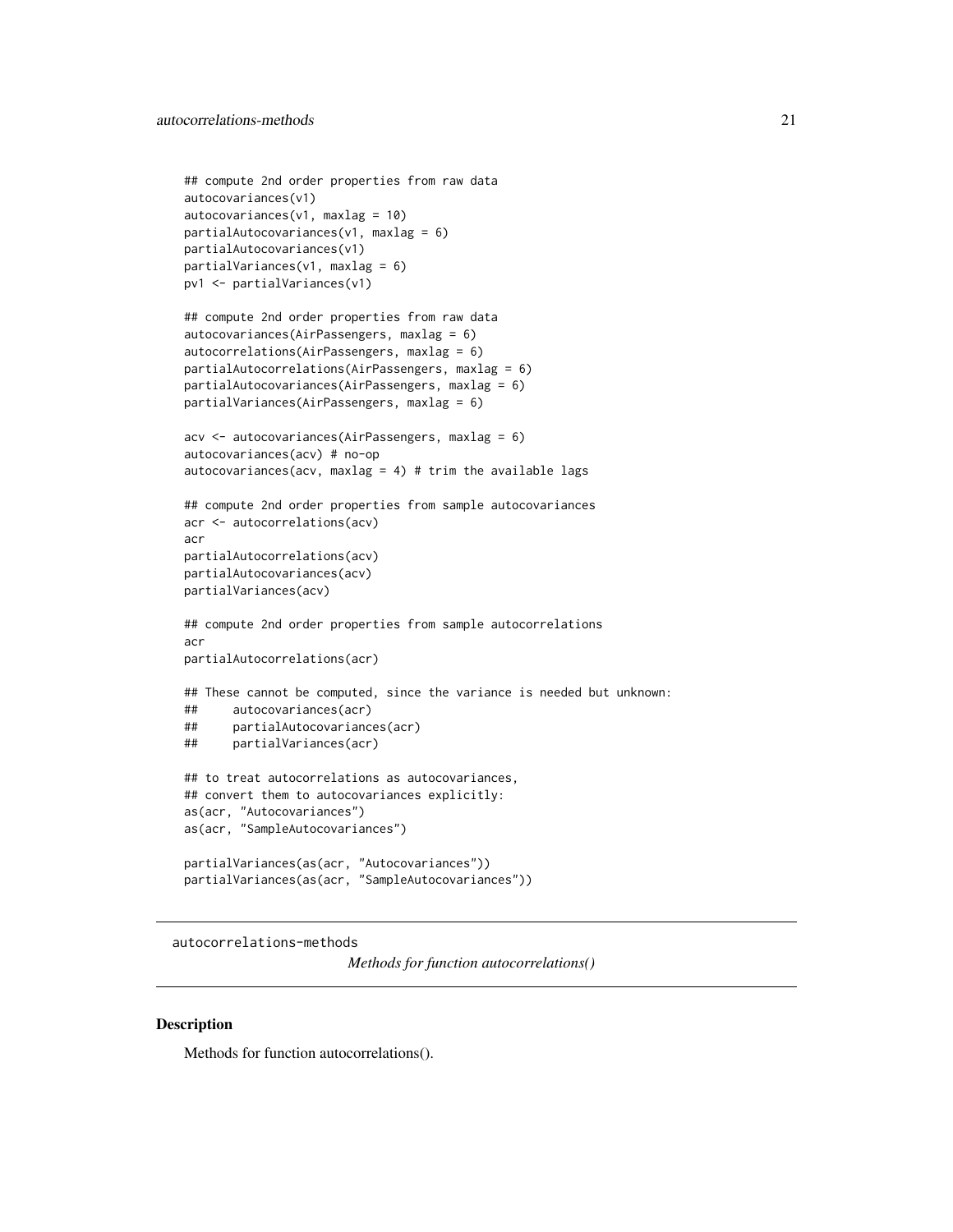# <span id="page-21-0"></span>Methods

```
signature(x = "ANY", maxlag = "ANY", lag_0 = "ANY")
signature(x = "ANY", maxlag = "ANY", lag_0 = "missing")signature(x = "Autocorrelations", maxlag = "ANY", lag_0 = "missing")
signature(x = "Autocorrelations", maxlag = "missing", lag_0 = "missing")
signature(x = "Autocovariances", maxlag = "ANY", lag_0 = "missing")signature(x = "PartialAutocorrelations", maxlag = "ANY", lag_0 = "missing")
signature(x = "PartialAutocovariances", maxlag = "ANY", lag_0 = "missing")
signature(x = "SamplePartialAutocorrelations", maxlag = "ANY", lag_0 = "missing")
signature(x = "SamplePartialAutocovariances", maxlag = "ANY", lag_0 = "missing")
signature(x = "VirtualArmaModel", maxlag = "ANY", lag_0 = "missing")signature(x = "VirtualSarimaModel", maxlag = "ANY", lag_0 = "missing")
```
# Author(s)

Georgi N. Boshnakov

# Examples

## see the examples for ?autocorrelations

autocovariances-methods

```
Methods for function autocovariances()
```
# Description

Methods for function autocovariances().

#### Methods

```
signature(x = "ANY", maxlag = "ANY")signature(x = "Autocovariances", maxlag = "ANY")signature(x = "Autocovariances", maxlag = "missing")
signature(x = "VirtualArmaModel", maxlag = "ANY")
signature(x = "VirtualAutocovariances", maxlag = "ANY")
```
# Author(s)

Georgi N. Boshnakov

#### See Also

[autocorrelations](#page-18-1)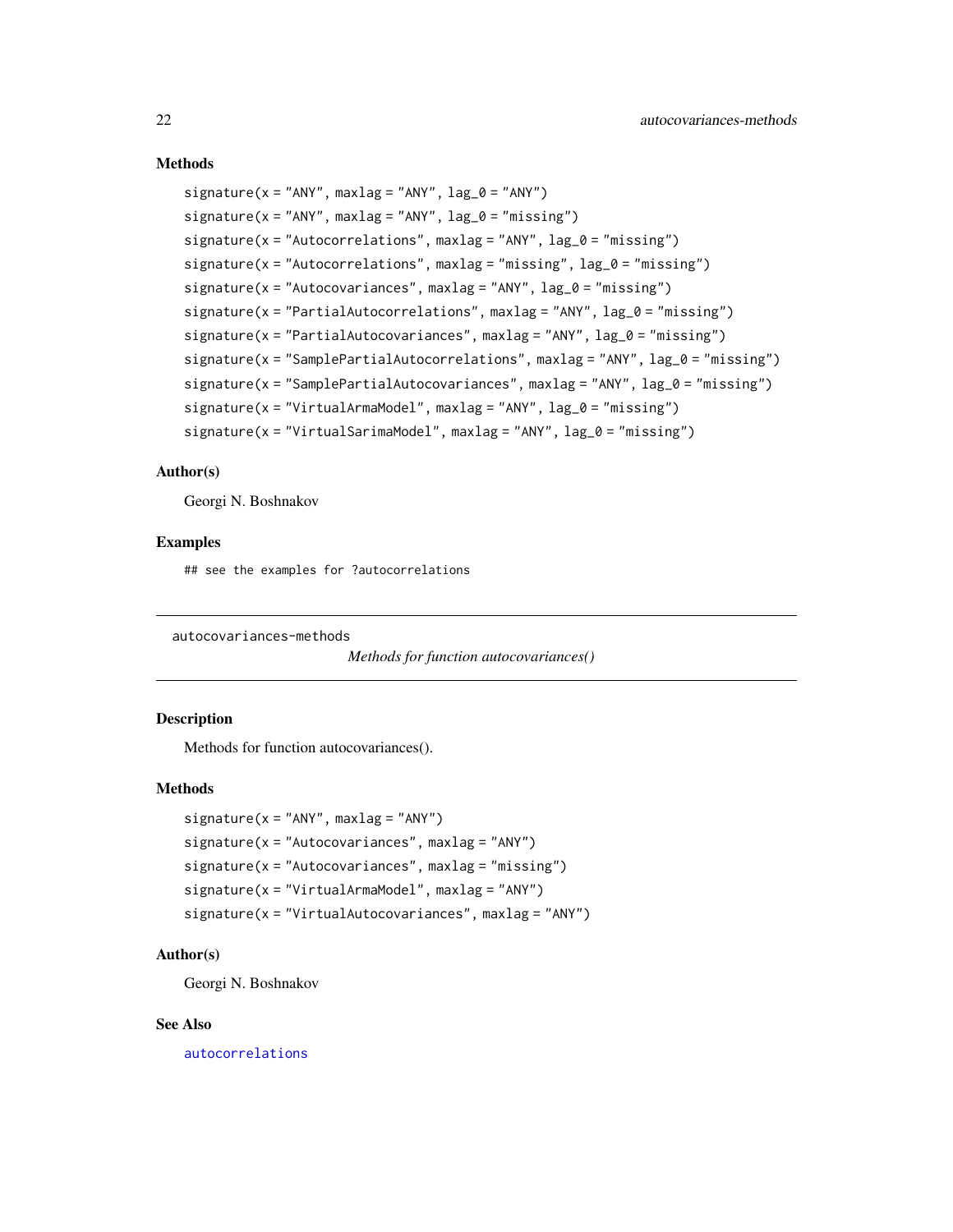# <span id="page-22-0"></span>coerce-methods 23

#### Examples

## see the examples for ?autocorrelations

<span id="page-22-1"></span>coerce-methods *setAs methods in package sarima*

#### **Description**

Methods for as() in package sarima.

#### **Methods**

This section shows the methods for converting objects from one class to another, defined via setAs(). Use as(obj,"classname") to convert object obj to class "classname".

```
signature(from = "ANY", to = "Autocorrelations")
signature(from = "ANY", to = "ComboAutocorrelations")
signature(from = "ANY", to = "ComboAutocovariances")
signature(from = "ANY", to = "PartialAutocorrelations")
signature(from = "ANY", to = "PartialAutocovariances")
signature(from = "ANY", to = "PartialVariances")
signature(from = "ArmaSpec", to = "list")
signature(from = "Autocorrelations", to = "ComboAutocorrelations")
signature(from = "Autocorrelations", to = "ComboAutocovariances")
signature(from = "Autocovariances", to = "ComboAutocorrelations")
signature(from = "Autocovariances", to = "ComboAutocovariances")
signature(from = "BJFilter", to = "SPFilter")
signature(from = "numeric", to = "BJFilter") Convert a numeric vector to a BJFilter object.
    This is a way to state that the coefficients follow the Box-Jenkins convention for the signs, see
    the examples.
signature(from = "numeric", to = "SPFilter") Convert a numeric vector to an SPFilter ob-
    ject. This is a way to state that the coefficients follow the signal processing (SP) convention
    for the signs, see the examples.
signature(from = "PartialVariances", to = "Autocorrelations")
signature(from = "PartialVariances", to = "Autocovariances")
```
signature(from = "PartialVariances", to = "ComboAutocorrelations")

signature(from = "PartialVariances", to = "ComboAutocovariances")

signature(from = "SarimaFilter", to = "ArmaFilter")

signature(from = "SarimaModel", to = "list")

signature(from = "SPFilter", to = "BJFilter")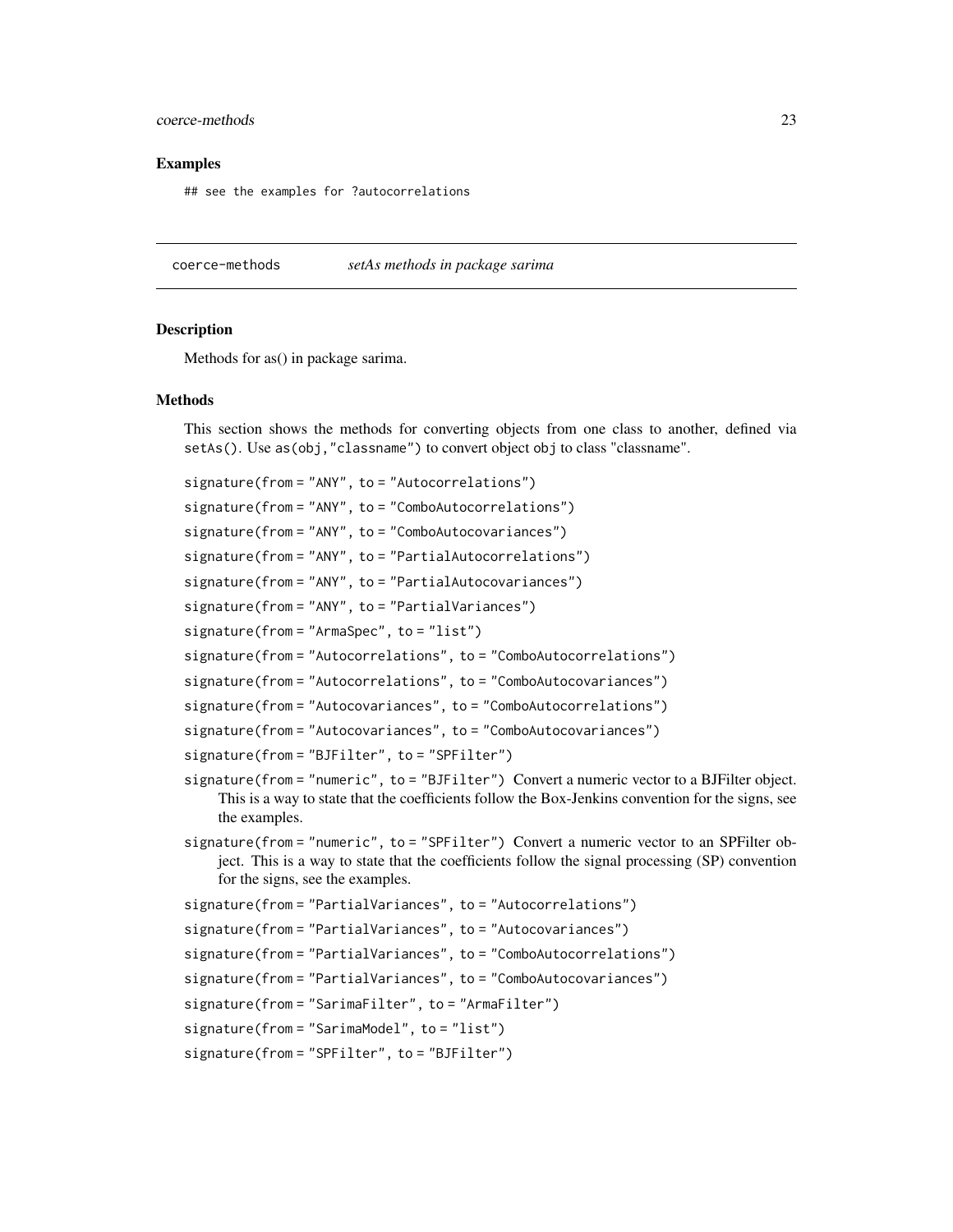```
signature(from = "vector", to = "Autocorrelations")
signature(from = "vector", to = "Autocovariances")
signature(from = "vector", to = "PartialAutocorrelations")
signature(from = "vector", to = "PartialAutocovariances")
signature(from = "VirtualArmaFilter", to = "list")
signature(from = "VirtualSarimaModel", to = "ArmaModel")
```
#### Author(s)

Georgi N. Boshnakov

```
## the default for ARMA model is BJ for ar and SP for ma:
mo \le - new("ArmaModel", ar = 0.9, ma = 0.4, sigma2 = 1)
modelPoly(mo)
## here we declare explicitly that 0.4 uses the SP convention
## (not necessary, the result is the same, but the intention is clear).
mo1 \le new("ArmaModel", ar = 0.9, ma = as(0.4, "SPFilter"), sigma2 = 1)
modelPoly(mo1)
identical(mo, mo1) ## TRUE
## if the sign of theta follows the BJ convention, this can be stated unambiguously.
## This creates the same model:
mo2 \le new("ArmaModel", ar = 0.9, ma = as(-0.4, "BJFilter"), sigma2 = 1)
modelPoly(mo2)
identical(mo, mo2) ## TRUE
## And this gives the intended model whatever the default conventions:
ar3 <- as(0.9, "BJFilter")
ma3 \leq as(-0.4, "BJFilter")mod < - new("ArmaModel", ar = ar3, ma = ma3, sigma2 = 1)modelPoly(mo3)
identical(mo, mo3) ## TRUE
## The coefficients can be extracted in any particular form,
## e.g. to pass them to functions with specific requirements:
modelCoef(mo3) # coefficients of the model with the default (BD) sign convention
modelCoef(mo3, convention = "BD") # same result
modelCoef(mo3, convention = "SP") # signal processing convention
## for ltsa::tacvfARMA() the convention is BJ, so:
co <- modelCoef(mo3, convention = "BJ") # Box-Jenkins convention
ltsa::tacyfARMA(co$ar, co$ma, maxLag = 6, sigma2 = 1)autocovariances(mo3, maxlag = 6) ## same
```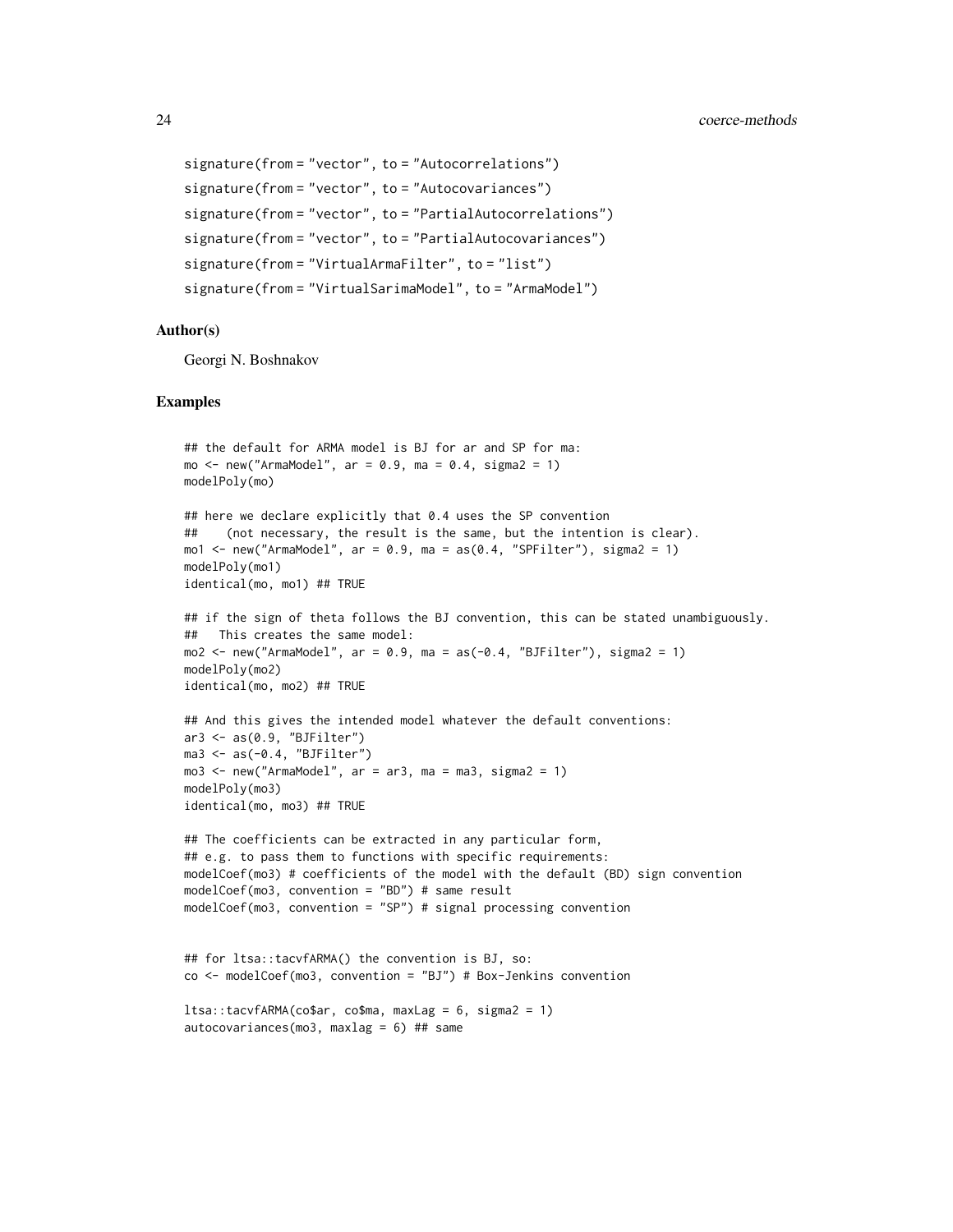<span id="page-24-0"></span>

#### Description

Compute confidence and acceptance intervals for sample autocorrelations under assumptions chosen by the user.

#### Usage

```
## S4 method for signature 'SampleAutocorrelations'
confint(object, parm, level = 0.95, se = FALSE, maxlag, ..., assuming)
```
#### Arguments

| object   | an object containing sample autocorrelations (sacfs).                                                                                   |
|----------|-----------------------------------------------------------------------------------------------------------------------------------------|
| parm     | which parameters to include, as for stats:: confint.                                                                                    |
| level    | coverage level, such as 0.95.                                                                                                           |
| se       | If TRUE return also standard errors.                                                                                                    |
| assuming | under what assumptions to do the computations? Currently can be "iid", "garch",<br>a fitted model, or a theoretical model, see Details. |
| maxlag   | maximal lag to include                                                                                                                  |
| $\cdot$  | further arguments for se.                                                                                                               |

#### **Details**

For lags not fixed by the assumed model the computed intervals are confidence intervals.

The autocorrelations postulated by the null model (argument assuming) are usually fixed for some lags. For such lags it doesn't make sense to talk about confidence intervals. We use the term *acceptance interval* in this case since the sacfs for such lags fall in the corresponding intervals with high probability if the null model is correct.

If assuming is "iid" (strong white noise), then all autocorrelations in the null model are fixed (to zero) and the limits of the resulting acceptance intervals are ethose from the familiar plots produced by base-R's function [acf](#page-0-0).

If assuming is a fitted MA(q) model, e.g. obtained from arima(), then for lags  $1, \ldots, q$  we get confidence intervals, while for lags greater than  $q$  the intervals are acceptance intervals.

The autocorrelations of ARMA models with non-trivial autoregressive part may also have structural patterns of zeroes (for example some seasonal models), leading to acceptance intervals for such lags.

If assuming specifies a theoretical (non-fitted) model, then the autocorrelation function of the null model is completely fixed and we get acceptance intervals for all lags.

The return value is a matrix with one row for each requested lag, containg the lag, lower bound, upper bound, estimate for acf(lag) and the value of acf(lag) under H0 (if fixed) and NA if not fixed under H0. The null model is stored as attribute "assuming".

Note: When assuming = "garch" it is currently necessary to submit the time series from which the autocorrelations were computed as argument x.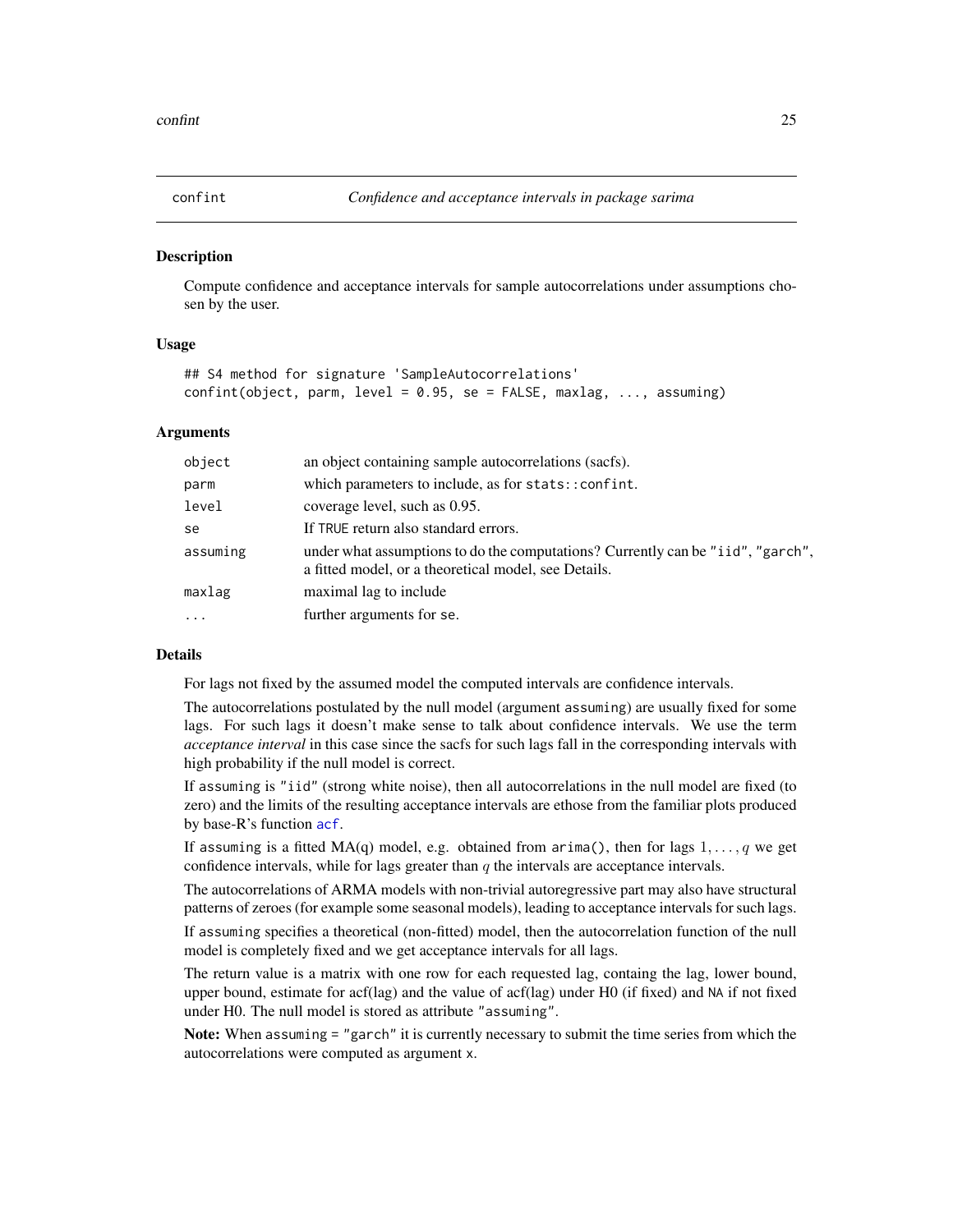<span id="page-25-0"></span>a matrix as described in section 'Details';

if se = TRUE, a column giving the standard errors of the sample autocorrelations is appended.

#### See Also

# [se](#page-60-1)

```
vignette("white_noise_tests",package = "sarima")
vignette("garch_tests_example",package = "sarima")
```
# Examples

```
set.seed(1234)
v1 \le -\arima.sim(n = 100, list(ma = c(0.8, 0.1), sd = 1))v1.acf <- autocorrelations(v1, maxlag = 10)
confint(v1.act, parm = 1:4, assuming = "iid")confint(v1.act, assuming = "iid", maxlag = 4) # same## a fitted MA(2) - rho_1, rho_2 not fixed, the rest fixed
ma2fitted \leftarrow \text{arima}(v1, \text{ order} = c(0, 0, 2), \text{ include}.\text{mean}=\text{FALSE})confint(v1.act, assuming = ma2fitted, maxlag = 4)## a theoretical MA(2) model, all acfs fixed under H0
ma2 \leq MacModel(ma = c(0.8, 0.1), sigma2 = 1)confint(v1.act, assuming = ma2, maxlag = 4)# a weak white noise null
confint(v1.acf, assuming = "garch", maxlag = 4, x = v1)
```
<span id="page-25-1"></span>filterCoef *Coefficients and other basic properties of filters*

# <span id="page-25-2"></span>Description

Coefficients and other basic properties of filters.

#### Usage

```
filterCoef(object, convention, ...)
filterOrder(object, ...)
filterPoly(object, ...)
filterPolyCoef(object, lag_0 = TRUE, ...)
```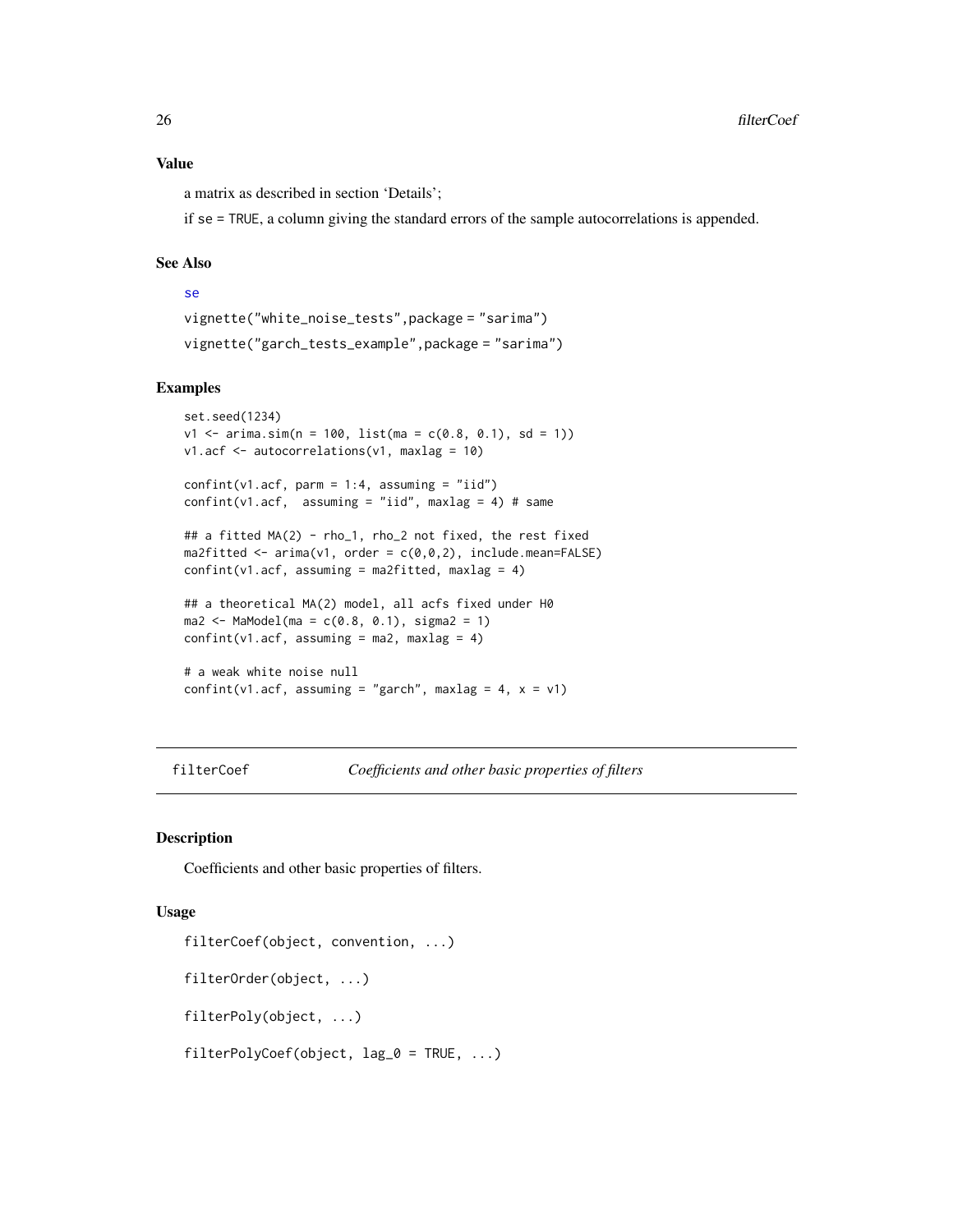#### filterCoef 27

#### Arguments

| object     | object.                                       |
|------------|-----------------------------------------------|
| convention | convention for the sign.                      |
| $lag_0$    | if FALSE, drop the coefficient of order zero. |
|            | further arguments for methods.                |

# Details

Generic functions to extract basic properties of filters: filterCoef returns coefficients, filterOrder returns the order, filterPoly, returns the characteristic polynomial, filterPolyCoef gives the coefficients of the characteristic polynomial.

For further details on argument convention see [filterCoef-methods](#page-27-1).

What exactly is returned depends on the specific filter classes, see the description of the corresponding methods. For the core filters, the values are as can be expected. For "ArmaFilter", the value is a list with components "ar" and "ma" giving the requested property for the corresponding part of the filter. Similarly, for "SarimaFilter" the values are lists, maybe with additional quantities.

# Value

the requested property as described in Details.

#### Note

The filterXXX() functions are somewhat low level and technical. They should be rarely needed in routine work. The corresponding modelXXX are more flexible.

# Author(s)

Georgi N. Boshnakov

#### See Also

[modelOrder](#page-42-1), [modelCoef](#page-38-1), [modelPoly](#page-42-2), [modelPolyCoef](#page-42-2), for the recommended higher level alternatives for models.

[filterOrder-methods](#page-29-1), [filterCoef-methods](#page-27-1), [filterPoly-methods](#page-30-1), [filterPolyCoef-methods](#page-31-1), for more information on the methods and the arguments.

```
filterPoly(as(c(0.3, 0.5), "BJFilter")) # 1 - 0.3*x - 0.5*x^2filterPoly(as(c(0.3, 0.5), "SPFilter")) # 1 + 0.3*x + 0.5*x^2## now two representations of the same filter:
fi1 <- as(c(0.3, 0.5), "BJFilter")
fi2 <- as(c(-0.3, -0.5), "SPFilter")
identical(fi2, fi1) # FALSE, but
## fi1 and fi2 represent the same filter, eg. same ch. polynomials:
filterPoly(fi1)
```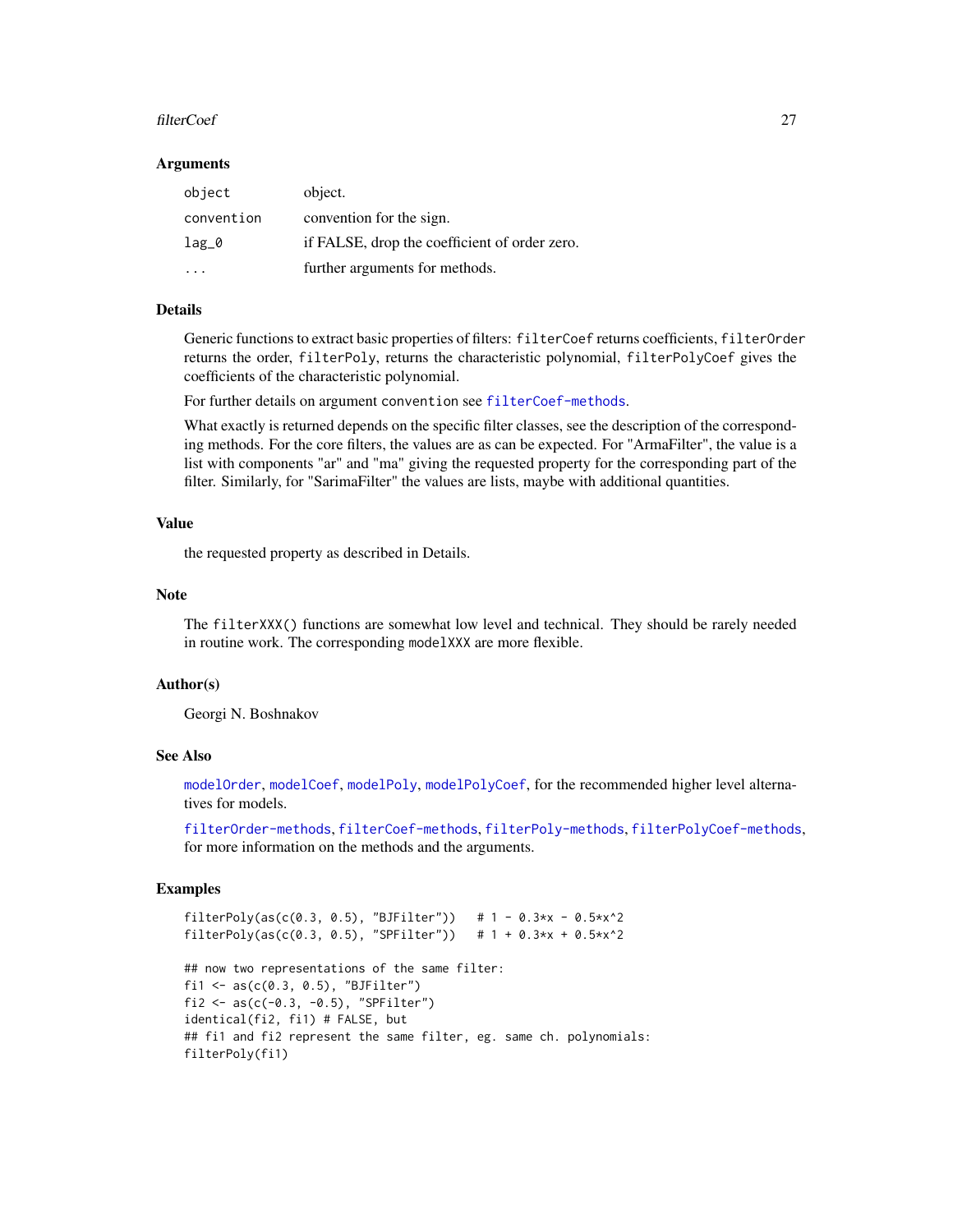```
filterPoly(fi2)
identical(filterPolyCoef(fi2), filterPolyCoef(fi1))
# same as above, using new()
fila \le new("BJFilter", coef = c(0.3, 0.5))
identical(fi1a, fi1) # TRUE
fi2a <- new("SPFilter", coef = c(-0.3, -0.5))
identical(fi2a, fi2) # TRUE
## conversion by as() changes the internal representation
## but represents the same filter:
identical(as(fi1, "SPFilter"), fi2) # TRUE
c(filterOrder(fi1), filterOrder(fi2))
## these give the internally stored coefficients:
filterCoef(fi1)
filterCoef(fi2)
## with argument 'convention' the result doesn't depend
## on the internal representation:
co1 <- filterCoef(fi1, convention = "SP")
co2 <- filterCoef(fi2, convention = "SP")
identical(co1, co2) # TRUE
```
<span id="page-27-1"></span>filterCoef-methods *Methods for filterCoef()*

# **Description**

Methods for filterCoef in package sarima.

# Methods

filterCoef() returns the coefficients of object. The format of the result depends on the type of filter, see the descriptions of the individual methods below.

If argument convention is omitted, the sign convention for the coefficients is the one used in the object. convention can be set to "BJ" or "SP" to request, respectively, the Box-Jenkins or the signal processing convention. Also, "-" is equivalent to "BJ" and "+" to "SP".

For ARMA filters, "BJ" and "SP" request the corresponding convention for both parts (AR and MA). A widely used convention, e.g., by base R and (Brockwell and Davis 1991), is "BJ" for the AR part and "SP" for the MA part. It can be requested with convention = "BD". For convenience, "–" is equivalent to "BJ", "++" to "SP", "-+" to "BD". For completeness, "+-" can be used to request "SP" for the AR part and "BJ" for the MA part.

Invalid values of convention throw error. In particular, low level filters, such as "BJFilter" don't know if they are AR or MA, so they throw error if convention is "BD" or "+-" (but "++" and "–" are ok, since they are unambiguous). Similarly and to avoid subtle errors, the ARMA filters do not accept "+" or "-".

<span id="page-27-0"></span>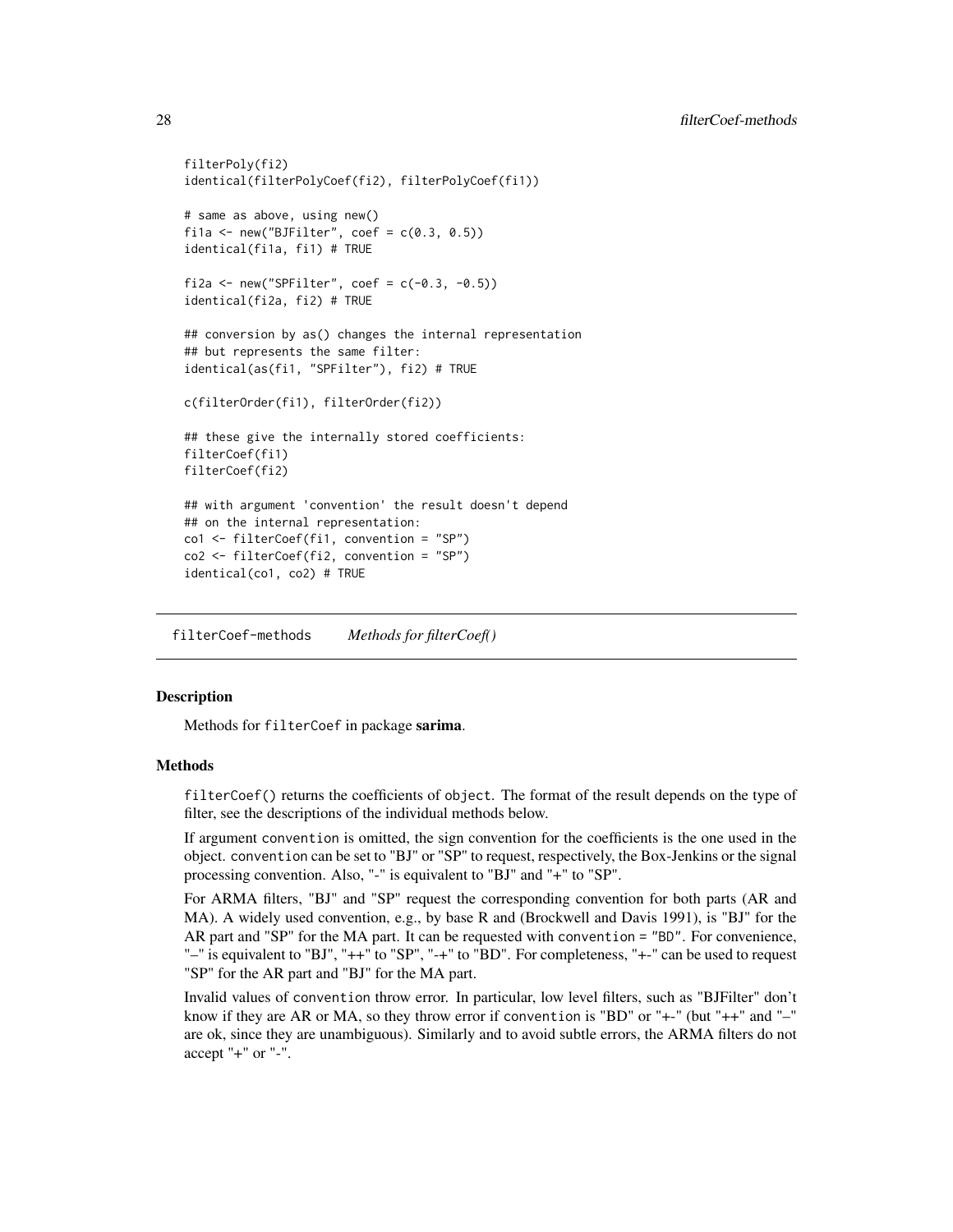- signature(object = "VirtualMonicFilterSpec", convention = "missing") returns object@coef.
- signature(object = "VirtualBJFilter", convention = "character") returns the filter coefficients in the requested convention.
- signature(object = "VirtualSPFilter", convention = "character") returns the filter coefficients in the requested convention.
- signature(object = "BJFilter", convention = "character") returns the filter coefficients in the requested convention.
- signature(object = "SPFilter", convention = "character") returns the filter coefficients in the requested convention.
- signature(object = "VirtualArmaFilter", convention = "missing")
- signature(object = "VirtualArmaFilter", convention = "character") Conceptually, calls filterCoef(), with one argument, on the AR and MA parts of the model. If convention is present, converts the result to the specified convention. Returns a list with the following components:

ar AR coefficients.

ma MA coefficients.

```
signature(object = "SarimaFilter", convention = "missing")
```
signature(object = "SarimaFilter", convention = "character") If convention is present, converts the coefficients to the specified convention. AR-like coefficients get the convention for the AR part, Ma-like coefficients get the convention for the MA part. Returns a list with the following components:

nseasons number of seasons.

- iorder integration order, number of (non-seasonal) differences.
- siorder seasonal integration order, number of seasonal differences.
- ar ar coefficients.
- ma ma coefficients.
- sar seasonal ar coefficients.
- sma seasonal ma coefficients.

#### Author(s)

Georgi N. Boshnakov

#### References

Brockwell PJ, Davis RA (1991). *Time series: theory and methods. 2nd ed.*. Springer Series in Statistics. Berlin etc.: Springer-Verlag..

#### See Also

[filterCoef](#page-25-1) for examples and related functions

#### Examples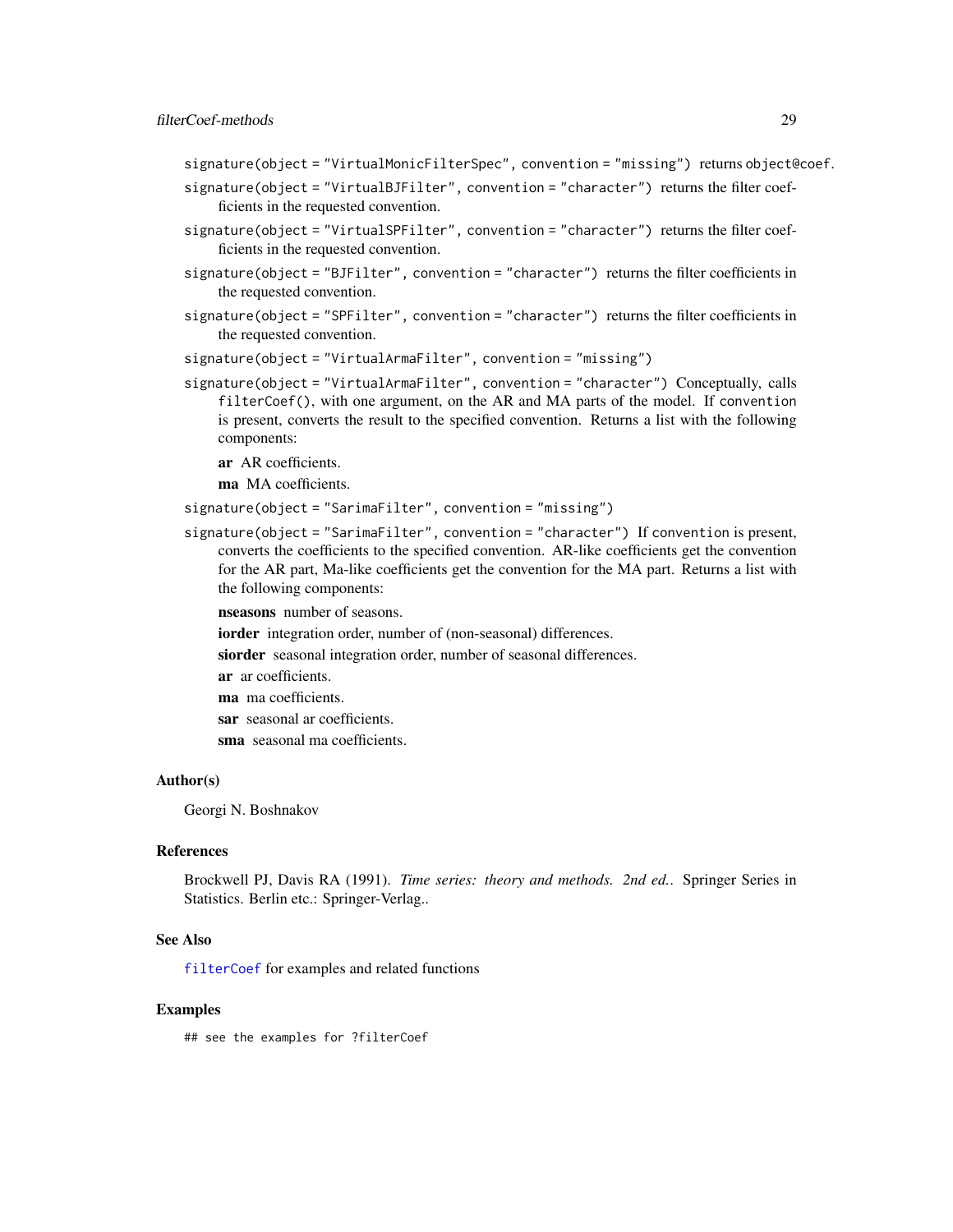<span id="page-29-1"></span><span id="page-29-0"></span>filterOrder-methods *Methods for function* filterOrder *in package* sarima

# Description

Methods for function filterOrder in package sarima.

#### Methods

The following methods ensure that all filters in package sarima have a method for filterOrder.

signature(object = "VirtualMonicFilterSpec") Returns object@order.

signature(object = "SarimaFilter") Returns a list with the following components:

nseasons number of seasons.

iorder integration order, number of (non-seasonal) differences.

siorder seasonal integration order, number of seasonal differences.

- ar autoregression order
- ma moving average order
- sar seasonal autoregression order
- sma seasonal moving average order

signature(object = "VirtualArmaFilter") Returns a list with the following components:

ar autoregression order.

ma moving average order.

# Author(s)

Georgi N. Boshnakov

# See Also

[filterCoef](#page-25-1) for examples and related functions

# Examples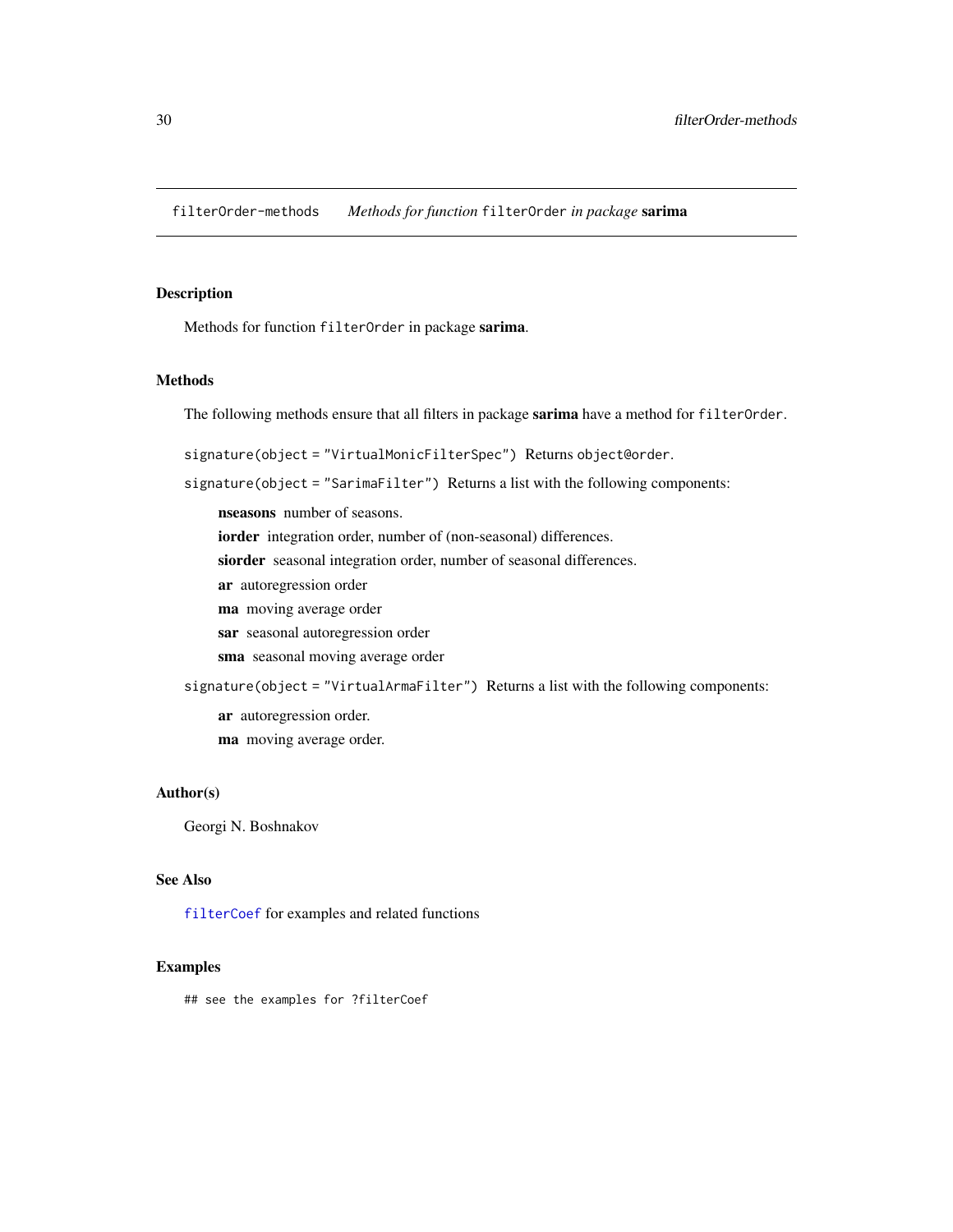<span id="page-30-1"></span><span id="page-30-0"></span>filterPoly-methods *Methods for* filterPoly *in package* sarima

#### **Description**

Methods for filterPoly in package sarima.

#### **Methods**

The methods for filterPoly take care implicitly for the sign convention used to store the coefficients in the object.

signature(object = "BJFilter") A polynomial whose coefficients are the negated filter coefficients.

signature(object = "SPFilter") A polynomial whose coefficients are as stored in the object.

signature(object = "SarimaFilter") Returns a list with the following components:

nseasons number of seasons. iorder integration order, number of (non-seasonal) differences. siorder seasonal integration order, number of seasonal differences. arpoly autoregression polynomial mapoly moving average polynomial sarpoly seasonal autoregression polynomial smapoly seasonal moving average polynomial fullarpoly the polynomial obtained by multiplying out all AR-like terms, including differences. fullmapoly the polynomial obtained by multiplying out all MA terms **core\_sarpoly** core seasonal autoregression polynomial. It is such that sarpoly( $z$ ) = core\_sarpoly( $z^{nseasons}$ ) **core\_smapoly** core seasonal moving average polynomial. It is such that smapoly( $z$ ) = core\_smapoly( $z^{nseasons}$ ) signature(object = "VirtualArmaFilter") Returns a list with the following components: ar autoregression polynomial. ma moving average polynomial.

signature(object = "VirtualMonicFilterSpec") Calls filterPolyCoef(object) and converts the result to a polynomial. Thus, it is sufficient to have a method for filterPolyCoef().

#### Author(s)

Georgi N. Boshnakov

#### See Also

[filterCoef](#page-25-1) for examples and related functions

# Examples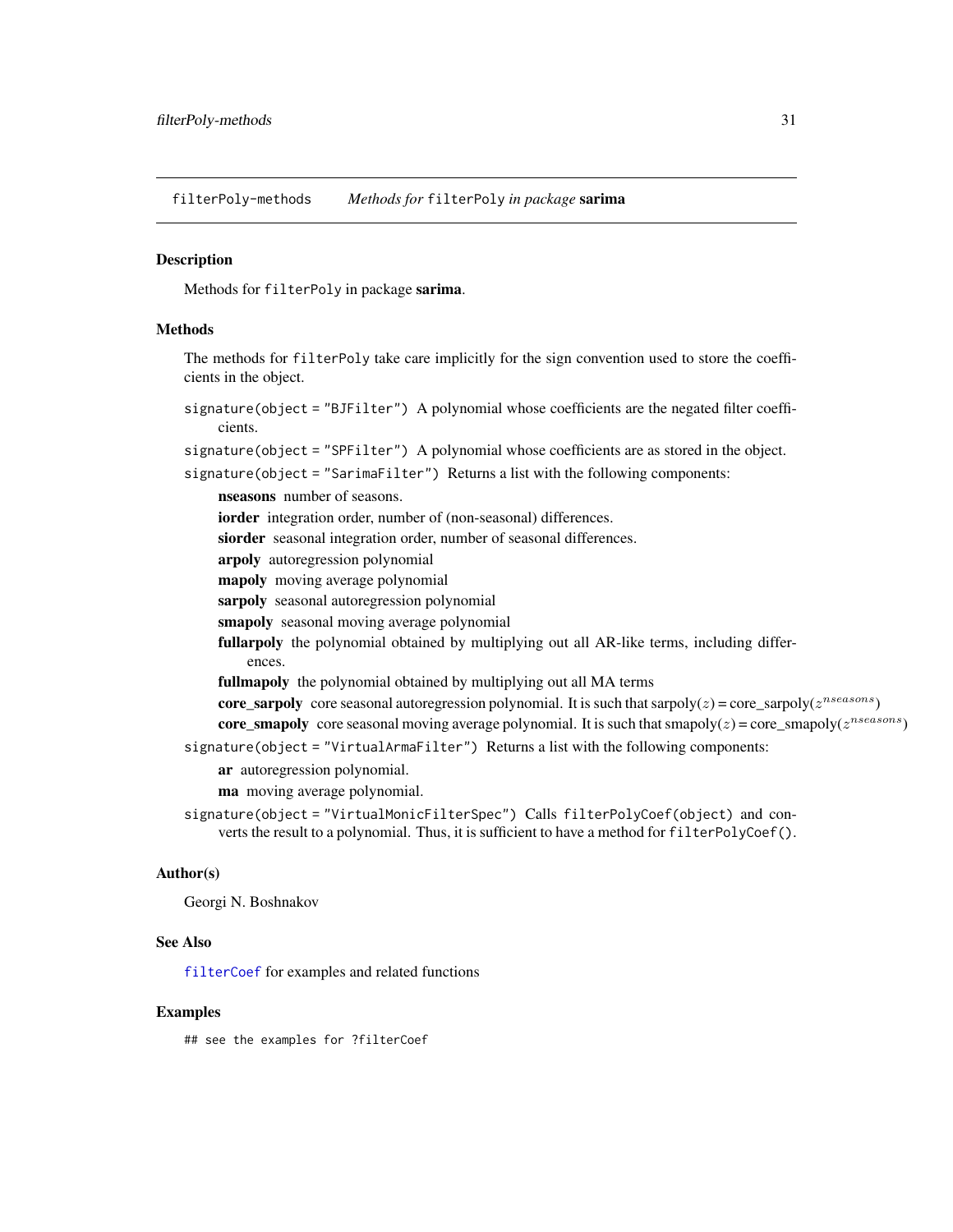<span id="page-31-1"></span><span id="page-31-0"></span>filterPolyCoef-methods

*Methods for filterPolyCoef*

# Description

Methods for filterPolyCoef in package sarima.

#### **Methods**

The filterPolyCoef methods return results with the same structure as the corresponding methods for filterPoly but with polynomials replaced by their coefficients. If lag\_0 is FALSE the order 0 coefficients are dropped.

- signature(object = "VirtualBJFilter") Calls filterCoef(object), negates the result and prepends 1 if lag\_0 is TRUE.
- signature(object = "VirtualSPFilter") Calls filterCoef(object) and prepends 1 to the result if lag\_0 is TRUE.
- signature(object = "VirtualArmaFilter") Returns a list with the following components:

ar coefficients of the autoregression polynomial.

ma coefficients of the moving average polynomial.

- signature(object = "BJFilter") The coefficients of a polynomial whose coefficients are the negated filter coefficients. This is equivalent to the method for "VirtualBJFilter" but somewhat more efficient.
- signature(object = "SPFilter") The coefficients of a polynomial whose coefficients are as stored in the object. This is equivalent to the method for "VirtualSPFilter" but somewhat more efficient.
- signature(object = "SarimaFilter") Returns a list with the same components as the "SarimaFilter" method for [filterPoly](#page-25-2), where the polynomials are replaced by their coefficients.

#### Author(s)

Georgi N. Boshnakov

#### See Also

[filterCoef](#page-25-1) for examples and related functions

#### Examples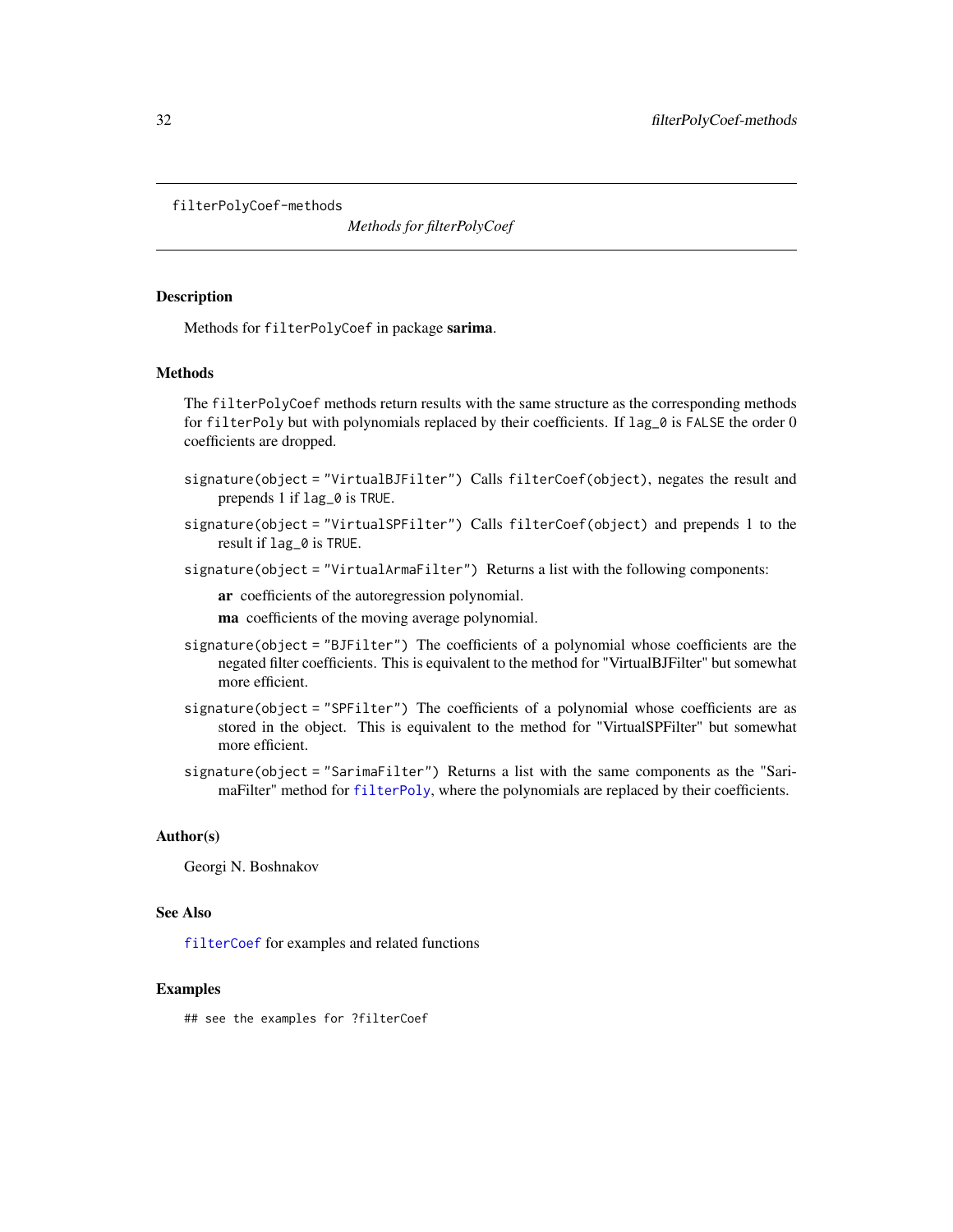<span id="page-32-0"></span>FisherInformation-methods

*Fisher information*

# Description

Compute the Fisher information for the parameters of a model.

#### Usage

```
FisherInformation(model, ...)
```

```
## S3 method for class 'Arima'
FisherInformation(model, ...)
```
# Arguments

| model    | a fitted or theoretical model for which a method is available. |
|----------|----------------------------------------------------------------|
| $\cdots$ | further arguments for methods.                                 |

# Details

FisherInformation computes the information matrix for the parameters of model. This is a generic function. The methods for objects from S4 classes are listed in section 'Methods'.

Currently package sarima defines methods for objects representing fitted or theoretical ARMA and seasonal ARMA models. For integrated models the result should be interpreted as the information matrix after differencing.

For ARMA models the implementation is based on (Friedlander 1984) and (for the seasonal specifics) (Godolphin and Godolphin 2007).

# Value

a square matrix with attribute "nseasons"

# Methods

This section lists FisherInformation methods for S4 classes.

```
signature(model = "ANY")
signature(model = "SarimaModel")
signature(model = "ArmaModel")
```
# Author(s)

Georgi Boshnakov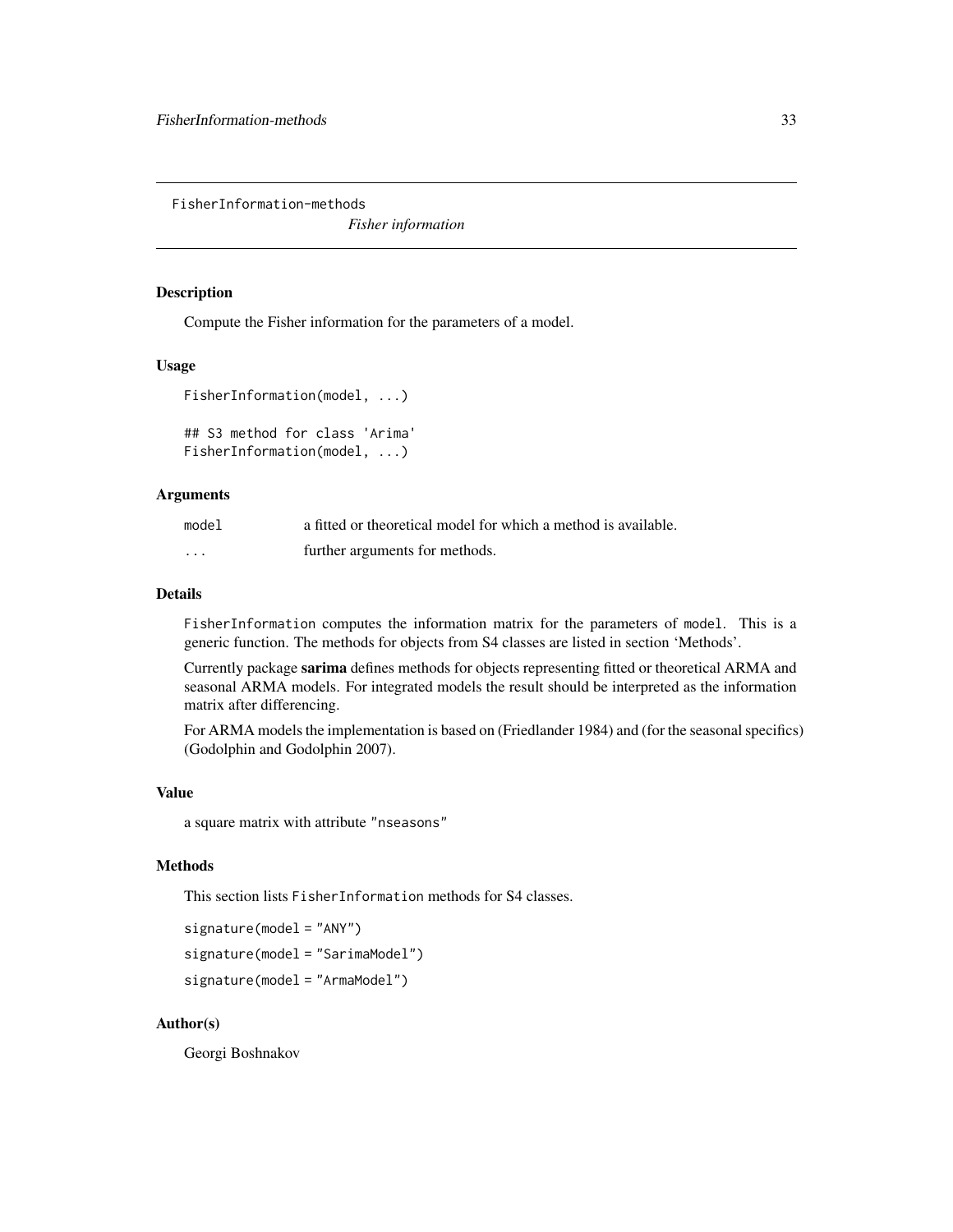### <span id="page-33-0"></span>References

Friedlander B (1984). "On the computation of the Cramer-Rao bound for ARMA parameter estimation." *IEEE Transactions on Acoustics, Speech, and Signal Processing*, 32(4), 721-727. doi: [10.1109](https://doi.org/10.1109/TASSP.1984.1164391)/ [TASSP.1984.1164391.](https://doi.org/10.1109/TASSP.1984.1164391)

Godolphin EJ, Godolphin JD (2007). "A Note on the Information Matrix for Multiplicative Seasonal Autoregressive Moving-Average Models." *Wiley-Blackwell: Journal of Time Series Analysis*.

### Examples

```
## a fitted model (over-parameterised)
seas_spec <- list(order = c(1,0,1), period = 4)
fitted \leq arima(rnorm(100), order = c(1, 0, 1), seasonal = seas_spec)
(fi <- FisherInformation(fitted))
## asymptotic covariance matrix of the ARMA parameters:
fitted$sigma2 * solve(fi) / 100
## a theoretical seasonal ARMA model:
sarima1 <- new("SarimaModel", ar = 0.9, ma = 0.1, sar = 0.5, sma = 0.9, nseasons = 12)
FisherInformation(sarima1)
## a non-seasonal ARMA model:
arma2a1 \leq -ArmaModel(ar = 0.5, ma = c(0.3, 0.7), sigma = 1)FisherInformation(arma2a1)
## sigma2 is not needed for the information matrix:
arma2a1a < - ArmaModel(ar = 0.5, ma = c(0.3, 0.7))FisherInformation(arma2a1a) # same as above
```
fun.forecast *Forecasting functions for seasonal ARIMA models*

# **Description**

Forecasting functions for seasonal ARIMA models.

#### Usage

```
fun.forecast(past, n = max(2 * length(past), 12), eps = numeric(n), pasteps, ...)
```
#### Arguments

| past       | past values of the time series, by default zeroes.                                            |
|------------|-----------------------------------------------------------------------------------------------|
| n          | number of forecasts to compute.                                                               |
| eps        | values of the white noise sequence (for simulation of future). Currently not<br>used!         |
| pasteps    | past values of the white noise sequence for models with MA terms, 0 by default.               |
| $\ddots$ . | specification of the model, passed to new() to create a "SarimaModel" object,<br>see Details. |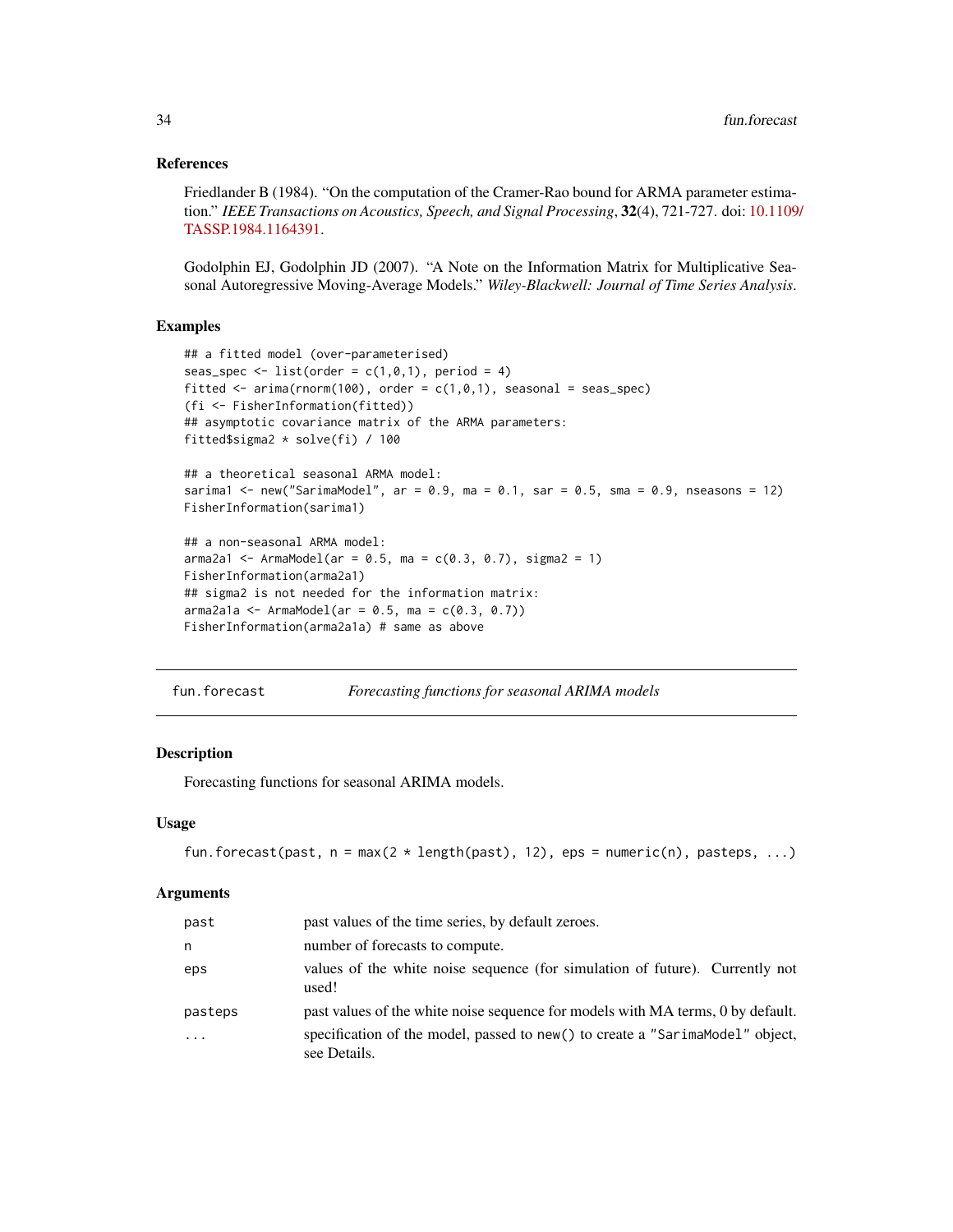#### fun.forecast 35

# Details

fun.forecast computes predictions from a SARIMA model. The model is specified using the ". . . " arguments which are passed to new("SarimaModel",...), see the description of class "SarimaModel" for details.

Argument past, if provided, should contain a least as many values as needed for the prediction equation. It is harmless to provide more values than necessary, even a whole time series.

fun.forecast can be used to illustrate, for example, the inherent difference for prediction of integrated and seasonally integrated models to corresponding models with roots close to the unit circle.

# Value

the forecasts as an object of class "ts"

#### Author(s)

Georgi N. Boshnakov

```
f1 <- fun.forecast(past = 1, n = 100, ar = c(0.85), center = 5)
plot(f1)
f2 <- fun.forecast(past = 8, n = 100, ar = c(0.85), center = 5)
plot(f2)
f3 <- fun.forecast(past = 10, n = 100, ar = c(-0.85), center = 5)
plot(f3)
frw1 \le fun.forecast(past = 1, n = 100, iorder = 1)
plot(frw1)
frw2 \le fun.forecast(past = 3, n = 100, iorder = 1)
plot(frw2)
frwa1 <- fun.forecast(past = c(1, 2), n = 100, ar = c(0.85), iorder = 1)
plot(frwa1)
fi2a \le fun.forecast(past = c(3, 1), n = 100, iorder = 2)
plot(fi2a)
fi2b \le fun.forecast(past = c(1, 3), n = 100, iorder = 2)
plot(fi2b)
fari1p2 <- fun.forecast(past = c(0, 1, 3), ar = c(0.9), n = 20, iorder = 2)
plot(fari1p2)
fsi1 \le fun. forecast(past = rnorm(4), n = 100, siorder = 1, nseasons = 4)
plot(fsi1)
fexa \le fun.forecast(past = rnorm(5), n = 100, ar = c(0.85), siorder = 1,
                     nseasons = 4)
```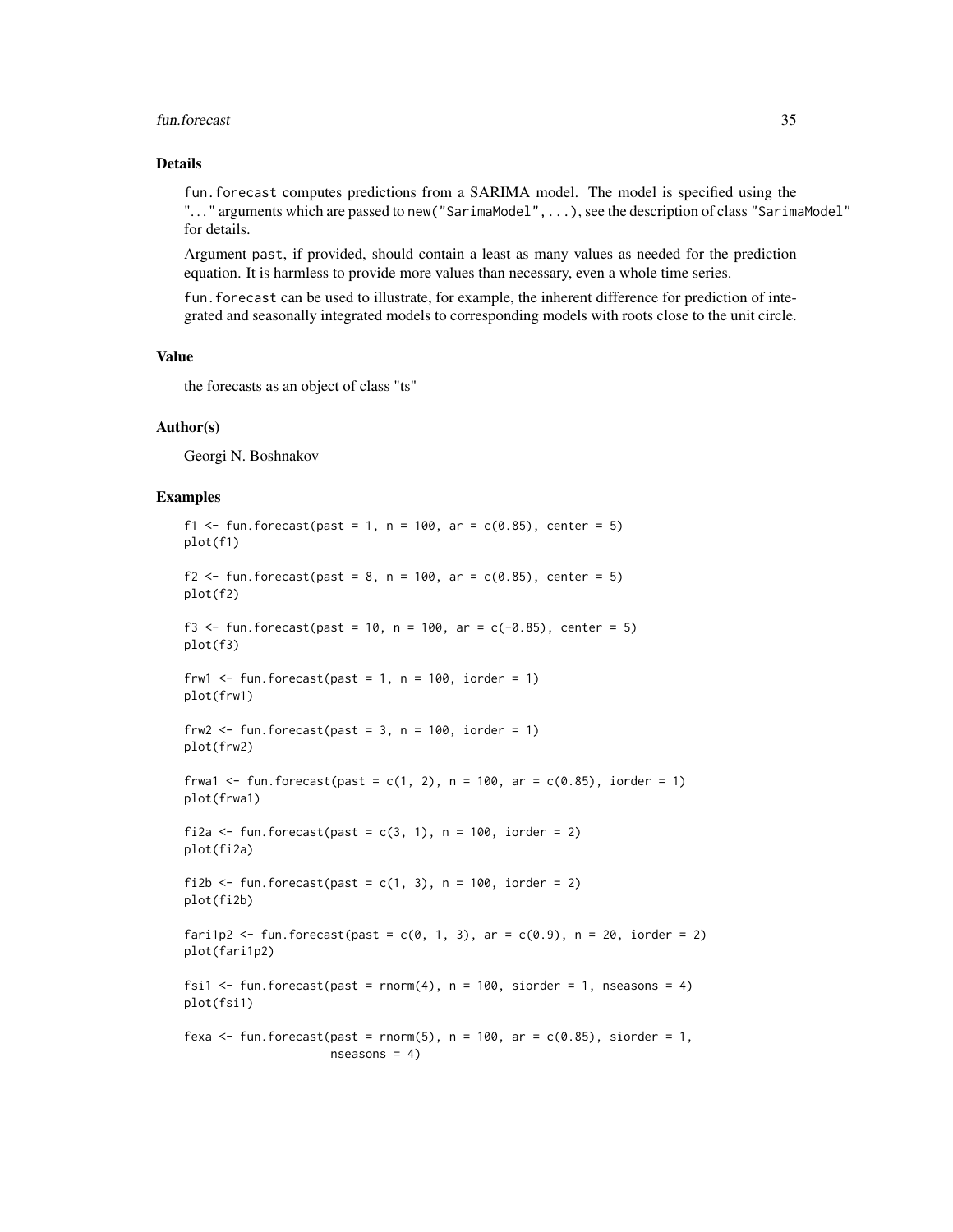```
plot(fexa)
fi2a \le fun.forecast(past = rnorm(24, sd = 5), n = 120, siorder = 2,
                     nseasons = 12)
plot(fi2a)
fi1si1a \le fun. forecast(past = rnorm(24, sd = 5), n = 120, iorder = 1,
                         siorder = 1, nseasons = 12)
plot(fi1si1a)
filsila \le fun.forecast(past = AirPassengers[120:144], n = 120, iorder = 1,
                         siorder = 1, nseasons = 12)
plot(fi1si1a)
m1 <- list(iorder = 1, siorder = 1, ma = 0.8, nseasons = 12, sigma2 = 1)
m1
x \le -\sin_1\arctan(\text{model} = m1, n = 500)acf(diff(diff(x), lag = 12), lag.max = 96)pacf(diff(diff(x), lag = 12), lag.max = 96)
m2 \le - list(iorder = 1, siorder = 1, ma = 0.8, sma = 0.5, nseasons = 12,
           sigma2 = 1)
m2
x2 \le -\sin\sin\sin\left(\text{model} = m2, n = 500\right)acf(diff(diff(x2), lag = 12), lag.max = 96)pacf(diff(diff(x2), lag = 12), lag.max = 96)fit2 \le - arima(x2, order = c(0, 1, 1),
              seasonal = list(order = c(0, 1, 0), nseasons = 12))fit2
tsdiag(fit2)
tsdiag(fit2, gof.lag = 96)
x2past <- rnorm(13, sd = 10)x2 \leq -\sin_1\left(\text{model} = m2, n = 500, x = list(int = x2past))plot(x2)
fun.forecast(ar = 0.5, n = 100)
fun.forecast(ar = 0.5, n = 100, past = 1)
fun.forecast(ma = 0.5, n = 100, past = 1)
fun.forecast(iorder = 1, ma = 0.5, n = 100, past = 1)
fun.forecast(iorder = 1, ma = 0.5, ar = 0.8, n = 100, past = 1)
fun.forecast(m1, n = 100)
fun.forecast(m2, n = 100)fun.forecast(iorder = 1, ar = 0.8, ma = 0.5, n = 100, past = 1)
```
InterceptSpec-class *Class InterceptSpec*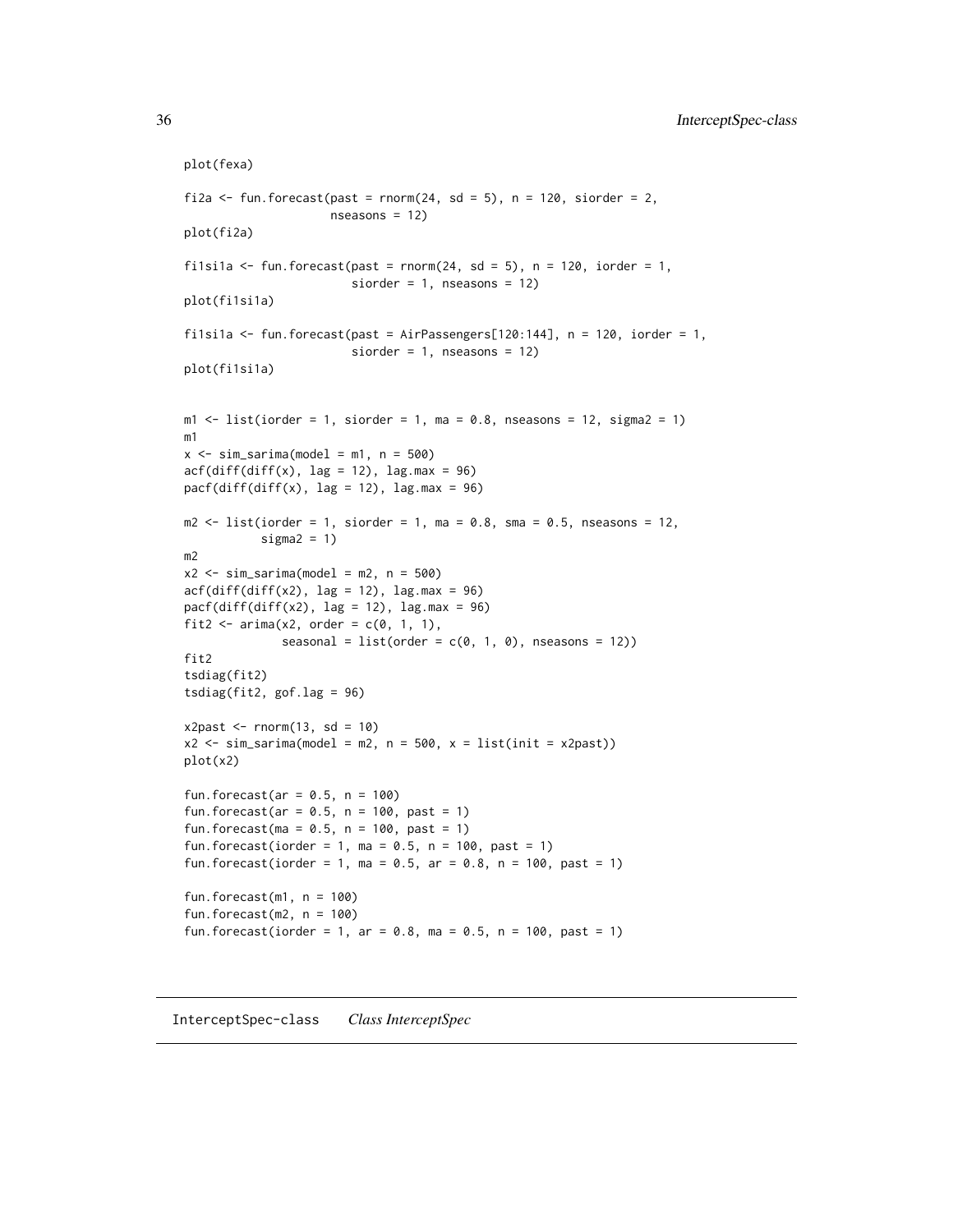# isStationaryModel 37

### Description

A helper class from which a number of models inherit intercept, centering and innovations variance.

#### Objects from the Class

Objects can be created by calls of the form new("InterceptSpec",...).

# Slots

center: Object of class "numeric", centering parameter, defaults to zero. intercept: Object of class "numeric", intercept parameter, defaults to zero. sigma2: Object of class "numeric", innovations variance, defaults to NA.

# Methods

sigmaSq signature(object = "InterceptSpec"): ...

### Author(s)

Georgi N. Boshnakov

# See Also

[ArmaModel](#page-12-0), [SarimaModel](#page-57-0)

## Examples

```
showClass("InterceptSpec")
```
isStationaryModel *Check if a model is stationary*

# Description

Check if a model is stationary.

# Usage

isStationaryModel(object)

### Arguments

object an object

### Details

This is a generic function. It returns TRUE if object represents a stationary model and FALSE otherwise.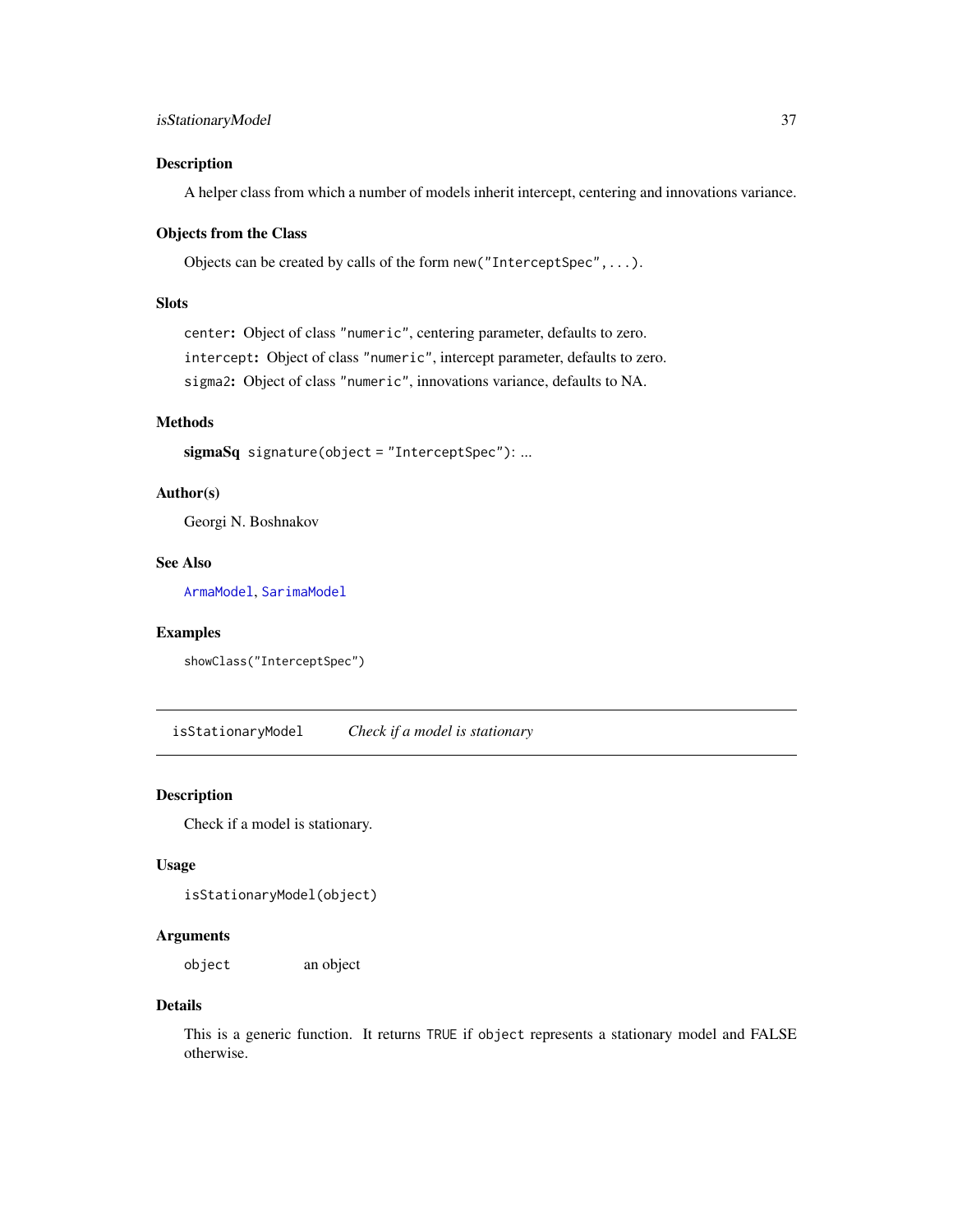# Value

TRUE or FALSE

# Methods

```
signature(object = "SarimaSpec")
signature(object = "VirtualIntegratedModel")
signature(object = "VirtualStationaryModel")
```
# Author(s)

Georgi N. Boshnakov

# See Also

[nUnitRoots](#page-45-0)

modelCenter *model center*

# Description

model center

# Usage

```
modelCenter(object)
```
# Arguments

object an object

# Methods

signature(object = "InterceptSpec")

# Author(s)

Georgi N. Boshnakov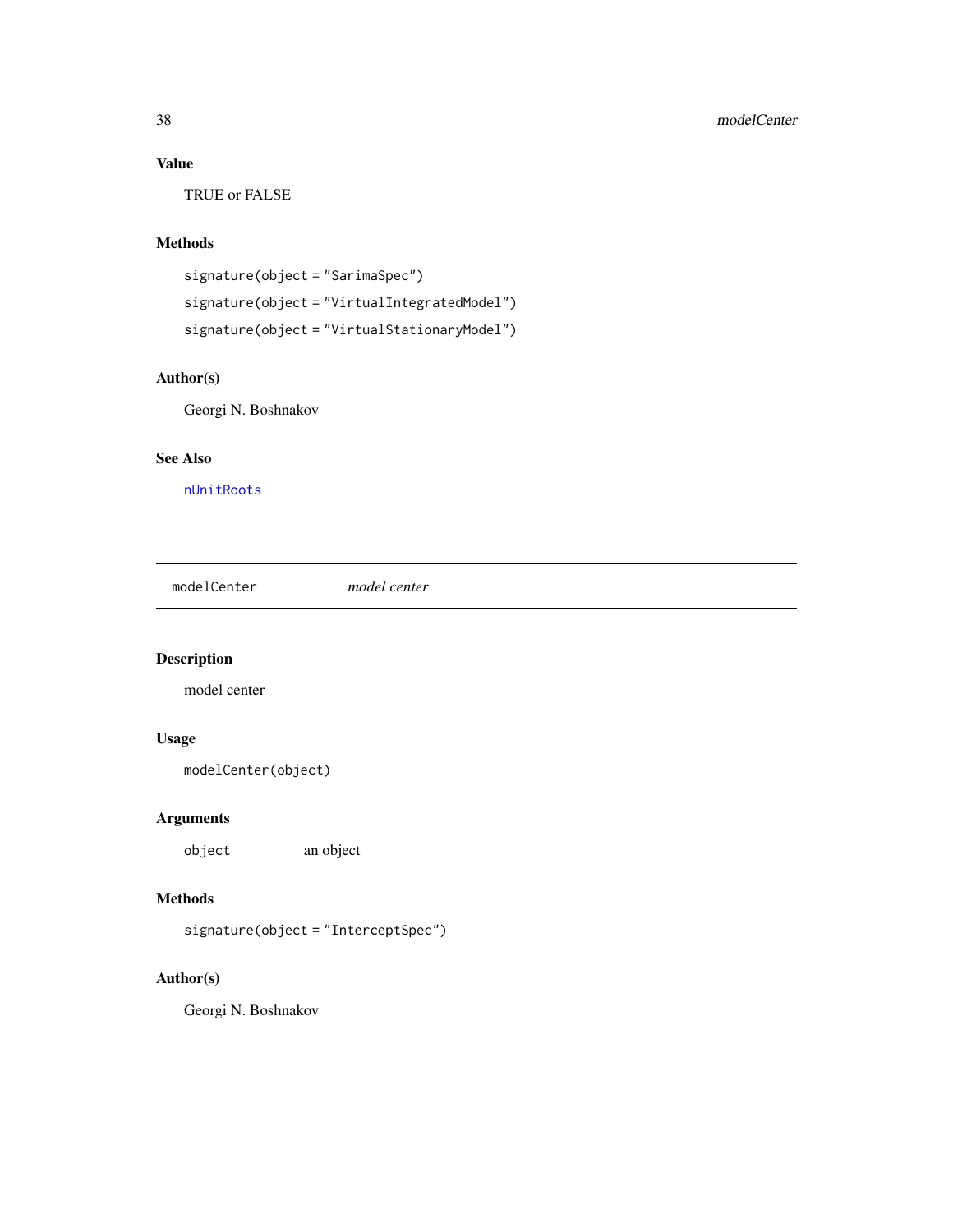<span id="page-38-0"></span>

### Description

Get the coefficients of an object, optionally specifying the expected format.

### Usage

modelCoef(object, convention, component, ...)

### **Arguments**

| object     | an object.                                                                                                           |
|------------|----------------------------------------------------------------------------------------------------------------------|
| convention | the convention to use for the return value, a character string or any object from<br>a supported class, see Details. |
| component  | if not missing, specifies a component to extract, see Details.                                                       |
| $\cdots$   | not used, further arguments for methods.                                                                             |

### Details

modelCoef is a generic function for extraction of coefficients of model objects. What 'coeffcients' means depends on the class of object but it can be changed with the optional argument convention. In effect, modelCoef provides a very flexible and descriptive way of extracting coefficients from models in various forms.

The one-argument form, modelCoef(object), gives the coefficients of object. In effect it defines, for the purposes of modelCoef, the meaning of 'coefficients' for class class(modelCoef).

Argument convention can be used to specify what kind of value to return.

If convention is not a character string, only its class is used. Conceptually, the value will have the format and meaning of the value that would be returned by a call to modelCoef(obj) with obj from class class(convention).

If convention is a character string, it is typically the name of a class. In this case modelCoef(object,"someclass") is equivalent to modelCoef(object,new("someclass")). Note that this is conceptual - argument convention can be the name of a virtual class, for example. Also, for some classes of object character values other than names of classes may be supported.

For example, if obj is from class "ArmaModel", modelCoef(obj) returns a list with components "ar" and "ma", which follow the "BD" convention. So, to get such a list of coefficients from an object from any class capable of representing ARMA models, set convention = "ArmaModel" in the call to modelCoef{}.

modelCoef() will signal an error if object is not compatible with target (e.g. if it contains unit roots). (see filterCoef if you need to expand any multiplicative filters). **TODO: rethink this, it** does not reflect current behaviour!

If there is no class which returns exactly what is needed some additional computation may be necessary. In the above "ArmaModel" example we might need the coefficients in the "BJ" convention,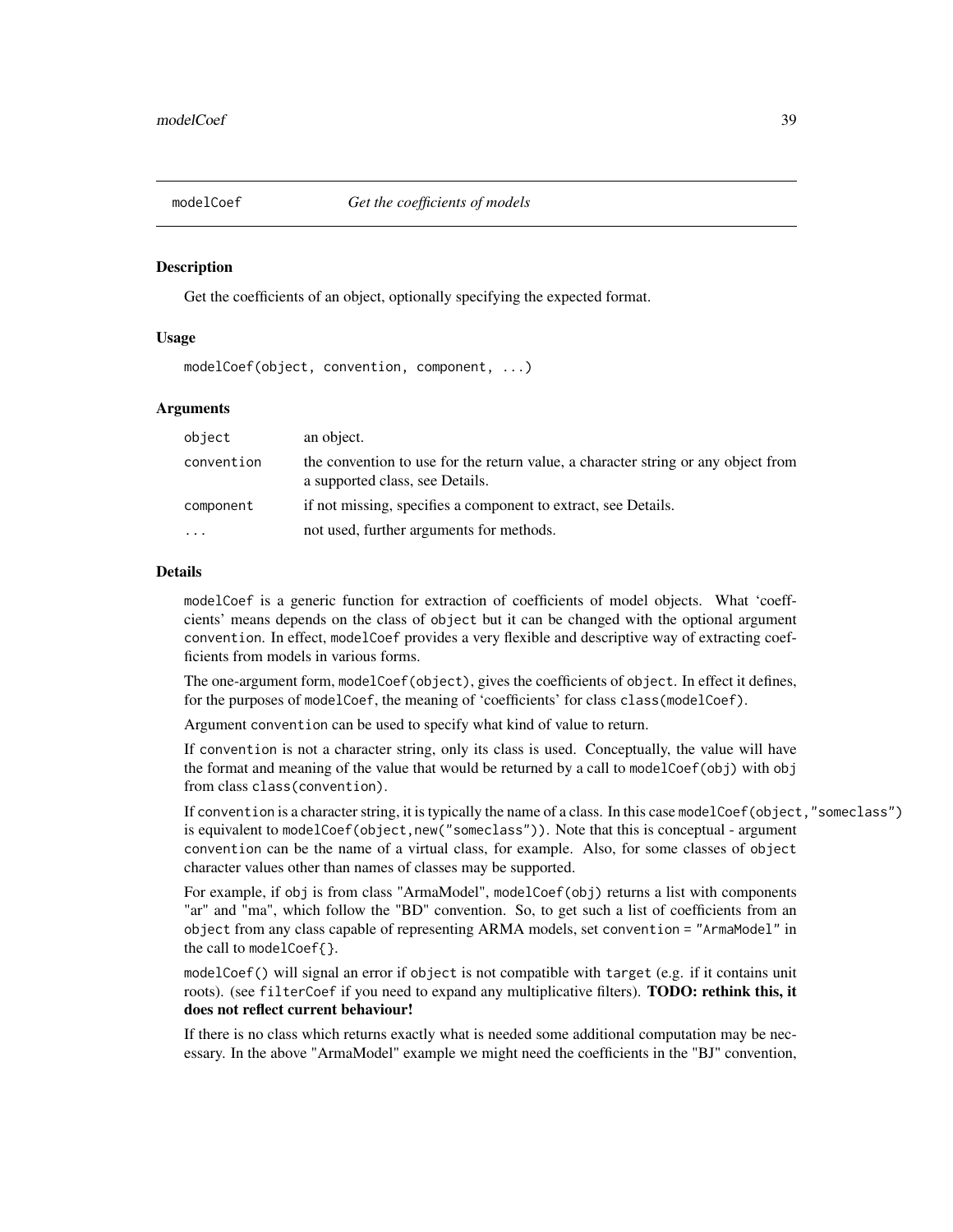so we would need to change the signs of the MA coefficients to achieve this. Since this is a very common operation, a convenience feature is available. Setting convention = "BJ" requests ARMA coefficients with "BJ" convention. For completeness, the the settings "SP" (signal processing) and "BD" (Brockwell-Davis) are also available.

The methods for modelCoef() in package "sarima" return a list with components depending on argument "convention", as outlined above.

### Value

a list, with components depending on the target class, as described in Details

### Author(s)

Georgi N. Boshnakov

### See Also

[modelOrder](#page-42-0), [modelPoly](#page-42-1), [modelPolyCoef](#page-42-1)

#### Examples

```
## define a seasonal ARIMA model, it has a number of components
m1 <- new("SarimaModel", iorder = 1, siorder = 1, ma = -0.3, sma = -0.1, nseasons = 12)
m1
## Get the coefficients corresponding to a 'flat' ARMA model,
## obtained by multiplying out AR-like and MA-like terms.
## A simple way is to use modelCoef() with a suitable convention:
modelCoef(m1, "ArmaModel")
modelCoef(m1, "ArmaFilter") ## same
## Here is another model
m1a \le new("SarimaModel", iorder = 1, siorder = 1, ar = 0.6, nseasons = 12)
modelCoef(m1a, "ArmaModel")
modelCoef(m1a, "ArmaFilter") ## same
## if only AR-like terms are allowed in a computation,
## use convention = "ArModel" to state it explicitly.
##
## this works, since m1a contains only AR-like terms:
modelCoef(m1a, "ArModel")
modelCoef(m1a, "ArFilter") ## same
## ... but these would throw errors if evaluated,
## since model m1a contains both AR-like and MA-like terms,
## Not run:
modelCoef(m1, "ArModel")
modelCoef(m1, "ArFilter")
modelCoef(m1, "MaModel")
modelCoef(m1, "MaFilter")
```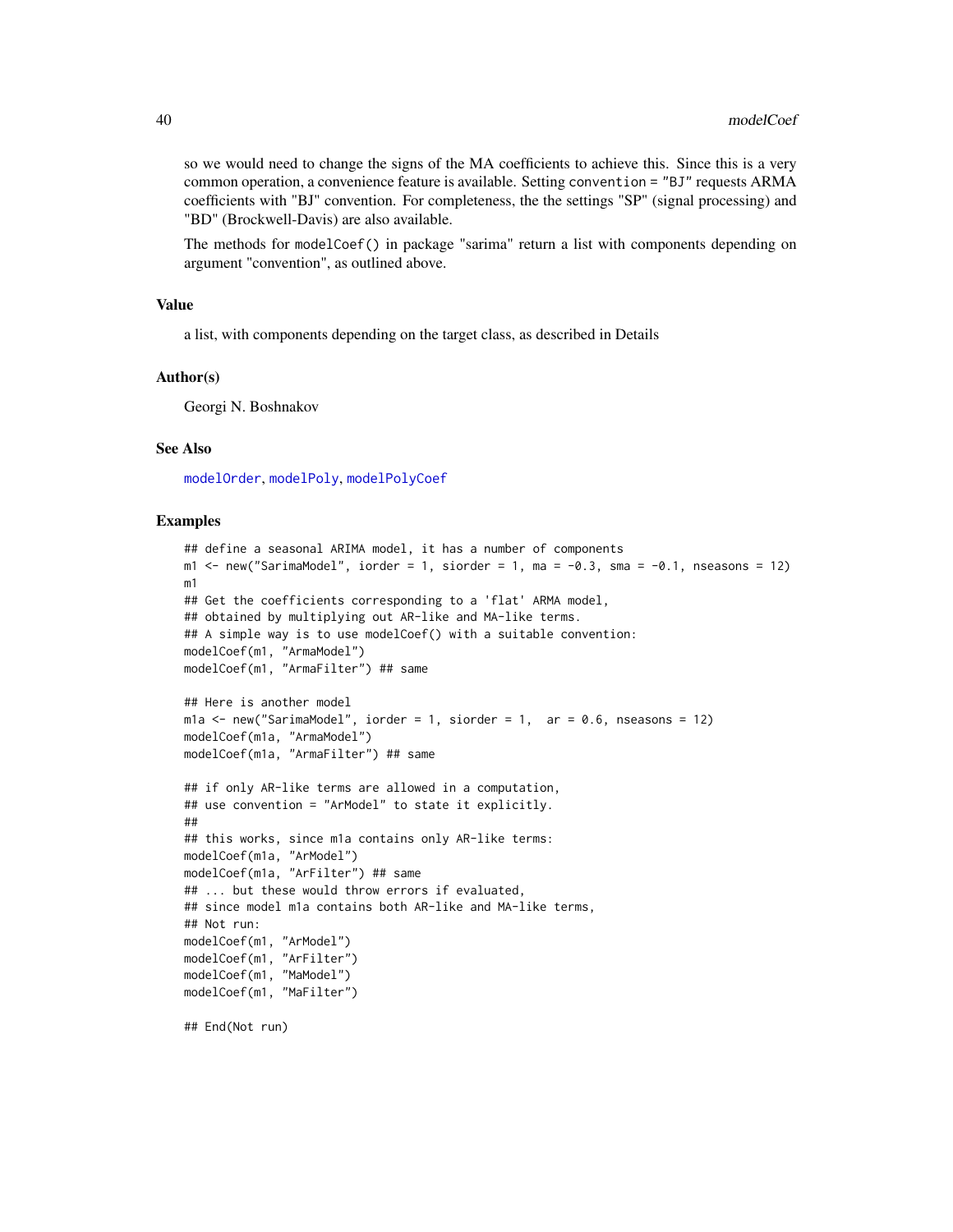modelCoef-methods *Methods for generic function modelCoef*

#### Description

Methods for generic function modelCoef.

# **Methods**

signature(object = "Autocorrelations", convention = "ComboAutocorrelations", component = "missing") signature(object = "Autocorrelations", convention = "PartialAutocorrelations", component = "missing") signature(object = "Autocovariances", convention = "Autocorrelations", component = "missing") signature(object = "Autocovariances", convention = "ComboAutocorrelations", component = "missing") signature(object = "Autocovariances", convention = "ComboAutocovariances", component = "missing") signature(object = "Autocovariances", convention = "PartialAutocorrelations", component = "missing") signature(object = "ComboAutocorrelations", convention = "Autocorrelations", component = "missing") signature(object = "ComboAutocorrelations", convention = "PartialAutocorrelations", component = "missin signature(object = "ComboAutocovariances", convention = "Autocovariances", component = "missing") signature(object = "ComboAutocovariances", convention = "PartialAutocovariances", component = "missing") signature(object = "ComboAutocovariances", convention = "PartialVariances", component = "missing") signature(object = "ComboAutocovariances", convention = "VirtualAutocovariances", component = "missing") signature(object = "PartialAutocorrelations", convention = "Autocorrelations", component = "missing") signature(object = "SarimaModel", convention = "ArFilter", component = "missing") signature(object = "SarimaModel", convention = "ArmaFilter", component = "missing") signature(object = "SarimaModel", convention = "MaFilter", component = "missing") signature(object = "SarimaModel", convention = "SarimaFilter", component = "missing")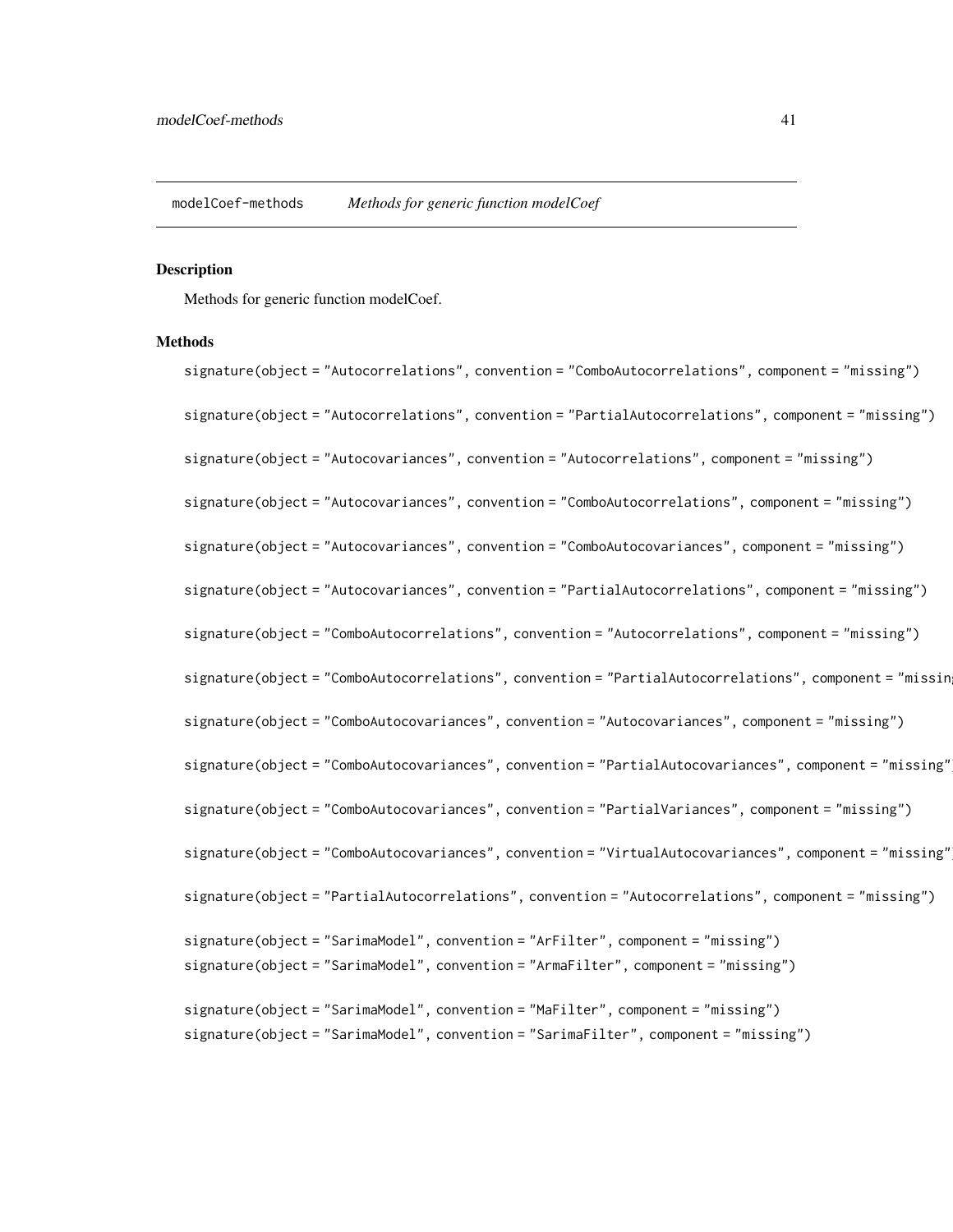```
signature(object = "VirtualAutocovariances", convention = "character", component = "missing")
signature(object = "VirtualAutocovariances", convention = "missing", component = "missing")
signature(object = "VirtualAutocovariances", convention = "VirtualAutocovariances", component = "missin
signature(object = "SarimaModel", convention = "ArModel", component = "missing")
signature(object = "SarimaModel", convention = "MaModel", component = "missing")
signature(object = "VirtualFilterModel", convention = "BD", component = "missing")
signature(object = "VirtualFilterModel", convention = "BJ", component = "missing")
signature(object = "VirtualFilterModel", convention = "character", component = "missing")
signature(object = "VirtualFilterModel", convention = "missing", component = "missing")
signature(object = "VirtualFilterModel", convention = "SP", component = "missing")
signature(object = "ArmaModel", convention = "ArmaFilter", component = "missing")
signature(object = "VirtualAutocovariances", convention = "Autocovariances", component = "missing")
```
### Author(s)

Georgi N. Boshnakov

modelIntercept *Give the intercept parameter of a model*

# Description

Give the intercept parameter of a model.

#### Usage

```
modelIntercept(object)
```
#### Arguments

object an object from a class for which intercept is defined.

#### Methods

```
signature(object = "InterceptSpec")
```
### Author(s)

Georgi N. Boshnakov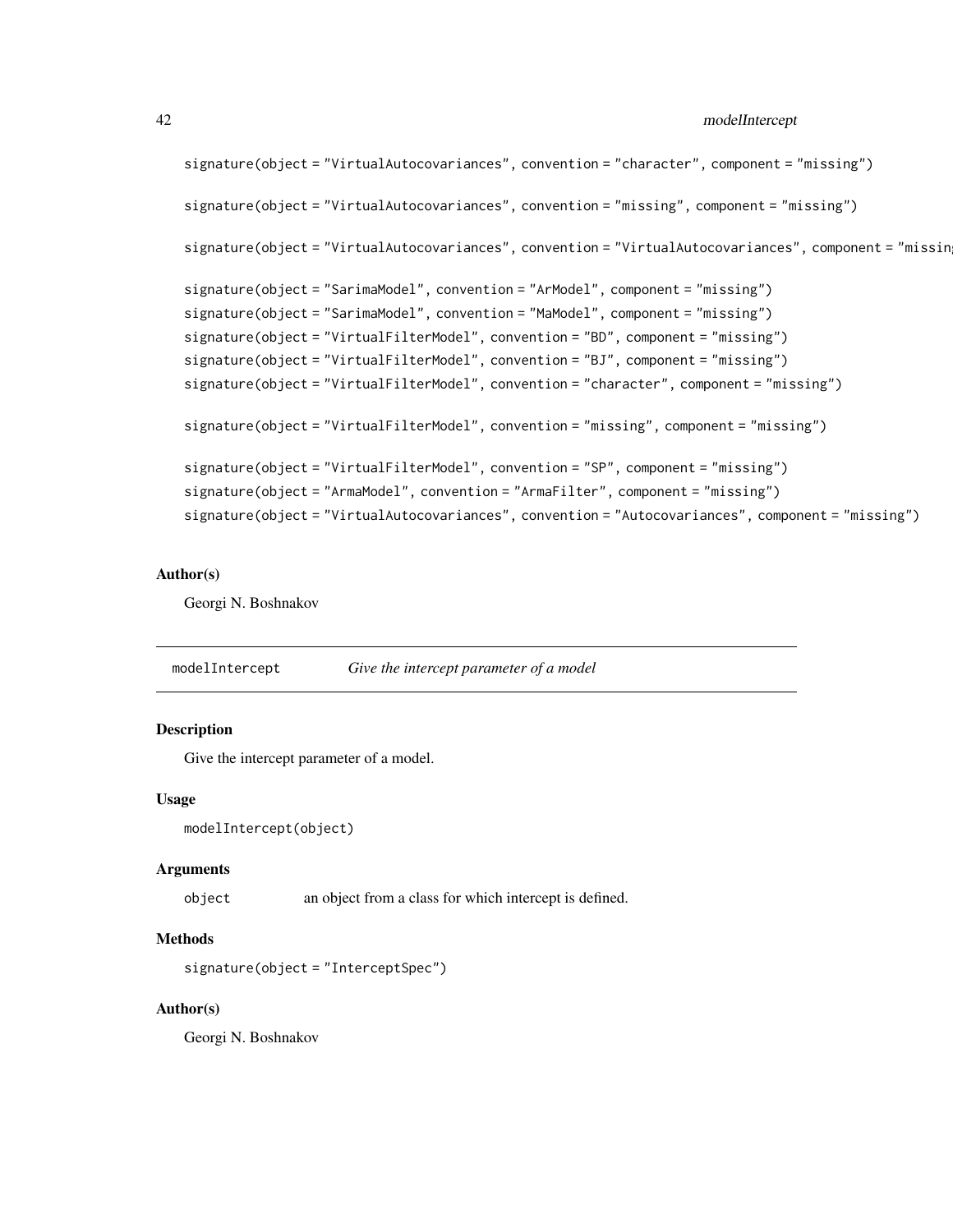<span id="page-42-0"></span>

#### <span id="page-42-1"></span>Description

Get the model order and other properties of models.

# Usage

```
modelOrder(object, convention, ...)
modelPoly(object, convention, ...)
modelPolyCoef(object, convention, lag_0 = TRUE, ...)
```
# Arguments

| object     | a model object.                                |
|------------|------------------------------------------------|
| convention | convention.                                    |
| $lag_0$    | if TRUE include lag_0 coef, otherwise drop it. |
|            | further arguments for methods.                 |

#### Details

These functions return the requested quantity, optionally requesting the returned value to follow a specific convention, see also [modelCoef](#page-38-0).

When called with one argument, these functions return corresponding property in the native format for the object's class.

Argument convention requests the result in some other format. The mental model is that the returned value is as if the object was first converted to the class specified by convention and then the property extracted or computed. Normally, the object is not actually converted to that class. one obvious reason is efficiency but it may also not be possible, for example if argument convention is the name of a virtual class.

For example, the order of a seasonal SARIMA model is specified by several numbers. The call modelOrder(object) returns it as a list with components ar, ma, sar, sma, iorder, siorder and nseasons. For some computations all that is needed are the overall AR and MA orders obtained by multiplying out the AR-like and MA-like terms in the model. The result would be an ARMA filter and could be requested by modelOrder(object,"ArmaFilter").

The above operation is valid for any ARIMA model, so will always succeed. On the other hand, if further computation would work only if there are no moving average terms in the model one could use modelOrder(object,"ArFilter"). Here, if object contains MA terms an error will be raised.

The concept is powerful and helps in writing expressive code. In this example a simple check on the returned value would do but even so, such a check may require additional care.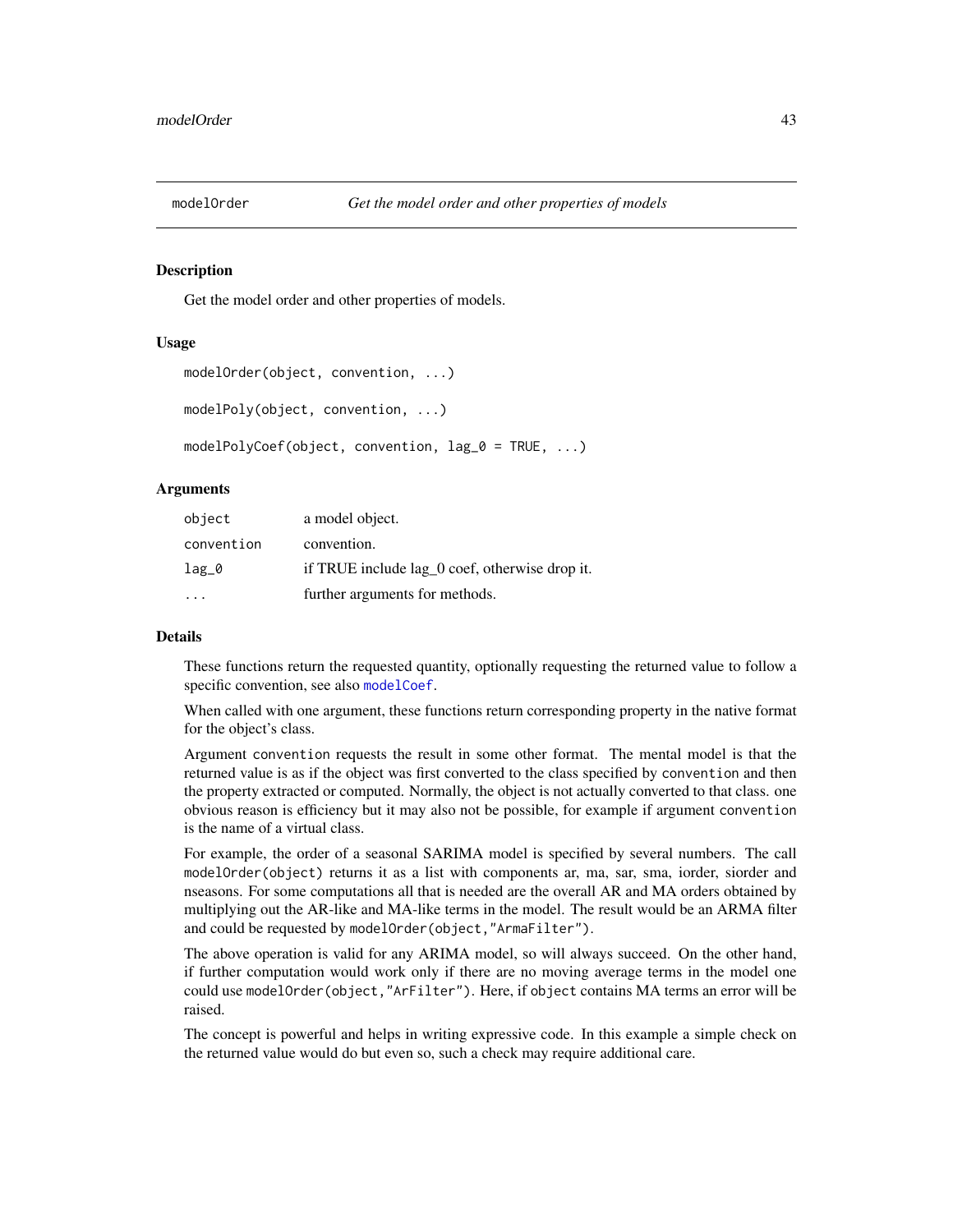### Author(s)

Georgi N. Boshnakov

# See Also

[modelCoef](#page-38-0)

# Examples

```
m1 \le - new("SarimaModel", iorder = 1, siorder = 1, ma = -0.3, sma = -0.1, nseasons = 12)
modelOrder(m1)
modelOrder(m1, "ArmaFilter")
modelOrder(m1, new("ArmaFilter"))
modelPoly(m1, "ArmaModel")
modelPolyCoef(m1, "ArmaModel")
```
modelOrder-methods *Get the order of a model*

# Description

Get the order of a model.

# Methods

```
signature(object = "ArmaModel", convention = "ArFilter")
signature(object = "ArmaModel", convention = "MaFilter")
signature(object = "SarimaModel", convention = "ArFilter")
signature(object = "SarimaModel", convention = "ArmaFilter")
signature(object = "SarimaModel", convention = "ArmaModel")
signature(object = "SarimaModel", convention = "ArModel")
signature(object = "SarimaModel", convention = "MaFilter")
signature(object = "SarimaModel", convention = "MaModel")
signature(object = "VirtualFilterModel", convention = "missing")
signature(object = "VirtualFilterModel", convention = "character")
```
### Author(s)

Georgi N. Boshnakov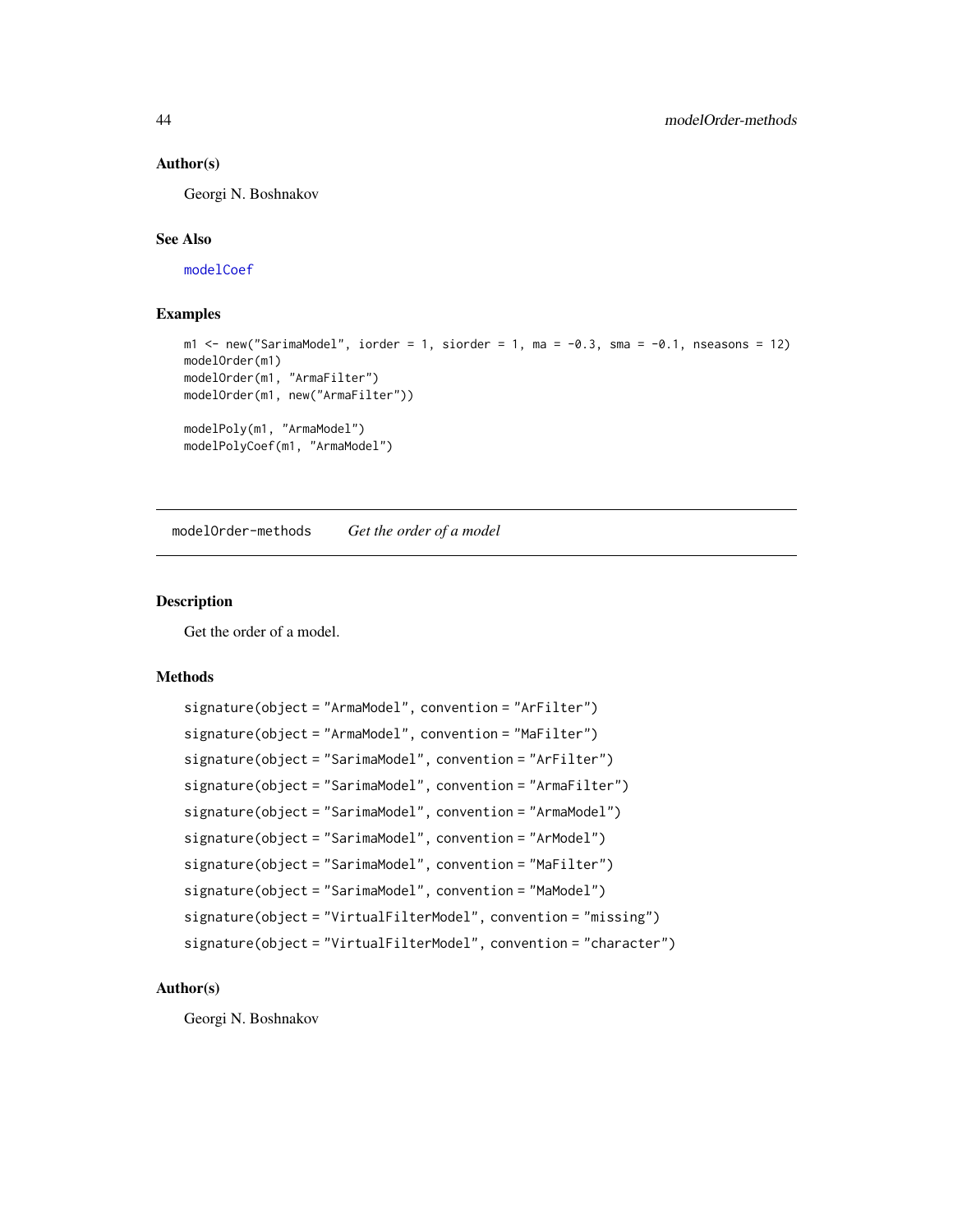modelPoly-methods *Get polynomials associated with SARIMA models*

### Description

Get polynomials associated with SARIMA models.

# Methods

```
signature(object = "SarimaModel", convention = "ArmaFilter")
signature(object = "VirtualMonicFilter", convention = "missing")
signature(object = "VirtualFilterModel", convention = "character")
```
# Author(s)

Georgi N. Boshnakov

modelPolyCoef-methods *Methods for modelPolyCoef*

# Description

Methods for modelPolyCoef, e generic function for getting the coefficients of polynomials associated with SARIMA models.

# Methods

```
signature(object = "SarimaModel", convention = "ArmaFilter")
signature(object = "VirtualMonicFilter", convention = "missing")
signature(object = "VirtualFilterModel", convention = "character")
```
# Author(s)

Georgi N. Boshnakov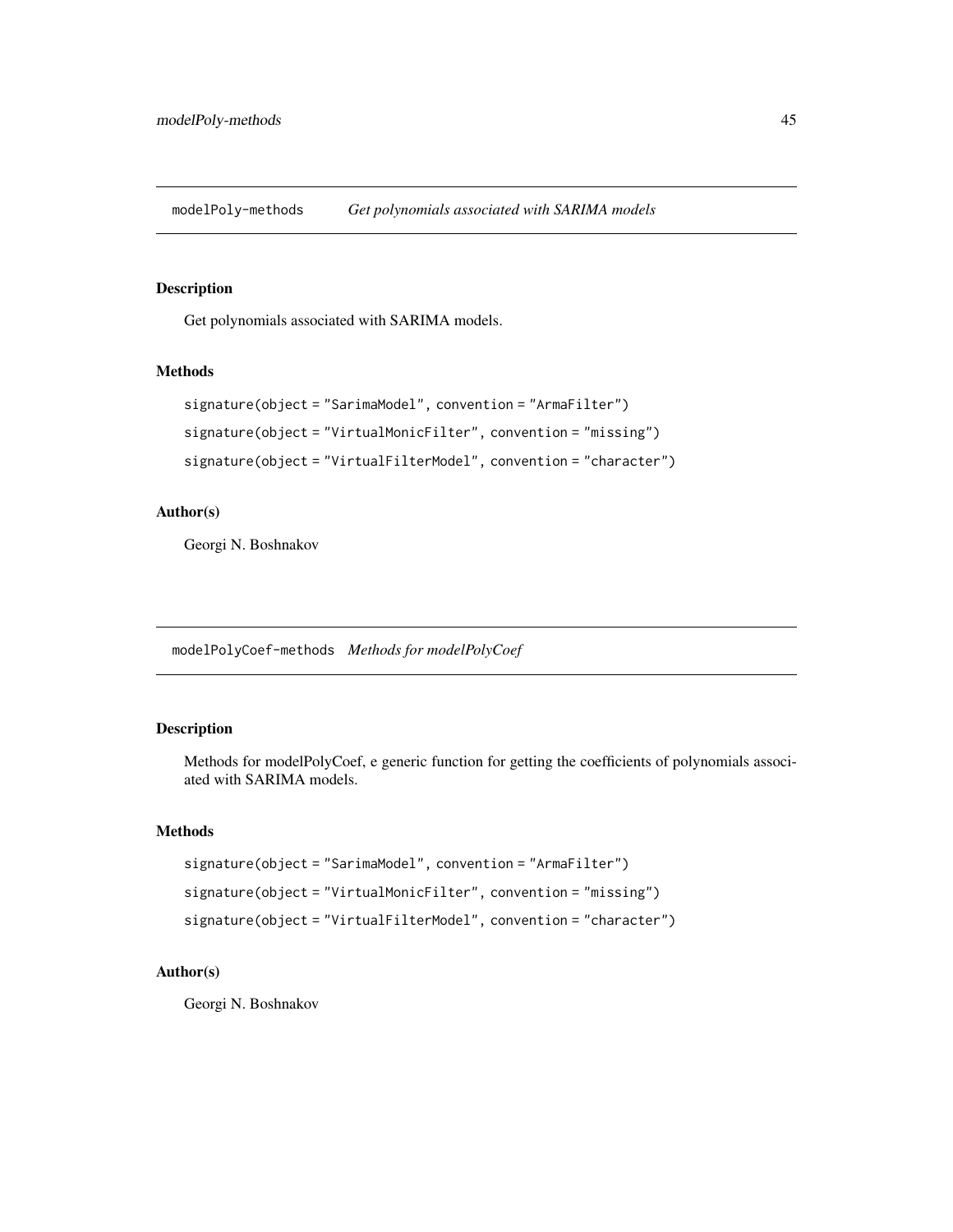# Description

Number of seasons.

# Usage

nSeasons(object)

# Arguments

object an object for which the notion of number of seasons makes sense.

# Details

This is a generic function.

# Value

an integer number

# Methods

```
signature(object = "SarimaFilter")
signature(object = "VirtualArmaFilter")
```
# Author(s)

Georgi N. Boshnakov

<span id="page-45-0"></span>nUnitRoots *Number of unit roots in a model*

# Description

Gives the number of roots with modulus one in a model.

# Usage

nUnitRoots(object)

# Arguments

object an object.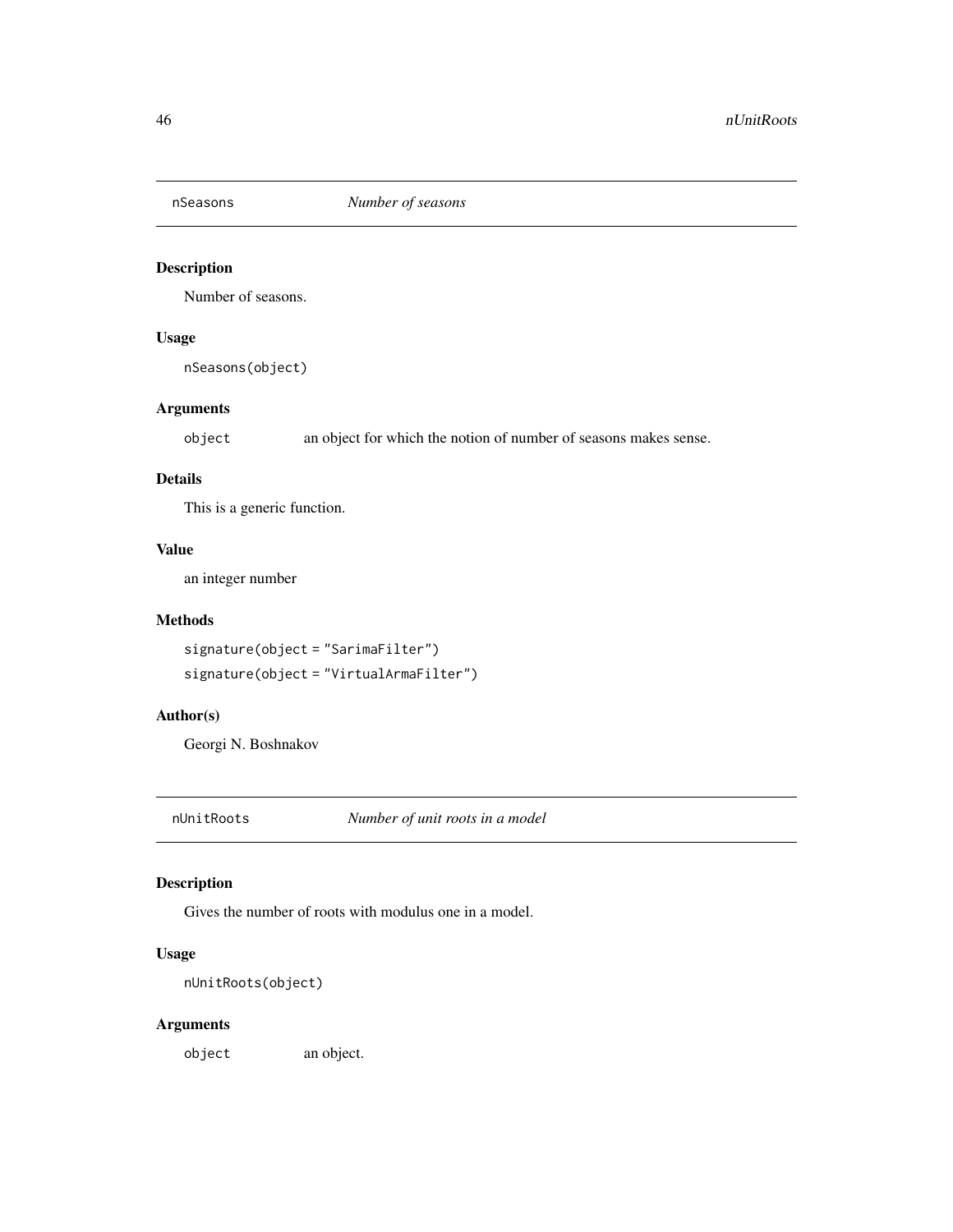# nvarOfAcfKP 47

# Details

nUnitRoots() gives the number of roots with modulus one in a model. This number is zero for stationary models, see also isStationaryModel().

# Value

a non-negative integer number

# Methods

```
signature(object = "SarimaSpec")
signature(object = "VirtualStationaryModel")
```
#### Author(s)

Georgi N. Boshnakov

nvarOfAcfKP *Compute variances of autocorrelations under ARCH-type hypothesis*

### Description

Compute variances of autocorrelations under ARCH-type hypothesis.

# Usage

```
nvarOfAcfKP(x, maxlag, center = FALSE, acfscale = c("one", "mom"))
```
# Arguments

| $\mathsf{x}$ | time series.                                                                                                                                                               |
|--------------|----------------------------------------------------------------------------------------------------------------------------------------------------------------------------|
| maxlag       | a positive integer, the maximal lag.                                                                                                                                       |
| center       | logical flag, if FALSE, the default, don't center the time series before squaring,<br>see Details.                                                                         |
| acfscale     | character string, specifying what factor to use for the autocovariances. "one"<br>stands for $1/n$ , "mom" for $1/(n-k)$ , where <i>n</i> is the length of x and k is lag. |

# Details

nvar $Of$ AcfKP computes estimates of n times the variances of sample autocorrelations of white noise time series. It implements the result of (Kokoszka and Politis 2011) which holds under weak assumptions. In particular, it can be used to test if the true autocorrelations of a time series are equal to zero in GARCH modelling.

# Value

a numeric vector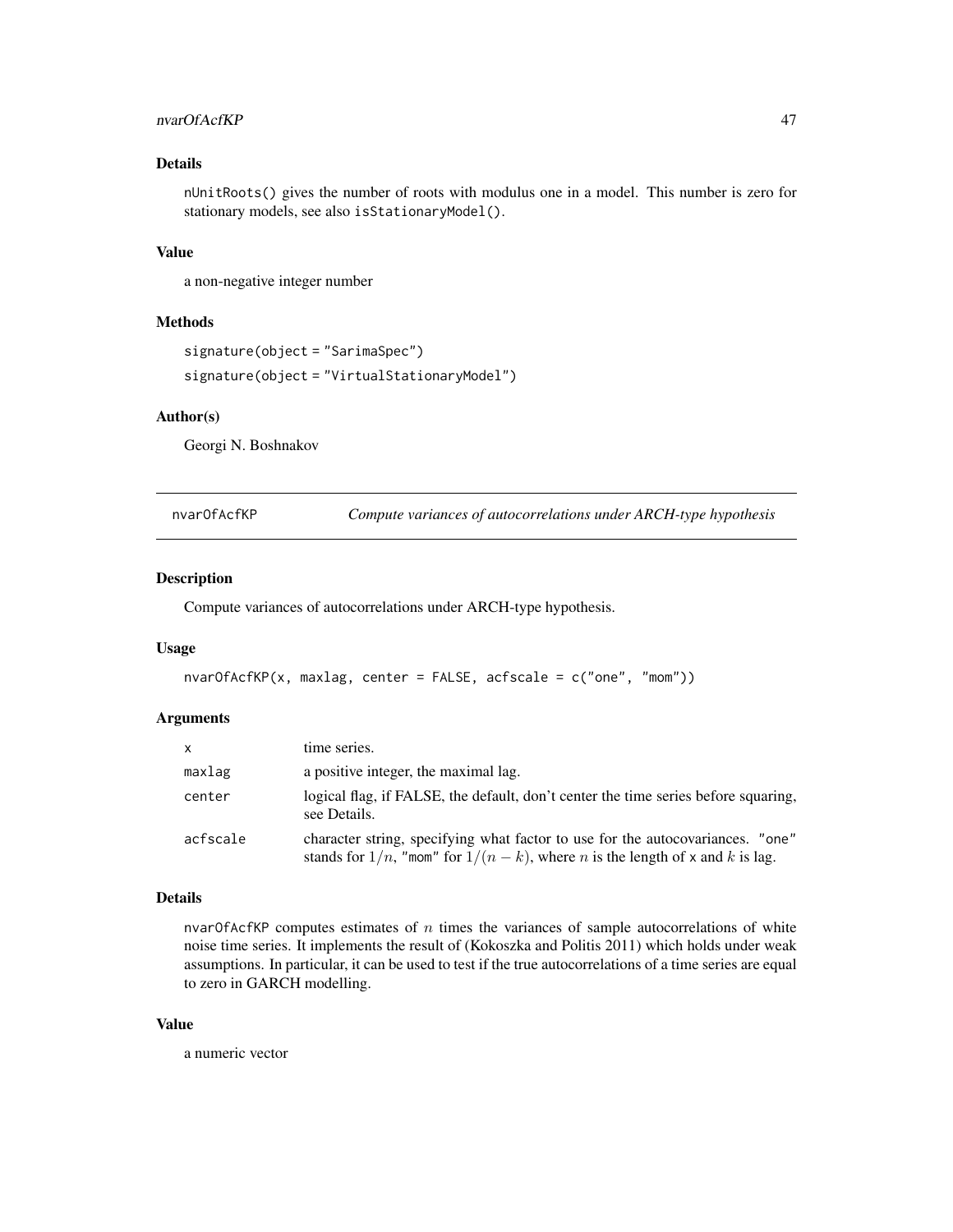# Author(s)

Georgi N. Boshnakov

### References

Kokoszka PS, Politis DN (2011). "Nonlinearity of ARCH and stochastic volatility models and Bartlett's formula." *Probability and Mathematical Statistics*, 31(1), 47–59.

# See Also

[whiteNoiseTest](#page-73-0)

# Examples

## see examples for whiteNoisTest()

nvcovOfAcf *Covariances of sample autocorrelations*

# Description

Compute covariances of autocorrelations.

# Usage

```
nvcovOfAcf(model, maxlag)
```
nvcovOfAcfBD(acf, ma, maxlag)

```
acfOfSquaredArmaModel(model, maxlag)
```
### Arguments

| model  | a model, see Details.                                                                                          |
|--------|----------------------------------------------------------------------------------------------------------------|
| maxlag | a positive integer number, the maximal lag.                                                                    |
| acf    | autocorrelations.                                                                                              |
| ma     | a positive integer number, the order of the $MA(q)$ model. The default is the<br>maximal lag available in acf. |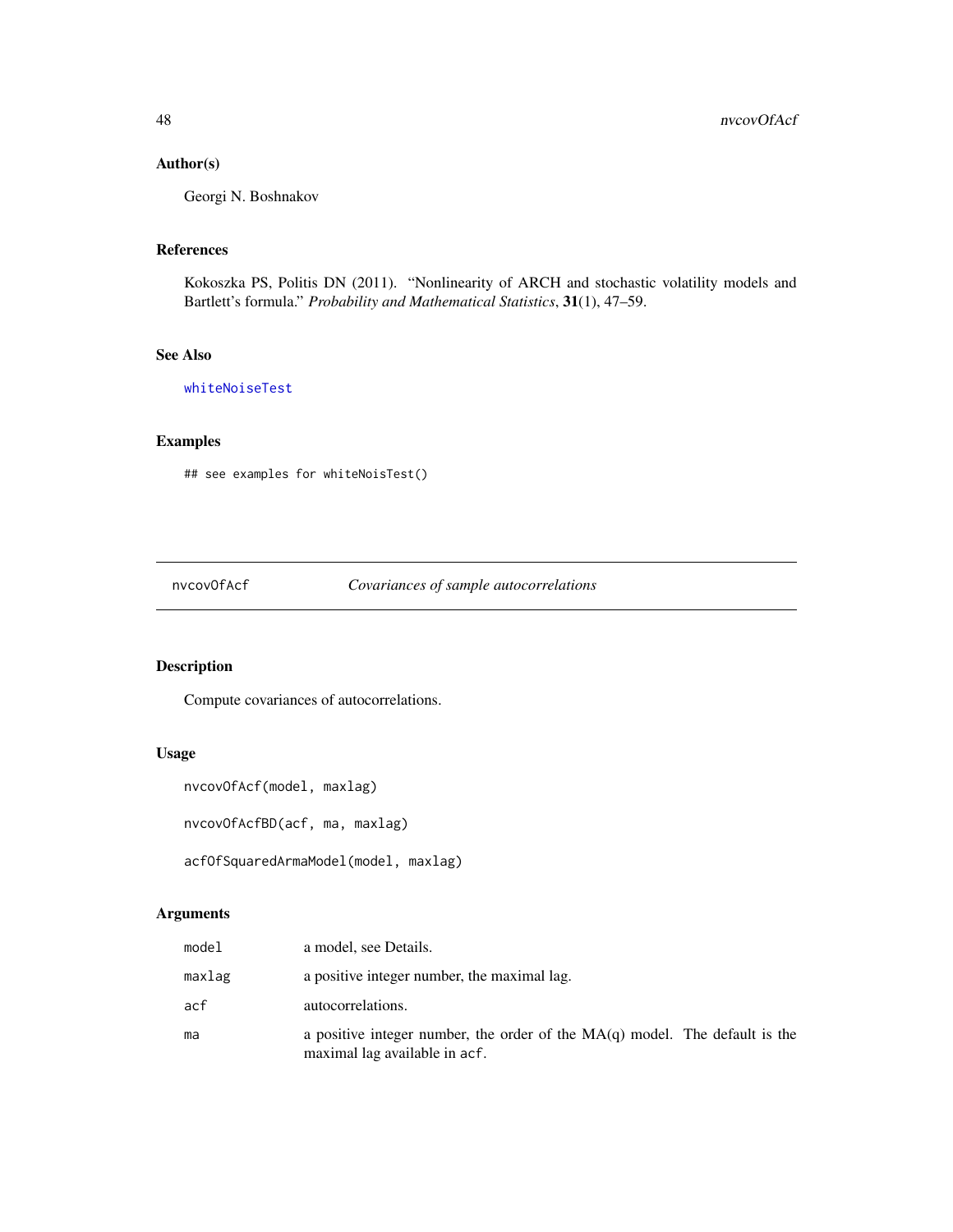#### nvcovOfAcf 49

#### Details

nvcovOfAcf computes the unscaled asymptotic autocovariances of sample autocorrelations of ARMA models, under the classical assumptions when the Bartlett's formulas are valid. It works directly with the parameters of the model and uses Boshnakov (1996). Argument model can be any specification of ARMA models for which autocorrelations() will work, e.g. a list with components "ar", "ma", and "sigma2".

nvcovOfAcfBD computes the same quantities but uses the formula given by Brockwell \& Davis (1991) (eq. (7.2.6.), p. 222), which is based on the autocorrelations of the model. Argument acf contains the autocorrelations.

For nvcovOfAcfBD, argument ma asks to treat the provided acf as that of MA(ma). Only the values for lags up to ma are used and the rest are set to zero, since the autocorrelations of MA(ma) models are zero for lags greater than ma. To force the use of all autocorrelations provided in acf, set ma to the maximal lag available in acf or omit ma, since this is its default.

acfOfSquaredArmaModel(model,maxlag) is a convenience function which computes the autocovariances of the "squared" model, see Boshnakov (1996).

# Value

an (maxlag,maxlag)-matrix

### **Note**

The name of nvcovOfAcf stands for "n times the variance-covariance matrix", so it needs to be divided by n to get the asymptotic variances and covariances.

# Author(s)

Georgi N. Boshnakov

# References

Boshnakov GN (1996). "Bartlett's formulae—closed forms and recurrent equations." *Ann. Inst. Statist. Math.*, 48(1), 49–59. ISSN 0020-3157, doi: [10.1007/BF00049288.](https://doi.org/10.1007/BF00049288)

Brockwell PJ, Davis RA (1991). *Time series: theory and methods. 2nd ed.*. Springer Series in Statistics. Berlin etc.: Springer-Verlag..

# See Also

# [whiteNoiseTest](#page-73-0)

#### Examples

```
## MA(2)
ma2 \le - list(ma = c(0.8, 0.1), sigma2 = 1)
nv <- nvcovOfAcf(ma2, maxlag = 4)
d <- diag(nvcovOfAcf(ma2, maxlag = 7))
cbind(max = 1.96 * sqrt(d) / sqrt(200), iid = 1.96/sqrt(200))
```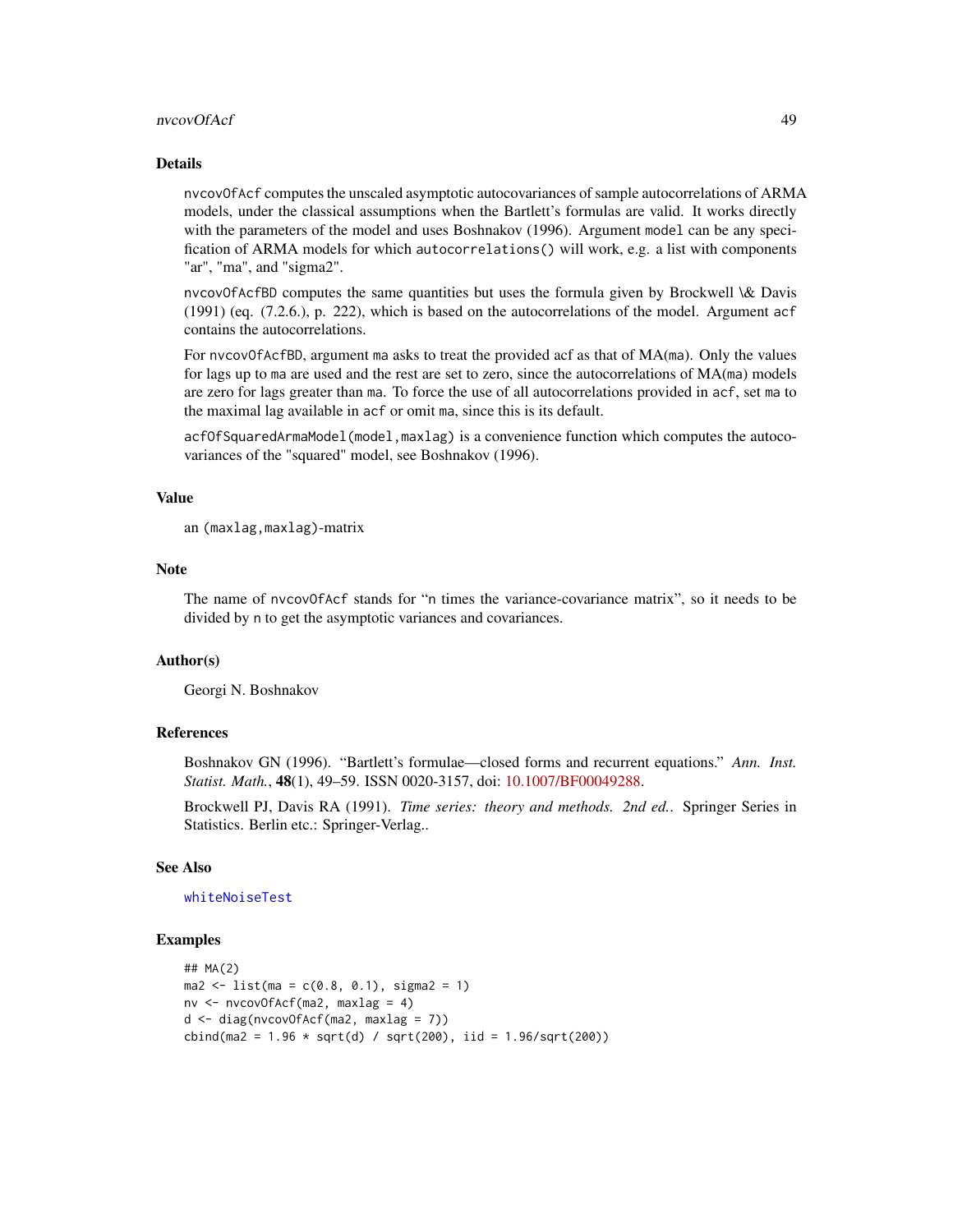```
acr \le autocorrelations(list(ma = c(0.8, 0.1)), maxlag = 7)
nvBD <- nvcovOfAcfBD(acr, 2, maxlag = 4)
all.equal(nv, nvBD) # TRUE
```
partialAutocorrelations-methods

*Methods for function partialAutocorrelations*

# Description

Methods for function partialAutocorrelations.

# Methods

```
signature(x = "ANY", maxlag = "ANY", lag_0 = "ANY")signature(x = "mts", maxlag = "ANY", lag_0 = "missing")signature(x = "PartialAutocovariances", maxlag = "ANY", lag_0 = "missing")
signature(x = "ts", maxlag = "ANY", lag_0 = "missing")
```
# Author(s)

Georgi N. Boshnakov

| periodogram | Obtain the most important period lags of a time series according to a |
|-------------|-----------------------------------------------------------------------|
|             | <i>periodogram.</i>                                                   |

# Description

Obtain the most important period lags of a time series according to a periodogram.

# Usage

```
periodogram(x, ..., no. results = 20)
```
# Arguments

|                         | A vector containing the time series values                                                        |
|-------------------------|---------------------------------------------------------------------------------------------------|
| $\cdot$ $\cdot$ $\cdot$ | Arguments to be passed to spectrum                                                                |
| no.results              | The number of results to be printed at the end. Defaults to the 20 most important<br>frequencies. |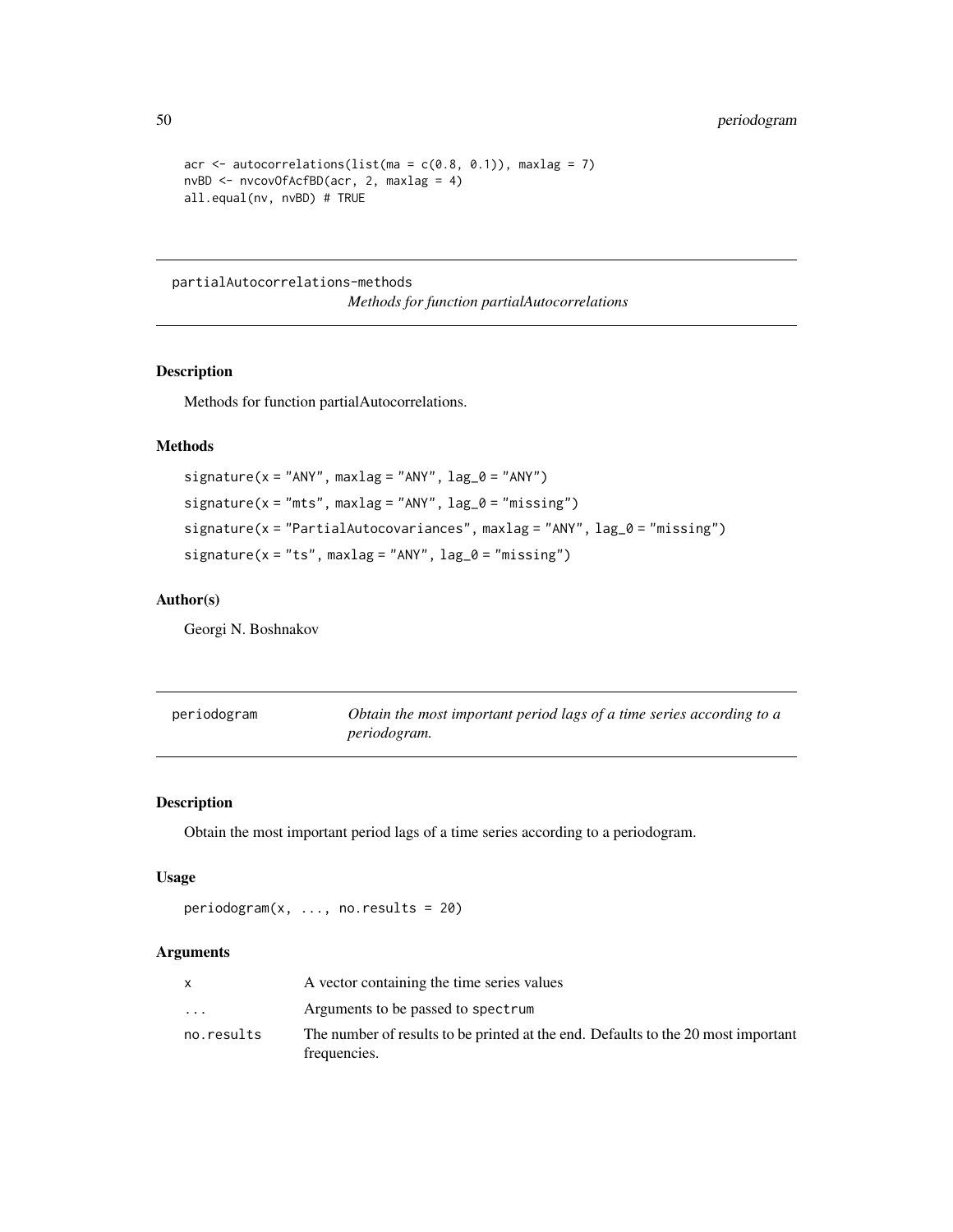# plot-methods 51

## Details

Using the spectral function, obtain spectral density estimates at a number of frequencies and rather than plotting, obtain the rank and period of the values. Return a given number of results based on the level of interest of the user.

#### Value

A data.frame containing the following columns:

| rank      | numeric vector containing the ranked importance of the frequency.       |
|-----------|-------------------------------------------------------------------------|
| spectrum  | estimates of the spectral density at frequencies corresponding to freq. |
| frequency | vector at which the spectral density is estimated.                      |
| period    | vector of corresponding periods.                                        |

plot-methods *Plot methods in package sarima*

#### Description

Plot methods in package sarima.

# Methods

 $signature(x = "SampleAutocorrelations", y = "matrix")$ 

signature( $x =$  "SampleAutocorrelations",  $y =$  "missing") plots the sample autocorrelations with (individual) rejection limits computed under the null hypothesis of i.i.d. (strong white noise) If argument data is provided, it should be the time series from which the autocorrelations were computed. In this case rejection limits for null hypothesis that the time series is (garch) weak white noise are provided, as well.

Additional arguments can be supplied, see [whiteNoiseTest](#page-73-0) the examples, and the vignettes.

 $signature(x = "SamplePartialAutocorrelations", y = "missing")$  plots the sample partial autocorrelations with rejection limits for the hypotheses and controlling arguments as for "SampleAutocorrelations".

#### Author(s)

Georgi N. Boshnakov

### See Also

[whiteNoiseTest](#page-73-0) for the computations for the rejection levels;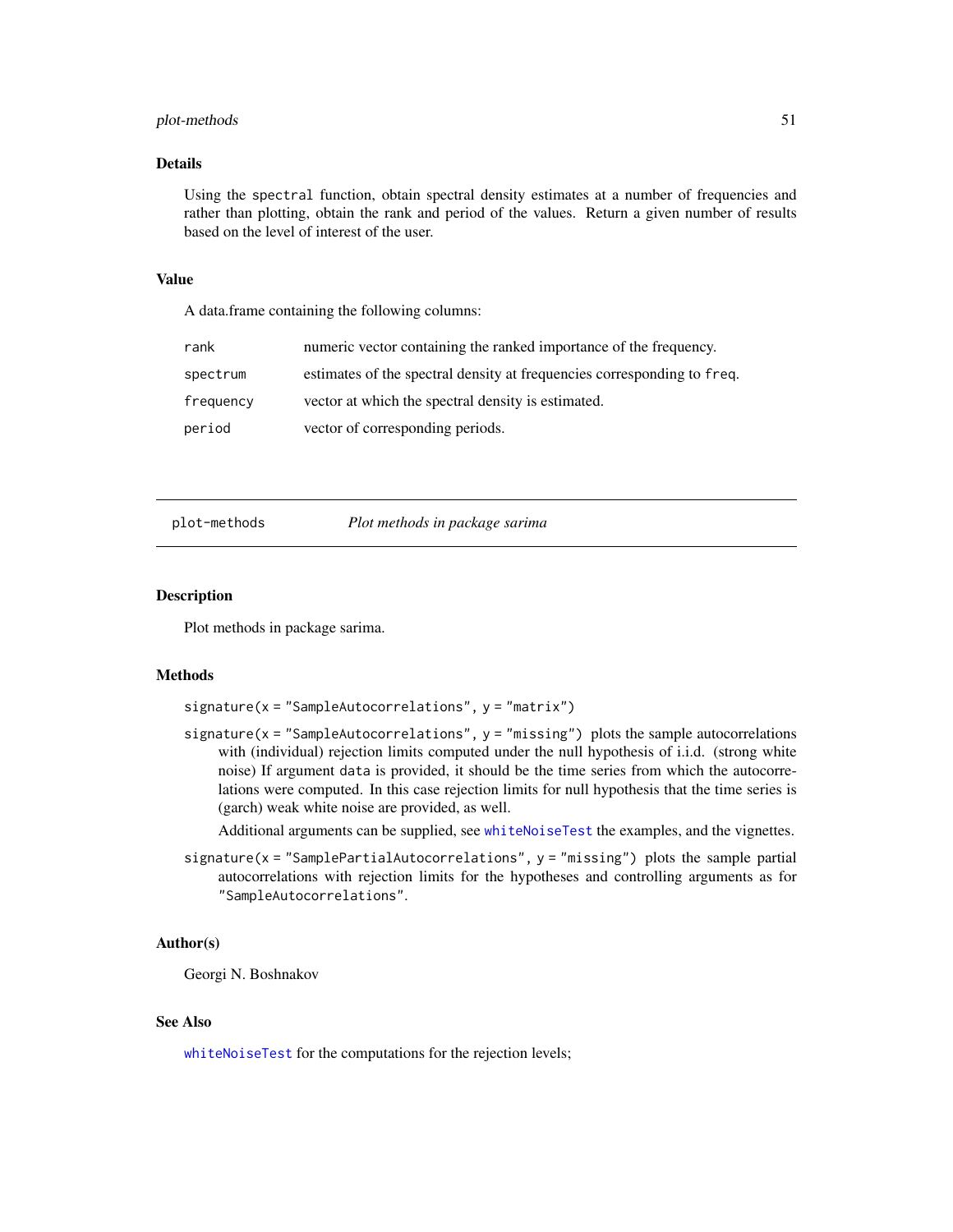# Examples

```
set.seed(1234)
n <- 5000
x \le sarima:::rgarch1p1(n, alpha = 0.3, beta = 0.55, omega = 1, n.skip = 100)
x.acf <- autocorrelations(x)
x.acf
x.pacf <- partialAutocorrelations(x)
x.pacf
plot(x.acf)
## add limits for a weak white noise test:
plot(x.acf, data = x)## similarly for pacf
plot(x.pacf)
plot(x.pack, data = x)plot(x.act, data = x, main = "Autocorrelation test")plot(x.pack, data = x, main = "Partial autocorrelation test")plot(x.acf, ylim = c(NA,1))
plot(x.acf, ylim, fac = 1.5)plot(x.act, data = x, ylim, fac = 1.5)plot(x.act, data = x, ylim = c(NA, 1))
```
<span id="page-51-0"></span>prepareSimSarima *Prepare SARIMA simulations*

#### Description

Prepare SARIMA simulations.

# Usage

```
prepareSimSarima(model, x = NULL, eps = NULL, n, n.start = NA,
                xintercept = NULL, rand.gen = rnorm)
```

```
## S3 method for class 'simSarimaFun'
print(x, \ldots)
```
# Arguments

| model        | an object from a suitable class or a list, see Details.                                            |
|--------------|----------------------------------------------------------------------------------------------------|
| $\mathsf{X}$ | initial/before values of the time series, a list, a numeric vector or time series, see<br>Details. |
| eps          | initial/before values of the innovations, a list or a numeric vector, see Details.                 |
| n            | number of observations to generate, if missing an attempt is made to infer it<br>from x and eps.   |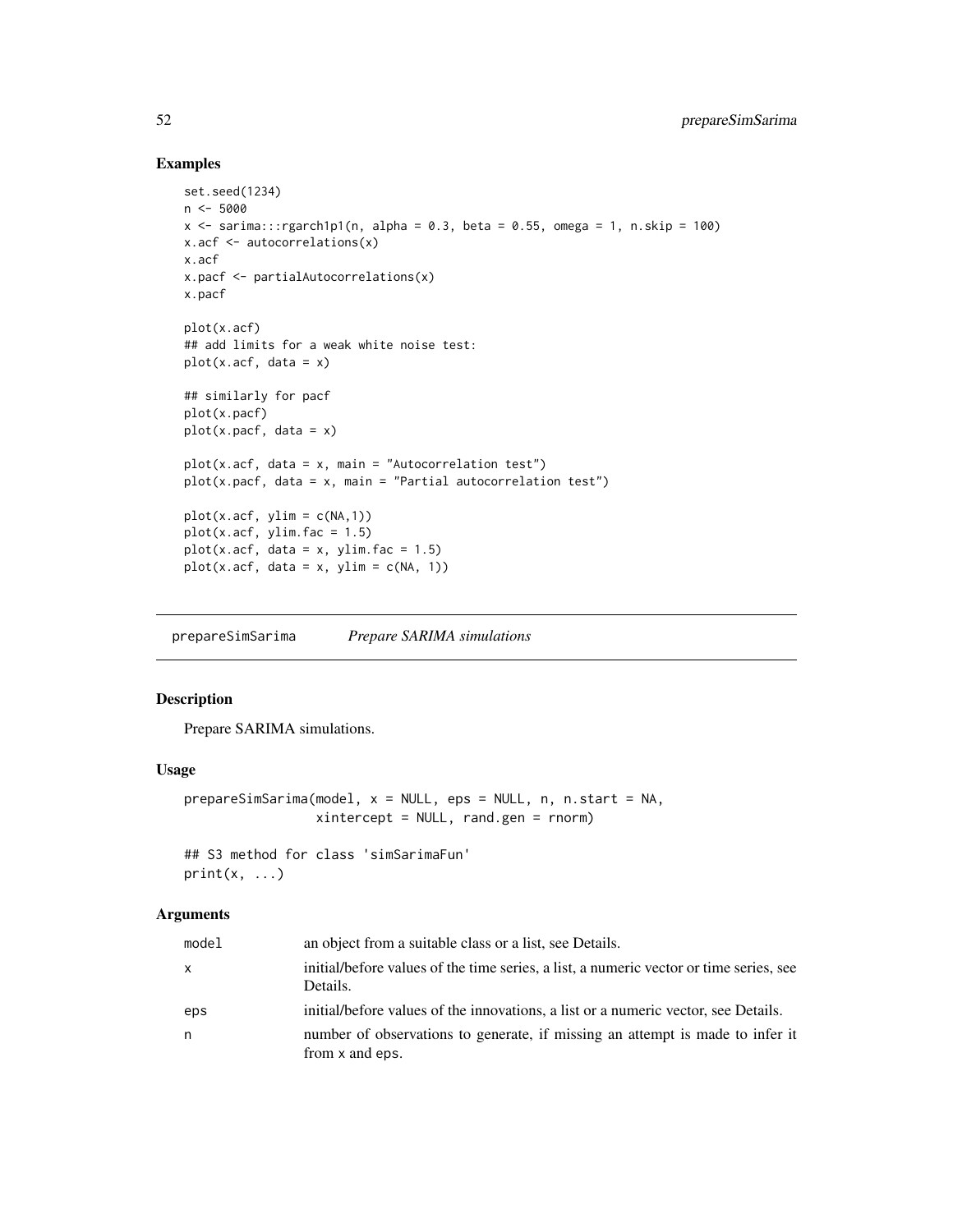| n.start    | number of burn-in observations.                                        |
|------------|------------------------------------------------------------------------|
| xintercept | non-constant intercept which may represent trend or covariate effects. |
| rand.gen   | random number generator, defaults to $N(0,1)$ .                        |
| $\ddotsc$  | ignored.                                                               |

#### Details

prepareSimSarima does the preparatory work for simulation from a Sarima model, given the specifications and returns a function, which can be called as many times as needed.

The variance of the innovations is specified by the model and the simulated innovations are multiplied by the corresponding standard deviation. So, it is expected that the random number generator simulates from a standardised distribution.

Argument model can be from any class representing models in the SARIMA family, such as "SarimaModel", or a list with components suitable to be passed to =new()= for such models.

The canonical form of argument x u is a list with components "before", "init" and "main". If any of these components is missing or NULL, it is filled suitably. Any other components are ignored. If x is not a list, it is put in component "main". Conceptually, the three components are concatenated in the given order, the simulated values are put in "main" ("before" and "init" are not changed), the "before" part is dropped and rest is returned. In effect, "before" and "init" can be viewed as initial values but "init" is considered part of the generated series.

The format for eps is the same as that of  $x$ . The lengths of missing components in  $x$  are inferred from the corresponding components of eps, and vice versa.

print.simSarimaFun is a print method for the objects generated by prepareSimSarima.

#### Value

for prepareSimSarima, a function to simulate time series, see Details. it is typically called multiple times without arguments. All arguments have defaults set by prepareSimSarima.

|                         | length of the simulated time series,                               |
|-------------------------|--------------------------------------------------------------------|
| rand.gen                | random number generator,                                           |
| $\cdot$ $\cdot$ $\cdot$ | arguments for the random number generator, passed on to arima.sim. |

### Author(s)

Georgi N. Boshnakov

#### See Also

[sim\\_sarima](#page-62-0)

#### Examples

```
mo1 \leftarrow list(ar = 0.9, iorder = 1, siorder = 1, nseasons = 4, sigma2 = 2)
fs1 <- prepareSimSarima(mo1, x = list(before = rep(0,6)), n = 100)
tmp1 < -fs1()tmp1
```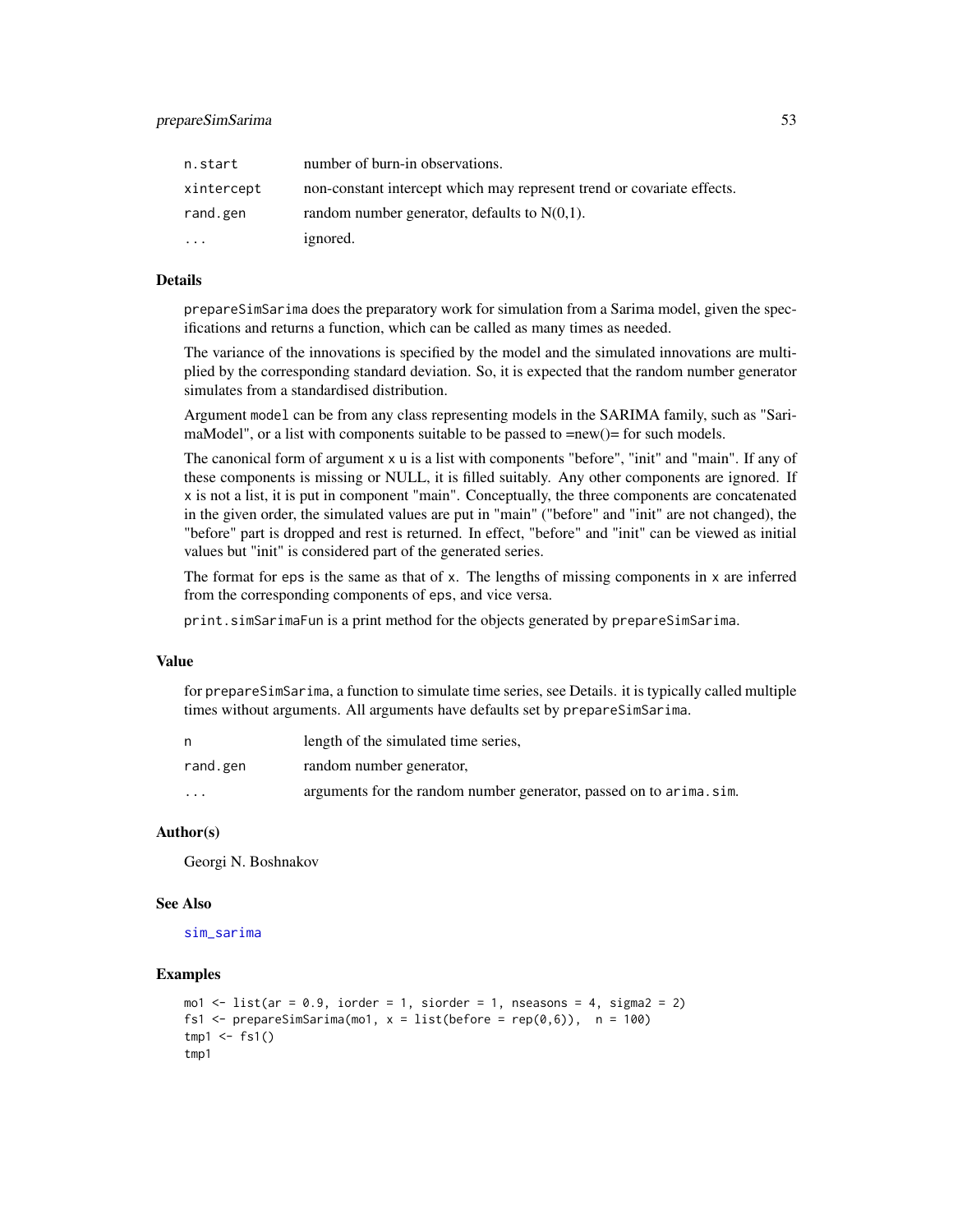54 sarima

```
plot(ts(tmp1))
fs2 <- prepareSimSarima(mo1, x = list(before = rep(1,6)), n = 100)
tmp2 < - fs2()plot(ts(tmp2))
mod < - mo1
mo3[["ar"]] <- 0.5
fs3 <- prepareSimSarima(mo3, x = list(before = rep(0,6)), n = 100)
tmp3 < - f s3()plot(ts(tmp3))
```
sarima *Fit extended SARIMA models*

#### Description

Fit extended SARIMA models, which can include lagged exogeneous variables, general unit root non-stationary factors, multiple periodicities, and multiplicative terms in the SARIMA specification. The models are specified with a flexible formula syntax and contain as special cases many models with specialised names, such as ARMAX and reg-ARIMA.

### Usage

```
sarima(model, data = NULL, ss.method = "sarima", use.symmetry = FALSE,
       SSinit = "Rossignol2011")
```
#### Arguments

| model        | a model formula specifying the model.                                                                                                   |
|--------------|-----------------------------------------------------------------------------------------------------------------------------------------|
| data         | a list or data frame, usually can be omitted.                                                                                           |
| ss.method    | state space engine to use, defaults to "sarima". (Note: this argument will prob-<br>ably be renamed.)                                   |
| use.symmetry | a logical argument indicating whether symmetry should be used to estimate the<br>unit polynomial.                                       |
| SSinit       | method to use for computation of the stationary part of the initial covariance<br>matrix, one of "Rossignol2011", "gnb", "Gardner1980". |

# Details

sarima fits extended SARIMA models, which can include exogeneous variables, general unit root non-stationary factors and multiplicative terms in the SARIMA specification.

Let  ${Y_t}$  be a time series and  $f(t)$  and  $g(t)$  be functions of time and/or (possibly lagged) exogeneous variables.

An extended pure SARIMA model for  $Y_t$  can be written with the help of the backward shift operator as

$$
U(B)\Phi(B)Y_t = \Theta(B)\varepsilon_t,
$$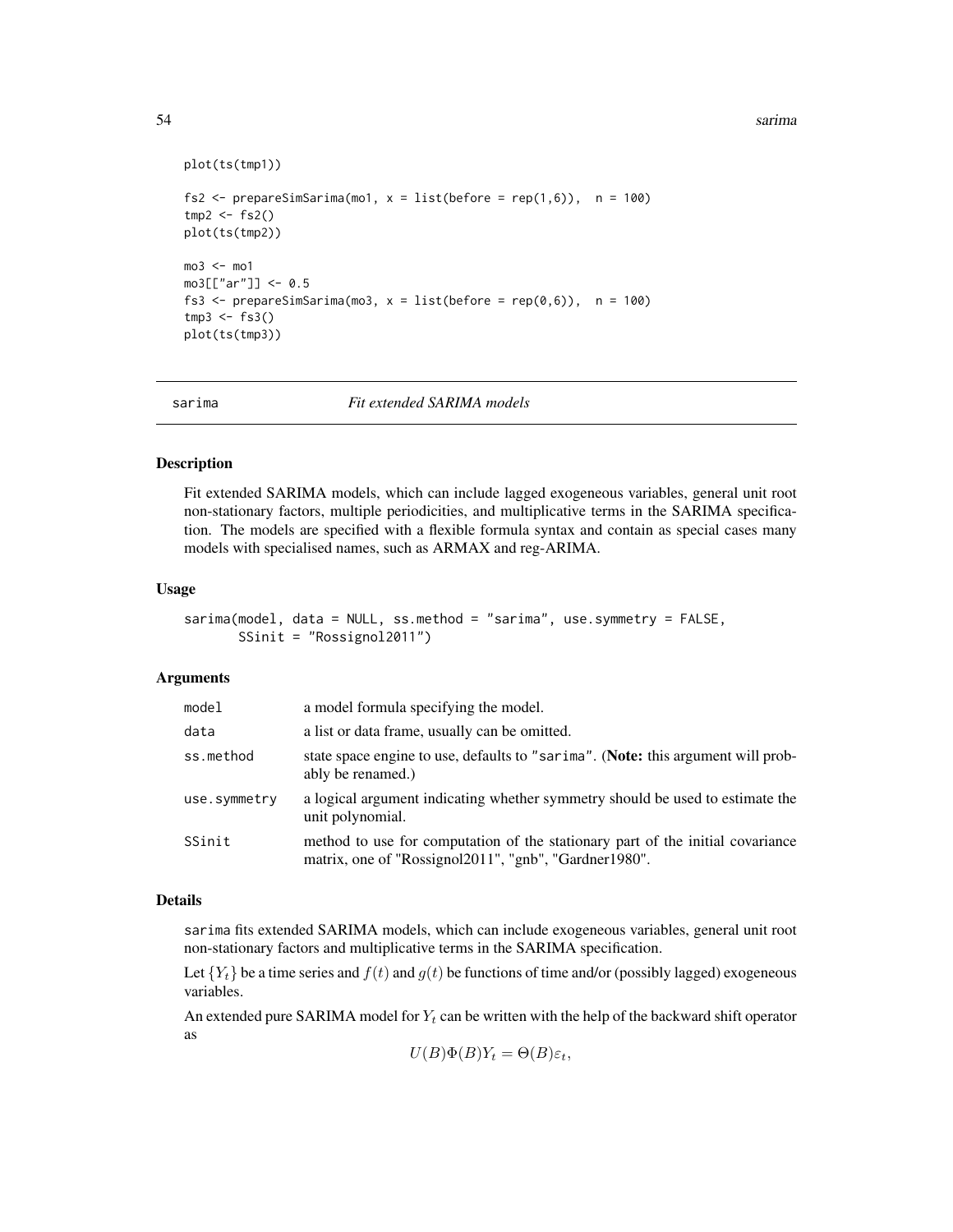sarima 55

where  $\{\varepsilon_t\}$  is white noise, and  $U(z)$ ,  $\Phi(z)$ , and  $\Theta(z)$  are polynomials, such that all roots of  $U(z)$ are on the unit circle, while the roots of  $\Phi(z)$  and  $\Theta(z)$  are outside the unit circle. If unit roots are missing, ie  $U(z) \equiv 1$ , the model is stationary with mean zero.

A reg-SARIMA or X-SARIMA model can be defined as a regression with SARIMA residuals:

$$
Y_t = f(t) + Y_t^c
$$

$$
U(B)\Phi(B)Y_t^c = \Theta(B)\varepsilon_t,
$$

where  $Y_t^c = Y_t - f(t)$  is the centred  $Y_t$ . This can be written equivalently as a single equation:

$$
U(B)\Phi(B)(Y_t - f(t)) = \Theta(B)\varepsilon_t.
$$

The regression function  $f(t)$  can depend on time and/or (possibly lagged) exogeneous variables. We call it centering function. If  $Y_t^c$  is stationary with mean zero,  $f(t)$  is the mean of  $Y_t$ . If  $f(t)$  is constant, say mu,  $Y_t$  is stationary with mean mu. Note that the two-equation form above shows that in that case mu is the intercept in the first equation, so it is perfectly reasonable to refer to it also as intercept but to avoid confusion we reserve the term **intercept** for  $g(t)$  below.

If the SARIMA part is stationary, then  $EY_t = f(t)$ , so  $f(t)$  can be interpreted as trend. In this case the above specification is often referred to as **mean corrected form** of the model.

An alternative way to specify the regression part is to add the regression function, say  $\{g(t)\}\,$ , to the right-hand side of the SARIMA equation:

$$
U(B)\Phi(B)Y_t = g(t) + \Theta(B)\varepsilon_t.
$$

In the stationary case this is the classical ARMAX specification. This can be written in two-stage form in various ways, eg

$$
U(B)\Phi(B)Y_t = (1 - \Theta(B))\varepsilon_t + u_t,
$$
  

$$
u_t = g(t) + \varepsilon_t.
$$

So, in a sense, g(t) is a trend associated with the residuals from the SARIMA modelling. We refer to this form as intercept form of the model (as opposed to the mean-corrected form discussed previously).

In general, if there are no exogeneous variables the mean-corrected model is equivalent to some intercept model, which gives some justification of the terminology, as well. If there are exogeneous variables equivalence may be achievable but at the expense of introducing more lags in the model, whish is not desirable in general.

Some examples of equivalence. Let Y be a stationary SARIMA process  $(U(z) = 1)$  with mean  $\mu$ . Then the mean-corrected form of the SARIMA model is

$$
\Phi(B)(Y_t - \mu) = \Theta(B)\varepsilon_t,
$$

while the intercept form is

$$
\Phi(B)Y_t = c + \Theta(B)\varepsilon_t,
$$

where  $c = \Phi(B)\mu$ . So, in this case the mean-corrected model X-SARIMA model with  $f(t) = \mu$  is equivalent to the intercept model with  $g(t) = \Phi(B)\mu$ .

As another example, with  $f(t) = bt$ , the mean-corrected model is  $(1-B)(Y_t-bt) = \varepsilon_t$ . Expanding the left-hand side we obtain the intercept form  $(1 - B)Y_t = b + \varepsilon_t$ , which demonstrates that  $Y_t$  is a random walk with drift  $g(t) = b$ .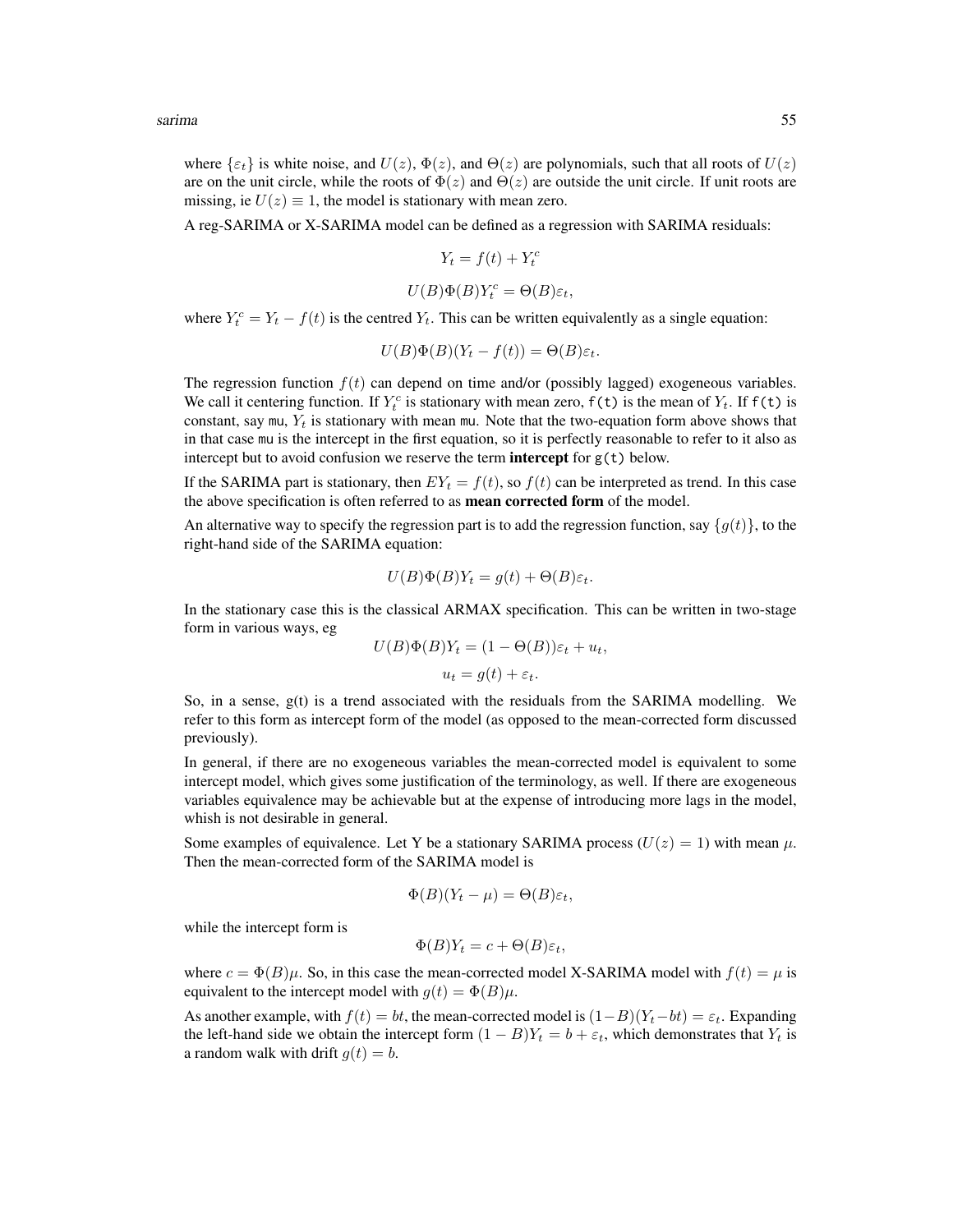#### Model specification

Argument model specifies the model with a syntax similar to other model fitting functions in R. A formula can be given for each of the components discussed above as  $y \sim f$  | SARIMA | g, where f, SARIMA and g are model formulas giving the specifications for the centering function f, the SARIMA specification, and the intercept function g. In normal use only one of f or g will be different from zero.  $f$  should always be given (use  $\theta$  to specify that it is identical to zero), but g can be omitted altogether. Sometimes we refer to the terms specified by f and g by xreg and regx, respectively.

### Model formulas for trends and exogeneous regressions

The formulas for the centering and intercept (ie f and g) use the same syntax as in linear models with some additional functions for trigonometric trends, polynomial trends and lagged variables.

Here are the available specialised terms:

- $\cdot p(d)$  Orthogonal polynomials over 1: length(y) of degree d (starting from degree 1, no constant).
- **t** Stands for 1: length(y). Note that powers need to be protected by I(), e.g.  $y \sim 1 + .t + I(.t^2)$ .
- $\textbf{c}$ s(s, k) cos/sin pair for the k-th harmonic of 2pi/s. Use vector k to specify several harmonics.
- **.B(x, lags)** Include lagged terms of x,  $B^{lags}(x[t]) = x[t lags]$ . lags can be a vector. If x is a matrix, the specified lags are taken from each column.

#### Model formulas for SARIMA models

A flexible syntax is provided for the specification of the SARIMA part of the model. It is formed using a number of primitives for stationary and unit root components, which have non-seasonal and seasonal variants. Arbitrary number of multiplicative factors and multiple seasonalities can be specified.

The SARIMA part of the model can contain any of the following terms. They can be repeated as needed. The first argument for all seasonal operators is the number of seasons.

- ar(p) autoregression term of order p
- **ma(q)** moving average term of order q
- $sar(s,p)$  seasonal autoregression term (s seasons, order p)

sma(s,q) seasonal moving average term (s seasons, order q)

- **i(d)**  $(1 B)^d$
- s(seas) summation operator,  $(1 + B + \cdots + B^{seas-1})$
- $u(x)$  quadratic unit root term, corresponding to a complex pair on the unit circle. If x is real, it specifies the argument of one of the roots as a fraction of  $2\pi$ . If z is complex, it is the root itself.

The real roots of modulus one (1 and  $-1$ ) should be specified using i(1) and s(2), which correspond to  $1 - B$  and  $1 + B$ , respectively.

 $su(s, h)$  quadratic unit root terms corresponding to seasonal differencing factors. h specifies the desired harmonic which should be one of 1,2, ..., [s/2]. Several harmonics can be specified by setting h to a vector.

ss(s, p) seasonal summation operator,  $(1 + B^s + \cdots + B^{(s-1)p})$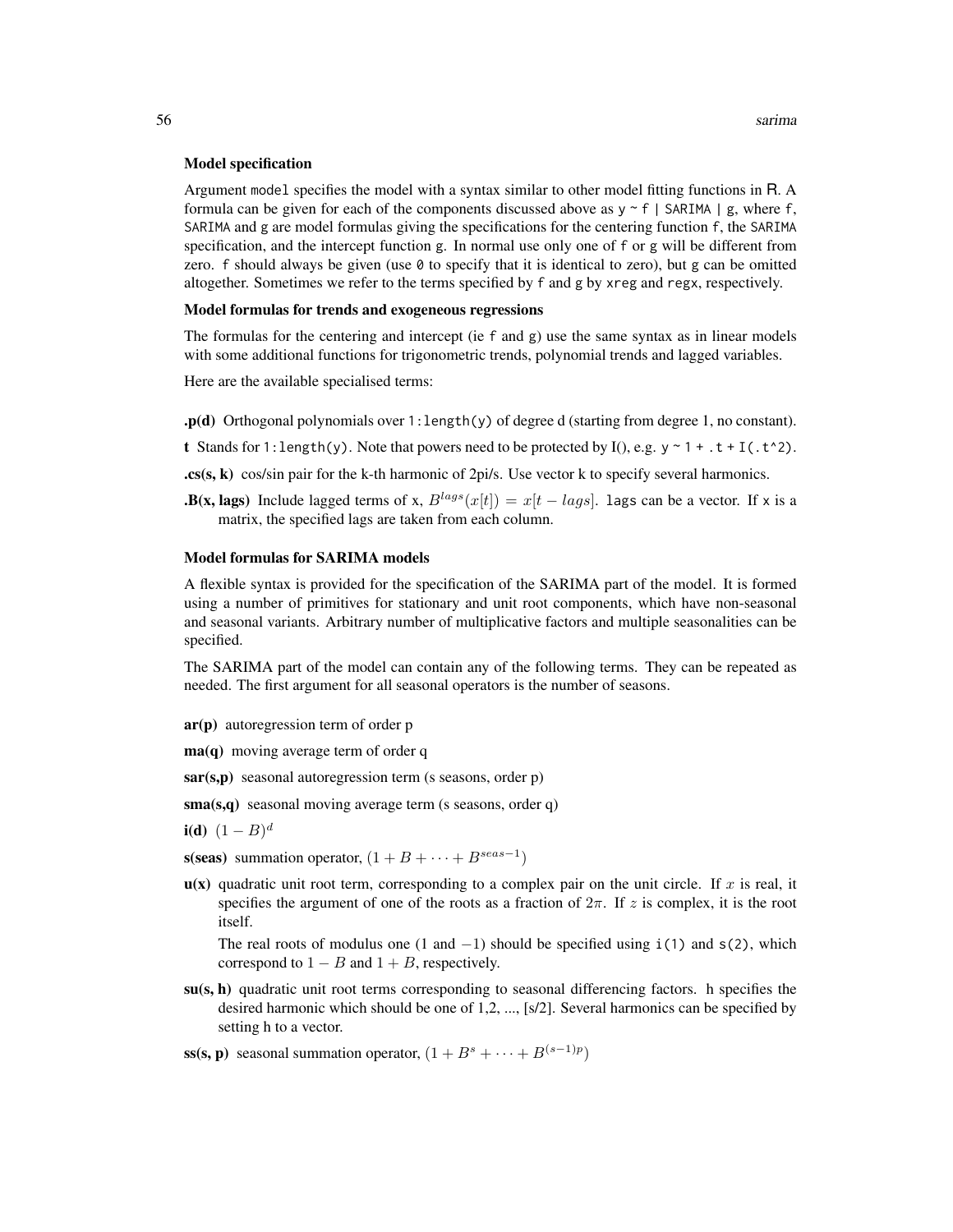#### sarima 57

Terms with parameters can contain additional arguments specifying initial values, fixed parameters, and transforms. For ar, ma, sar, sma, values of the coefficients can be specified by an unnamed argument after the parameters given in the descriptions above. In estimation these values will be taken as initial values for optimisation. By default, all coefficients are taken to be non-fixed.

Argument fixed can be used to fix some of them. If it is a logical vector it should be of length one or have the same length as the coefficients. If fixed is of length one and TRUE, all coefficients are fixed. If FALSE, all are non-fixed. Otherwise, the TRUE/FALSE values in fixed determine the fixedness of the corresponding coefficients.

fixed can also be a vector of positive integer numbers specifying the indices of fixed coefficients, the rest are non-fixed.

Sometimes it may be easier to declare more (e.g. all) coefficients as fixed and then 'unfix' selectively. Argument nonfixed can be used to mark some coefficients as non-fixed after they have been declared fixed. Its syntax is the same as for fixed.

TODO: streamline "atanh.tr"

TODO: describe SSinit

#### Value

an object from S3 class Sarima

(Note: the format of the object is still under development and may change; use accessor functions, such as coef(), where provided.)

#### **Note**

Currently the implementation of the intercept form (ie the third part of the model formula) is incomplete.

#### Author(s)

Georgi N. Boshnakov

## See Also

[arima](#page-0-0)

### Examples

```
## AirPassengers example
## fit the classic airline model using arima()
ap.arima <- arima(log(AirPassengers), order = c(\emptyset,1,1), seasonal = c(\emptyset,1,1))
## same model using two equivalent ways to specify it
ap.baseA <- sarima(log(AirPassengers) ~
                    \theta | ma(1, c(-0.3)) + sma(12,1, c(-0.1)) + i(1) + si(12,1),
                    ss.method = "base")
ap.baseB <- sarima(log(AirPassengers) ~
                    \theta | ma(1, c(-0.3)) + sma(12,1, c(-0.1)) + i(2) + s(12),
                    ss.method = "base")
```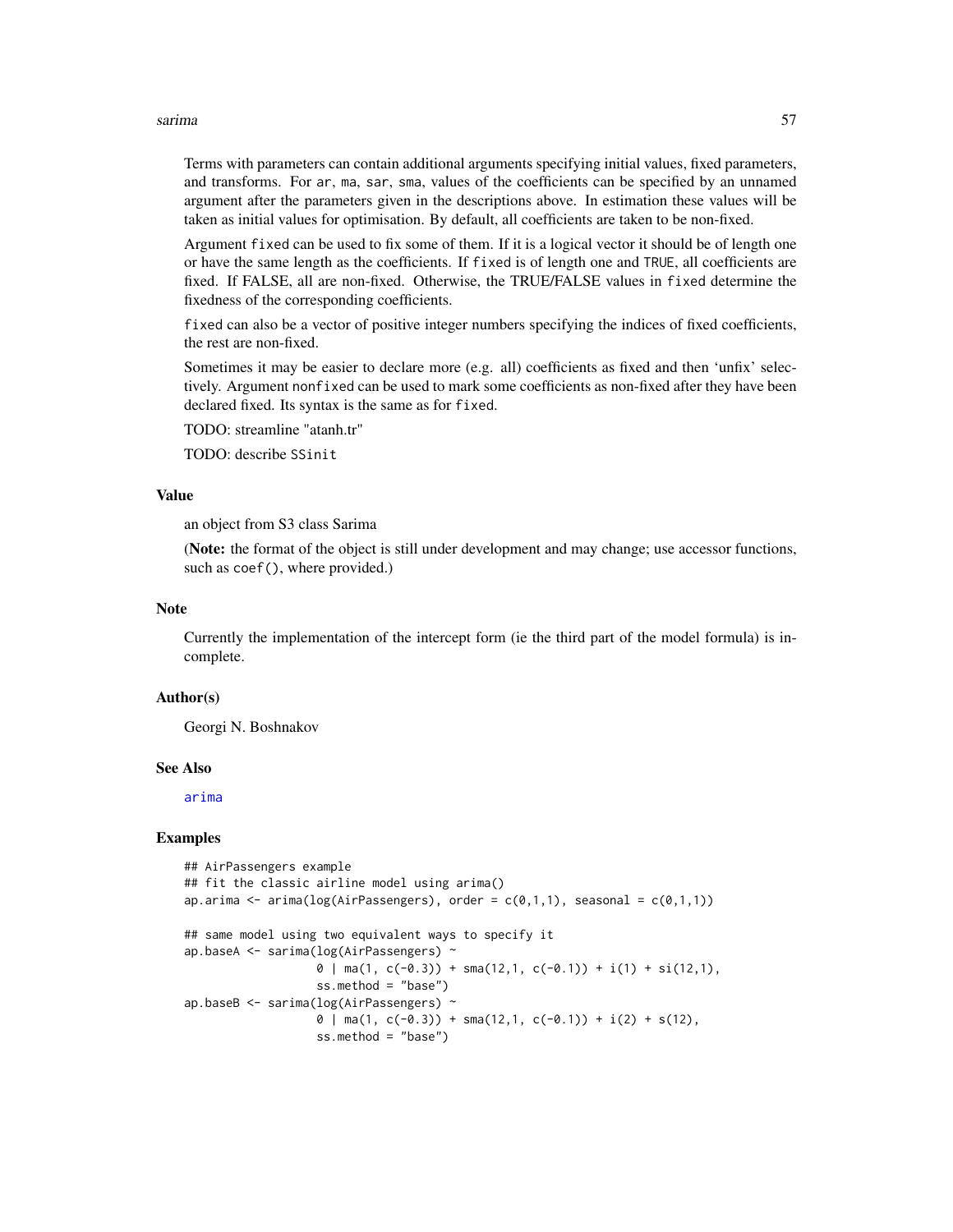```
ap.baseA
summary(ap.baseA)
ap.baseB
summary(ap.baseB)
## as above, but drop 1-B from the model:
ap2.arima <- arima(log(AirPassengers), order = c(\emptyset, \emptyset, 1), seasonal = c(\emptyset, 1, 1))
ap2.baseA <- sarima(log(AirPassengers) ~
                      \theta | ma(1, c(-0.3)) + sma(12,1, c(-0.1)) + si(12,1),
                      ss.method = "base")
ap2.baseB <- sarima(log(AirPassengers) ~
                      \theta | ma(1, c(-0.3)) + sma(12,1, c(-0.1)) + i(1) + s(12),
                      ss.method = "base")
## for illustration, here the non-stationary part is
## (1-B)^2(1+B+...+B^5) = (1-B)(1-B^6)## ( compare to (1-B)(1-B^{12}) = (1-B)(1-B^6)(1+B^6) )
ap3.base <- sarima(log(AirPassengers) ~
                     0 \mid \text{ma}(1, \text{c}(-0.3)) + \text{sma}(12,1, \text{c}(-0.1)) + i(2) + s(6),ss.method = "base")
## further unit roots, equivalent specifications for the airline model
tmp.su <- sarima(log(AirPassengers) ~
                   0 \mid \text{ma}(1, \text{c}(-0.3)) + \text{sma}(12,1, \text{c}(-0.1)) + i(2) + s(2) + \text{su}(12,1:5),ss.method = "base")
tmp.su$interna$delta_poly
prod(tmp.su$interna$delta_poly)
zapsmall(coef(prod(tmp.su$interna$delta_poly)))
tmp.su
tmp.u <- sarima(log(AirPassengers) ~
                 0 \mid \text{ma}(1, \text{c}(-0.3)) + \text{sma}(12,1, \text{c}(-0.1)) + i(2) + s(2) + u((1:5)/12),ss.method = "base")
tmp.u
```
<span id="page-57-0"></span>SarimaModel-class *Class SarimaModel in package sarima*

#### Description

Class SarimaModel in package sarima.

### Objects from the Class

Class "SarimaModel" represents standard SARIMA models. Objects can be created by calls of the form new("SarimaModel",...,ar,ma,sar,sma), using named arguments in the form slotname = value, where slotname is one of the slots, see below. The arguments have natural defaults. It may be somewhat surprising though that the default for the variance of the innovations (slot "sigma2") is NA. The rationale for this choice is that for some calculations the innovations' variance is not needed and, more importantly, it is far too easy to forget to include it in the model (at least for the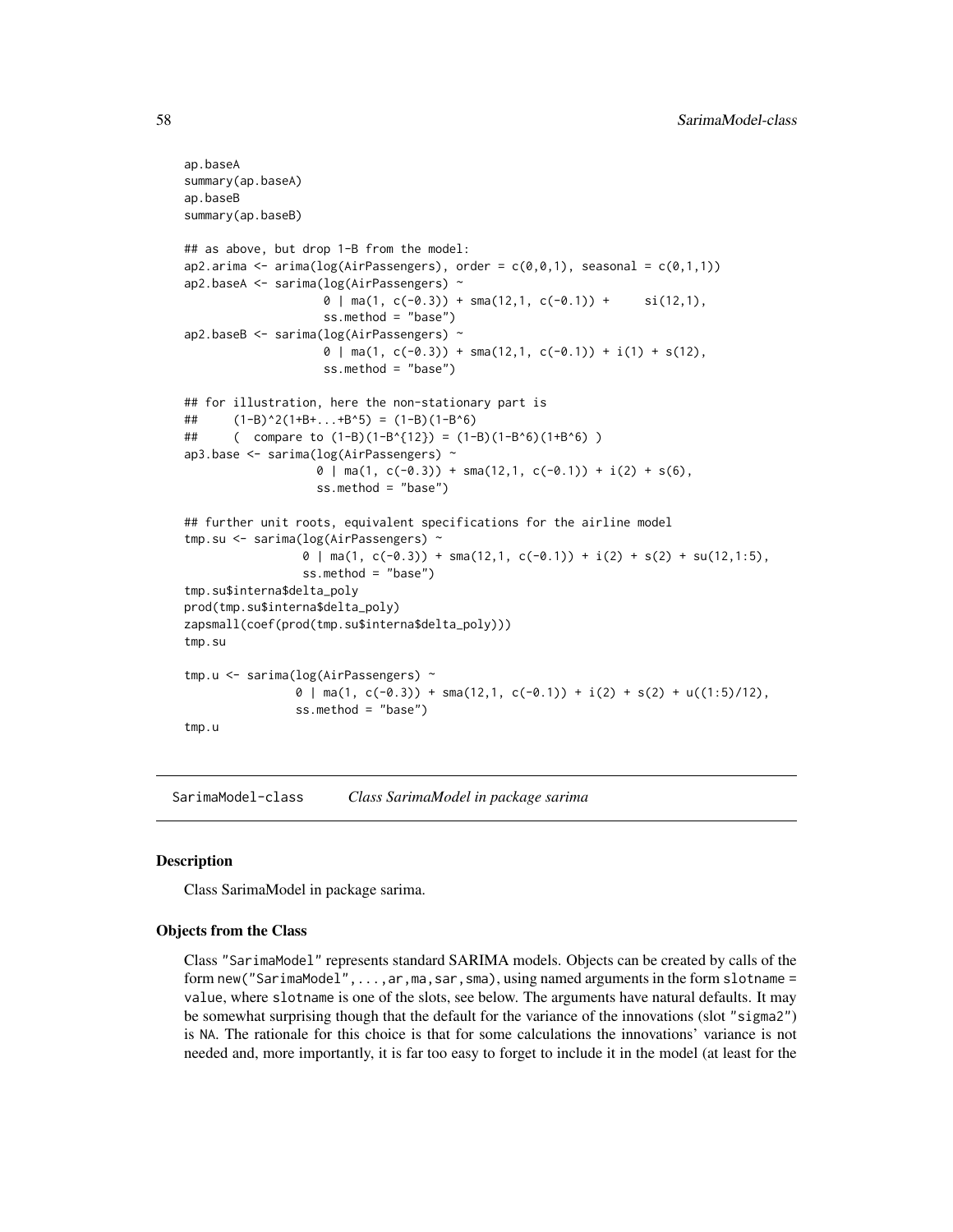author) when the variance matters. The latter may may lead silently to wrong results if the "natural" default value of one is used when sigma2 matters.

The models may be specified in intercept (center =  $\theta$ ) or mean-corrected (intercept =  $\theta$ ) form. Setting both to non-zero values is accepted but rarely needed.

If you waih to modify an existing object from class "SarimaModel", give it as an unnamed argument to "new" and specify only the slots to be changed, see the examples.

Use [as.SarimaModel](#page-17-0) to convert a model fitted with stats::arima() to "SarimaModel".

# **Slots**

center: Object of class "numeric", a number, the ARIMA equation is for  $X(t)$  -center.

intercept: Object of class "numeric", a number, the intercept in the ARIMA equation.

sigma2: Object of class "numeric", a positive number, the innovations variance.

nseasons: Object of class "numeric", a positive integer, the number of seasons. For non-seasonal models this is NA.

iorder: Object of class "numeric", non-negative integer, the integration order.

siorder: Object of class "numeric", non-negative integer, the seasonal integration order.

ar: Object of class "BJFilter", the non-seasonal AR part of the model.

ma: Object of class "SPFilter", the non-seasonal MA part of the model.

sar: Object of class "BJFilter", the seasonal AR part of the model.

sma: Object of class "SPFilter", the seasonal MA part of the model.

# Extends

Class ["VirtualFilterModel"](#page-0-0), directly. Class ["SarimaSpec"](#page-0-0), directly. Class ["SarimaFilter"](#page-0-0), by class "SarimaSpec", distance 2. Class ["VirtualSarimaFilter"](#page-0-0), by class "SarimaSpec", distance 3. Class ["VirtualCascadeFilter"](#page-0-0), by class "SarimaSpec", distance 4. Class ["VirtualMonicFilter"](#page-0-0), by class "SarimaSpec", distance 5.

# Methods

SARIMA models contain as special cases a number of models. The one-argument method of modelCoef is essentially a definition of model coefficients for SARIMA models. The two-argument methods request the model coefficients according to the convention of the class of the second argument. The second argument may also be a character string naming the target class.

Essentially, the methods for modelCoef are a generalisation of as() methods and can be interpreted as such (to an extent, the result is not necessarilly from the target class, not least because the target class may be virtual).

modelCoef signature(object = "SarimaModel", convention = "missing"): Converts object to "SarimaFilter".

modelCoef signature(object = "SarimaModel", convention = "SarimaFilter"): Converts object to "SarimaFilter", equivalent to the one-argument call modelCoef(object).

modelCoef signature(object = "SarimaModel", convention = "ArFilter"): Convert object to "ArFilter". An error is raised if object has non-trivial moving average part.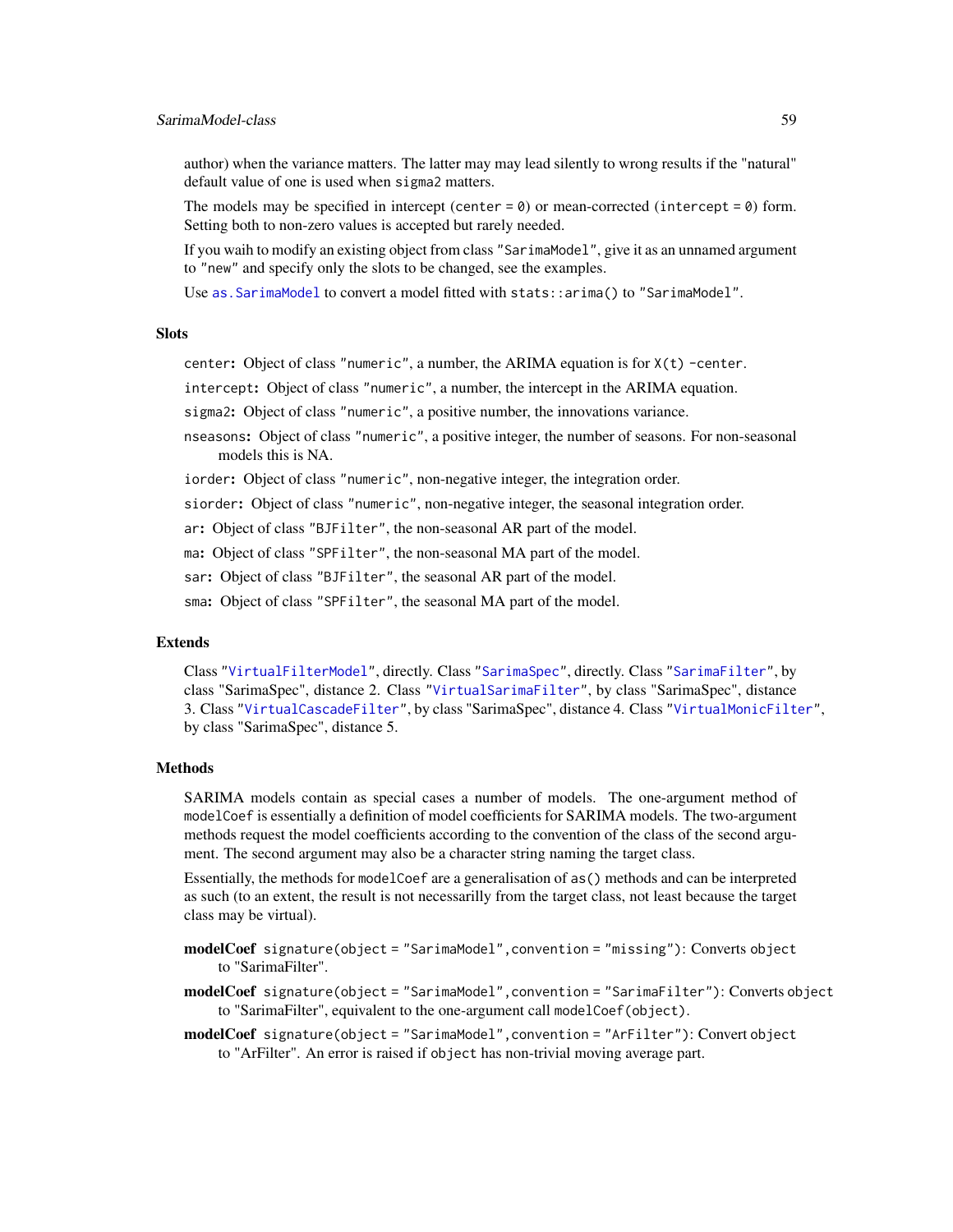- modelCoef signature(object = "SarimaModel", convention = "MaFilter"): Convert object to "MaFilter". An error is raised if object has non-trivial autoregressive part.
- modelCoef signature(object = "SarimaModel",convention = "ArmaFilter"): Convert object to "ArmaFilter". This operation always successeds.
- modelCoef signature(object = "SarimaModel",convention = "character"): The second argument gives the name of the target class. This is conceptually equivalent to modelCoef(object,new(convention)).

modelOrder gives the order of the model according to the conventions of the target class. An error is raised if object is not compatible with the target class.

```
modelOrder signature(object = "SarimaModel", convention = "ArFilter"): ...
modelOrder signature(object = "SarimaModel", convention = "ArmaFilter"): ...
modelOrder signature(object = "SarimaModel", convention = "ArmaModel"): ...
modelOrder signature(object = "SarimaModel", convention = "ArModel"): ...
modelOrder signature(object = "SarimaModel", convention = "MaFilter"): ...
modelOrder signature(object = "SarimaModel", convention = "MaModel"): ...
modelOrder signature(object = "SarimaModel",convention = "missing"): ...
```
The polynomials associated with object can be obtained with the following methods. Note that target "ArmaFilter" gives the fully expanded products of the AR and MA polynomials, as needed, e.g., for filtering.

- modelPoly signature(object = "SarimaModel", convention = "ArmaFilter"): 'Gives the fully expanded polynomials as a list
- modelPoly signature(object = "SarimaModel", convention = "missing"): Gives the polynomials associated with the model as a list.
- modelPolyCoef signature(object = "SarimaModel",convention = "ArmaFilter"): Give the coefficients of the fully expanded polynomials as a list.
- modelPolyCoef signature(object = "SarimaModel", convention = "missing"): Gives the coefficients of the polynomials associated with the model as a list.

#### Author(s)

Georgi N. Boshnakov

### See Also

[ArmaModel](#page-12-0)

### Examples

```
ar1 \leq new("SarimaModel", ar = 0.9)
ar1c \leq new("SarimaModel", ar = 0.9, intercept = 3)
ar1c
ar1m \leq new("SarimaModel", ar = 0.9, center = 1)ar1m
```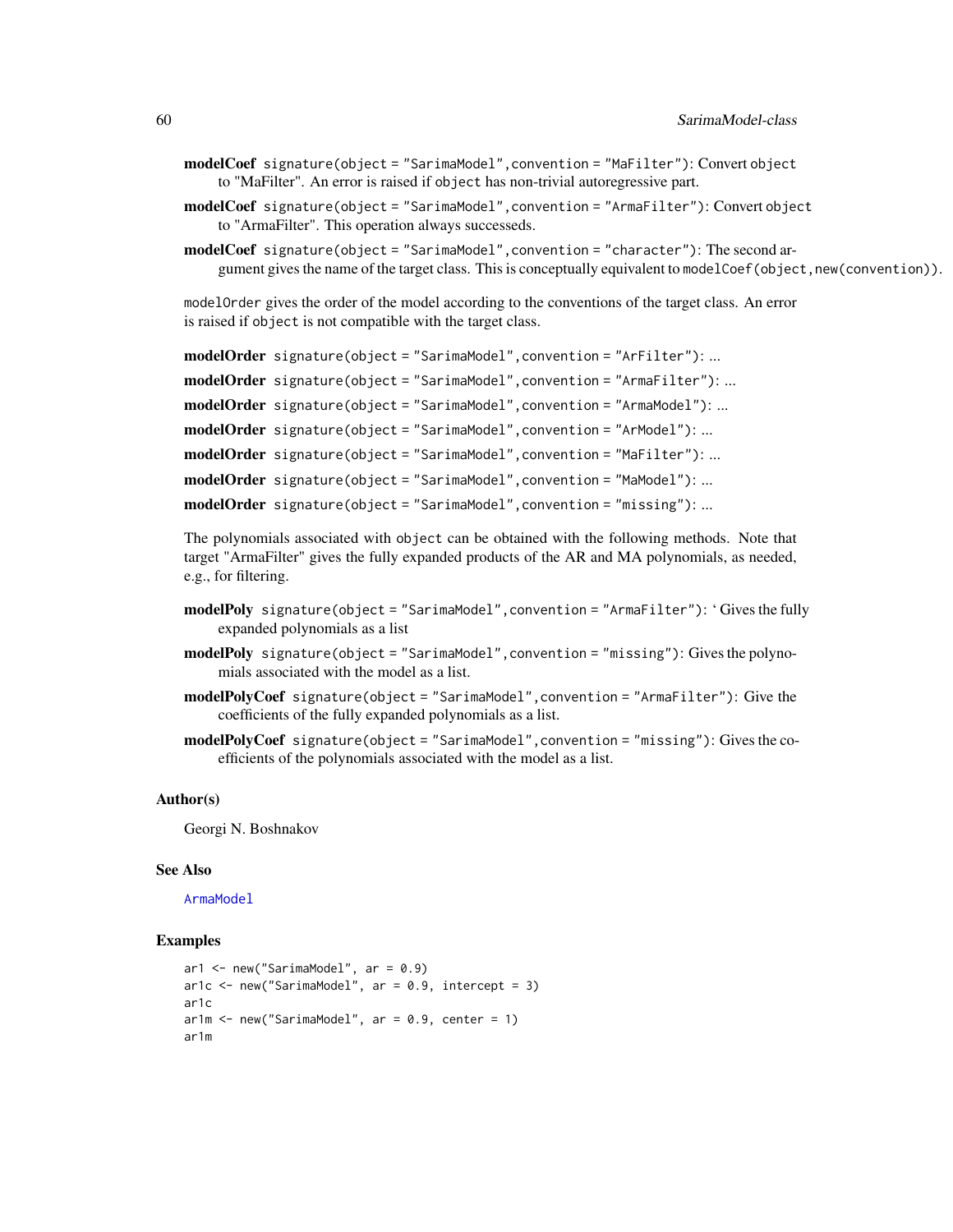```
sm0 <- new("SarimaModel", nseasons = 12)
sm1 <- new("SarimaModel", nseasons = 12, intercept = 3)
sm1
## alternatively, pass a model and modify with named arguments
sm1b <- new("SarimaModel", sm0, intercept = 3)
identical(sm1, sm1b) # TRUE
## in the above models sigma2 is NA
## sm2 - from scratch, the rest modefy an existing model
sm2 \le new("SarimaModel", ar = 0.9, nseasons = 12, intercept = 3, sigma2 = 1)
sm2a \leq new("SarimaModel", sm0, ar = 0.9, intercept = 3, sigma2 = 1)
sm2b \leq new("SarimaModel", sm1, ar = 0.9, sigma2 = 1)sm2c <- new("SarimaModel", ar1c, nseasons =12, sigma2 = 1)
identical(sm2, sm2a) # TRUE
identical(sm2, sm2b) # TRUE
identical(sm2, sm2c) # TRUE
sm3 \le new("SarimaModel", ar = 0.9, sar = 0.8, nseasons = 12, intercept = 3,
           sigma2 = 1)
sm3b <- new("SarimaModel", sm2, sar = 0.8)
identical(sm3, sm3b) # TRUE
## The classic 'airline model' (from examples for AirPassengers)
(fit <- arima(log10(AirPassengers), c(0, 1, 1),
              seasonal = list(order = c(0, 1, 1), period = 12)))as.SarimaModel(fit)
```

| ۹<br>I  |   |
|---------|---|
|         |   |
| ٠<br>۰. |   |
|         | I |

se *Compute standard errors*

### <span id="page-60-0"></span>Description

Compute standard errors.

#### Usage

se(object, ...)

```
## S4 method for signature 'SampleAutocorrelations'
vcov(object, assuming = "iid", maxlag = maxLag(object), ...)
```
### Arguments

| object   | an object containing estimates, such as a fitted model.                                                                                 |
|----------|-----------------------------------------------------------------------------------------------------------------------------------------|
| .        | further arguments for vcov.                                                                                                             |
| assuming | under what assumptions to do the computations? Currently can be "iid", "garch",<br>a fitted model, or a theoretical model, see Details. |
| maxlag   | maximal lag to include                                                                                                                  |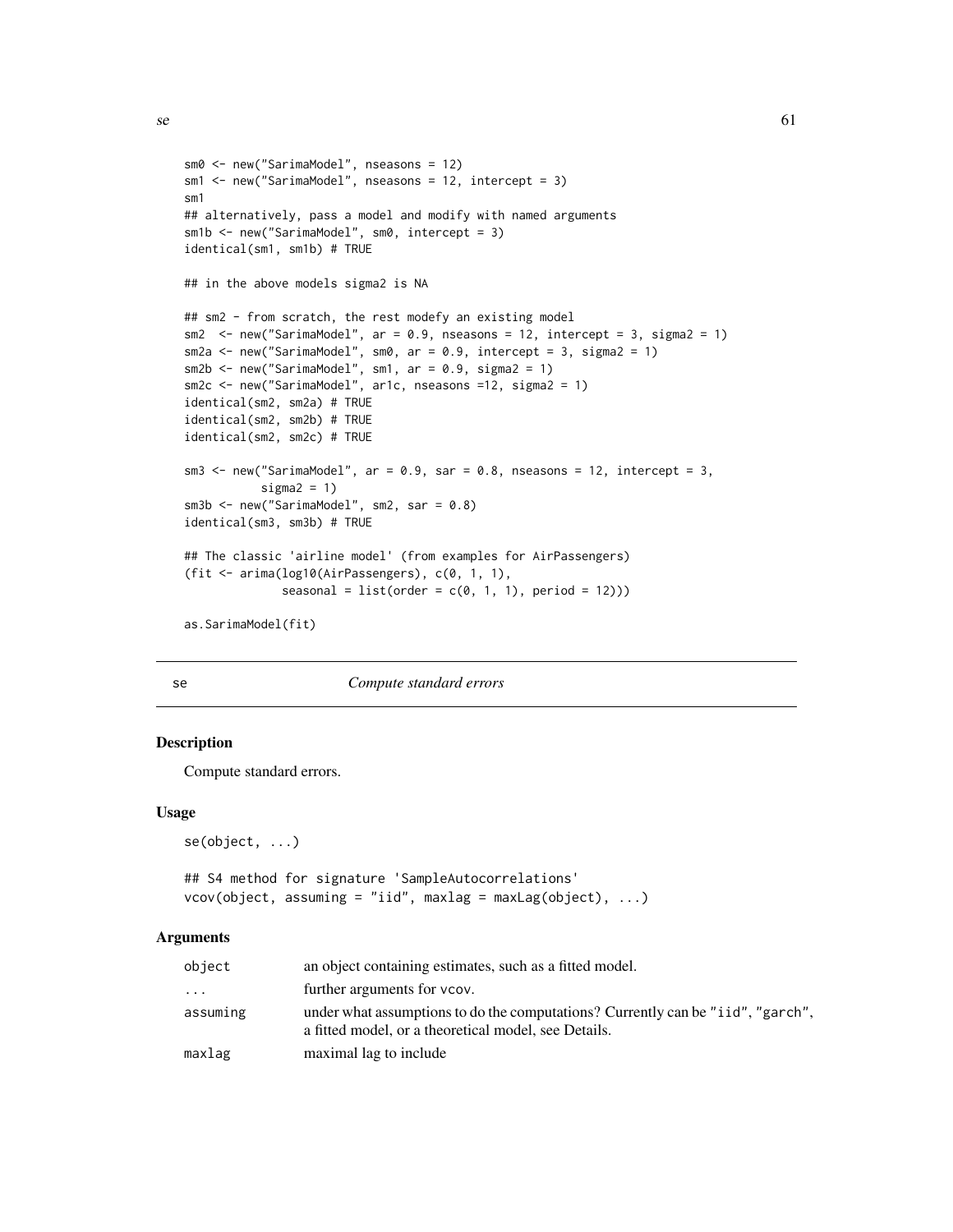# Details

se is a convenience function for the typical case where only the square root of the diagonal of the variance-covariance matrix is needed.

The method for vcov gives the variance-covariance matrix of the first maxlag autocorrelation coefficients in the object. The result depends on the underlying assumptions and the method of calculation. These can be specifyed with the additional arguments.

Argument "assuming" can be though also as specifying a null hypothesis. Setting it to "iid" or "garch" corresponds to strong white noise (iid) and weak white noise, respectively.

Setting "assuming" to an ARMA model (theoretical or fitted) specifies that as the null model.

Note: The method for vcov is not finalised yet. It is used by a method for [confint](#page-24-0). Bug reports and requests on the github repo may bring this closer to the top of my task list.

#### Value

for se, a numeric vector giving standard errors;

for the vcov method, a square matrix

### See Also

link{confint}, [vcov](#page-60-0)

sigmaSq *Get the innovation variance of models*

### **Description**

Get the innovation variance of models.

# Usage

sigmaSq(object)

### Arguments

object an object from a suitable class.

# Details

sigmaSq() gives the innovation variance of objects from classes for which it makes sense, such as ARMA models.

The value depends on the class of the object, e.g. for ARMA models it is a scalar in the univariate case and a matrix in the multivariate one.

#### **Methods**

signature(object = "InterceptSpec")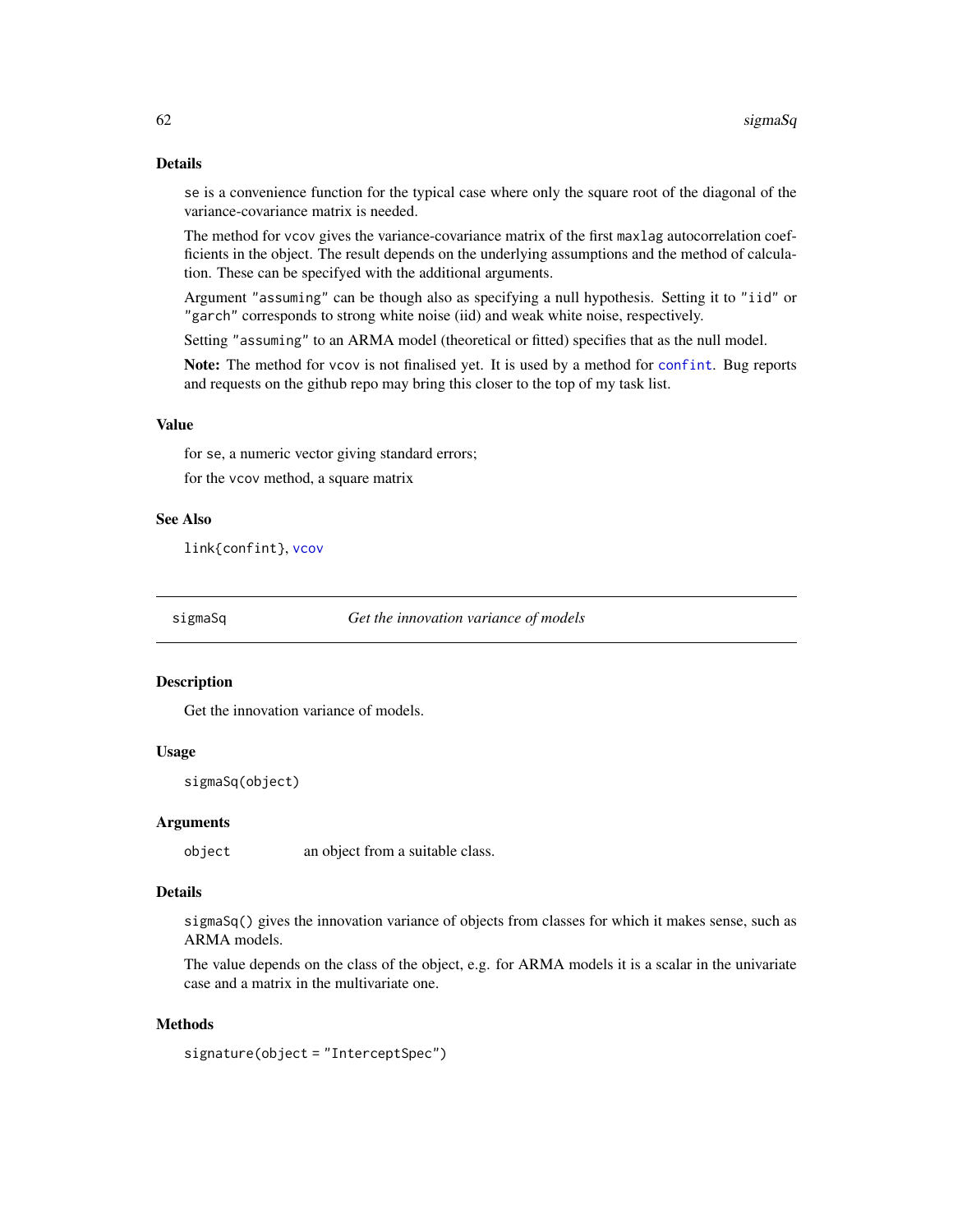# sim\_sarima 63

### Author(s)

Georgi N. Boshnakov

### <span id="page-62-0"></span>sim\_sarima *Simulate trajectories of seasonal arima models*

### Description

Simulate trajectories of seasonal arima models.

# Usage

```
sim_sarima(model, n = NA, rand.gen = rnorm, n.start = NA, x, eps,
          xcenter = NULL, xintercept = NULL, ...
```
#### Arguments

| model      | specification of the model, a list, see 'Details'.                                                 |
|------------|----------------------------------------------------------------------------------------------------|
| rand.gen   | random number generator for the innovations.                                                       |
| n          | length of the time series.                                                                         |
| n.start    | number of burn-in observations.                                                                    |
| $\times$   | initial/before values of the time series, a list, a numeric vector or time series, see<br>Details. |
| eps        | initial/before values of the innovations, a list or a numeric vector, see Details.                 |
| xintercept | non-constant intercept which may represent trend or covariate effects.                             |
| xcenter    | currently ignored.                                                                                 |
| $\ddots$   | additional arguments for arima. sim and rand. gen, see 'Details'.                                  |

### Details

The model is specified by the argument "model" which is a list with elements suitable to be passed to new("SarimaModel",...), see the description of class "SarimaModel". Here are some of the possible components:

nseasons number of seasons in a year (or whatever is the larger time unit)

**iorder** order of differencing, specifies the factor  $(1 - B)^{d_1}$  for the model.

siorder order of seasonal differencing, specifies the factor  $(1 - B^{period})^{ds}$  for the model.

ar ar parameters (non-seasonal)

ma ma parameters (non-seasonal)

sar seasonal ar parameters

sma seasonal ma parameters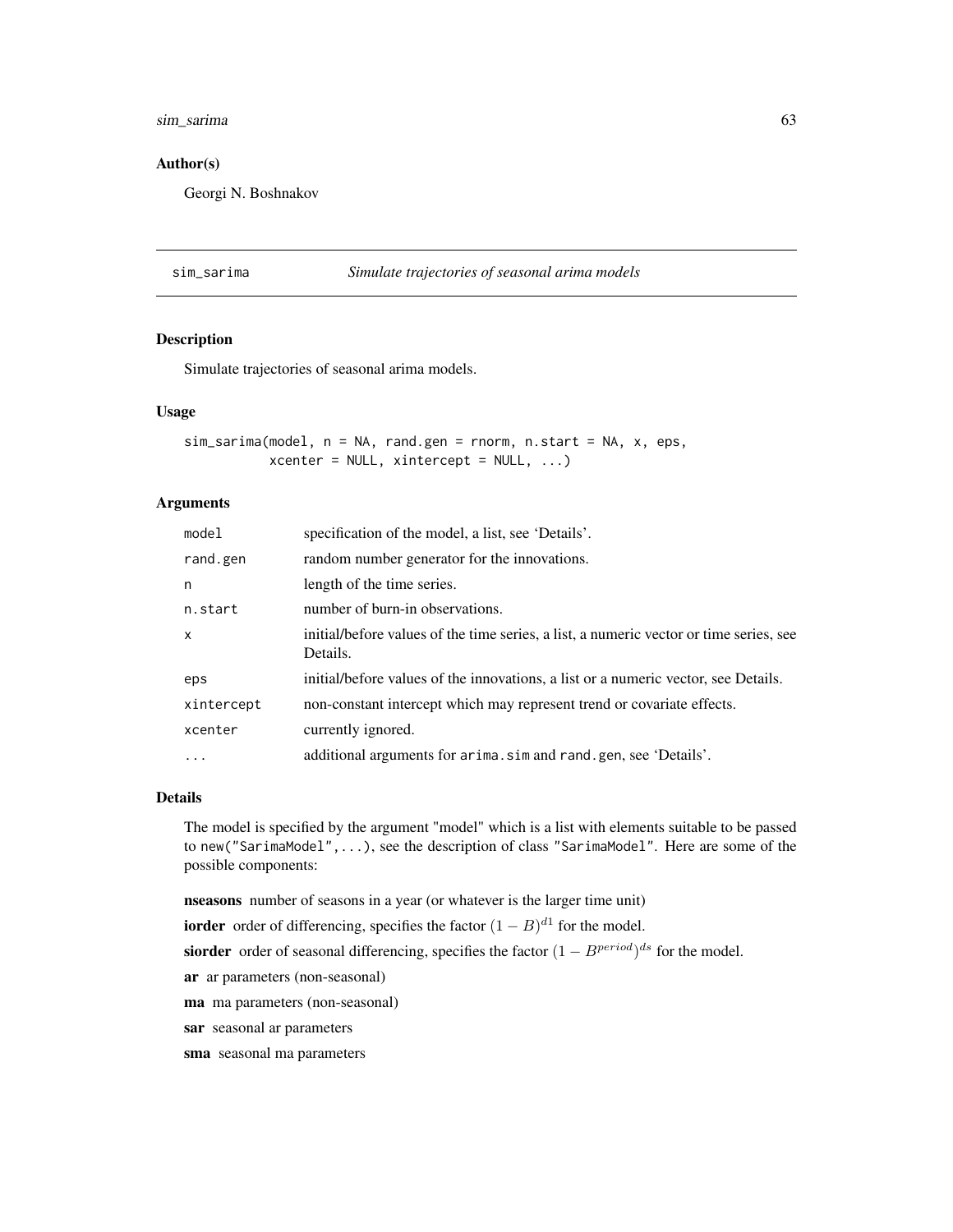Additional arguments for rand.gen may be specified via the ". . . " argument. In particular, the length of the generated series is specified with argument n. Arguments for rand.gen can also be passed via the ". . . " argument.

sim\_sarima calls internally arima.sim to simulate the ARMA part of the model. Then undifferences the result to obtain the end result.

The function returns the simulated time series from the requested model.

Information about the model is printed on the screen if info = "print". To suppress this, set info to any other value.

For multple simulations with the same (or almost the same) setup, it is better to execute [prepareSimSarima](#page-51-0) once and call the function returned by it as many times as needed.

#### Value

an object of class "ts"

#### Author(s)

Georgi N. Boshnakov

### Examples

require("PolynomF") # guaranteed to be available since package "sarima" imports it.

```
x \le -\sin_5\ar{im}(-144, \text{ model} = \text{list}(\text{ma}=0.8)) # MA(1)
x \le -\sin\sin\left(\frac{n-144}{n}\right) model = list(ar=0.8)) # AR(1)
x \le -\sin\sin\left(\frac{n-144}{n}\right), model = list(ar=c(rep(0,11),0.8))) # SAR(1), 12 seasons
x \le -\sin_5\ar{ima(n=144, model = list(max=c(rep(0,11), 0.8))) # SMA(1)# more enlightened SAR(1) and SMA(1)
```

```
x <- sim_sarima(n=144,model=list(sar=0.8, nseasons=12, sigma2 = 1)) # SAR(1), 12 seasons
x \le -\sin\sin\left(\frac{n-144,\text{model}=1\text{ist}}{\text{Sma}}-0.8,\text{nesasons}=12,\text{sigma2}=1)\right) # SMA(1)
x \le -\sin\sin\left(\frac{n-144}{n}\right) model = list(iorder=1, sigma2 = 1)) # (1-B)X_t = e_t (random walk)
act(x)acf(diff(x))
x \le -\sin\sin\left(\frac{n-144}{n}\right) model = list(iorder=2, sigma2 = 1)) # (1-B)^2 X_t = e_t
x \le -\sin\sin\left(\frac{n-144}{n}\right) model = list(siorder=1,
```

```
nseasons=12, sigma2 = 1)) # (1-B)^{1/2} X_t = e_t
```

```
x \leq -\sin\sin\left(\frac{n-144}{n}\right) model = list(iorder=1, siorder=1,
                                               nseasons=12, sigma2 = 1)x \leq -\sin_1\arctan(n=144, \text{ model} = \text{list}(\text{ma}=0.4, \text{ inorder}=1, \text{siorder}=1,nseasons=12, sigma2 = 1))
x \le -\sin\sin\left(\frac{n-144}{n}\right) model = list(ma=0.4, sma=0.7, iorder=1, siorder=1,
                                               nseasons=12, sigma2 = 1)
```

```
x \le -\sin_5\ar{ima(n=144, \text{ model} = list(ar=c(1.2,-0.8), \text{ma=0.4})}sar=0.3, sma=0.7, iorder=1, siorder=1,
```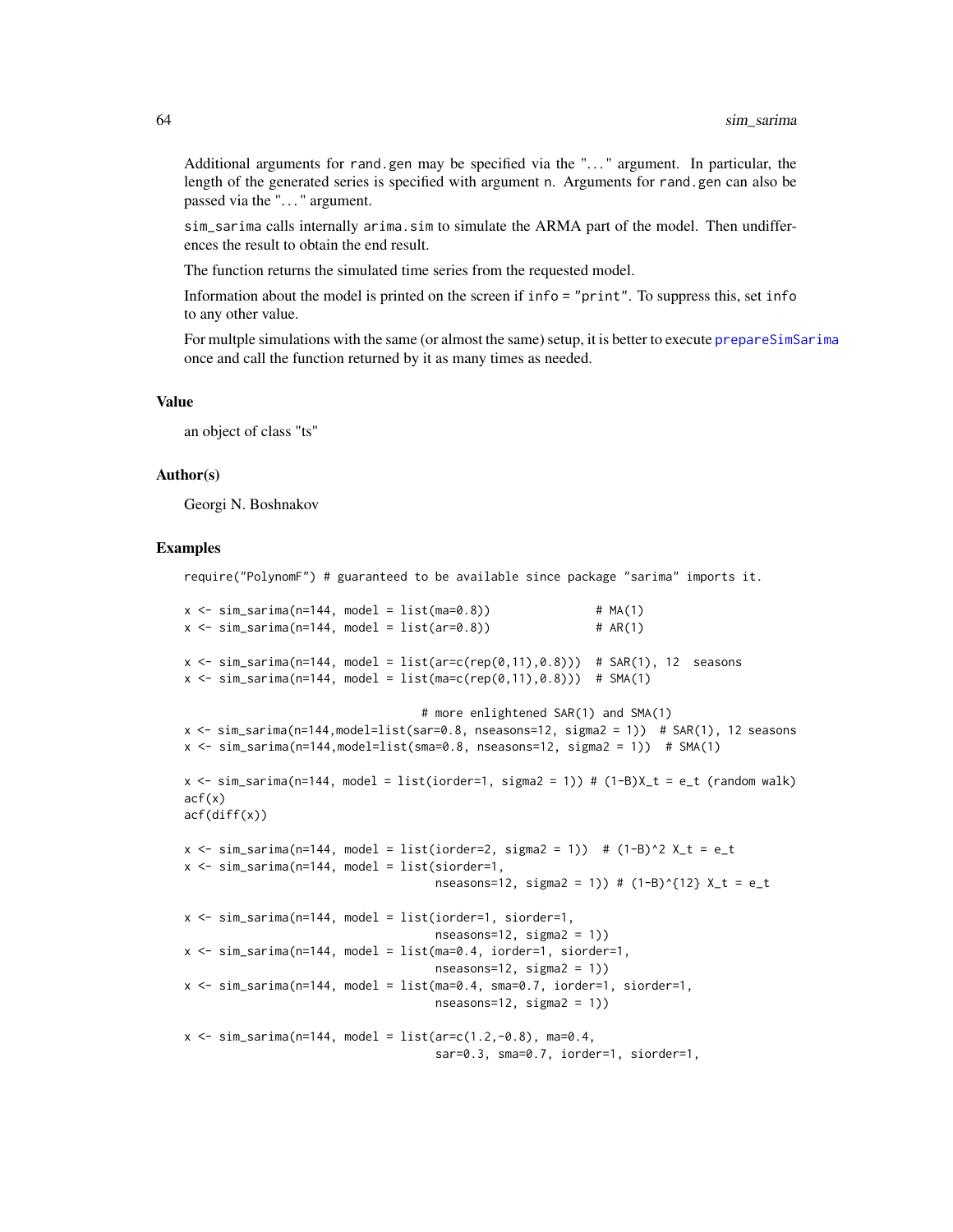```
nseasons=12, sigma2 = 1)x <- sim_sarima(n=144, model = list(iorder=1, siorder=1,
                                    nseasons=12, sigma2 = 1),
                x = list(init=AirPassengers[1:13]))
p \leftarrow \text{polynom}(c(1, -1.2, 0.8))solve(p)
abs(solve(p))
sim_sarima(n=144, model = list(ar=c(1.2,-0.8), ma=0.4, sar=0.3, sma=0.7,
                                iorder=1, siorder=1, nseasons=12))
x <- sim_sarima(n=144, model=list(ma=0.4, iorder=1, siorder=1, nseasons=12))
acf(x, lag.max=48)
x <- sim_sarima(n=144, model=list(sma=0.4, iorder=1, siorder=1, nseasons=12))
acf(x, lag.max=48)
x <- sim_sarima(n=144, model=list(sma=0.4, iorder=0, siorder=0, nseasons=12))
acf(x, lag.max=48)
x <- sim_sarima(n=144, model=list(sar=0.4, iorder=0, siorder=0, nseasons=12))
acf(x, lag.max=48)
x <- sim_sarima(n=144, model=list(sar=-0.4, iorder=0, siorder=0, nseasons=12))
acf(x, lag.max=48)
x <- sim_sarima(n=144, model=list(ar=c(1.2, -0.8), ma=0.4, sar=0.3, sma=0.7,
                                   iorder=1, siorder=1, nseasons=12))
## use xintercept to include arbitrary trend/covariates
sim_sarima(n = 144, model = list(sma = 0.4, ma = 0.4, sar = 0.8, ar = 0.5,
    nseasons = 12, sigma2 = 1), xintercept = 1:144)
```
<span id="page-64-0"></span>spectrum *Spectral Density*

#### Description

Estimate the spectral density of a time series or compute the spectral density associated with a time series model.

#### Usage

```
spectrum(x, standardize = TRUE, ...)## Default S3 method:
spectrum(x, standardize = TRUE, raw = TRUE, tape = 0.1,demean = FALSE, detrend = TRUE, ...## S3 method for class 'genspec'
print(x, n-head = min(length(x$spec), 6), sort = TRUE, ...)
```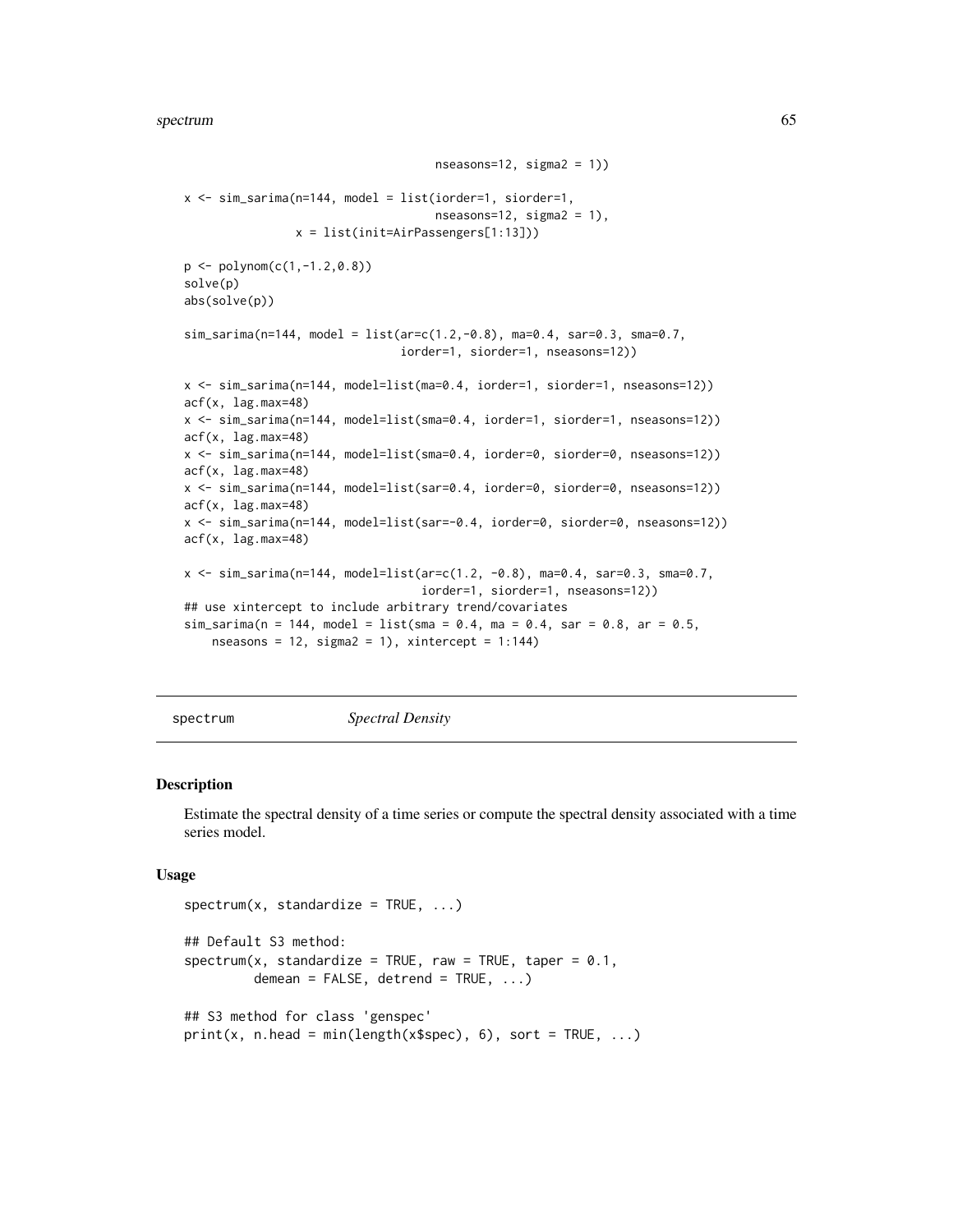```
## S3 method for class 'Arima'
spectrum(x, standardize = TRUE, ...)## S3 method for class 'ArmaModel'
spectrum(x, standardize = TRUE, ...)## S3 method for class 'SarimaModel'
spectrum(x, standardize = TRUE, ...)## S3 method for class 'function'
spectrum(x, standardize = TRUE, param = list(), ...)
```
# Arguments

| x                      | a model or a univariate or multivariate time series.                                                                                                                                                   |
|------------------------|--------------------------------------------------------------------------------------------------------------------------------------------------------------------------------------------------------|
| standardize            | if TRUE, the default method standardises the time series before computing the<br>periodogram, while the methods for models scale the spectral density so that it<br>is a probability density function. |
| raw                    | if TRUE, the default, compute a completely raw periodogram, unless further ar-<br>guments request otherwise, see section Details.                                                                      |
| taper, demean, detrend |                                                                                                                                                                                                        |
|                        | see spec. pgram and section 'Details'.                                                                                                                                                                 |
| $\cdot$                | further arguments for the default method. Currently not used by other methods.                                                                                                                         |
| n.head                 | how many rows to print?                                                                                                                                                                                |
| sort                   | TRUE, FALSE or "max", see section 'Details".                                                                                                                                                           |
| param                  | a named list, specying model parameters for the "function" method, see sec-<br>tion 'Details'.                                                                                                         |

#### Details

spectrum in package sarima is a generic function with a default method its namesake in package stats, see [spectrum](#page-64-0) for a full description of its functionality.

Autoprinting of objects returned by spectrum prints concise information and plots the spectrum. This means that a plot is produced, for example, when the result of a call to spectrum() is not assigned to a variable or if a command containing just the name of the object is executed. If you don't want the graph, just assign the result to a variable. For more control over the printing (for example, number of digits) use print(object,...) explicitly. In that case no plot is produced. If additional graphical parameters are desired, call plot,....

All methods print some basic information about the object and a table giving the most influential frequencies and their contributions to the spectrum.

Methods for objects representing ARIMA and SARIMA models (fitted or theoretical) compute the corresponding spectral densities. For non-stationary models, the spectral density for the stationary part. These methods for spectrum return objects from class "Spectrum". If standardize = TRUE the spectral density is scaled, so that it integrates to one (and so is a probability density function). For fitted models confidence bands are not computed currently.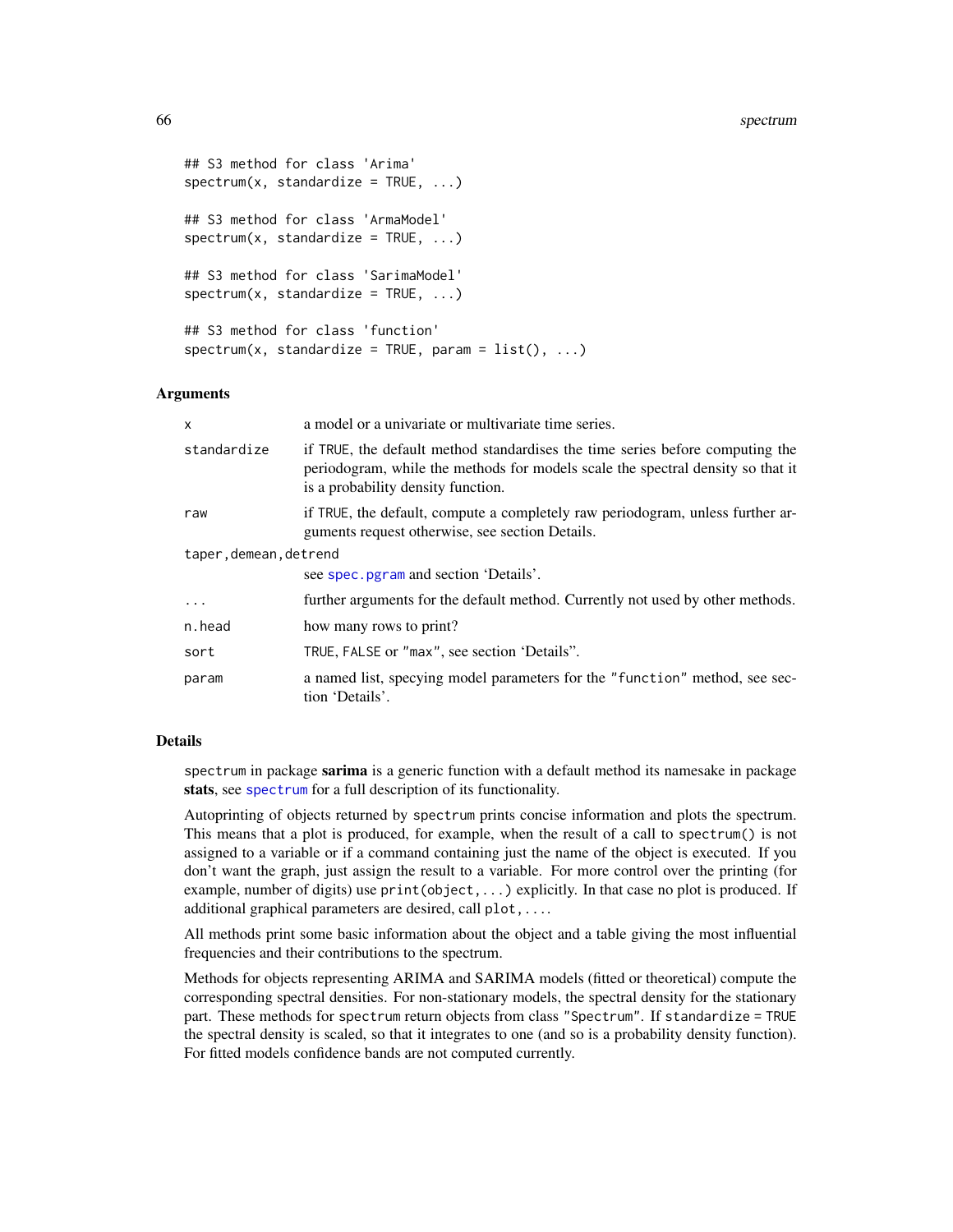#### spectrum 67

The method for class "function" can be used to create objects from class "Spectrum" using a user specified function. The first argument of that function needs to be a vector of frequencies for which to calculate the spectrum. It is conventionally called freq but this is not required. If there are parameters they should not be part of the signature of the function but need to be listed and given values as a named list via argument param, see the examples for class ["Spectrum"](#page-67-0). This method is somewhat experimental but the restrictions might be relaxed in a future release.

The rest of this section describes the default method. For futher details on the other methods see ["Spectrum"](#page-67-0).

#### The default method for spectrum:

The default method is a wrapper for stats::spectrum().

The default method returns an object from class "genspec". It inherits from "spec", the class returned by stats::spectrum, and adds some additional components. The main difference though is that it has a print method, which plots the object as discussed above. raw = FALSE with no further arguments is equivalent to stats::spectrum(object) and computes a raw periodogram (for the standardised time series if standardize = TRUE). This still detrends and tapers the series though. raw = TRUE sets detrend to FALSE, taper to zero, and demean to TRUE, to compute a 'completely raw' periodogram. In both cases, further arguments are respected.

Argument sort of the print method for "genspec" controls the sorting order of the columns of the printed table. If FALSE, no sorting is done. If TRUE, the spectrum is sorted in decreasing order, so the first row contains the frequency with the highest value of the spectrum. If "max", the local maxima are found and sorted in decreasing order, followed by the rest, also sorted in decreasing order. Note that due to aliasing the local maxima may be shifted from the "true" frequency (e.g. not be exactly on the harmonics of the number of seasons). Tapering and smoothing parameters may help.

The plot method for class "genspec" is inherited from that for "spec", see ?plot.spec.

# Value

for the default method, an object of class "genspec", which inherits from "spec", and contains the following additional components:

| standardized | TRUE or FALSE.                                                                     |
|--------------|------------------------------------------------------------------------------------|
| nseasons     | number of seasons,                                                                 |
| freg.range   | numeric(2), the frequency range $-(-m/2, m/2)$ , where $m =$ floor (frequency(x)); |

for the remaining methods, an object of class ["Spectrum"](#page-67-0).

#### Author(s)

Georgi N. Boshnakov

### See Also

[spectrum](#page-64-0) which is called by the default method to do the work.

class ["Spectrum"](#page-67-0) for further details on the methods for objects returned by spectrum().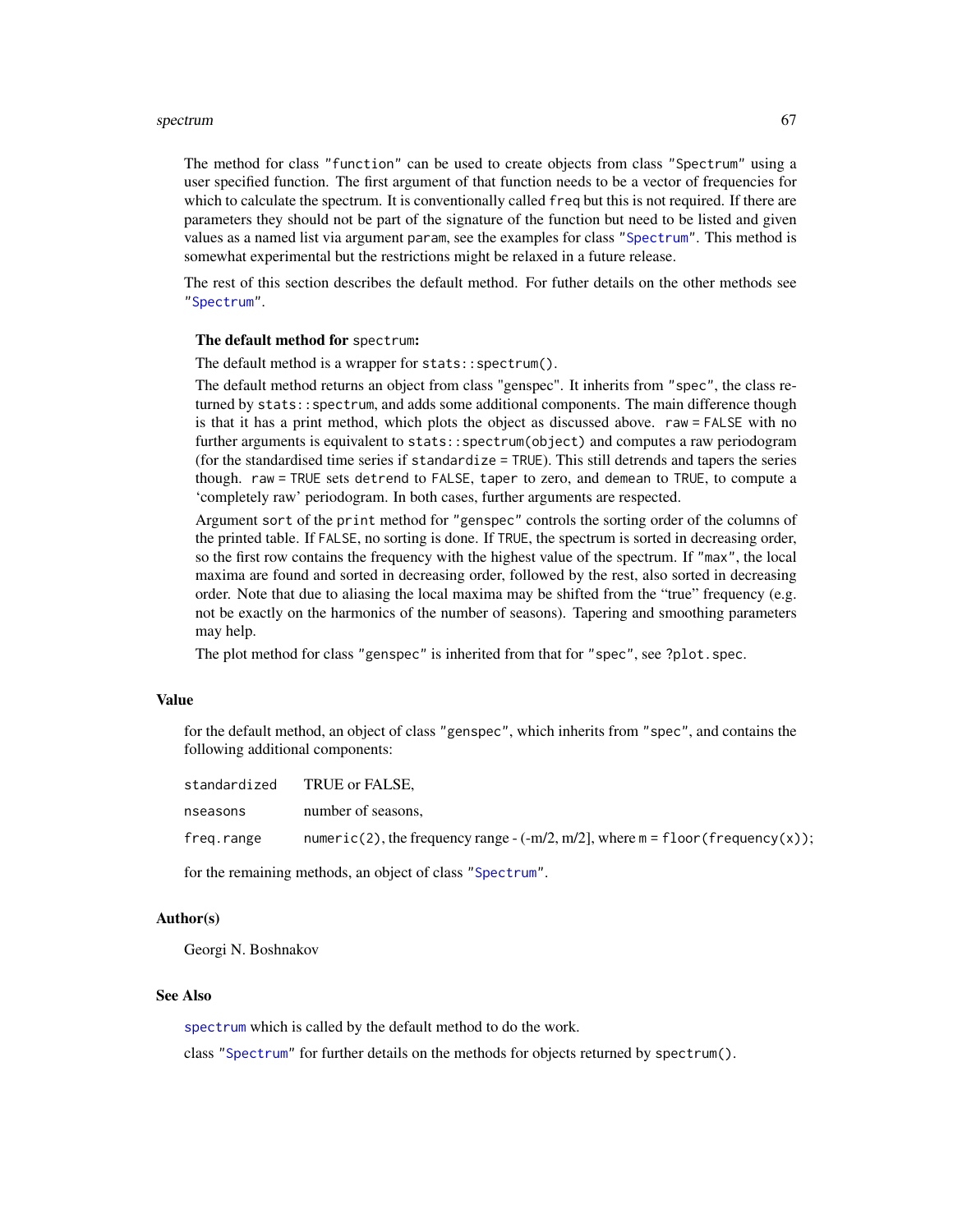#### Examples

```
## spectral density of the stationary part of a fitted 'airline model'
fit0 \leq -\arctan(\text{AirPassengers}, \text{order} = c(0,1,1),seasonal = list(order = c(0,1,1), period = 12))
spectrum(fit0)
## spectral densities of some ARMA models models from Chan and Gray ().
## (TODO: complete the reference)
spectrum(ArmaModel(ma = c(-1, 0.6), sigma2 = 1))
spectrum(ArmaModel(ar = 0.5, sigma2 = 1))spectrum(ArmaModel(ar = 0.5, ma = -0.8, sigma2 = 1))
spectrum(new("SarimaModel", ar = 0.5, sar = 0.9, nseasons = 12, sigma2 = 1))
mo \le new("SarimaModel", ma = -0.4, sma = -0.9, nseasons = 12, sigma2 = 1)
sp1.mo <- spectrum(mo)
## this also plots the object. (if you are reading the web version, generated
## by pkgdown, it may not be showing some of the graphs,
## I haven't figured out why.)
show(sp1.mo) # equivalently, just sp1.mo
print(sp1.mo)
print(sp1.mo, digits = 4)
plot(sp1.mo)
plot(sp1.mo, standardize = FALSE)
## the object can be used as a function:
head(sp1.mo())
sp1.mo(seq(0, 0.5, length.out = 12))sp1.mo(seq(0, 0.5, length.out = 12), standardize = FALSE)
sarima1b <- new("SarimaModel", ar = 0.9, ma = 0.1, sar = 0.5, sma = 0.9,
                nseasons = 12, sigma2 = 1)
spectrum(sarima1b)
## default method for spectrum()
## frequency range is c(-1/2, 1/2] since frequency(x) = 1
frequency(lh)
spectrum(lh)
## frequency range is c(-12/2, 12/2] since frequency(x) = 12
frequency(ldeaths)
( sp <- spectrum(ldeaths) )
print(sp) # equivalently: print(sp, sort = TRUE)
print(sp, sort = FALSE, n.head = 3)print(sp, sort = "max")
plot(sp)
plot(sp, log = "dB") # see ?plot.spec for further arguments
```
<span id="page-67-0"></span>Spectrum-class *Class* "Spectrum"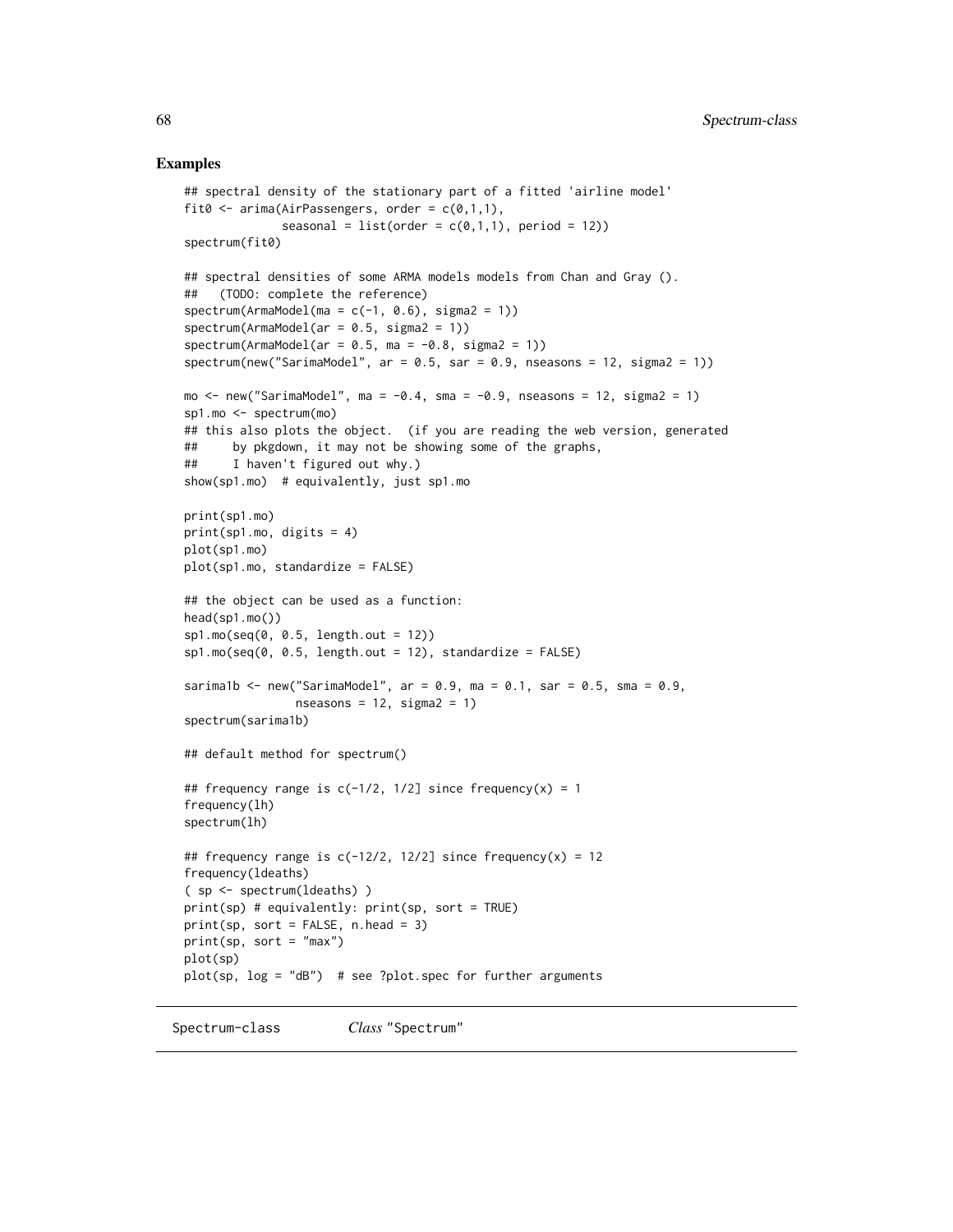# Spectrum-class 69

### Description

Objects from class "Spectrum" spectra computed by [spectrum](#page-64-0).

#### Usage

## S3 method for class 'Spectrum'  $print(x, ..., n = 128, standardize = TRUE)$ 

```
## S3 method for class 'Spectrum'
plot(x, y, to, from = y, n = 128, standardize = TRUE,log = NULL, main = "Spectral density", xlab = "Frequency", ylab = NULL, ...)
```
### Arguments

| $\times$    | a "Spectrum" object.                                                                                                                                    |
|-------------|---------------------------------------------------------------------------------------------------------------------------------------------------------|
| У           | not used but same as from                                                                                                                               |
| from, to    | interval of frequencies to plot, defaults to $[0, 1/2]$ .                                                                                               |
| n           | number of points to plot (for the plot method), number of points to look at for<br>the peaks and troughs (print method).                                |
| standardize | if TRUE make the spectral density integrate to one (i.e., be a probability density<br>function).                                                        |
| log         | if $\log$ = "y" plot the logarithm of the spectral density, see ?plot.default.                                                                          |
| main        | a character string, the title of the plot.                                                                                                              |
| xlab        | a character string, the label for the x-axis.                                                                                                           |
| ylab        | a character string, the label for the y-axis. If NULL, the default, the label is set to<br>"Spd" or "log(Spd)", depending on the value of argument log. |
| $\cdots$    | for print, further arguments for print.default();<br>for plot, further arguments for curve.                                                             |

### Details

"Spectrum" is an S4 class and as such autoprinting calls the "Spectrum" method for show(), which prints and plots. show has a single argument, the object. For more control over printing, call print which has additional arguments. Similarly, call plot for more flexible graphics.

print(object) (i.e., without further arguments) is equivalent to show(object), except that the former returns object while the latter returns NULL (both invisibly), as is standard for these functions. If print is called with further arguments. the spectrum is not plotted.

The peaks and throughs printed by print are computed by evaluating the spectral density at n equially spaced points and recording the maxima of the resulting discrete sequence. Set argument n to get a finer/coarser grid or to force calculations for particular frequencies. For example, a multiple of 12 may be suitable for n if the data is monthly.

Except for x and standardize the arguments of the plot method are as for curve. With the default standardize = TRUE the spectral density integrates to one over one whole period (usually  $(-1/2, 1/2]$  but due to its symmetry it is usually plotted over the second half of that interval.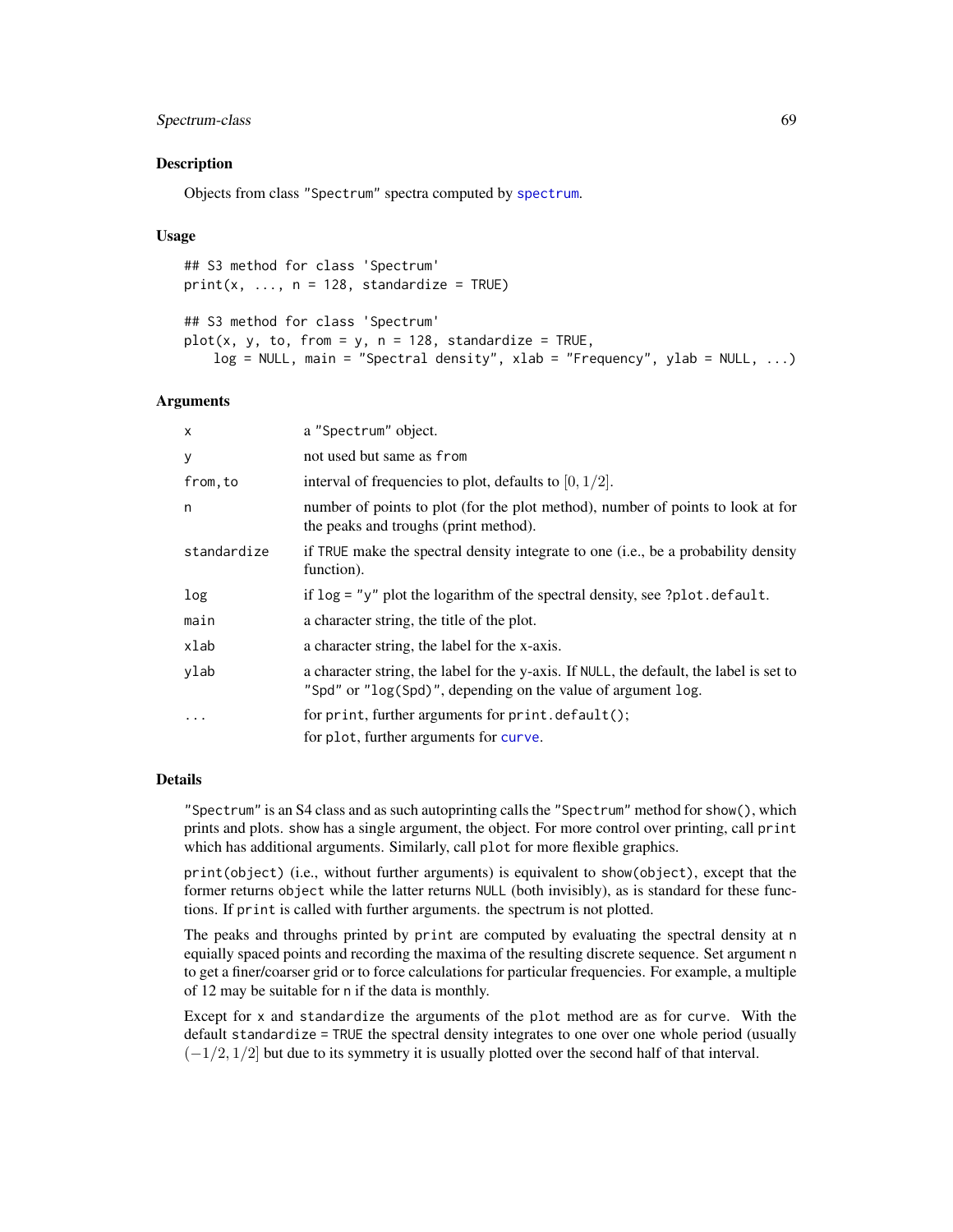### Objects from the Class

Objects contain spectra produced by sarima:: [spectrum](#page-64-0), see spectrum for details.

Objects can also be created by calling "new" but this is not recommended and currently considered internal.

# **Slots**

.Data: Object of class "function" ~~

call: Object of class "call" ~~

model: Object of class "ANY", the underlying model.

#### Methods

plot signature( $x =$  "Spectrum",  $y =$  "ANY"): plots  $x$ .

show signature(object = "Spectrum"):

plots object and prints succinct information about it, including the peaks and troughs in the spectral density. It is equivalent to calling print and plot with a single argument, see section 'Details'.

#### Author(s)

Georgi N. Boshnakov

### See Also

[spectrum](#page-64-0) for details and further examples,

[ArmaSpectrum](#page-13-0) for ARMA spectra

### Examples

```
## ARFIMA(0,d,0) with parameters 'freq' and 'd'
spARFIMA0d0 <- function(freq){ sigma2 / (2 * sin(2 * pi * freq/2)^(2 * d)) }
sp \leftarrow spectrum(spARTMA0d0, param = list(sigma2 = 1, d = 0.2))print(sp, digits = 4)
## evaluate the spd at selected frequencies
sp(c(0:4 / 8))## argument 'freq' doesn't need to be called 'freq' but it needs to be
## the first one. This is equivalent to above:
sparkFIMA0d0b \leftarrow function(x) {\min\{x, y\} \cdot (2 * sin(2 * pi * x / 2)^(2 * d)) }spb \le spectrum(spARFIMA0d0b, param = list(sigma2 = 1, d = 0.2))
plot(spb)
## An example without parameters, as above with sigma2 = 1, d = 0.2 hard
## coded:
spARFIMA0d0c <- function(freq){ 1 / (2 * sin(2 * pi * freq/2)^(2 * 0.2)) }
spc <- spectrum(spARFIMA0d0c)
print(spc, digits = 4)
```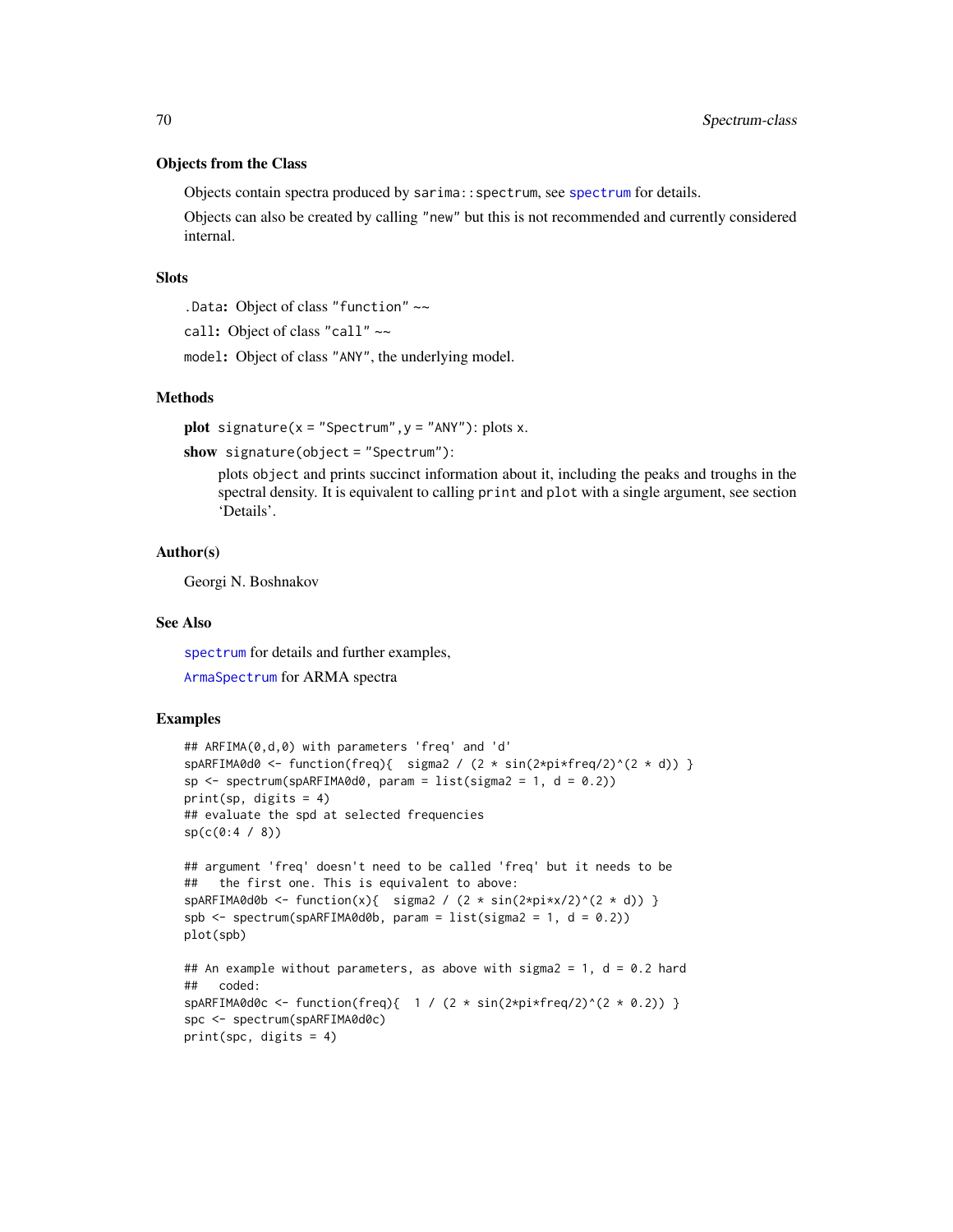```
spc(c(0:4 / 8))all.equal(spc(c(0:4 / 8)), sp(c(0:4 / 8))) # TRUE
```
summary.SarimaModel *Methods for summary in package sarima*

### Description

Methods for summary in package sarima.

### Usage

```
## S3 method for class 'SarimaModel'
summary(object, ...)
## S3 method for class 'SarimaFilter'
summary(object, ...)
## S3 method for class 'SarimaSpec'
summary(object, ...)
```
# Arguments

| object   | an object from the corresponding class. |
|----------|-----------------------------------------|
| $\cdots$ | further arguments for methods.          |

### Author(s)

Georgi N. Boshnakov

tsdiag.Sarima *Diagnostic Plots for fitted seasonal ARIMA models*

# Description

Produce diagnostics for fitted seasonal ARIMA models. The method offers several portmanteau tests (including Ljung-Box, Li-McLeod and Box-Pierce), plots of autocorrelations and partial autocorrelations of the residuals, ability to control which graphs are produced (including interactively), as well as their layout.

# Usage

```
## S3 method for class 'Sarima'
tsdiag(object, gof.lag = NULL, ask = FALSE, ..., plot = 1:3, layout = NULL)
# if 'object' is not produced by sarima(), use the full name,
# 'tsdiag.Sarima()', in the call. The arguments are the same.
```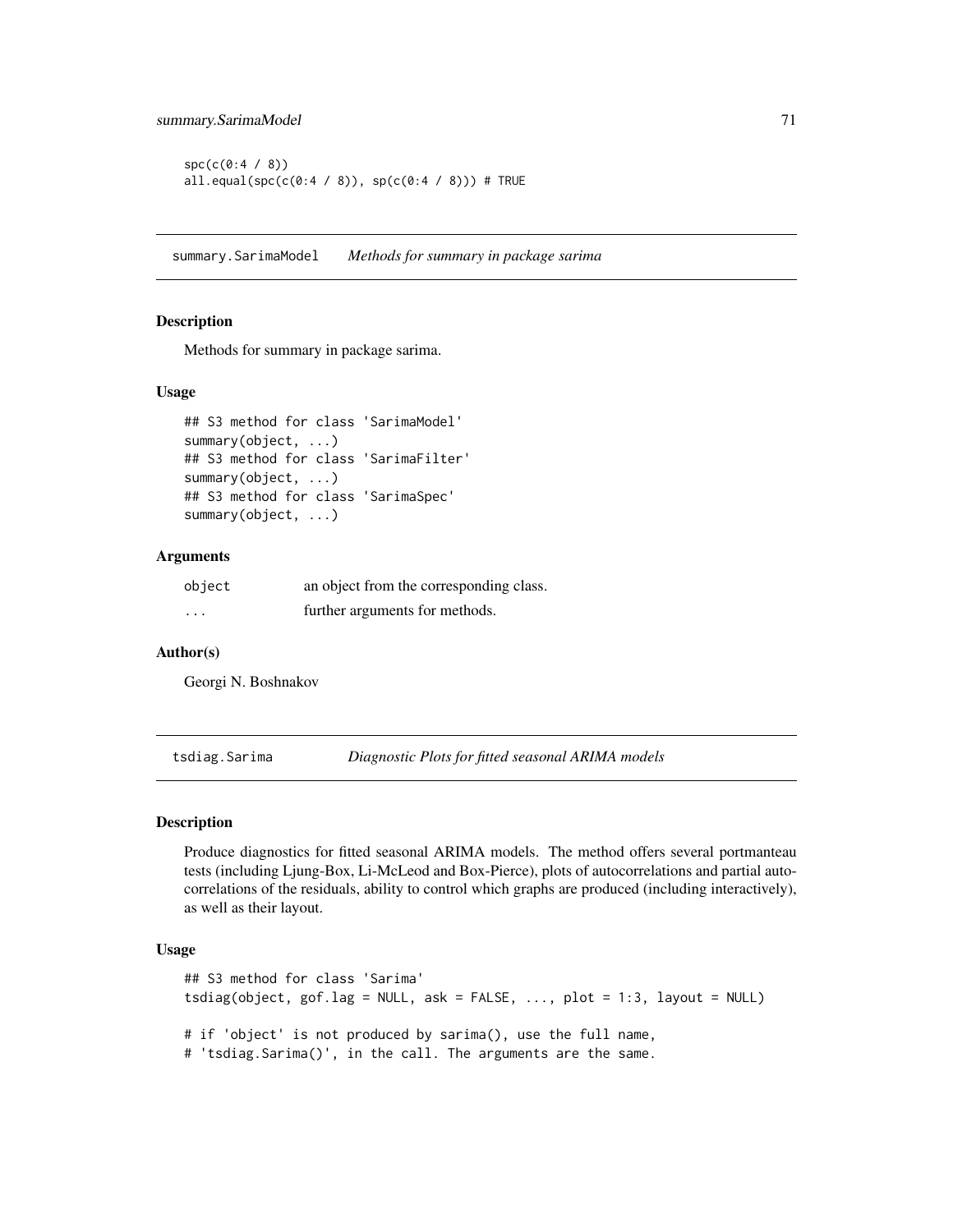### **Arguments**

| object  | fitted (seasonal) ARIMA model. currently the output of sarima, stats::arima<br>or compatible (e.g., forecast:: Arima and forecast:: auto. arima). If object<br>is not from sarima, use the full name, tsdiag. Sarima, of the method when<br>calling it, see the examples. |
|---------|---------------------------------------------------------------------------------------------------------------------------------------------------------------------------------------------------------------------------------------------------------------------------|
| gof.lag | maximal lag for portmanteau tests.                                                                                                                                                                                                                                        |
| ask     | if TRUE present a menu of available plots, see Details.                                                                                                                                                                                                                   |
| .       | not used.                                                                                                                                                                                                                                                                 |
| plot    | if TRUE all available plots; a vector of positive integers specifies a subset of the<br>available plots.                                                                                                                                                                  |
| layout  | a list with arguments for graphics:: layout for the plots. The default is as for<br>the ARIMA method of stats:: tsdiag.                                                                                                                                                   |

## Details

Compute and graph diagnostics for seasonal ARIMA models. For objects of class "Sarima" (produced by sarima) just call the generic, tsdiag. The method can be called also directly on the output from base R's arima() with tsdiag.Sarima() or sarima::tsdiag.Sarima().

The method offers several portmanteau tests (including Ljung-Box, Li-McLeod and Box-Pierce), plots of autocorrelations and partial autocorrelations of the residuals, ability to control which graphs are produced (including interactively), as well as their layout.

The method always makes a correction of the degrees of freedom of the portmanteau tests (roughly, subtracting the number of estimated ARMA parameters). Note that stats: : tsdiag doesn't do that.

plot can be TRUE to ask for all plots or a vector of positive integers specifying which plots to consider. Currently the following options are available:

- 1 residuals
- 2 acf of residuals
- 3 p values for Ljung-Box statistic
- 4 p values for Li-McLeod statistic
- 5 p values for Box-Pierce statistic
- 6 pacf of residuals

The default is  $plot = 1:3$ , which produces a plot similar to the one from stats:: tsdiag (but with adjusted d.f., see above). If plot is TRUE, you probably need also ask = TRUE.

If argument plot is of length two the graphics window is split into 2 equal subwindows. Argument layout can still be used to change this. If argument plot is of length one the graphics window is not split at all.

In interactive sessions, if the number of requested graphs (as specified by argument plot) is larger than the number of graphs specified by the layout (by default 3), the function makes the first graph and then presents a menu of the requested plots.

Argument layout can be used to change the layout of the plot, for example to put two graphs per plot, see the examples. Currently it should be a list of arguments for [layout](#page-0-0), see ?layout. Don't call layout youself, as that will change the graphics device prematurely.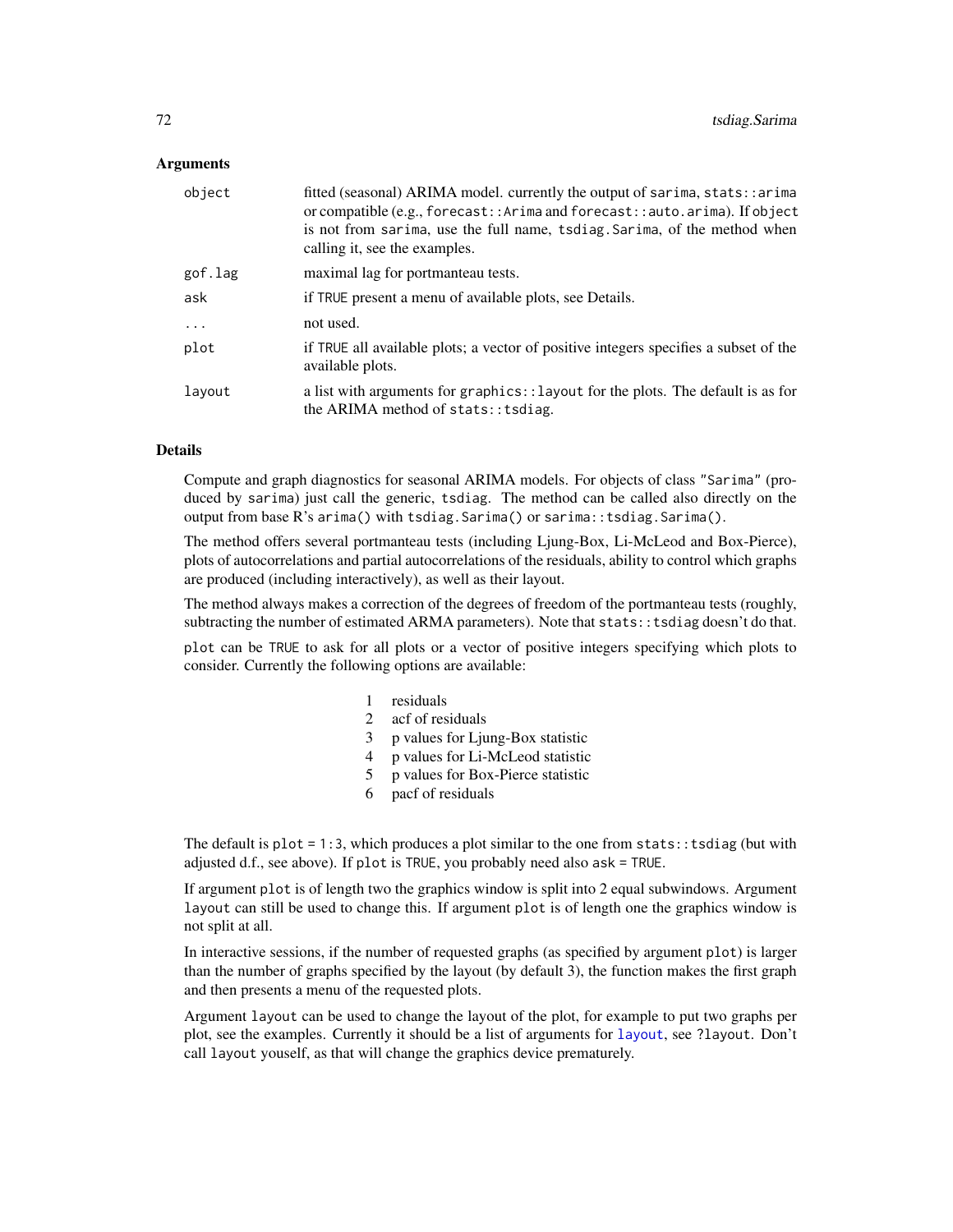# <span id="page-72-0"></span>tsdiag.Sarima 73

The computed results are returned (invisibly). This is another difference from stats::tsdiag which doesn't return them.

# Value

a list with components:

| residuals | residuals             |
|-----------|-----------------------|
| LjungBox  | Ljung box test        |
| LiMcLeod  | LiMcLeod test         |
| BoxPierce | <b>BoxPierce test</b> |

Only components that are actually computed are included, the rest are NULL or absent.

## Author(s)

Georgi N. boshnakov

# See Also

[tsdiag](#page-70-0)

## Examples

```
ap.baseA <- sarima(log(AirPassengers) ~
   \theta | ma(1, c(-0.3)) + sma(12,1, c(-0.1)) + i(1) + si(12,1),
   ss.method = "base")
tsdiag(ap.baseA)
## apply the method on objects from arima()
ap.arima \leq arima(log(AirPassengers), order = c(\emptyset,1,1), seasonal = c(\emptyset,1,1))
tsdiag.Sarima(ap.arima)
## use Li-McLeod test instead of Ljung-Box
tsdiag.Sarima(ap.arima, plot = c(1:2,4))
## call R's tsdiag method, for comparison:
tsdiag(ap.arima, plot = c(1:2,4))
## plot only acf an p-values
tsdiag.Sarima(ap.arima, plot = c(2:3), layout = list(matrix(1:2, nrow = 2)))
## plot only acf an p-values
tsd \le tsdiag.Sarima(ap.arima, plot = c(2:3), layout = list(matrix(1:2, nrow = 2)))
## the results can be used for further calculations:
head(tsd$LjungBox$test, 4)
## plot resid, acf, and p-values, leaving half the space for residuals
# tsdiag.Sarima(ap.arima, plot = c(1:3), layout = list(matrix(1:3, nrow = 3),
# h_{\text{heights}} = c(1,2,2))
```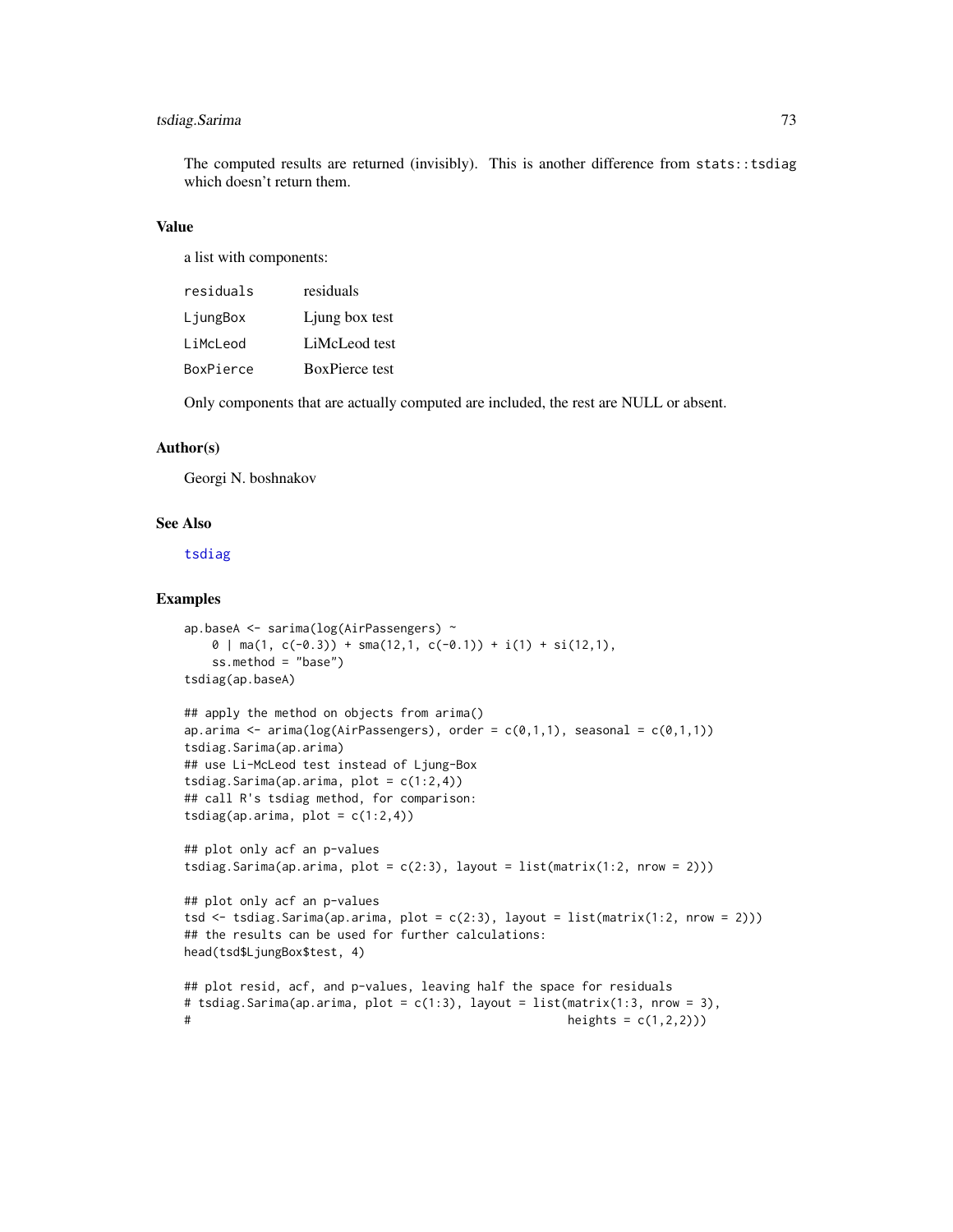<span id="page-73-0"></span>whiteNoiseTest *White noise tests*

## Description

White noise tests.

## Usage

whiteNoiseTest(object, h0, ...)

#### Arguments

| object | an object, such as sample autocorrelations or partial autocorrelations. |
|--------|-------------------------------------------------------------------------|
| hØ     | the null hypothesis, currently "iid" or "garch".                        |
| .      | additional arguments passed on to methods.                              |

# Details

whiteNoiseTest carries out tests for white noise. The null hypothesis is identified by argument h0, based on which whiteNoiseTest chooses a suitable function to call. The functions implementing the tests are also available to be called directly and their documentation should be consulted for further arguments that are available.

If  $h\theta =$  "iid", the test statistics and rejection regions can be use to test if the underlying time series is iid. Argument method specifies the method for portmanteau tests: one of "LiMcLeod" (default), "LjungBox", "BoxPierce".

If  $h\theta =$  "garch", the null hypothesis is that the time series is GARCH, see Francq \& Zakoian (2010). The tests in this case are based on a non-parametric estimate of the asymptotic covariance matrix.

Portmonteau statistics and p-values are computed for the lags specified by argument nlags. If it is missing, suitable lags are chosen automatically.

If argument interval is TRUE, confidence intervals for the individual autocorrelations or partial autocorrelations are computed.

#### Value

a list with component test and, if ci=TRUE, component ci.

# Note

Further methods will be added in the future.

# Author(s)

Georgi N. Boshnakov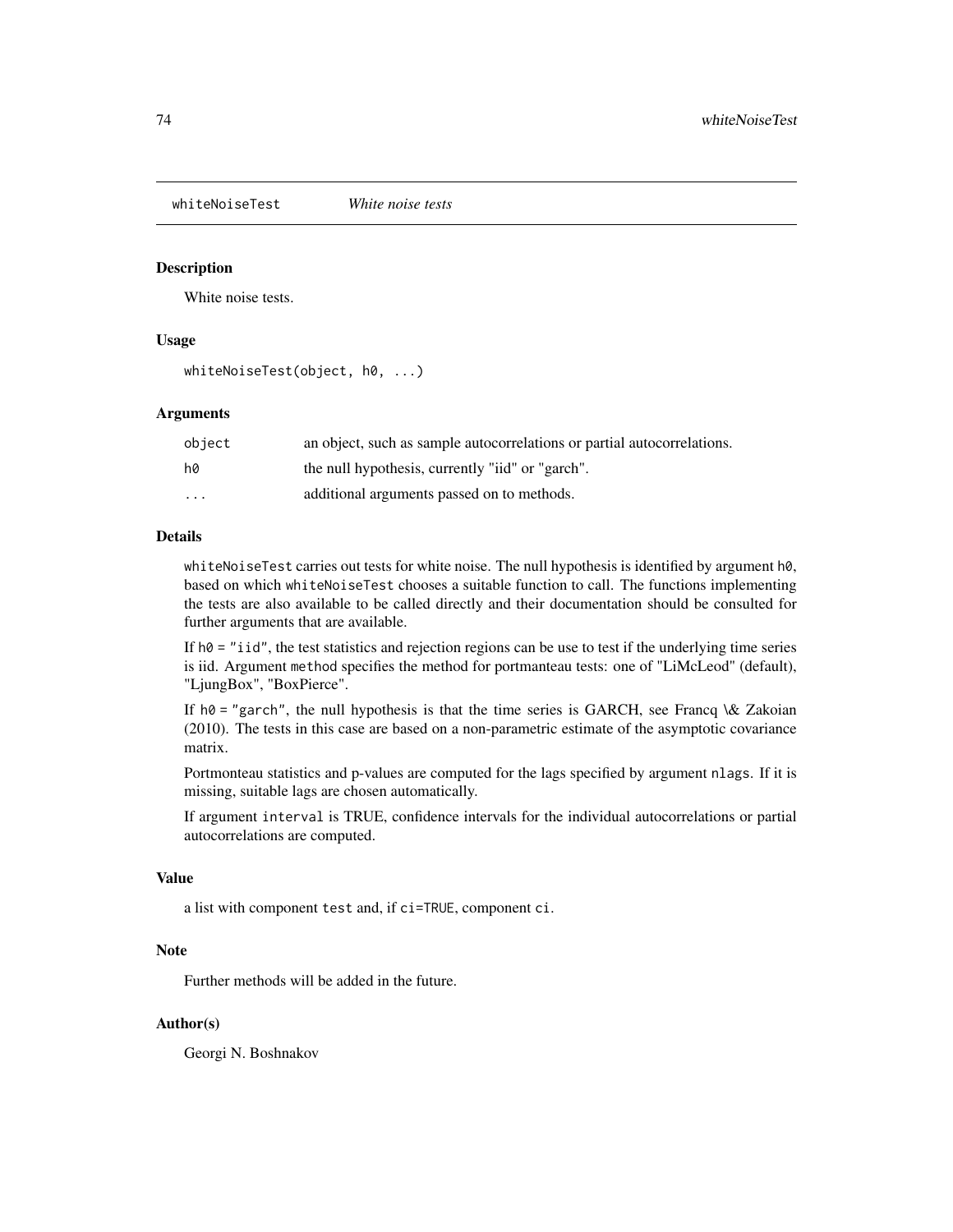## <span id="page-74-0"></span>References

Francq C, Zakoian J (2010). *GARCH models: structure, statistical inference and financial applications*. John Wiley & Sons. ISBN 978-0-470-68391-0.

Li WK (2004). *Diagnostic checks in time series*. Chapman & Hall/CRC Press.

# See Also

```
acfGarchTest (h0 = "garch"), acfIidTest (h0 = "iid");
acfMaTest
```
## Examples

```
n < -5000x \le sarima:::rgarch1p1(n, alpha = 0.3, beta = 0.55, omega = 1, n.skip = 100)
x.acf <- autocorrelations(x)
x.pacf <- partialAutocorrelations(x)
x.iid <- whiteNoiseTest(x.acf, h0 = "iid", nlags = c(5,10,20), x = x, method = "LiMcLeod")
x.iid
x.iid2 <- whiteNoiseTest(x.acf, h0 = "iid", nlags = c(5,10,20), x = x, method = "LjungBox")
x.iid2
x.garch <- whiteNoiseTest(x.acf, h0 = "garch", nlags = c(5,10,20), x = x)
x.garch
```

```
xarmaFilter Applies an extended ARMA filter to a time series
```
# Description

Filter time series with an extended arma filter. If whiten is FALSE (default) the function applies the given ARMA filter to eps (eps is often white noise). If whiten is TRUE the function applies the "inverse filter" to  $x$ , effectively computing residuals.

## Usage

```
xarmaFilter(model, x = NULL, eps = NULL, from = NULL, whiten = FALSE,
            xcenter = NULL, xintercept = NULL)
```
# Arguments

| $\mathsf{X}$ | the time series to be filtered, a vector.                                                          |
|--------------|----------------------------------------------------------------------------------------------------|
| eps          | residuals, a vector or NULL.                                                                       |
| model        | the model parameters, a list with components "ar", "ma", "center" and "intercept",<br>see Details. |
| from         | the index from which to start filtering.                                                           |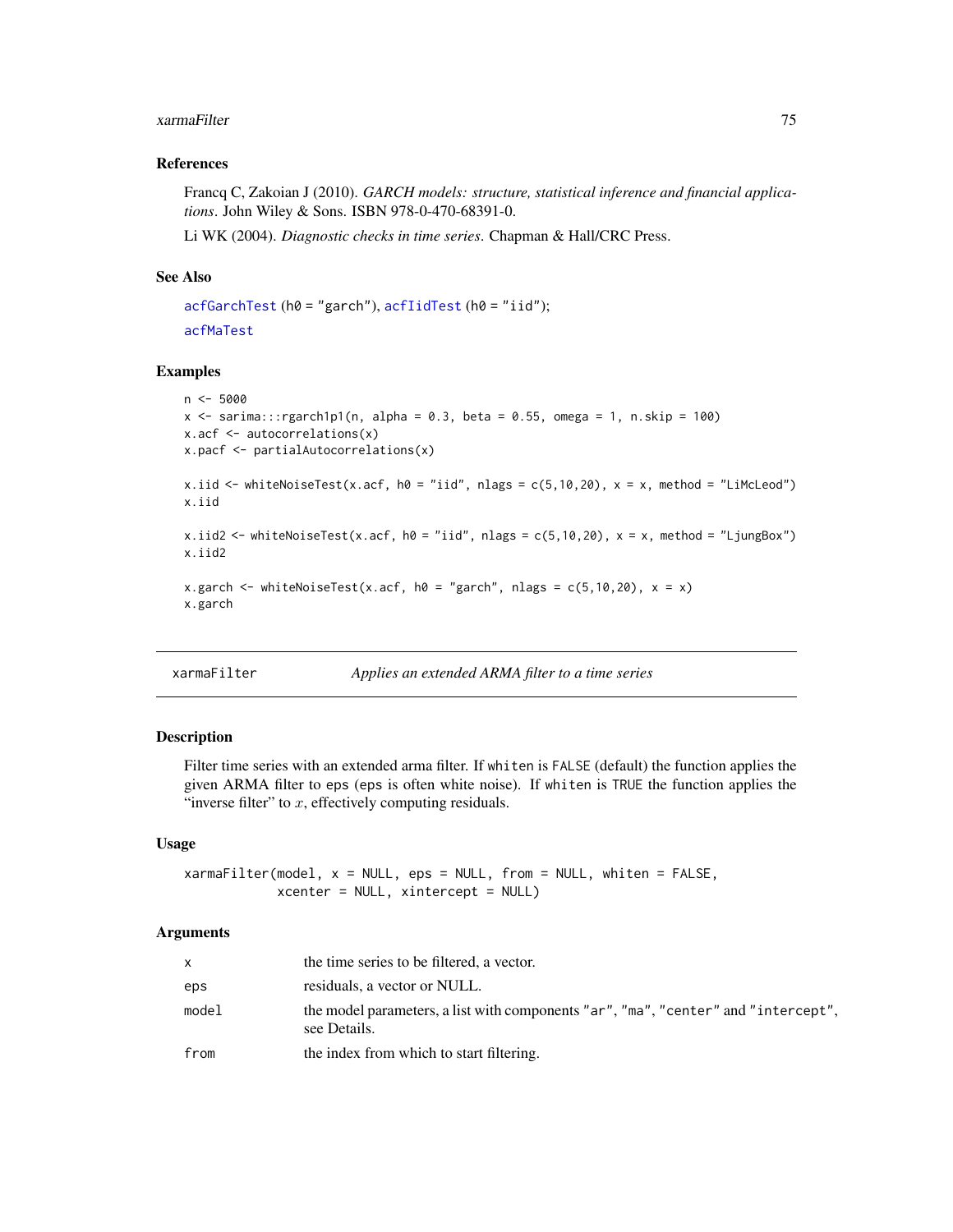| whiten     | if TRUE use x as input and apply the inverse filter to produce eps ("whiten" $x$ ),<br>if FALSE use eps as input and generate x ("colour" eps). |
|------------|-------------------------------------------------------------------------------------------------------------------------------------------------|
| xcenter    | a vector of means of the same length as the time series, see Details.                                                                           |
| xintercept | a vector of intercepts having the length of the series, see Details.                                                                            |

#### Details

The model is specified by argument model, which is a list with the following components:

ar the autoregression parameters,

ma the moving average parameters,

center center by this value,

intercept intercept.

model\$center and model\$intercept are scalars and usually at most one of them is nonzero. They can be considered part of the model specification. In contrast, arguments xcenter and xintercept are vectors of the same length as x. They can represent contributions from covariate variables. Usually at most one of xcenter and xintercept is used.

The description below uses  $\mu_t$  and  $c_t$  for the contributions by model \$center plus xcenter and model\$intercept plus xintercept, respectively. The time series  $\{x_t\}$  and  $\{\varepsilon_t\}$  are represented by x and eps in the R code. Let

$$
y_t = x_t - \mu_t
$$

be the centered series. where the centering term  $\mu_t$  is essentially the sum of center and xcenter and is not necessarilly the mean. The equation relating the centered series,  $y_t = x_t - \mu_t$ , and eps is the following:

$$
y_t = c_t + \sum_{i=1}^p \phi(i) y_{t-i} + \sum_{i=1}^q \theta(i) \varepsilon_{t-i} + \varepsilon_t
$$

where  $c_t$  is the intercept (basically the sum of intercept with xintercept).

If whiten = FALSE,  $y_t$  is computed for t=from,..., n using the above formula, i.e. the filter is applied to get y from eps (and some initial values). If eps is white noise, it can be said that y is obtained by "colouring" the white noise eps. This can be used, for example, to simulate ARIMA time series. Finally, the centering term is added back,  $x_t = y_t + \mu_t$  for t=from,...,n, and the modified x is returned. The first from -1 elements of x are left unchanged.

The inverse filter is obtained by rewriting the above equation as an equation expressing  $\varepsilon_t$  in terms of the remaining quantities:

$$
\varepsilon_t = -c_t - \sum_{i=1}^q \theta(i) \varepsilon_{t-i} - \sum_{i=1}^p \phi(i) y_{t-i} + y_t
$$

If whiten = TRUE, xarmaFilter uses this formula for t=from,...,n to compute eps from y (and some initial values). If eps is white noise, then it can be said that the time series y has been whitened.

In both cases the first few values in x and/or eps are used as initial values.

The centering is formed from model\$center and argument xcenter. If model\$center is supplied it is recycled to the length of the series, x, and subtracted from x. If argument xcenter is supplied,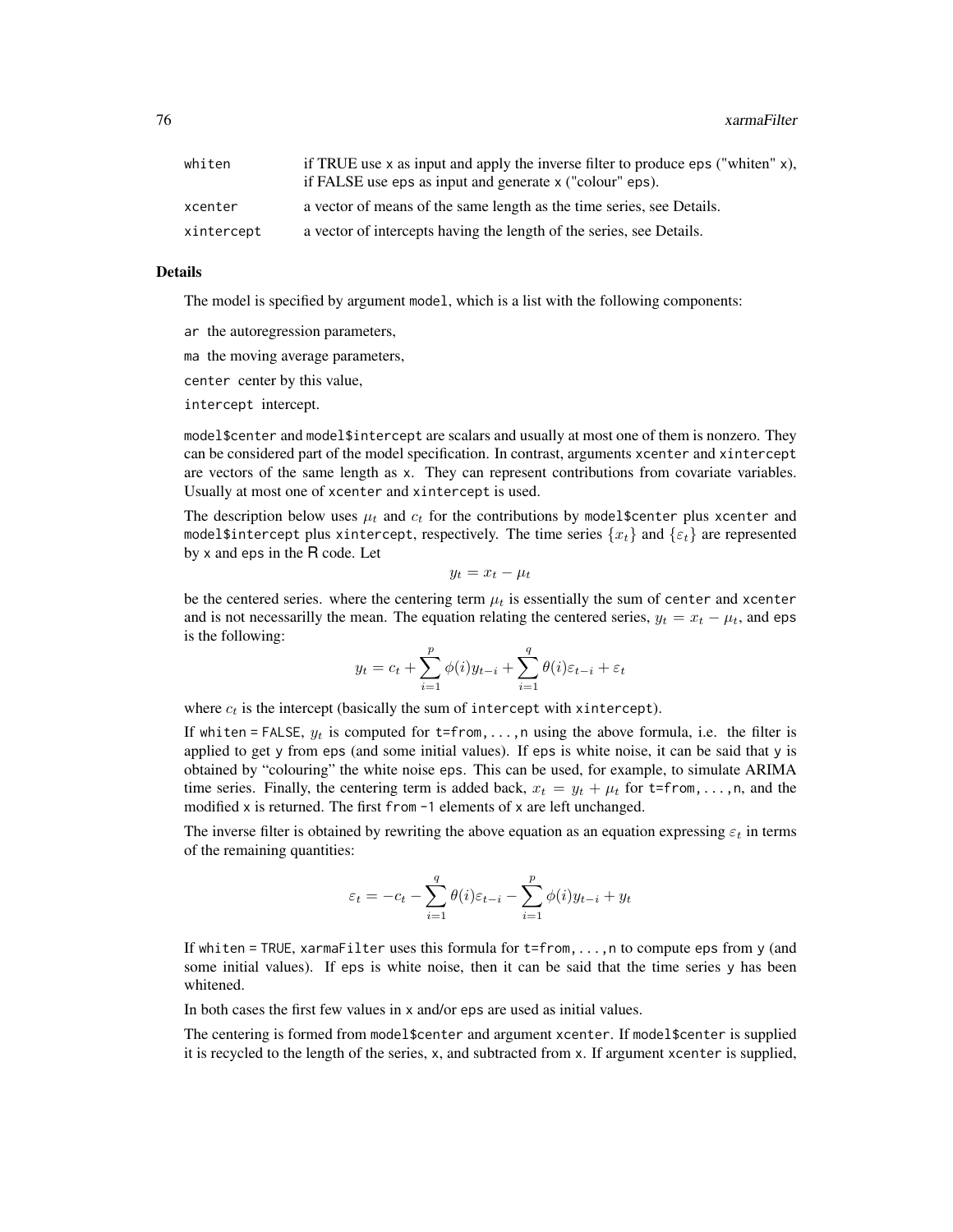it is subtracted from x. If both model\$center and xcenter are supplied their sum is subtracted from x.

xarmaFilter can be used to simulate ARMA series with the default value of whiten = FALSE. In this case eps is the input series and y the output: Then model\$center and/or xcenter are added to y to form the output vector x.

Residuals corresponding to a series  $x$  can be obtained by setting whiten = TRUE. In this case  $x$  is the input series. The elements of the output vector eps are calculated by the formula for  $\varepsilon_t$  given above. There is no need in this case to restore x since eps is returned.

In both cases any necessary initial values are assumed to be already in the vectors and provide the first from -1 values in the returned vectors. Argument from should not be smaller than the default value  $max(p,q)+1$ .

xarmaFilter calls the lower level function coreXarmaFilter to do the computation.

# Value

the result of applying the filter or its inverse, as descibed in Details: if whiten = FALSE, the modified  $x$ ; if whiten = TRUE, the modified eps.

## Author(s)

Georgi N. Boshnakov

#### Examples

```
## define a seasonal ARIMA model
m1 < - new("SarimaModel", iorder = 1, siorder = 1, ma = -0.3, sma = -0.1, nseasons = 12)
model0 <- modelCoef(m1, "ArmaModel")
model1 <- as(model0, "list")
ap.1 \leq xarmaFilter(model1, x = AirPassengers, whiten = TRUE)
ap.2 <- xarmaFilter(model1, x = AirPassengers, eps = ap.1, whiten = FALSE)
ap <- AirPassengers
ap[-(1:13)] \leftarrow \emptyset # check that the filter doesn't use x, except for initial values.
ap.2a \leq xarmaFilter(model1, x = ap, eps = ap.1, whiten = FALSE)
ap.2a - ap.2 ## indeed = 0##ap.3 <- xarmaFilter(model1, x = list(init = AirPassengers[1:13]), eps = ap.1, whiten = TRUE)
## now set some non-zero initial values for eps
eps1 <- numeric(length(AirPassengers))
eps1[1:13] <- rnorm(13)
ap.A \le xarmaFilter(model1, x = AirPassengers, eps = eps1, whiten = TRUE)
ap.Ainv \leq xarmaFilter(model1, x = ap, eps = ap.A, whiten = FALSE)
AirPassengers - ap. Ainv # = 0## compare with sarima.f (an old function)
## compute predictions starting at from = 14
pred1 <- sarima.f(past = AirPassengers[1:13], n = 131, ar = model1$ar, ma = model1$ma)
pred2 < - xarmaFilter(model1, x = ap, whiten = FALSE)pred2 <- pred2[-(1:13)]
```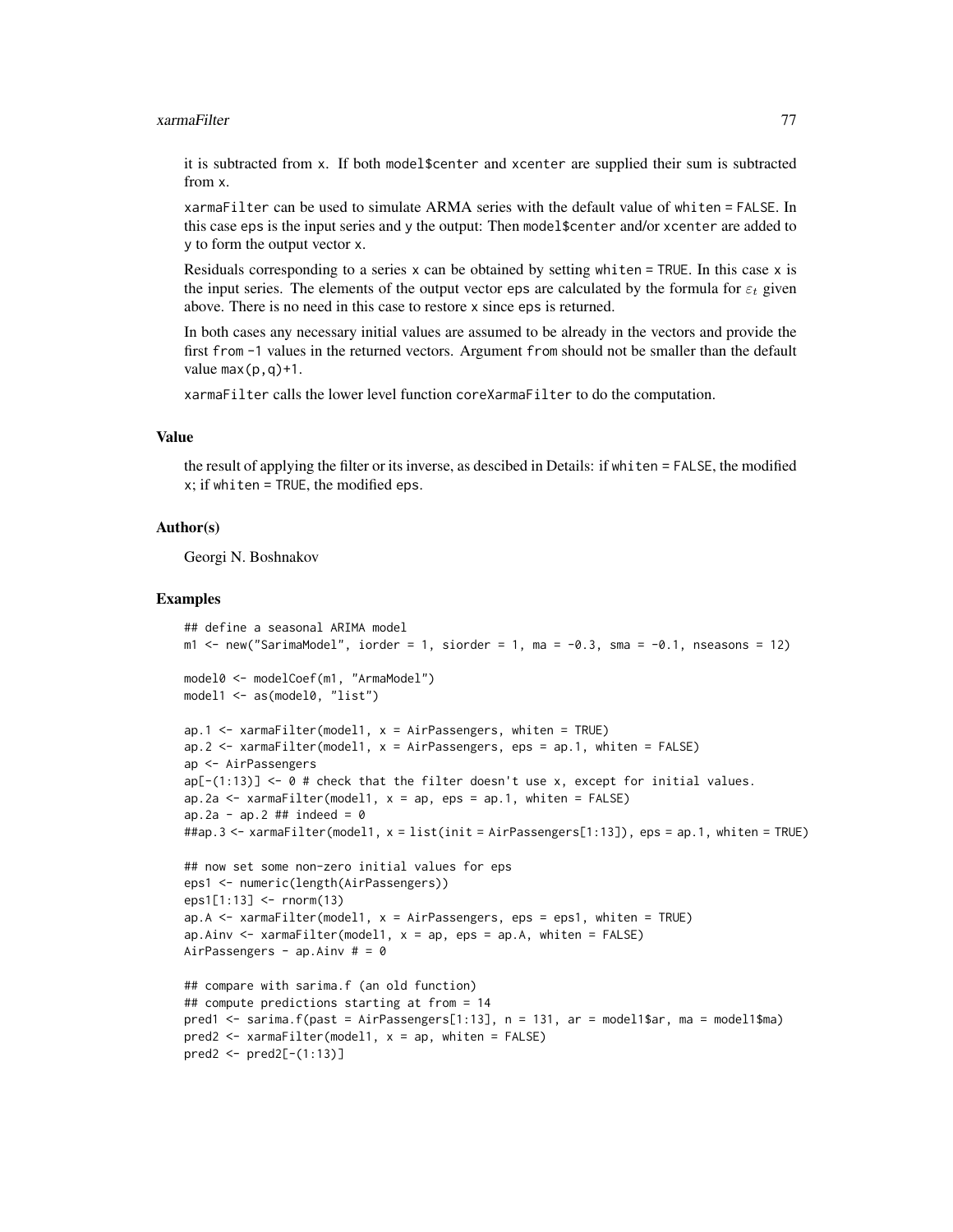all( $pred1 == pred2$ ) ##TRUE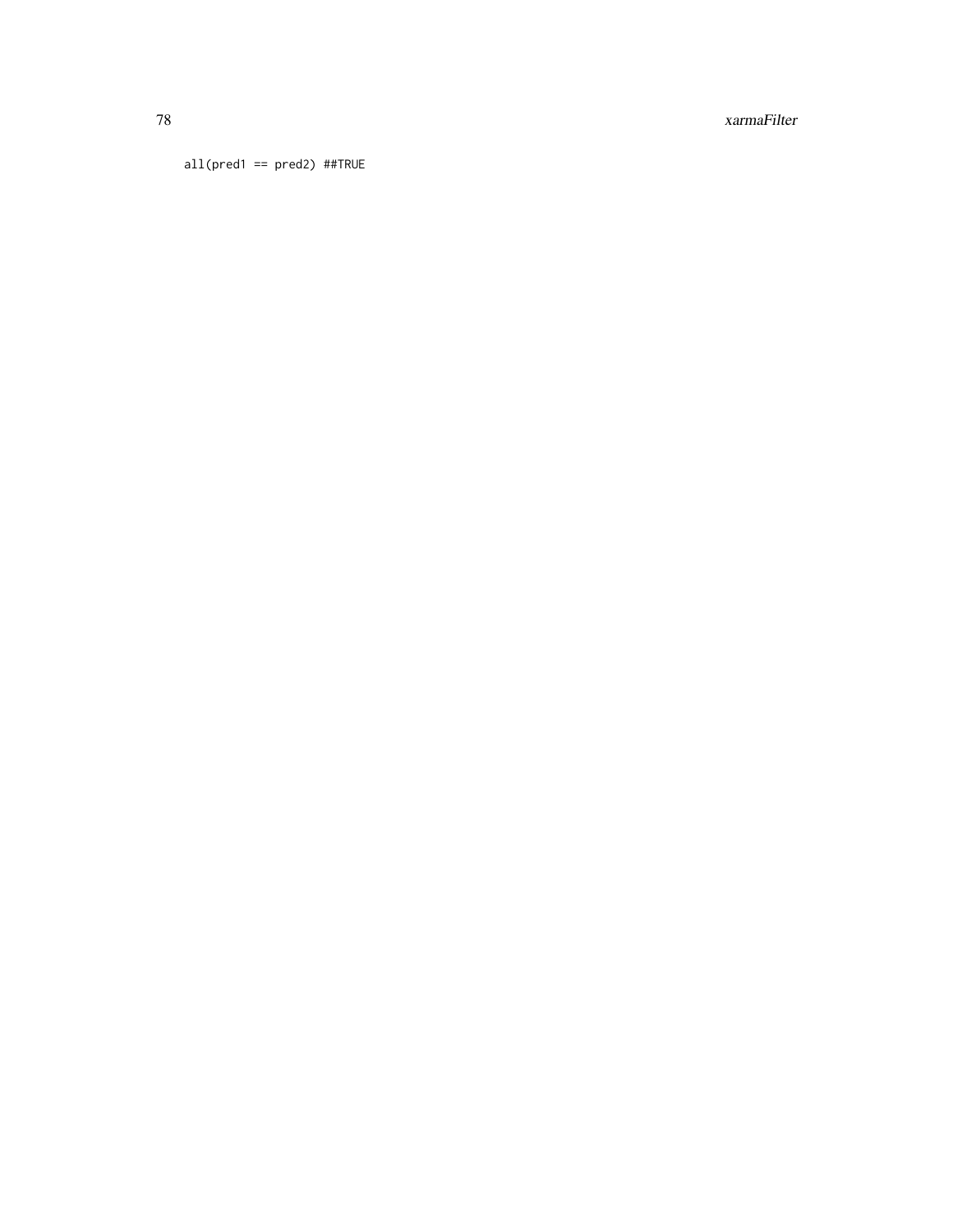# Index

∗ arima arma\_Q0Gardner, [16](#page-15-0) arma\_Q0gnb, [17](#page-16-0) prepareSimSarima, [52](#page-51-0) sarima, [54](#page-53-0) ∗ arma arma\_Q0Gardner, [16](#page-15-0) arma\_Q0gnb, [17](#page-16-0) armaccf\_xe, [9](#page-8-0) ArmaModel, [11](#page-10-0) ∗ classes ArmaModel-class, [13](#page-12-0) ArmaSpectrum-class, [14](#page-13-0) InterceptSpec-class, [36](#page-35-0) SarimaModel-class, [58](#page-57-0) Spectrum-class, [68](#page-67-0) ∗ diagnostic plots tsdiag.Sarima, [71](#page-70-1) ∗ diagnostics tsdiag.Sarima, [71](#page-70-1) ∗ garch acfGarchTest, [5](#page-4-1) nvarOfAcfKP, [47](#page-46-0) whiteNoiseTest, [74](#page-73-0) ∗ hplot plot-methods, [51](#page-50-0) ∗ htest acfGarchTest, [5](#page-4-1) acfIidTest, [7](#page-6-1) acfMaTest, [8](#page-7-1) arma\_Q0Gardner, [16](#page-15-0) confint, [25](#page-24-0) FisherInformation-methods, [33](#page-32-0) se, [61](#page-60-0) tsdiag.Sarima, [71](#page-70-1) whiteNoiseTest, [74](#page-73-0) ∗ methods autocorrelations-methods, [21](#page-20-0) autocovariances-methods, [22](#page-21-0)

coerce-methods, [23](#page-22-0) filterCoef-methods, [28](#page-27-0) filterOrder-methods, [30](#page-29-0) filterPoly-methods, [31](#page-30-0) filterPolyCoef-methods, [32](#page-31-0) FisherInformation-methods, [33](#page-32-0) isStationaryModel, [37](#page-36-0) modelCenter, [38](#page-37-0) modelCoef-methods, [41](#page-40-0) modelIntercept, [42](#page-41-0) modelOrder-methods, [44](#page-43-0) modelPoly-methods, [45](#page-44-0) modelPolyCoef-methods, [45](#page-44-0) nSeasons, [46](#page-45-0) nUnitRoots, [46](#page-45-0) partialAutocorrelations-methods, [50](#page-49-0) plot-methods, [51](#page-50-0) sigmaSq, [62](#page-61-0) ∗ package sarima-package, [3](#page-2-0) ∗ sarima modelPoly-methods, [45](#page-44-0) prepareSimSarima, [52](#page-51-0) SarimaModel-class, [58](#page-57-0) ∗ simulation prepareSimSarima, [52](#page-51-0) sim\_sarima, [63](#page-62-0) ∗ ts acfGarchTest, [5](#page-4-1) acfIidTest, [7](#page-6-1) acfMaTest, [8](#page-7-1) armaccf\_xe, [9](#page-8-0) ArmaModel, [11](#page-10-0) ArmaModel-class, [13](#page-12-0) autocorrelations, [19](#page-18-0) confint, [25](#page-24-0) filterCoef, [26](#page-25-0) FisherInformation-methods, [33](#page-32-0)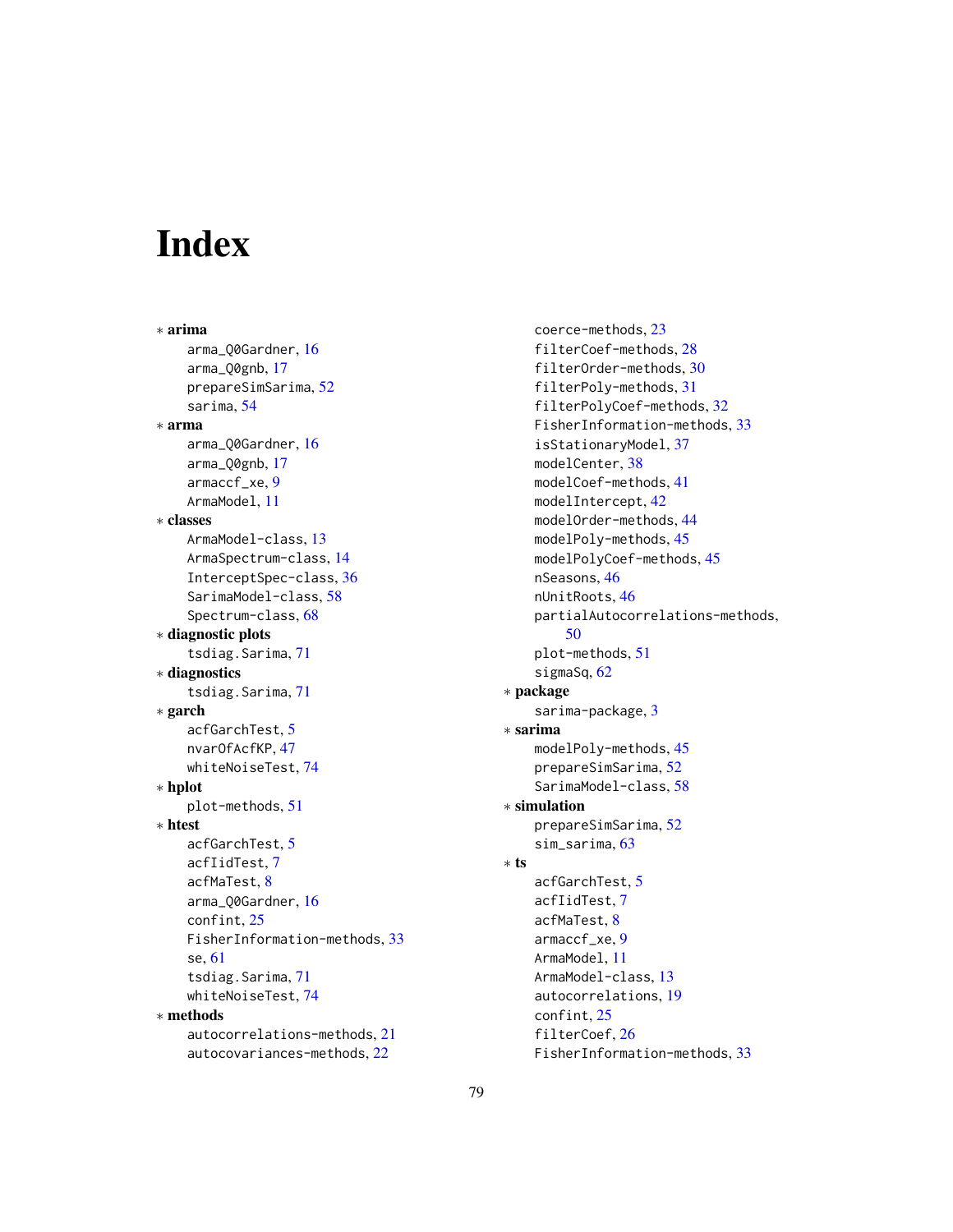```
fun.forecast, 34
modelCenter, 38
modelCoef, 39
modelIntercept, 42
modelOrder, 43
nSeasons, 46
nUnitRoots, 46
nvarOfAcfKP, 47
nvcovOfAcf, 48
sarima, 54
sarima-package, 3
SarimaModel-class, 58
sigmaSq, 62
sim_sarima, 63
spectrum, 65
tsdiag.Sarima, 71
whiteNoiseTest, 74
xarmaFilter, 75
```
acf, *[25](#page-24-0)*

acfGarchTest, [5,](#page-4-1) *[8,](#page-7-1) [9](#page-8-0)*, *[75](#page-74-0)* acfIidTest, *[6](#page-5-0)*, [7,](#page-6-1) *[9](#page-8-0)*, *[75](#page-74-0)* acfIidTest,ANY-method *(*acfIidTest*)*, [7](#page-6-1) acfIidTest,missing-method *(*acfIidTest*)*, [7](#page-6-1) acfIidTest,SampleAutocorrelations-method *(*acfIidTest*)*, [7](#page-6-1) acfIidTest-methods *(*acfIidTest*)*, [7](#page-6-1) acfMaTest, *[8](#page-7-1)*, [8,](#page-7-1) *[75](#page-74-0)* acfOfSquaredArmaModel *(*nvcovOfAcf*)*, [48](#page-47-0) acfWnTest *(*acfGarchTest*)*, [5](#page-4-1) arima, *[17,](#page-16-0) [18](#page-17-0)*, *[57](#page-56-0)* arma\_Q0bis *(*arma\_Q0Gardner*)*, [16](#page-15-0) arma\_Q0Gardner, [16](#page-15-0) arma\_Q0gnb, [17](#page-16-0) arma\_Q0gnbR *(*arma\_Q0Gardner*)*, [16](#page-15-0) arma\_Q0naive *(*arma\_Q0Gardner*)*, [16](#page-15-0) armaacf, *[20](#page-19-0)* armaacf *(*armaccf\_xe*)*, [9](#page-8-0) armaccf\_xe, [9,](#page-8-0) *[20](#page-19-0)* ArmaFilter, *[13](#page-12-0)* ArmaModel, *[4](#page-3-0)*, [11,](#page-10-0) *[12](#page-11-0)[–14](#page-13-0)*, *[37](#page-36-0)*, *[60](#page-59-0)* ArmaModel-class, [13](#page-12-0) ArmaSpec, *[13](#page-12-0)* ArmaSpectrum, *[70](#page-69-0)* ArmaSpectrum-class, [14](#page-13-0) ArModel, *[12](#page-11-0)[–14](#page-13-0)* ArModel *(*ArmaModel*)*, [11](#page-10-0) ArModel-class *(*ArmaModel-class*)*, [13](#page-12-0)

as.SarimaModel, [18,](#page-17-0) *[59](#page-58-0)* autocorrelations, *[4](#page-3-0)*, [19,](#page-18-0) *[22](#page-21-0)* autocorrelations,ANY,ANY,ANY-method *(*autocorrelations-methods*)*, [21](#page-20-0) autocorrelations,ANY,ANY,missing-method *(*autocorrelations-methods*)*, [21](#page-20-0) autocorrelations,Autocorrelations,ANY,missing-method *(*autocorrelations-methods*)*, [21](#page-20-0) autocorrelations,Autocorrelations,missing,missing-method *(*autocorrelations-methods*)*, [21](#page-20-0) autocorrelations,Autocovariances,ANY,missing-method *(*autocorrelations-methods*)*, [21](#page-20-0) autocorrelations, PartialAutocorrelations, ANY, missing-metho *(*autocorrelations-methods*)*, [21](#page-20-0) autocorrelations,PartialAutocovariances,ANY,missing-method *(*autocorrelations-methods*)*, [21](#page-20-0) autocorrelations, SamplePartialAutocorrelations, ANY, missing *(*autocorrelations-methods*)*, [21](#page-20-0) autocorrelations, SamplePartialAutocovariances, ANY, missing-*(*autocorrelations-methods*)*, [21](#page-20-0) autocorrelations,VirtualArmaModel,ANY,missing-method *(*autocorrelations-methods*)*, [21](#page-20-0) autocorrelations,VirtualSarimaModel,ANY,missing-method *(*autocorrelations-methods*)*, [21](#page-20-0) autocorrelations-methods, [21](#page-20-0) autocovariances, *[10](#page-9-0)* autocovariances *(*autocorrelations*)*, [19](#page-18-0) autocovariances,ANY,ANY-method *(*autocovariances-methods*)*, [22](#page-21-0) autocovariances,Autocovariances,ANY-method *(*autocovariances-methods*)*, [22](#page-21-0) autocovariances,Autocovariances,missing-method *(*autocovariances-methods*)*, [22](#page-21-0) autocovariances,VirtualArmaModel,ANY-method *(*autocovariances-methods*)*, [22](#page-21-0) autocovariances,VirtualAutocovariances,ANY-method *(*autocovariances-methods*)*, [22](#page-21-0) autocovariances-methods, [22](#page-21-0)

backwardPartialCoefficients *(*autocorrelations*)*, [19](#page-18-0) backwardPartialVariances *(*autocorrelations*)*, [19](#page-18-0)

coerce,ANY,Autocorrelations-method *(*coerce-methods*)*, [23](#page-22-0) coerce,ANY,ComboAutocorrelations-method *(*coerce-methods*)*, [23](#page-22-0)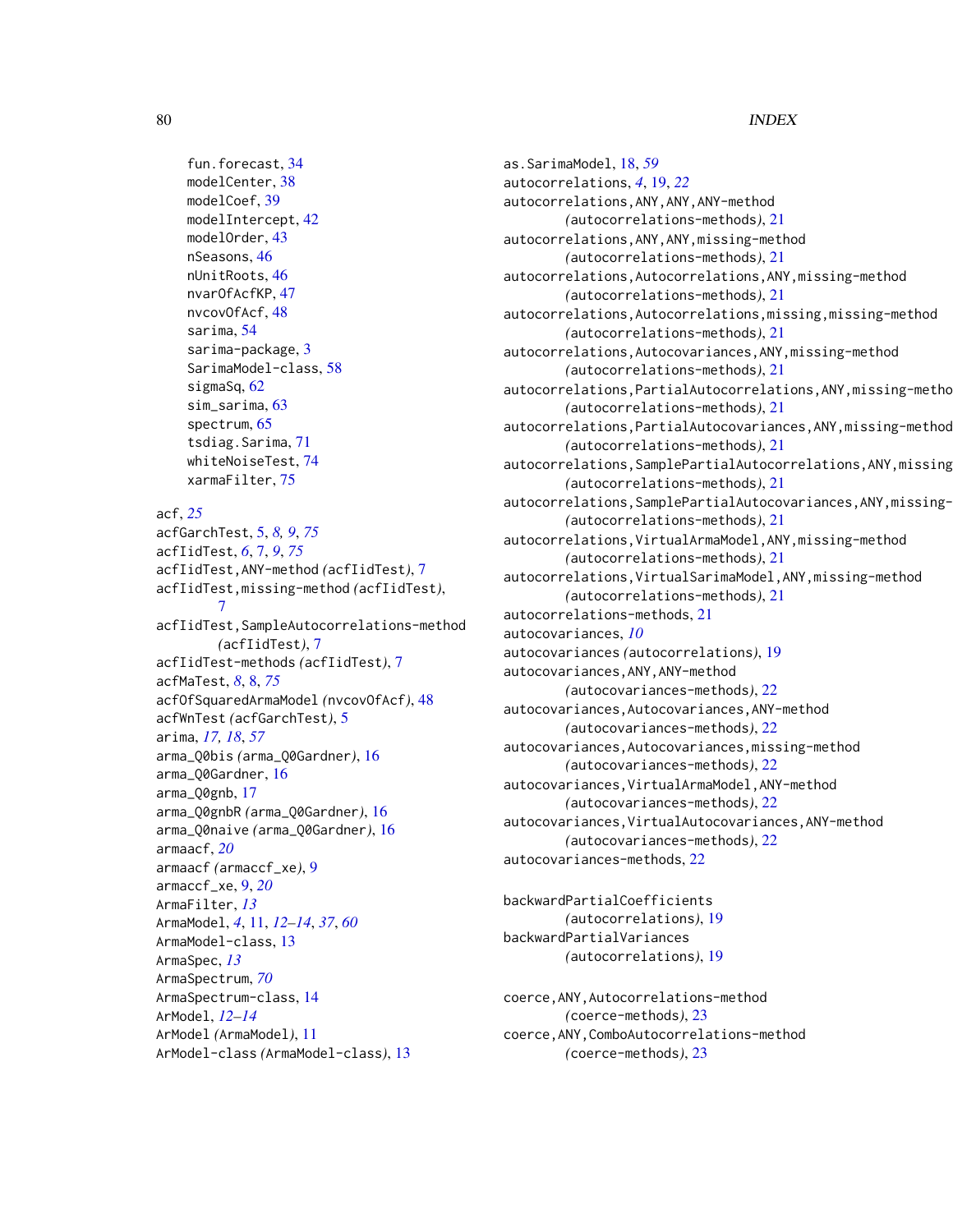coerce,ANY,ComboAutocovariances-method *(*coerce-methods*)*, [23](#page-22-0) coerce,ANY,PartialAutocorrelations-method *(*coerce-methods*)*, [23](#page-22-0) coerce,ANY,PartialAutocovariances-method *(*coerce-methods*)*, [23](#page-22-0) coerce,ANY,PartialVariances-method *(*coerce-methods*)*, [23](#page-22-0) coerce,ArmaSpec,list-method *(*coerce-methods*)*, [23](#page-22-0) coerce,Autocorrelations,ComboAutocorrelations-method *(*filterCoef-methods*)*, [28](#page-27-0) *(*coerce-methods*)*, [23](#page-22-0) coerce,Autocorrelations,ComboAutocovariances-method *(*filterCoef-methods*)*, [28](#page-27-0) *(*coerce-methods*)*, [23](#page-22-0) coerce,Autocovariances,ComboAutocorrelations-method *(*filterCoef-methods*)*, [28](#page-27-0) *(*coerce-methods*)*, [23](#page-22-0) coerce,Autocovariances,ComboAutocovariances-method *(*coerce-methods*)*, [23](#page-22-0) coerce,BJFilter,SPFilter-method *(*coerce-methods*)*, [23](#page-22-0) coerce,numeric,BJFilter-method *(*coerce-methods*)*, [23](#page-22-0) coerce,numeric,SPFilter-method *(*coerce-methods*)*, [23](#page-22-0) coerce,PartialVariances,Autocorrelations-method filterCoef,VirtualSPFilter,character-method *(*coerce-methods*)*, [23](#page-22-0) coerce,PartialVariances,Autocovariances-method filterCoef-methods, [28](#page-27-0) *(*coerce-methods*)*, [23](#page-22-0) coerce, PartialVariances, ComboAutocorrelations<sub>F</sub>method<sub>rder</sub>, SarimaFilter-method *(*coerce-methods*)*, [23](#page-22-0) coerce,PartialVariances,ComboAutocovariances-methodorder,VirtualArmaFilter-method *(*coerce-methods*)*, [23](#page-22-0) coerce,SarimaFilter,ArmaFilter-method *(*coerce-methods*)*, [23](#page-22-0) coerce,SarimaModel,list-method *(*coerce-methods*)*, [23](#page-22-0) coerce,SPFilter,BJFilter-method *(*coerce-methods*)*, [23](#page-22-0) coerce,vector,Autocorrelations-method *(*coerce-methods*)*, [23](#page-22-0) coerce,vector,Autocovariances-method *(*coerce-methods*)*, [23](#page-22-0) coerce,vector,PartialAutocorrelations-method *(*coerce-methods*)*, [23](#page-22-0) coerce-methods, [23](#page-22-0) confint, [25,](#page-24-0) *[62](#page-61-0)* curve, *[69](#page-68-0)* filterPoly, *[32](#page-31-0)*

coerce,vector,PartialAutocovariances-method *(*coerce-methods*)*, [23](#page-22-0) coerce,VirtualArmaFilter,list-method *(*coerce-methods*)*, [23](#page-22-0)

coerce,VirtualSarimaModel,ArmaModel-method *(*coerce-methods*)*, [23](#page-22-0) confint,SampleAutocorrelations-method *(*confint*)*, [25](#page-24-0) filterCoef, [26,](#page-25-0) *[29](#page-28-0)[–32](#page-31-0)* filterCoef,BJFilter,character-method filterCoef,SarimaFilter,character-method filterCoef,SarimaFilter,missing-method filterCoef,SPFilter,character-method *(*filterCoef-methods*)*, [28](#page-27-0) filterCoef,VirtualArmaFilter,character-method *(*filterCoef-methods*)*, [28](#page-27-0) filterCoef,VirtualArmaFilter,missing-method *(*filterCoef-methods*)*, [28](#page-27-0) filterCoef,VirtualBJFilter,character-method *(*filterCoef-methods*)*, [28](#page-27-0) filterCoef,VirtualMonicFilterSpec,missing-method *(*filterCoef-methods*)*, [28](#page-27-0) *(*filterCoef-methods*)*, [28](#page-27-0) filterOrder *(*filterCoef*)*, [26](#page-25-0) *(*filterOrder-methods*)*, [30](#page-29-0) *(*filterOrder-methods*)*, [30](#page-29-0) filterOrder,VirtualMonicFilterSpec-method *(*filterOrder-methods*)*, [30](#page-29-0) filterOrder-methods, [30](#page-29-0) filterPoly *(*filterCoef*)*, [26](#page-25-0) filterPoly,BJFilter-method *(*filterPoly-methods*)*, [31](#page-30-0) filterPoly,SarimaFilter-method *(*filterPoly-methods*)*, [31](#page-30-0) filterPoly,SPFilter-method *(*filterPoly-methods*)*, [31](#page-30-0) filterPoly,VirtualArmaFilter-method *(*filterPoly-methods*)*, [31](#page-30-0) filterPoly,VirtualMonicFilterSpec-method *(*filterPoly-methods*)*, [31](#page-30-0) filterPoly-methods, [31](#page-30-0)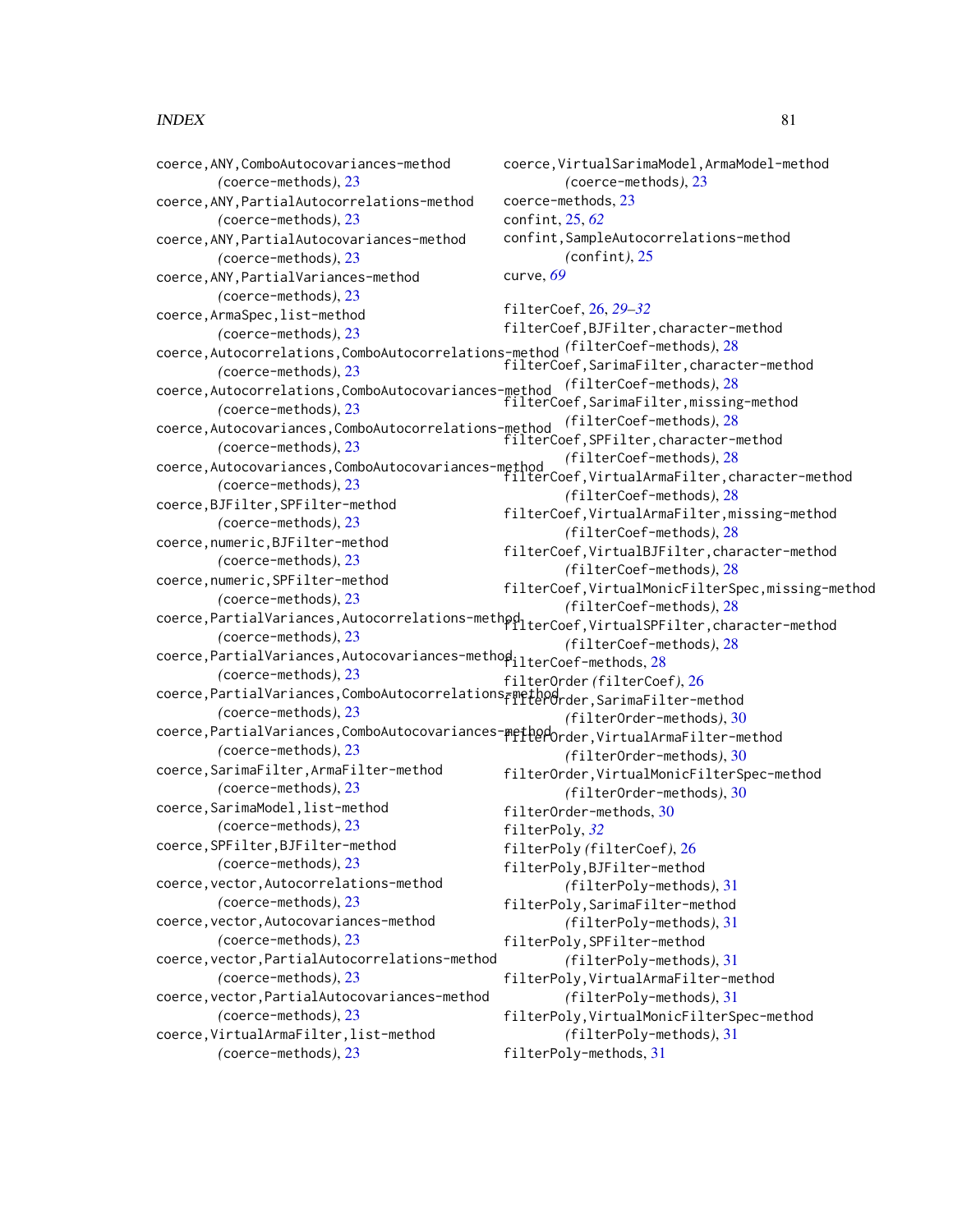filterPolyCoef *(*filterCoef*)*, [26](#page-25-0) filterPolyCoef,BJFilter-method *(*filterPolyCoef-methods*)*, [32](#page-31-0) filterPolyCoef,SarimaFilter-method *(*filterPolyCoef-methods*)*, [32](#page-31-0) filterPolyCoef,SPFilter-method *(*filterPolyCoef-methods*)*, [32](#page-31-0) filterPolyCoef,VirtualArmaFilter-method *(*filterPolyCoef-methods*)*, [32](#page-31-0) filterPolyCoef,VirtualBJFilter-method *(*filterPolyCoef-methods*)*, [32](#page-31-0) filterPolyCoef,VirtualSPFilter-method *(*filterPolyCoef-methods*)*, [32](#page-31-0) filterPolyCoef-methods, [32](#page-31-0) FisherInformation *(*FisherInformation-methods*)*, [33](#page-32-0) FisherInformation,ANY-method *(*FisherInformation-methods*)*, [33](#page-32-0) FisherInformation,ArmaModel-method *(*FisherInformation-methods*)*, [33](#page-32-0) FisherInformation,SarimaModel-method *(*FisherInformation-methods*)*, [33](#page-32-0) FisherInformation-methods, [33](#page-32-0) FisherInformation.Arima *(*FisherInformation-methods*)*, [33](#page-32-0) fun.forecast, [34](#page-33-0)

InterceptSpec-class, [36](#page-35-0) isStationaryModel, [37](#page-36-0) isStationaryModel,SarimaSpec-method *(*isStationaryModel*)*, [37](#page-36-0) *(*isStationaryModel*)*, [37](#page-36-0) *(*isStationaryModel*)*, [37](#page-36-0) isStationaryModel-methods *(*isStationaryModel*)*, [37](#page-36-0)

#### layout, *[72](#page-71-0)*

makeARIMA, *[18](#page-17-0)* MaModel, *[12](#page-11-0)[–14](#page-13-0)* MaModel *(*ArmaModel*)*, [11](#page-10-0) MaModel-class *(*ArmaModel-class*)*, [13](#page-12-0) modelCenter, [38](#page-37-0) modelCenter,InterceptSpec-method *(*modelCenter*)*, [38](#page-37-0) modelCenter-methods *(*modelCenter*)*, [38](#page-37-0) modelCoef, *[19](#page-18-0)*, *[27](#page-26-0)*, [39,](#page-38-0) *[43,](#page-42-0) [44](#page-43-0)*

modelCoef,ArmaModel,ArmaFilter,missing-method *(*modelCoef-methods*)*, [41](#page-40-0) modelCoef, Autocorrelations, ComboAutocorrelations, missing-m *(*modelCoef-methods*)*, [41](#page-40-0) modelCoef, Autocorrelations, PartialAutocorrelations, missing *(*modelCoef-methods*)*, [41](#page-40-0) modelCoef,Autocovariances,Autocorrelations,missing-method

*(*modelCoef-methods*)*, [41](#page-40-0) modelCoef,Autocovariances,ComboAutocorrelations,missing-me *(*modelCoef-methods*)*, [41](#page-40-0)

modelCoef,Autocovariances,ComboAutocovariances,missing-met *(*modelCoef-methods*)*, [41](#page-40-0)

modelCoef, Autocovariances, PartialAutocorrelations, missing-*(*modelCoef-methods*)*, [41](#page-40-0)

modelCoef,ComboAutocorrelations,Autocorrelations,missing-m *(*modelCoef-methods*)*, [41](#page-40-0)

modelCoef,ComboAutocorrelations,PartialAutocorrelations,mi *(*modelCoef-methods*)*, [41](#page-40-0)

modelCoef,ComboAutocovariances,Autocovariances,missing-met *(*modelCoef-methods*)*, [41](#page-40-0)

modelCoef,ComboAutocovariances,PartialAutocovariances,miss *(*modelCoef-methods*)*, [41](#page-40-0)

modelCoef,ComboAutocovariances,PartialVariances,missing-me *(*modelCoef-methods*)*, [41](#page-40-0)

modelCoef,ComboAutocovariances,VirtualAutocovariances,miss *(*modelCoef-methods*)*, [41](#page-40-0)

modelCoef, PartialAutocorrelations, Autocorrelations, missing *(*modelCoef-methods*)*, [41](#page-40-0)

modelCoef, PartialAutocovariances, PartialAutocorrelations, m *(*modelCoef-methods*)*, [41](#page-40-0)

isStationaryModel,VirtualIntegratedModel-method<br>isStationaryModel,VirtualIntegratedModel-method *(*modelCoef-methods*)*, [41](#page-40-0)

isStationaryModel,VirtualStationaryModel-method<br>isStationaryModel,VirtualStationaryModel-method *(*modelCoef-methods*)*, [41](#page-40-0) modelCoef,SarimaModel,ArModel,missing-method *(*modelCoef-methods*)*, [41](#page-40-0)

> modelCoef,SarimaModel,MaFilter,missing-method *(*modelCoef-methods*)*, [41](#page-40-0)

modelCoef,SarimaModel,MaModel,missing-method *(*modelCoef-methods*)*, [41](#page-40-0)

modelCoef,SarimaModel,SarimaFilter,missing-method *(*modelCoef-methods*)*, [41](#page-40-0)

modelCoef, VirtualAutocovariances, Autocovariances, missing-m *(*modelCoef-methods*)*, [41](#page-40-0)

modelCoef,VirtualAutocovariances,character,missing-method *(*modelCoef-methods*)*, [41](#page-40-0)

modelCoef,VirtualAutocovariances,missing,missing-method *(*modelCoef-methods*)*, [41](#page-40-0)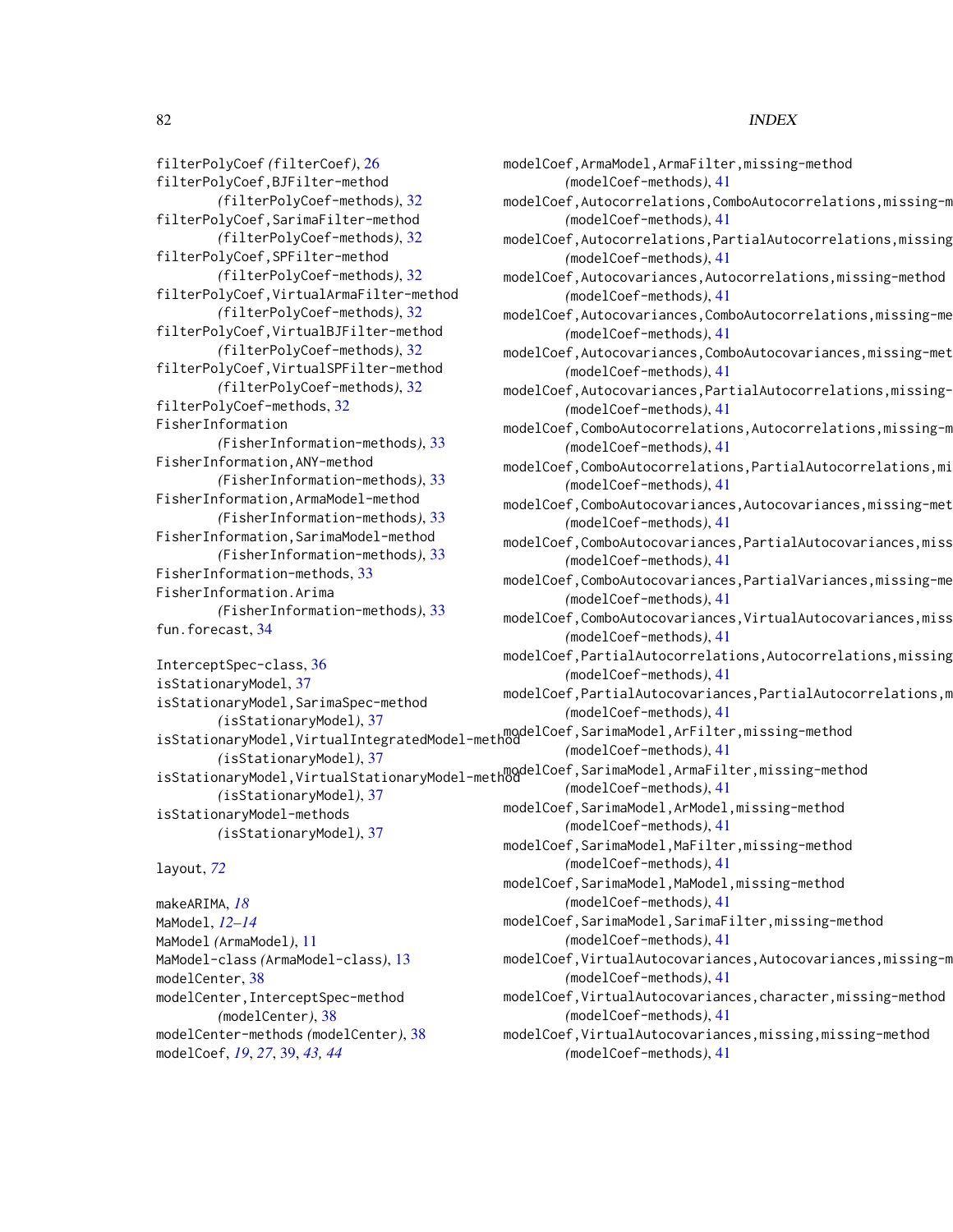```
modelCoef,VirtualAutocovariances,VirtualAutocmodelBolysmemissdsg4<mark>m</mark>ethod
        (modelCoef-methods), 41
modelCoef,VirtualFilterModel,BD,missing-method
modelPolyCoef (modelOrder), 43
        (modelCoef-methods), 41
modelCoef,VirtualFilterModel,BJ,missing-method
        (modelCoef-methods), 41
modelCoef,VirtualFilterModel,character,missing-method
(modelPolyCoef-methods), 45
        (modelCoef-methods), 41
modelCoef,VirtualFilterModel,missing,missing-method
(modelPolyCoef-methods), 45
        (modelCoef-methods), 41
modelCoef,VirtualFilterModel,SP,missing-method
        (modelCoef-methods), 41
modelCoef-methods, 41
modelIntercept, 42
modelIntercept,InterceptSpec-method
        (modelIntercept), 42
modelIntercept-methods
        (modelIntercept), 42
modelOrder, 27, 40, 43
modelOrder,ArmaModel,ArFilter-method
        (modelOrder-methods), 44
modelOrder,ArmaModel,MaFilter-method
        (modelOrder-methods), 44
modelOrder,SarimaModel,ArFilter-method
        (modelOrder-methods), 44
modelOrder,SarimaModel,ArmaFilter-method
        (modelOrder-methods), 44
modelOrder,SarimaModel,ArmaModel-method
        (modelOrder-methods), 44
modelOrder,SarimaModel,ArModel-method
        (modelOrder-methods), 44
modelOrder,SarimaModel,MaFilter-method
        (modelOrder-methods), 44
modelOrder,SarimaModel,MaModel-method
        (modelOrder-methods), 44
modelOrder,VirtualFilterModel,character-methopartialAutocorrelations,PartialAutocovariances,ANY,missing
        (modelOrder-methods), 44
modelOrder,VirtualFilterModel,missing-method
        (modelOrder-methods), 44
modelOrder-methods, 44
modelPoly, 27, 40
modelPoly (modelOrder), 43
modelPoly,SarimaModel,ArmaFilter-method
        (modelPoly-methods), 45
modelPoly,VirtualFilterModel,character-method
partialCoefficients (autocorrelations),
        (modelPoly-methods), 45
modelPoly,VirtualMonicFilter,missing-method
partialVariances (autocorrelations), 19
        (modelPoly-methods), 45
                                              modelPolyCoef, 27, 40
                                              modelPolyCoef,SarimaModel,ArmaFilter-method
                                                       (modelPolyCoef-methods), 45
                                              modelPolyCoef,VirtualFilterModel,character-method
                                              modelPolyCoef,VirtualMonicFilter,missing-method
                                              modelPolyCoef-methods, 45
                                               nSeasons, 46
                                              nSeasons,SarimaFilter-method
                                                       (nSeasons), 46
                                               nSeasons,VirtualArmaFilter-method
                                                       (nSeasons), 46
                                               nSeasons-methods (nSeasons), 46
                                              nUnitRoots, 38, 46
                                              nUnitRoots,SarimaSpec-method
                                                       (nUnitRoots), 46
                                              nUnitRoots,VirtualStationaryModel-method
                                                       (nUnitRoots), 46
                                              nUnitRoots-methods (nUnitRoots), 46
                                               nvarOfAcfKP, 5, 47
                                              nvcovOfAcf, 48
                                              nvcovOfAcfBD (nvcovOfAcf), 48
                                              partialAutocorrelations
                                                       (autocorrelations), 19
                                               partialAutocorrelations,ANY,ANY,ANY-method
                                                       (partialAutocorrelations-methods),
                                                       50
                                               partialAutocorrelations,mts,ANY,missing-method
                                                       (partialAutocorrelations-methods),
                                                       50
                                                       (partialAutocorrelations-methods),
                                                       50
                                              partialAutocorrelations,ts,ANY,missing-method
                                                       (partialAutocorrelations-methods),
                                                       50
                                               partialAutocorrelations-methods, 50
                                              partialAutocovariances
                                                       (autocorrelations), 19
                                                       19
                                              periodogram, 50
```